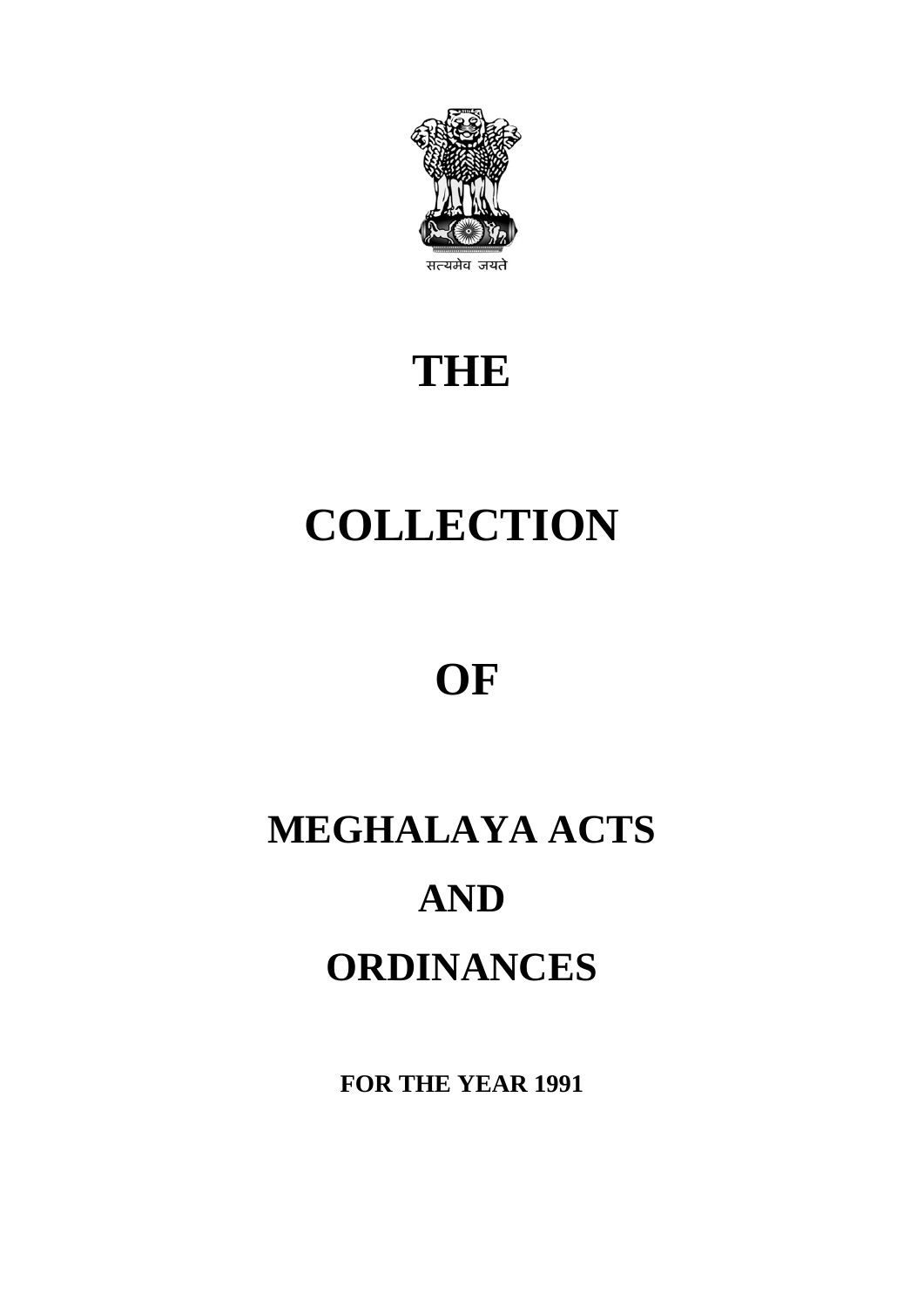### INDEX

### LISTS OF MEGHALAYA ACTS AND ORDINANCES, 1991

| Acts Nos.      | <b>Title of the Acts</b>                                                                                                             | Page         |
|----------------|--------------------------------------------------------------------------------------------------------------------------------------|--------------|
| $\mathbf{1}$   | The Meghalaya Appropriation (No. I) Act, 1991                                                                                        | $1-9$        |
| $\overline{2}$ | The Meghalaya Appropriation (Vote on Account) Act, 1991                                                                              | $10-26$      |
| 3              | The Meghalaya Forest Authority Act, 1991                                                                                             | $27 - 28$    |
| $\overline{4}$ | The Meghalaya Profession, Trades Callings and Employments<br>Taxation (Amendment) Act, 1991                                          | $29 - 30$    |
| 5              | The Meghalaya Amusement and Betting Tax (Amendment)<br>Act, 1991                                                                     | $-31$        |
| 6              | The Meghalaya (Sales of Petroleum and Petroleum Products<br>including Motor Spirit and Lubricants) Taxation (Amendment)<br>Act, 1991 | $32 - 33$    |
| 7              | The Meghalaya Appropriation (No. II) Act, 1991                                                                                       | $34 - 50$    |
| 8              | The Meghalaya Tax on Luxuries (Hotels and Lodging Jpises)<br>Act, 1991                                                               | 51-58        |
| 9              | The Meghalaya Parliamentary Secretary's Salary and Allowance<br>Act, 1991                                                            | 59-61        |
| 10             | The Legislative Assembly of Meghalaya (Members Salaries and<br>Allowances) (Amendment) Act, 1991                                     | $-62$        |
| 11             | The Meghalaya Transfer of Land (Regulation) (Amendment)<br>Act, 1991                                                                 | $-63$        |
| 12             | The Meghalaya Taxation Laws (Amendment) Act, 1991                                                                                    | $-64$        |
| 13             | The Meghalaya (Sales of Petroleum and Petroleum including<br>Motor Spirit and Lubricants) Taxation (Amendment) Act, 1991             | $-65$        |
| 14             | Survey<br>and Records<br>The<br>Meghalaya<br>Land<br>Preparation<br>(Amendment) Act, 1991                                            | 66-67        |
| 15             | The Meghalaya Motor Vehicles Taxation (Amendment) Act,<br>1991                                                                       | 68-70        |
| 16             | The Indian Partnership (Meghalaya Amendment) Act, 1991                                                                               | 71-72        |
| 17             | Contingency Fund of Meghalaya (Amendment) Ordinance, 1991                                                                            | $-73$        |
| 18             | The Meghalaya Forest authority Ordinance, 1991                                                                                       | 74-75        |
| 19             | Motor<br>Vehicles<br>Taxation<br>(Amendment)<br>Meghalaya<br>The<br>Ordinance, 1991                                                  | 76-78        |
| 20             | Meghalaya<br>Land Survey and Records Preparation<br>The<br>(Amendment) Ordinance, 1991                                               | 79-80        |
| 21<br>22       | The Meghalaya Sale Tax (Amendment) Ordinance, 1991<br>The Meghalaya Purchase Tax (Amendment) Ordinance, 1991                         | -81<br>$-82$ |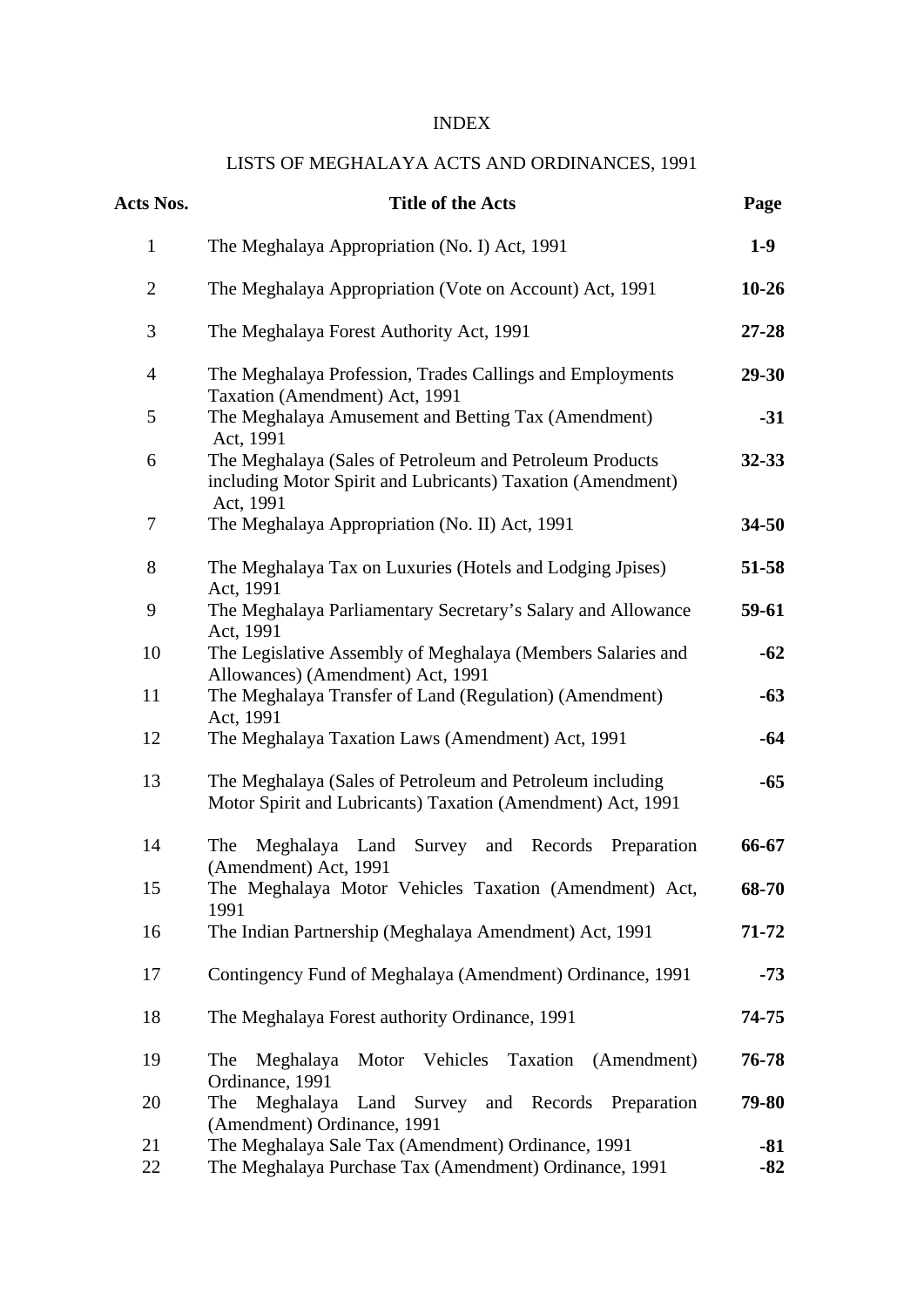### **MEGHALAYA ACT 1 OF 1991**

### **THE MEGHALAYA APPROPRIATION (NO. I) ACT, 1991**

(As passed by the Meghalaya Legislative Assembly on the  $27<sup>th</sup>$  March, 1991)

Received the assent of the Governor on the 28<sup>th</sup> March, 1991

Published in the Gazette of Meghalaya, Extra-ordinary dated 28<sup>th</sup> March, 1991

An

#### Act

### **To authorise payment appropriation of certain further sums from and out of the Consolidated Fund of Meghalaya for the services of the financial year 1990-91**

Be it enacted by the Legislature of the State of Meghalaya in the Forty-second Year of the Republic of India as follows:-

| Short title                                                                                                                            |   | (1) This Act may be called the Meghalaya Appropriation<br>(No. I) Act, 1991                                                                                                                                                                                                                                                                                                                                                                                                                 |
|----------------------------------------------------------------------------------------------------------------------------------------|---|---------------------------------------------------------------------------------------------------------------------------------------------------------------------------------------------------------------------------------------------------------------------------------------------------------------------------------------------------------------------------------------------------------------------------------------------------------------------------------------------|
| Withdrawal of Rs.<br>22, 22, 26, 266 from<br>and out of the<br>Consolidated Fund of<br>Meghalaya for the<br>financial year 1990-<br>91 | 2 | From and out of the Consolidated Fund of Meghalaya there<br>may be paid and applied sums not exceeding those specified<br>in Column (3) of the Schedule amounting in the aggregate to<br>the sum of rupees twenty two crores, twenty two lakhs,<br>twenty six thousand, two hundred sixty six towards defraying<br>the several charges which will come in the course of payment<br>during the financial year 1990-91 in respect of the services<br>specified in Column (2) of the Schedule. |
| Appropriation                                                                                                                          | 3 | The sums authorised to be paid and applied from and out of                                                                                                                                                                                                                                                                                                                                                                                                                                  |

the Consolidated Fund of Meghalaya by this Act, shall be appropriated Fund for the services and purposes expressed in the Schedule in relation to the said year.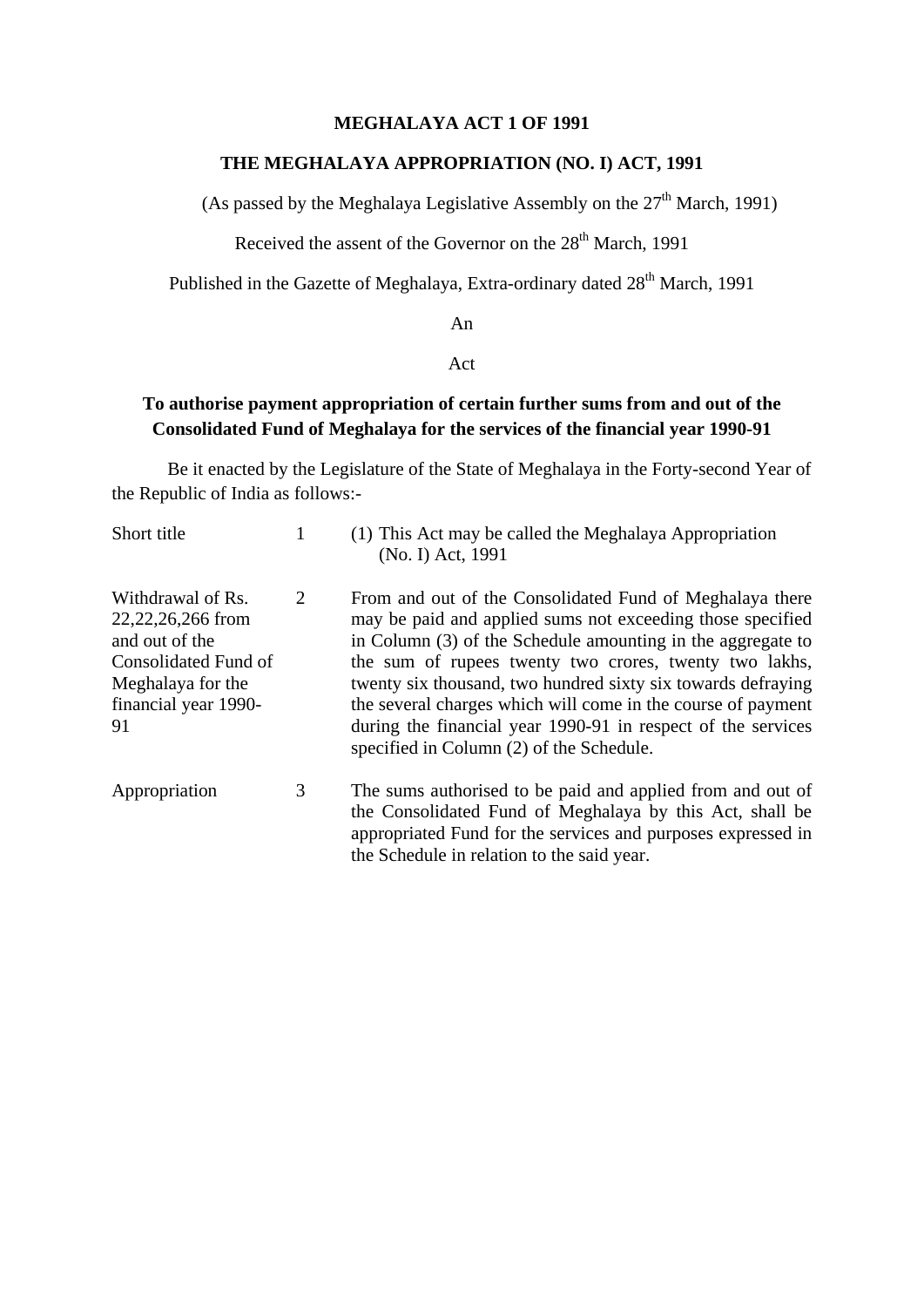| (1)       | (2)                                                               |                   |           | (3)                |           |
|-----------|-------------------------------------------------------------------|-------------------|-----------|--------------------|-----------|
| Grant No. | Services and Purposes                                             |                   |           | Sums not exceeding |           |
|           | (Major Heads)                                                     |                   |           |                    |           |
|           |                                                                   |                   | Voted by  | Charged on         | Total     |
|           |                                                                   |                   | the       | the Consolidated   |           |
|           |                                                                   |                   | Assembly  | Fund               |           |
|           |                                                                   |                   | Rs.       | Rs.                | Rs.       |
|           | -2011-Parliamentary/State/Union                                   | $\lambda$ Revenue | 10,61,000 |                    | 10,61,000 |
|           | <b>Territory Legislature</b>                                      |                   |           |                    |           |
| 1.        | 4058-Capital Outlay on Printing                                   | Capital           | 10,00,000 |                    | 10,00,000 |
|           | and Stationery                                                    |                   |           |                    |           |
| 3.        | 2013-Council of Ministers                                         | Revenue           | 28,33,989 |                    | 28,33,989 |
| 7.        | 2030-Stamps and Registration                                      | Revenue           | 4,92,610  | .                  | 4,92,610  |
| 8.        | 2039-State Excise                                                 | Revenue           | 12,08,000 |                    | 12,08,000 |
|           | 2040-Sales Tax                                                    |                   |           |                    |           |
| 9.        | 2045-Other Taxes and Duties on<br><b>Commodities and Services</b> | -Revenue          | 26,71,525 |                    | 26,71,525 |
|           | 2041-Taxes on vehicles                                            |                   |           |                    |           |
|           | 2070-Other Administrative                                         | Revenue           | 7,85,328  |                    | 7,85,328  |
|           | Services-Purchase and                                             |                   |           |                    |           |
|           | Maintenance of Transport                                          |                   |           |                    |           |
|           | 10.3055-Road Transport                                            |                   |           |                    |           |
|           | 5055-Capital Outlay on Road                                       | Capital           |           |                    |           |
|           | Transport                                                         |                   |           |                    |           |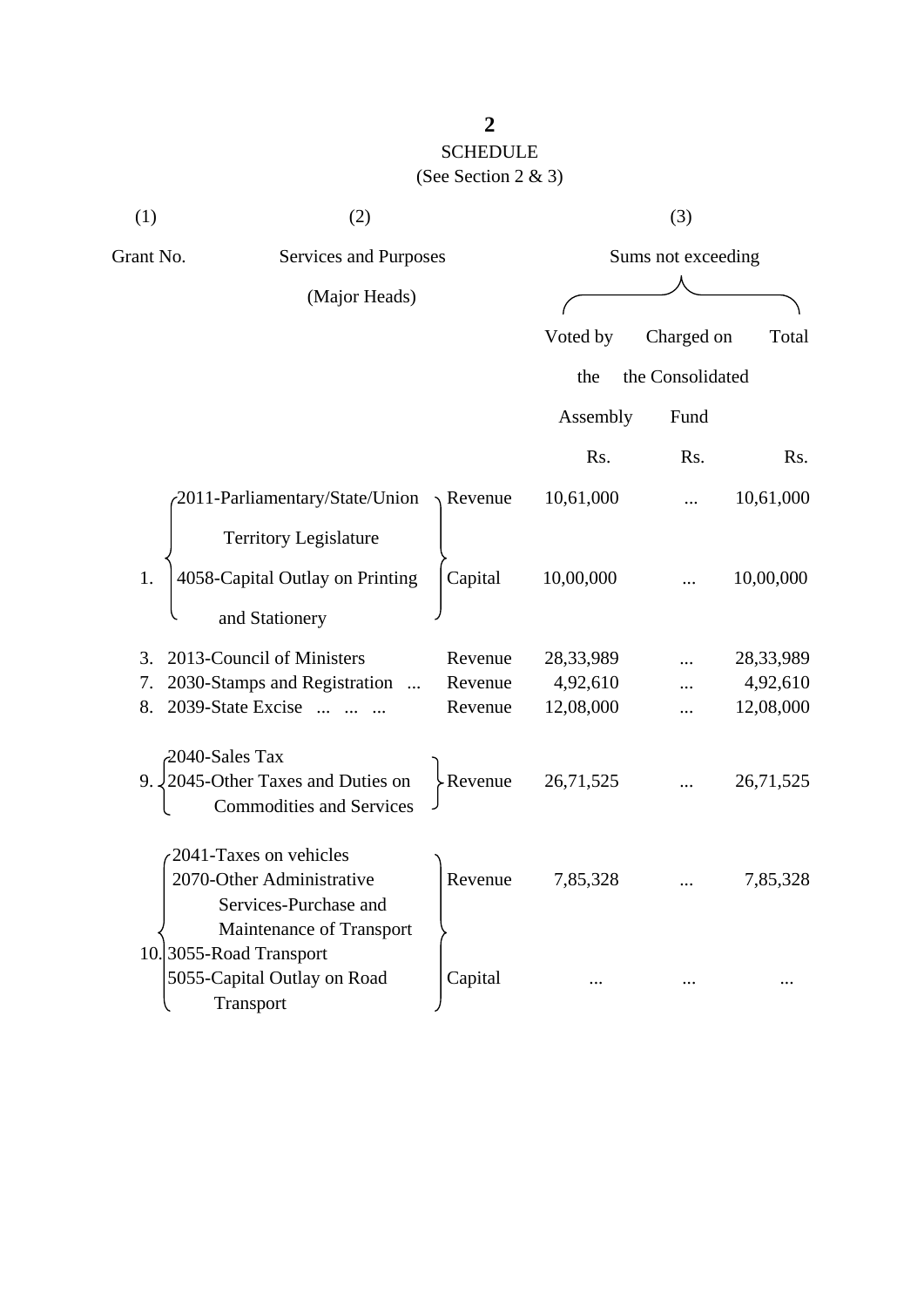| (1)              | (2)<br>(3)                                                                                                                                                                                                                                                      |         |                    |                  |             |
|------------------|-----------------------------------------------------------------------------------------------------------------------------------------------------------------------------------------------------------------------------------------------------------------|---------|--------------------|------------------|-------------|
| Grant No.        | Services and Purposes                                                                                                                                                                                                                                           |         | Sums not exceeding |                  |             |
|                  | (Major Heads)                                                                                                                                                                                                                                                   |         |                    |                  |             |
|                  |                                                                                                                                                                                                                                                                 |         | Voted by           | Charged on       | Total       |
|                  |                                                                                                                                                                                                                                                                 |         | the                | the Consolidated |             |
|                  |                                                                                                                                                                                                                                                                 |         | Assembly           | Fund             |             |
|                  |                                                                                                                                                                                                                                                                 |         | Rs.                | Rs.              | Rs.         |
| 11.              | 2045-Other Taxes and Duties on<br><b>Commodities and Services-</b><br>II-Inspectorate of Electricity<br>2501-Special Programme for<br>Rural Development Integrated<br><b>Rural Energy Programme</b><br>2801-Power<br>2810-Non-Conventional Sources<br>of Energy | Revenue | 15, 15, 723        |                  | 15, 15, 723 |
|                  | 6801-Loans for Power Project                                                                                                                                                                                                                                    | Capital | 96,07,800          |                  | 96,07,800   |
|                  | 12. 2051-Public Services Commission<br>(Charged)                                                                                                                                                                                                                | Revenue |                    | 76,500           | 76,500      |
| $13\overline{}}$ | 2052-Secretariat-General Services<br>-I-Civil Departments<br>2251-Secretariat-Social and<br><b>Community Services-I-Civil</b><br>Departments<br>3451-Secretariat-Economic<br>Services-I-Civil Departments-                                                      | Revenue | 27,43,000          |                  | 27,43,000   |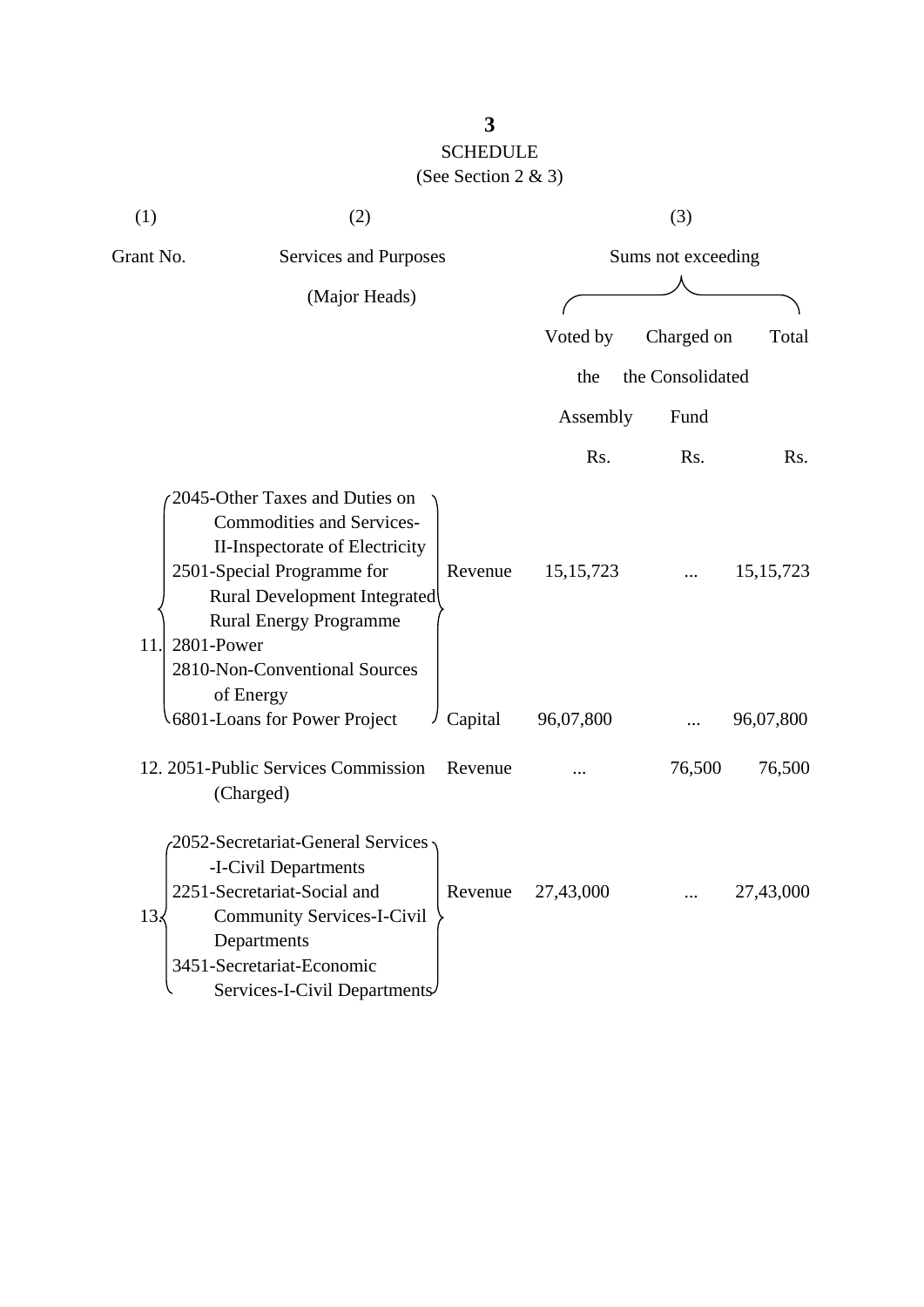| (1) | (2)                                                                                                |         | (3)                |                  |             |  |
|-----|----------------------------------------------------------------------------------------------------|---------|--------------------|------------------|-------------|--|
|     | Grant No.<br>Services and Purposes                                                                 |         | Sums not exceeding |                  |             |  |
|     | (Major Heads)                                                                                      |         |                    |                  |             |  |
|     |                                                                                                    |         | Voted by           | Charged on       | Total       |  |
|     |                                                                                                    |         | the                | the Consolidated |             |  |
|     |                                                                                                    |         |                    |                  |             |  |
|     |                                                                                                    |         | Assembly           | Fund             |             |  |
|     |                                                                                                    |         | Rs.                | Rs.              | Rs.         |  |
|     | 2055-Police                                                                                        |         |                    |                  |             |  |
|     | 2070-Other Administrative<br>Services-Fire Protection and                                          | Revenue | 2,64,64,964        | 52,500           | 2,65,17,464 |  |
|     | Control                                                                                            |         |                    |                  |             |  |
|     | 2216-Housing-01-Government                                                                         |         |                    |                  |             |  |
|     | <b>Residential Buildings</b><br>16. 4059-Capital Outlay on Public<br>Works (Police)                |         |                    |                  |             |  |
|     | 4216-Capital Outlay on Housing<br>(Police)                                                         | Capital |                    |                  |             |  |
|     | 17. (2056-Jails                                                                                    | Revenue | 4,19,530           |                  | 4,19,530    |  |
|     | 4059-Capital Outlay on Public                                                                      | Capital | 6,70,670           |                  | 6,70,670    |  |
| 18. | Works (Jails)<br>2058-Stationery and Printing<br>4058-Capital Outlay on Stationery<br>and Printing | Revenue | 7,84,074           |                  | 7,84,074    |  |
|     | 4216-Capital Outlay on Housing-<br>01-Government Residential<br><b>Building</b>                    | Capital |                    |                  |             |  |
|     | 2070-Other Administrative<br>Services-Civil Defence<br>and Home Guards                             | Revenue | 20,55,000          |                  | 20,55,000   |  |
| 20. | 4059-Capital Outlay on Public<br><b>Works (Civil Defence</b><br>and Home Guards)                   | Capital |                    |                  |             |  |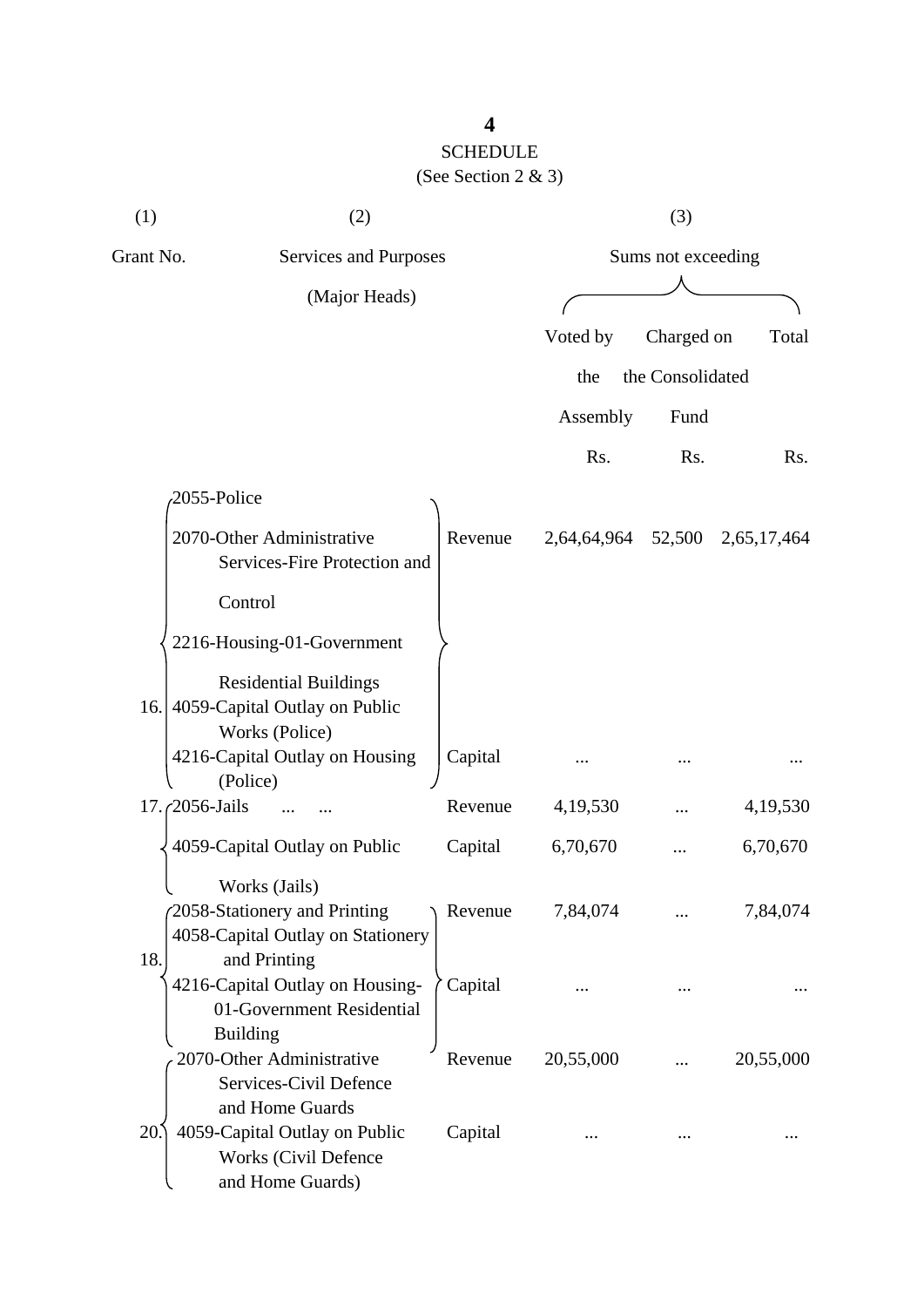| (1)       | (2)                                                                                                                                                                                                                                                                                                                                                                                                                                                                                                            |         |                  | (3)                |                    |
|-----------|----------------------------------------------------------------------------------------------------------------------------------------------------------------------------------------------------------------------------------------------------------------------------------------------------------------------------------------------------------------------------------------------------------------------------------------------------------------------------------------------------------------|---------|------------------|--------------------|--------------------|
| Grant No. | Services and Purposes                                                                                                                                                                                                                                                                                                                                                                                                                                                                                          |         |                  | Sums not exceeding |                    |
|           | (Major Heads)                                                                                                                                                                                                                                                                                                                                                                                                                                                                                                  |         |                  |                    |                    |
|           |                                                                                                                                                                                                                                                                                                                                                                                                                                                                                                                |         | Voted by         | Charged on         | Total              |
|           |                                                                                                                                                                                                                                                                                                                                                                                                                                                                                                                |         | the              | the Consolidated   |                    |
|           |                                                                                                                                                                                                                                                                                                                                                                                                                                                                                                                |         | Assembly         | Fund               |                    |
|           |                                                                                                                                                                                                                                                                                                                                                                                                                                                                                                                |         | R <sub>s</sub> . | Rs.                | Rs.                |
| 21.       | 2075-Miscellaneous General<br>Services-104-Pensions and<br>Awards in consideration of<br>Distinguished Services<br>2202-General Education<br>2203-Technical Education<br>2204-Sports and Youth Services<br>2205-Art and Culture<br>2236-Nutrition<br>$\sim$<br>3425-Other Scientific Research<br>3454-Census, Survey and<br><b>Statistics</b><br>4202-Capital Outlay on Education,<br>Sports, Art and Culture<br>4204-Capital Outlay on Education,<br>Sports, Art and Culture<br>6202-Loans for Education, Art | Revenue | 1,27,90,000      |                    | 60,494 1,28,50,494 |
|           | and Culture<br>24. 2071-Pensions and other                                                                                                                                                                                                                                                                                                                                                                                                                                                                     | Revenue | 26,00,000        |                    | 26,00,000          |
| 26.       | <b>Retirements Benefits</b><br>2210-Medical and Public Health<br>2211-Family Welfare<br>4210-Capital Outlay on Medical<br>and Public Health                                                                                                                                                                                                                                                                                                                                                                    | Revenue | 50,000           |                    | 50,000             |
|           | 4211-Capital Outlay on Family<br>Welfare                                                                                                                                                                                                                                                                                                                                                                                                                                                                       | Capital |                  |                    |                    |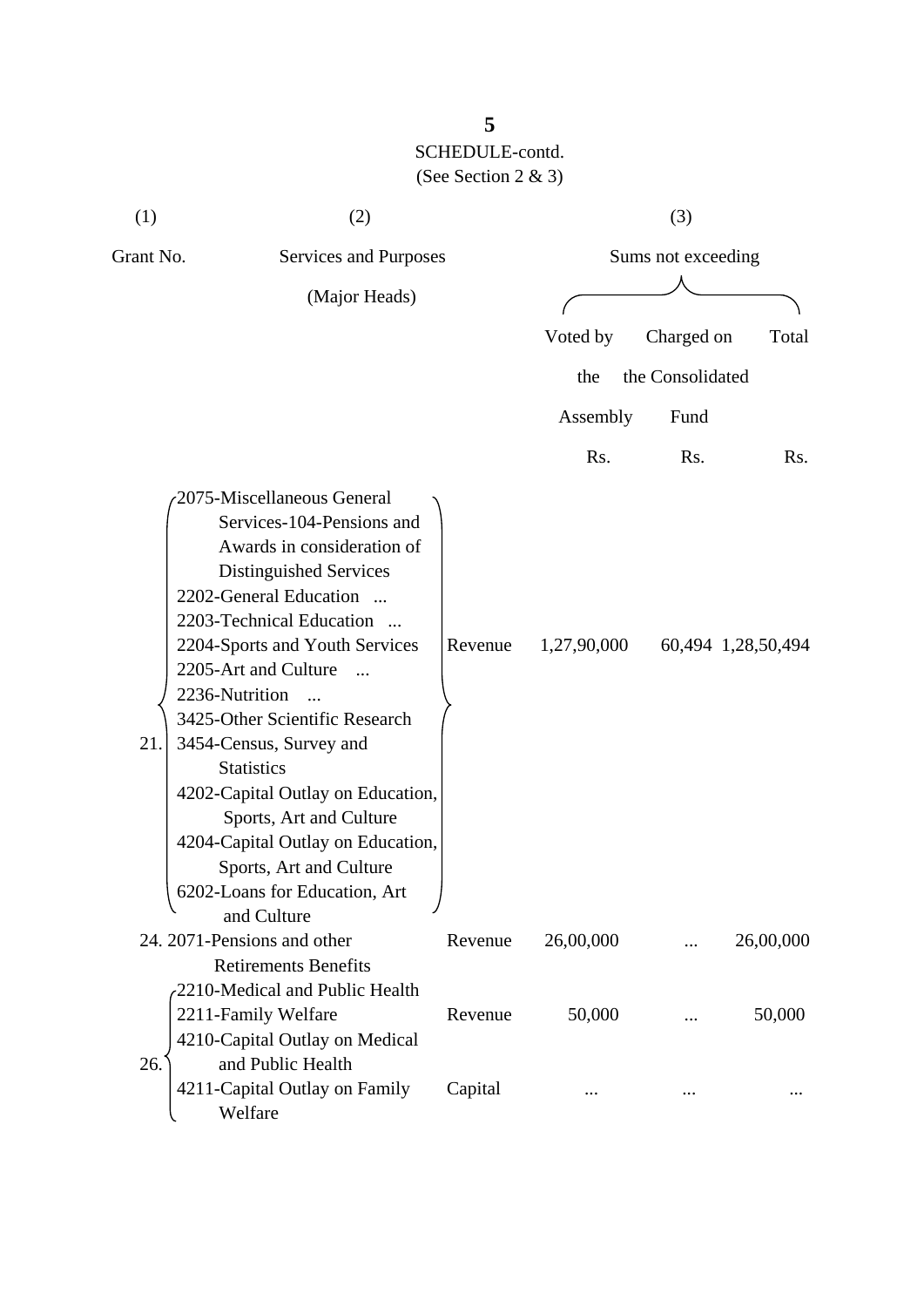| (1) | (2)                                                                                                                                                                          |                                   | (3)                |                        |  |  |
|-----|------------------------------------------------------------------------------------------------------------------------------------------------------------------------------|-----------------------------------|--------------------|------------------------|--|--|
|     | Grant No.<br>Services and Purposes                                                                                                                                           |                                   | Sums not exceeding |                        |  |  |
|     | (Major Heads)                                                                                                                                                                |                                   |                    |                        |  |  |
|     |                                                                                                                                                                              | Voted by                          | Charged on         | Total                  |  |  |
|     |                                                                                                                                                                              | the                               | the Consolidated   |                        |  |  |
|     |                                                                                                                                                                              | Assembly                          | Fund               |                        |  |  |
|     |                                                                                                                                                                              | Rs.                               | Rs.                | Rs.                    |  |  |
| 27. | 2215-Water Supply and Sanitation, Revenue<br>2216-Housing<br>4215-Capital Outlay on Water                                                                                    | 1,32,00,000                       |                    | 1,22,00,000            |  |  |
|     | Supply and Sanitation<br>4216-Capital Outlay on Housing-<br>Capital<br>01-Government Residential<br><b>Buildings</b><br>6225-Loans for Sanitation and<br><b>Water Supply</b> |                                   |                    |                        |  |  |
|     | 2216-Housing<br>4216-Capital Outlay on Housing                                                                                                                               | Revenue                           |                    |                        |  |  |
|     | 28. L6216-Loans for Housing<br>Capital<br>2217-Urban Development                                                                                                             | 46,53,000<br>73,46,000<br>Revenue |                    | 46,53,000<br>73,46,000 |  |  |
| 30. | 4216-Capital Outlay on Housing<br>4217-Capital Outlay on Urban<br>Capital<br>Development<br>2225-Welfare of S.Cs, S.Ts and                                                   |                                   |                    |                        |  |  |
| 35. | Other B.Cs<br>2235-Social Security and Welfare<br>2236-Nutrition (Social Welfare)<br>4059-Capital Outlay on Public<br>Capital                                                | 2,12,38,000<br>Revenue            |                    | 2,12,38,000            |  |  |
|     | Works (Social Welfare)                                                                                                                                                       |                                   |                    |                        |  |  |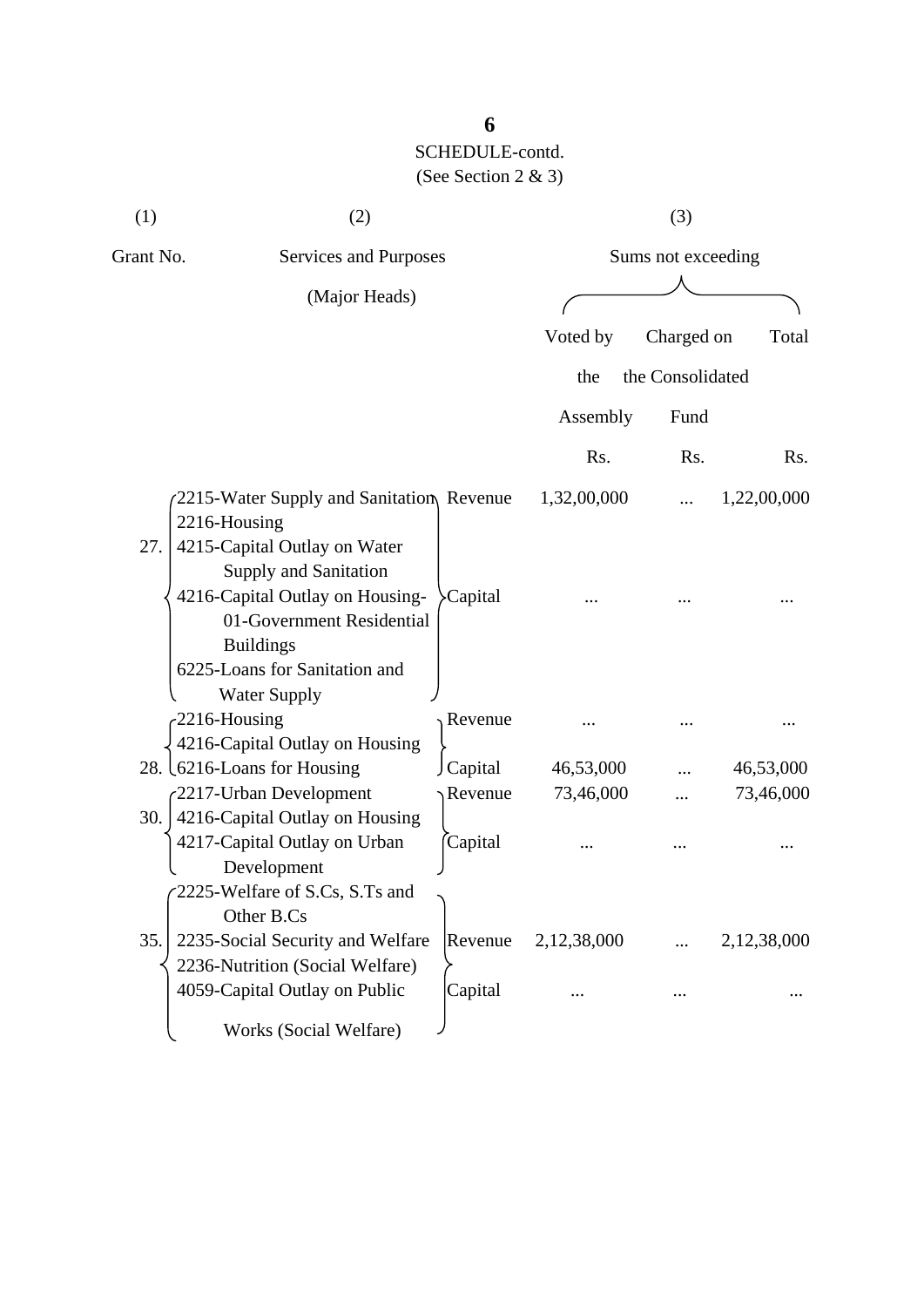| (1)       | (2)                                                                                           |         | (3)                |                  |           |
|-----------|-----------------------------------------------------------------------------------------------|---------|--------------------|------------------|-----------|
| Grant No. | Services and Purposes                                                                         |         | Sums not exceeding |                  |           |
|           | (Major Heads)                                                                                 |         |                    |                  |           |
|           |                                                                                               |         | Voted by           | Charged on       | Total     |
|           |                                                                                               |         | the                | the Consolidated |           |
|           |                                                                                               |         | Assembly           | Fund             |           |
|           |                                                                                               |         | Rs.                | Rs.              | Rs.       |
|           | $40.72425$ -Co-operation<br>4425-Capital Outlay on<br>Co-operation                            | Revenue |                    |                  |           |
|           | 4435-Capital Outlay of other<br><b>Agricultural Programmes</b><br>6425-Loans for Co-operation | Capital | 25,00,000          |                  | 25,00,000 |
|           | 2552-North Eastern Areas                                                                      | Revenue | 9,18,000           |                  | 9,18,000  |
| 41        | 4552-Capital Outlay on North<br><b>Eastern Areas</b><br>6552-Loans for North Eastern<br>Areas | Capital |                    |                  |           |
|           | 2402-Soil and Water Conservation) Revenue                                                     |         | 28,00,000          |                  | 28,00,000 |
| 46.       | 2415-Agricultural Research and                                                                |         |                    |                  |           |
|           | Education                                                                                     |         |                    |                  |           |
|           | 2216-Housing-01-Government                                                                    |         |                    |                  |           |
|           | <b>Residential Buildings</b>                                                                  |         |                    |                  |           |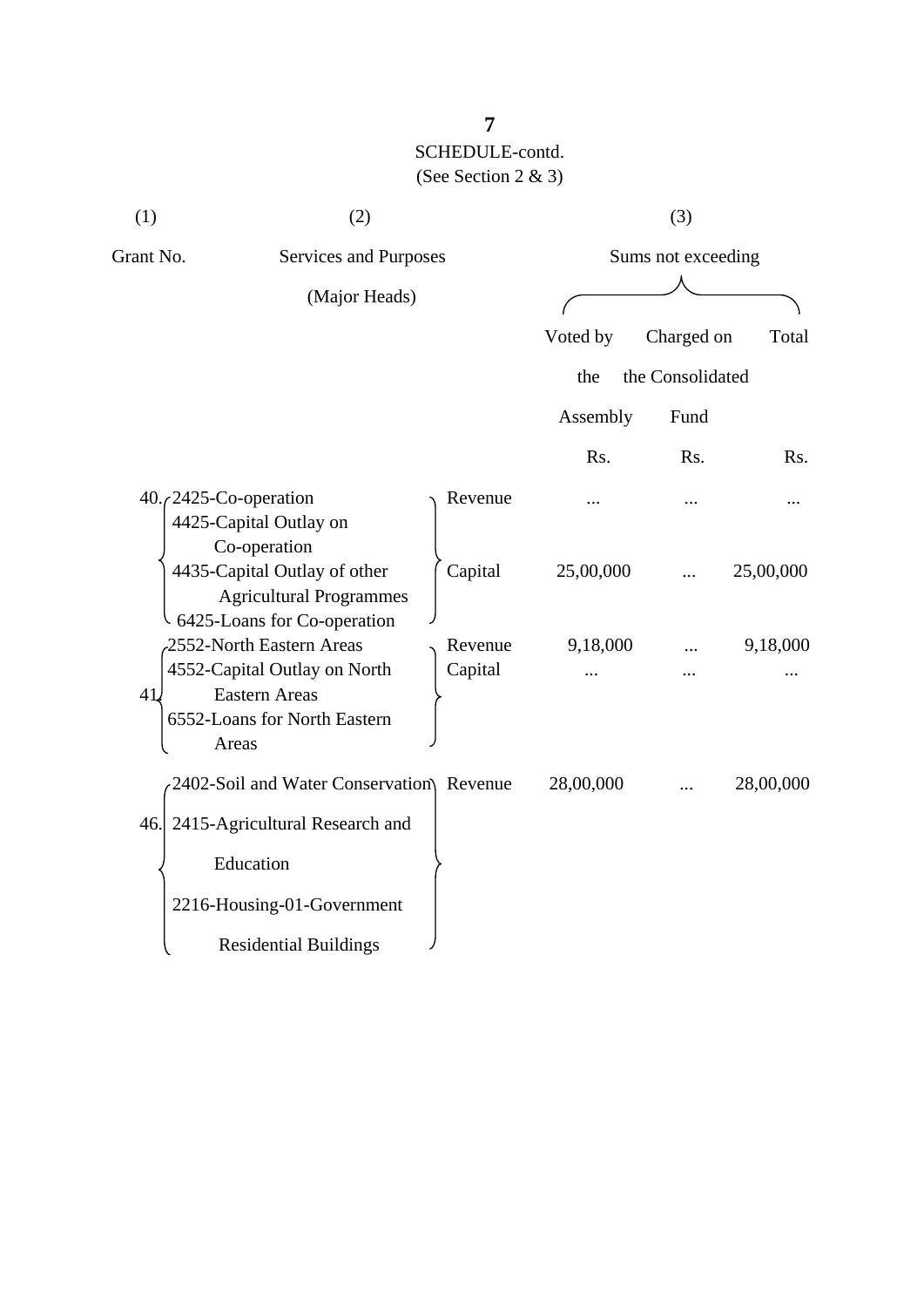| (1)                                | (2)                                                                                                |                    |           | (3)              |           |
|------------------------------------|----------------------------------------------------------------------------------------------------|--------------------|-----------|------------------|-----------|
| Grant No.<br>Services and Purposes |                                                                                                    | Sums not exceeding |           |                  |           |
|                                    | (Major Heads)                                                                                      |                    |           |                  |           |
|                                    |                                                                                                    |                    | Voted by  | Charged on       | Total     |
|                                    |                                                                                                    |                    | the       | the Consolidated |           |
|                                    |                                                                                                    |                    | Assembly  | Fund             |           |
|                                    |                                                                                                    |                    | Rs.       | Rs.              | Rs.       |
|                                    | 2403-Animal Husbandry                                                                              |                    |           |                  |           |
|                                    | 2415-Agricultural Research and                                                                     |                    |           |                  |           |
|                                    | Education (Animal Husbandry)                                                                       | Revenue            | 10,00,000 |                  | 10,00,000 |
| 48. /                              | 2216-Housing-01-Government<br><b>Residential Buildings</b><br>4059-Capital Outlay on Public        |                    |           |                  |           |
|                                    | Works                                                                                              | Capital            |           |                  |           |
|                                    | 4403-Loans for Animal Husbandry                                                                    |                    |           |                  |           |
|                                    | 50. $\sqrt{2405}$ -Fisheries<br>2415-Agricultural Research and<br>Education                        | Revenue            | 8,00,000  |                  | 8,00,000  |
|                                    | 2216-Housing-01-Government                                                                         |                    |           |                  |           |
|                                    | <b>Residential Buildings</b><br>4216-Capital Outlay on Housing<br>4405-Capital Outlay on Fisheries | / Capital          |           |                  |           |
| 51.                                | -2406-Forestry and Wild Life<br>2415-Agricultural Research and<br>Education                        | Revenue            |           | 2,70,505         | 2,70,505  |
|                                    | 4406-Capital Outlay on Forestry                                                                    | Capital            | $\ddotsc$ |                  |           |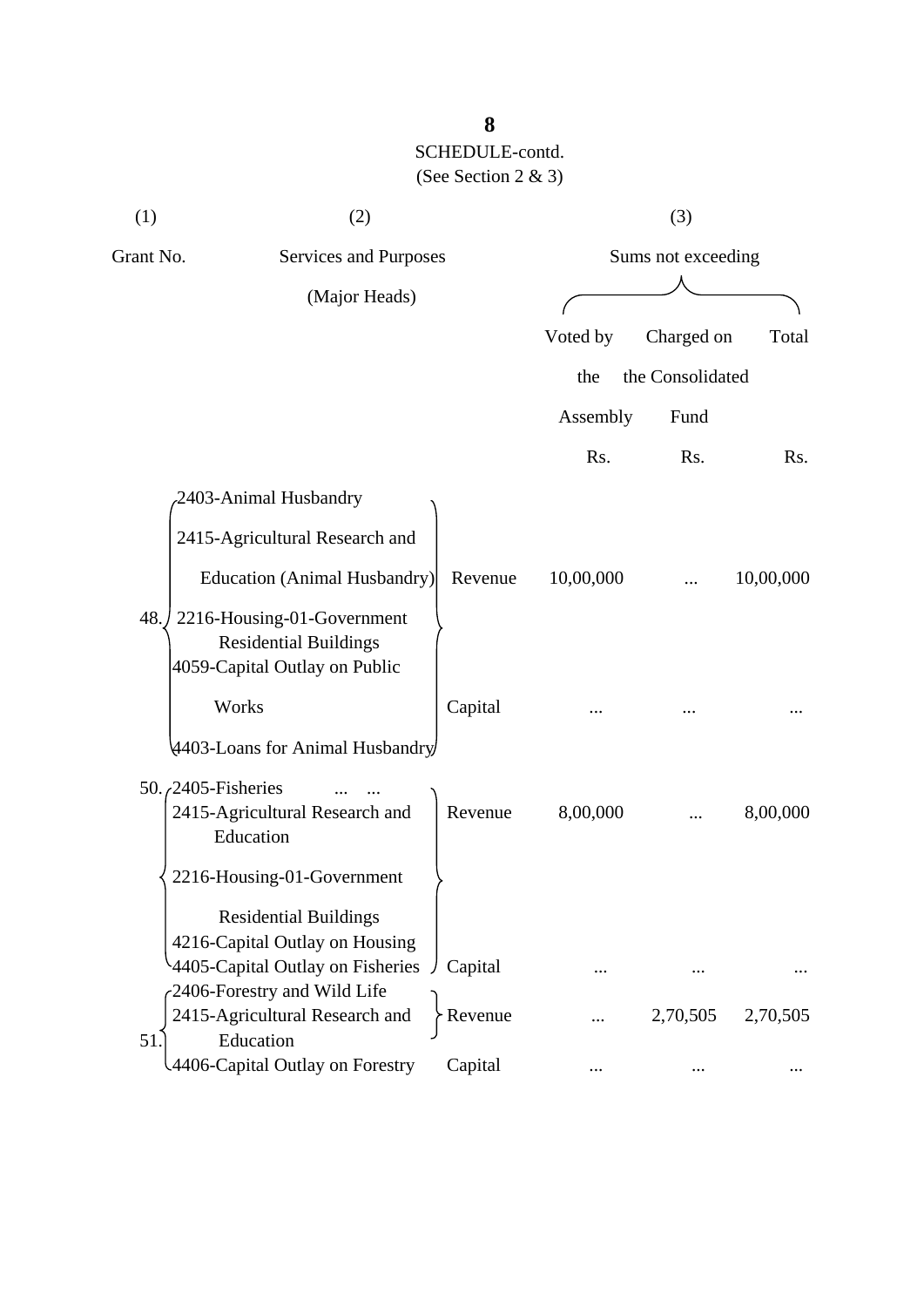| (1)       | (2)                                                                                                                                                        |          |                    | (3)              |                       |
|-----------|------------------------------------------------------------------------------------------------------------------------------------------------------------|----------|--------------------|------------------|-----------------------|
| Grant No. | Services and Purposes                                                                                                                                      |          | Sums not exceeding |                  |                       |
|           | (Major Heads)                                                                                                                                              |          |                    |                  |                       |
|           |                                                                                                                                                            |          | Voted by           | Charged on       | Total                 |
|           |                                                                                                                                                            |          | the                | the Consolidated |                       |
|           |                                                                                                                                                            |          |                    |                  |                       |
|           |                                                                                                                                                            |          | Assembly           | Fund             |                       |
|           |                                                                                                                                                            |          | Rs.                | Rs.              | Rs.                   |
|           | 2515-Other Rural Development<br>Programmes                                                                                                                 |          |                    |                  |                       |
|           | 2216-Housing-01-Government                                                                                                                                 | Revenue  | 3,51,23,000        |                  | 3,51,23,000           |
|           | <b>Residential Buildings</b><br>52 2236-Nutrition<br>2505-Rural Employment                                                                                 |          |                    |                  |                       |
|           | 4216-Capital Outlay on Housing<br>4515-Capital Outlay on Rural                                                                                             | Capital  |                    |                  |                       |
|           | Development                                                                                                                                                |          |                    |                  |                       |
|           | 6515-Loans for other Rural<br>Development Programmes<br>2853-Non-Ferrous Mining and<br>Metallurgical Industries<br>Regulation and<br>Development of Mines. | Revenue  | 47,78,249          |                  | 47,78,249             |
|           | 4216-Capital Outlay on Housing<br>-01-Government Residential<br><b>Buildings</b>                                                                           |          |                    |                  |                       |
| 56.       | 4853-Capital Outlay on Non-<br>Ferrous Mining and<br>Metallurgical Industries -<br>Non-Ferrous Metals.                                                     | Capital  |                    |                  |                       |
| 1.        | 7610-Loans to Government                                                                                                                                   | Capital  | 86,63,750          |                  | 86,63,750             |
|           | Servants etc                                                                                                                                               |          |                    |                  |                       |
|           | Total                                                                                                                                                      | $\cdots$ | 22, 17, 66, 267    |                  | 4,59,999 22,22,20,100 |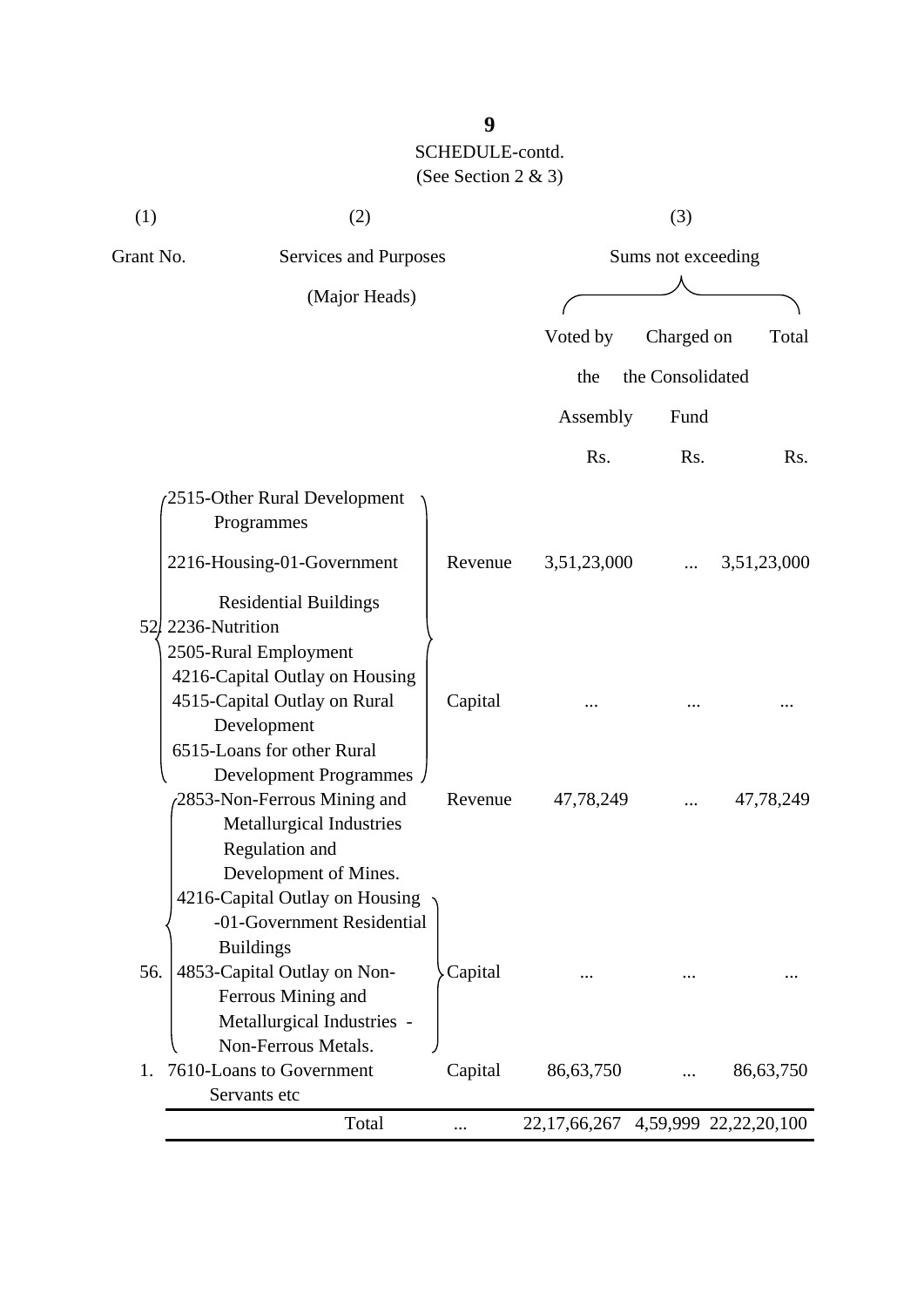### **MEGHALAYA ACT 2 OF 1991**

### **THE MEGHALAYA APPROPRIATION (VOTE-ON-ACCOUNT) ACT, 1991**

(As passed by the Meghalaya Legislative Assembly on the  $27<sup>th</sup>$  March, 1991)

Received the assent of the Governor on the  $30<sup>th</sup>$  March, 1991

Published in the Gazette of Meghalaya, Extra-ordinary dated 30<sup>th</sup> March, 1991

An

### Act

### **To provide for the withdrawal of certain further sums from and out of the Consolidated Fund of Meghalaya for the services of the financial year 1991-92**

| Short title and<br>commencement                                                                                                            |   | (1) This Act may be called the Meghalaya Appropriation<br>(Vote-On-Account) Act, 1991<br>(2) It shall come into force on the first day of April, 1991                                                                                                                                                                                                                                                                                                                                                                                               |
|--------------------------------------------------------------------------------------------------------------------------------------------|---|-----------------------------------------------------------------------------------------------------------------------------------------------------------------------------------------------------------------------------------------------------------------------------------------------------------------------------------------------------------------------------------------------------------------------------------------------------------------------------------------------------------------------------------------------------|
| Withdrawal of Rs.<br>137,54,68,675 from<br>and out of the<br><b>Consolidated Fund</b><br>of Meghalaya for<br>the financial year<br>1991-92 | 2 | From and out of the Consolidated Fund of Meghalaya there<br>may be withdrawn sums not exceeding those specified in<br>Column (3) of the Schedule amounting in the aggregate to the<br>sum of rupees one hundred thirty seven crores, fifty four lakhs,<br>sixty eight thousand, six hundred seventy five towards<br>defraying the several charges which will come in the course of<br>payment during the period of three months beginning on the<br>first day of April, 1991 in respect of the services specified in<br>Column (2) of the Schedule. |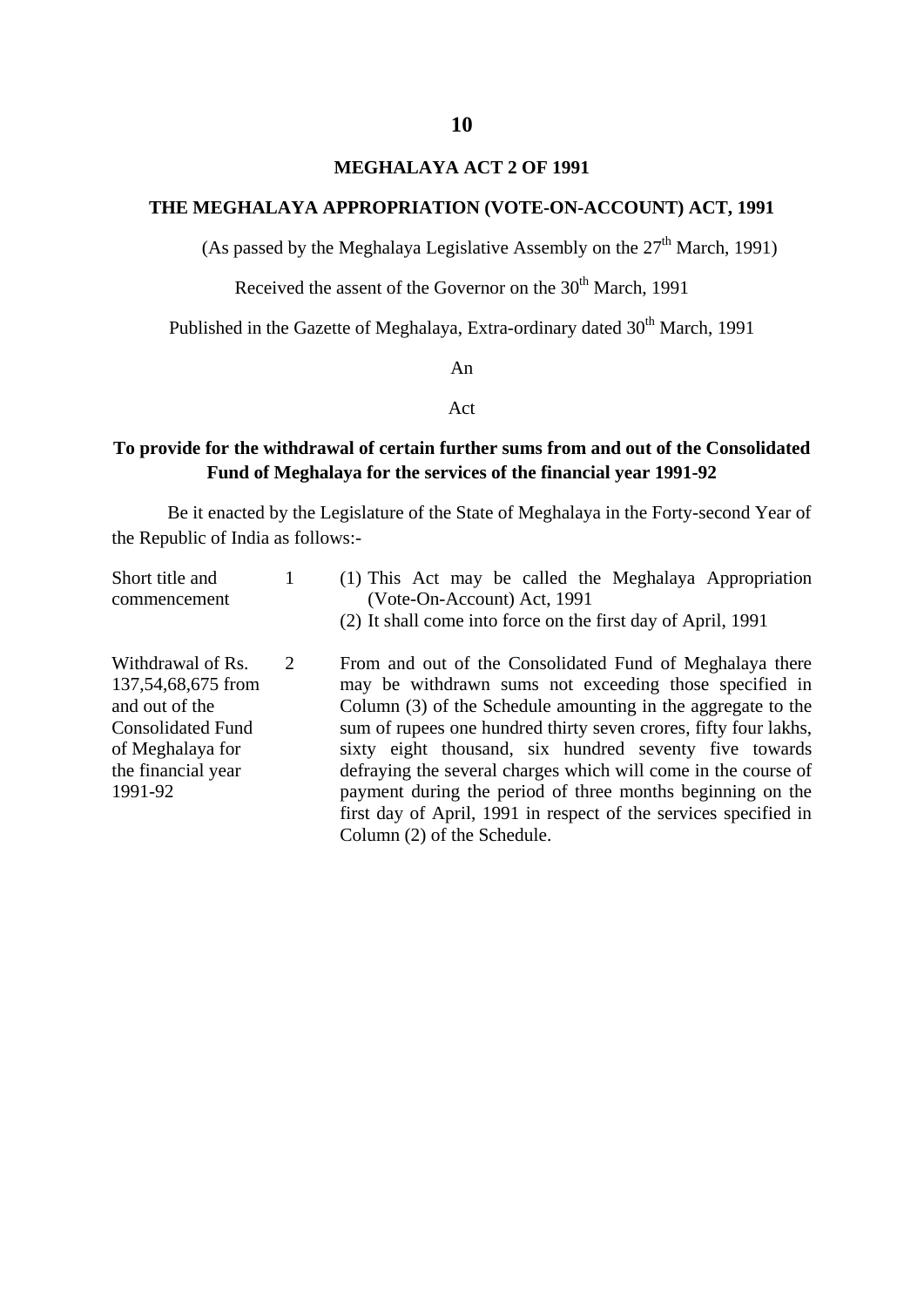# SCHEDULE

| (1)       | (2)                                                               |                  | (3)                |                  |           |  |
|-----------|-------------------------------------------------------------------|------------------|--------------------|------------------|-----------|--|
| Grant No. | Services and Purposes                                             |                  | Sums not exceeding |                  |           |  |
|           | (Major Heads)                                                     |                  |                    |                  |           |  |
|           |                                                                   |                  | Voted by           | Charged on       | Total     |  |
|           |                                                                   |                  | the                | the Consolidated |           |  |
|           |                                                                   |                  | Assembly           | Fund             |           |  |
|           |                                                                   |                  | Rs.                | Rs.              | Rs.       |  |
|           | 2011-Parliamentary/State/Union                                    | $\sqrt{$ Revenue | 42,80,500          | 1,19,500         | 44,00,000 |  |
|           | <b>Territory Legislature</b>                                      |                  |                    |                  |           |  |
| 1.        | 4058-Capital Outlay on Stationery (Capital                        |                  | 3,25,000           |                  | 3,25,000  |  |
|           | and Printing                                                      |                  |                    |                  |           |  |
| 2.        | 2012-Governor                                                     | Revenue          | 6,250              | 17,85,750        | 17,92,000 |  |
| 3.        | 2013-Council of Ministers                                         | Revenue          | 24,27,500          |                  | 24,27,500 |  |
| 4.        | 2014-Administration of Justice                                    | Revenue          | 20,60,000          | 3,02,500         | 23,62,500 |  |
| 5.        | 2015-Elections                                                    | Revenue          | 25,02,500          |                  | 25,02,500 |  |
|           | 2029-Land Revenue                                                 |                  |                    |                  |           |  |
|           | 2245-Relief on account of Natural                                 |                  |                    |                  |           |  |
|           | Calamities                                                        |                  |                    |                  |           |  |
|           | 2250-Other Social Services                                        | Revenue          | 89,73,000          |                  | 89,73,000 |  |
|           | <b>Services</b>                                                   |                  |                    |                  |           |  |
|           | 3475-Other General Economic                                       |                  |                    |                  |           |  |
|           | Services-201-Land Ceilings                                        |                  |                    |                  |           |  |
| 6.        | 6225-Loans for Welfare of                                         |                  |                    |                  |           |  |
|           | <b>Scheduled Castes, Scheduled</b>                                |                  |                    |                  |           |  |
|           | Tribes and other Backward                                         |                  |                    |                  |           |  |
|           | Classes                                                           |                  |                    |                  |           |  |
|           | 6250-Loans for Other Social                                       | Capital          | 2,500              |                  | 2,500     |  |
|           | Services                                                          |                  |                    |                  |           |  |
|           | 6401-Loans for Crop Husbandry                                     |                  |                    |                  |           |  |
| 7.        | 2030-Stamps and Registration                                      | Revenue          | 3,14,250           |                  | 3,14,250  |  |
| 8.        | 2039-State Excise                                                 | Revenue          | 20,88,500          |                  | 20,88,500 |  |
|           | 2040-Sales Tax                                                    |                  |                    |                  |           |  |
| 9.        | 2045-Other Taxes and Duties on<br><b>Commodities and Services</b> | Revenue          | 15,13,500          |                  | 15,13,500 |  |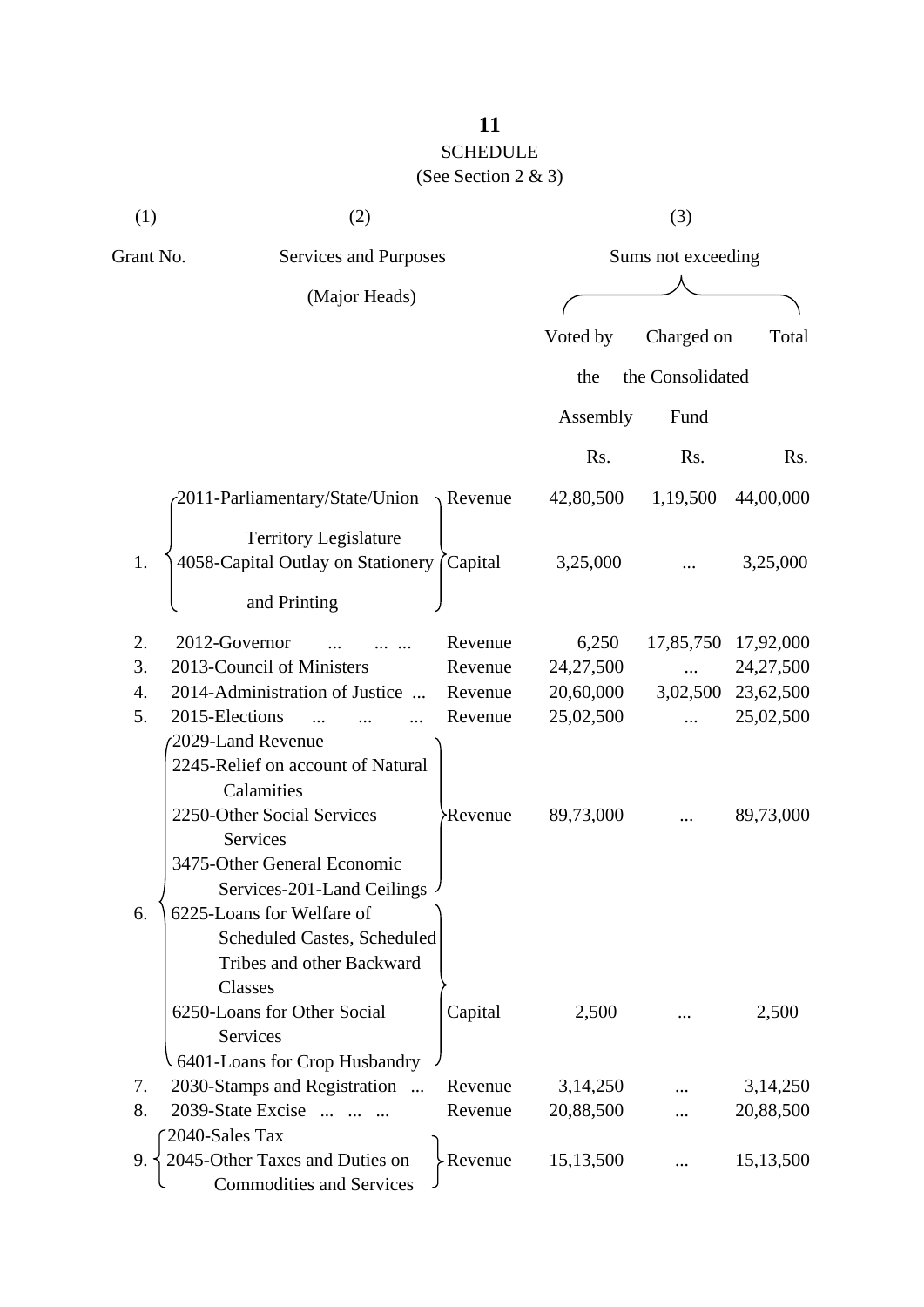#### SCHEDULE  $(S_{00}$  Section  $2 \& 3)$

|  | (See Section 2 $\&$ 3) |  |  |  |  |
|--|------------------------|--|--|--|--|
|--|------------------------|--|--|--|--|

| (1)       | (2)                                                                                                                                        |                              |             | (3)                |                                     |  |  |
|-----------|--------------------------------------------------------------------------------------------------------------------------------------------|------------------------------|-------------|--------------------|-------------------------------------|--|--|
| Grant No. |                                                                                                                                            | <b>Services and Purposes</b> |             | Sums not exceeding |                                     |  |  |
|           | (Major Heads)                                                                                                                              |                              |             |                    |                                     |  |  |
|           |                                                                                                                                            |                              | Voted by    | Charged on         | Total                               |  |  |
|           |                                                                                                                                            |                              | the         | the Consolidated   |                                     |  |  |
|           |                                                                                                                                            |                              | Assembly    | Fund               |                                     |  |  |
|           |                                                                                                                                            |                              | Rs.         | Rs.                | Rs.                                 |  |  |
|           | 2041-Taxes on vehicles                                                                                                                     |                              |             |                    |                                     |  |  |
|           | 2070-Other Administrative<br>Services-Purchase and                                                                                         | Revenue                      | 84,46,250   |                    | 84,46,250                           |  |  |
| 10.       | Maintenance of Transport<br>3055-Road Transport<br>5055-Capital Outlay on Road                                                             | Capital                      | 57,25,000   |                    | 57,25,000                           |  |  |
|           | Transport<br>2045-Other Taxes and Duties on<br><b>Commodities and Services-</b><br>II-Inspectorate of Electricity.                         |                              |             |                    |                                     |  |  |
| 11.       | 2501-Special Programme for<br>Rural Development Integrated<br><b>Rural Energy Programme</b><br>2801-Power<br>2810-Non-Conventional Sources | Revenue                      | 1,82,48,500 |                    | 1,82,48,500                         |  |  |
|           | of Energy<br>6801-Loans for Power Project                                                                                                  | Capital                      | 4,79,50,000 |                    | 4,79,50,000                         |  |  |
|           | 12. 2047-Other Fiscal Services<br>Promotion of Small Savings                                                                               | Revenue                      | 1,02,500    |                    | 1,02,500                            |  |  |
|           | 2048-Appropriation for Reduction                                                                                                           | Revenue                      |             |                    |                                     |  |  |
|           | or Avoidance of Debt                                                                                                                       |                              |             |                    |                                     |  |  |
|           | (Charged)                                                                                                                                  |                              |             |                    |                                     |  |  |
|           | 2049-Interest Payments<br>2051-Public Services Commission                                                                                  | Revenue<br>Revenue           |             | 6,00,000           | 5,72,22,225 5,72,22,525<br>6,00,000 |  |  |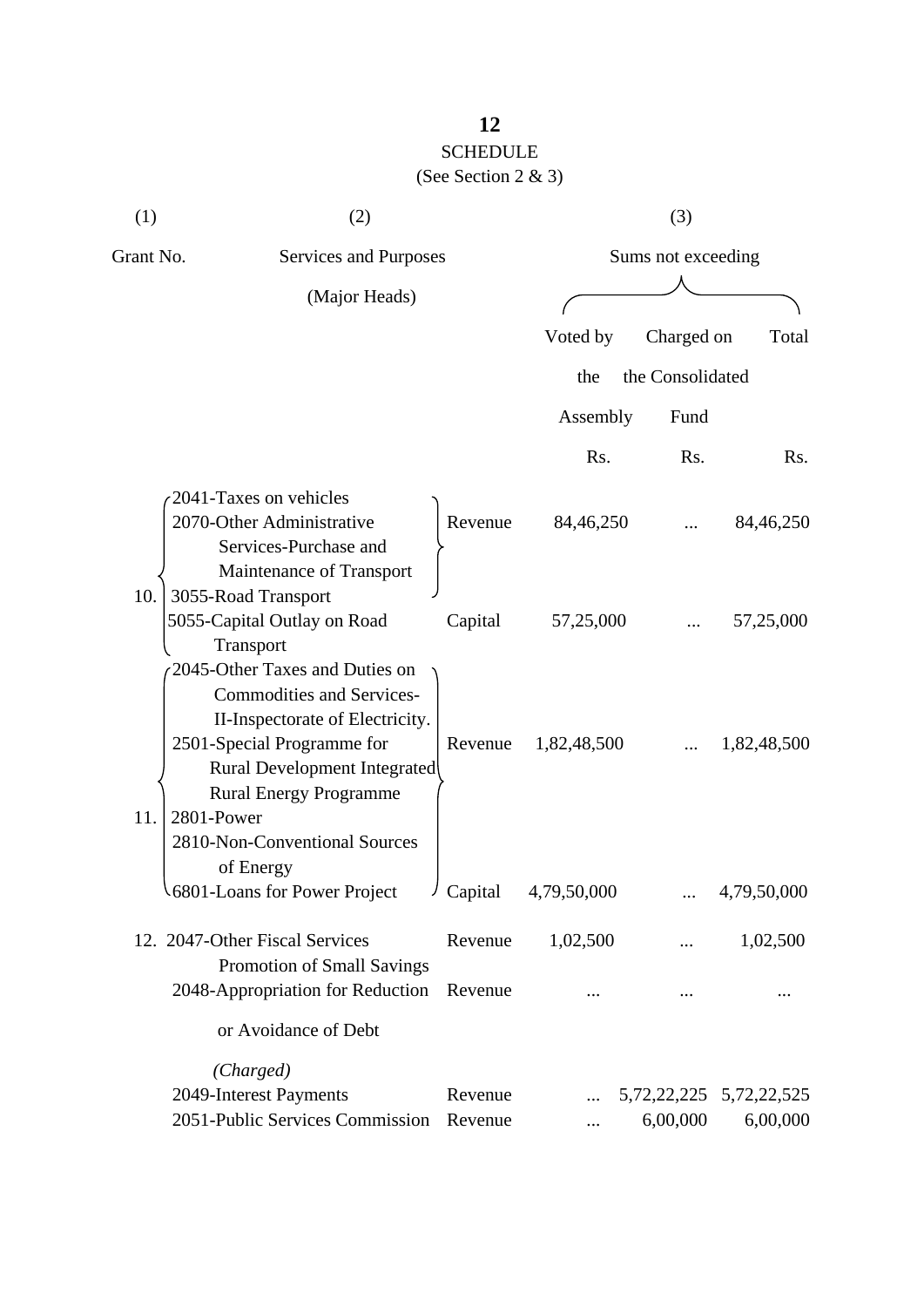| (1)       | (2)                                                                                                   |         |                     | (3)              |                  |  |
|-----------|-------------------------------------------------------------------------------------------------------|---------|---------------------|------------------|------------------|--|
| Grant No. | Services and Purposes                                                                                 |         | Sums not exceeding  |                  |                  |  |
|           | (Major Heads)                                                                                         |         |                     |                  |                  |  |
|           |                                                                                                       |         | Voted by            | Charged on       | Total            |  |
|           |                                                                                                       |         | the                 | the Consolidated |                  |  |
|           |                                                                                                       |         | Assembly            | Fund             |                  |  |
|           |                                                                                                       |         | Rs.                 | Rs.              | R <sub>s</sub> . |  |
|           | 2052-Secretariat General Services<br>-I-Civil Departments                                             |         |                     |                  |                  |  |
|           | 2251-Secretariat Social and                                                                           | Revenue | 2,04,89,250         |                  | 2,04,89,250      |  |
| 13.       | <b>Community Services-I-Civil</b><br>Departments<br>3451-Secretariat Economic                         |         |                     |                  |                  |  |
|           | Services-I-Civil Departments                                                                          |         |                     |                  |                  |  |
|           | 14. 2053-District Administration                                                                      | Revenue | 62,62,500           |                  | 62,62,500        |  |
|           | 15. 2054-Treasury and Accounts                                                                        | Revenue | 33, 32, 500         |                  | 33, 32, 500      |  |
|           | Administration<br>2055-Police<br>2070-Other Administrative<br>Services-Fire Protection and<br>Control |         |                     |                  |                  |  |
|           | 2216-Housing-01-Government<br><b>Residential Buildings</b>                                            |         | Revenue 6,75,95,000 | 20,000           | 6,76,15,000      |  |
| 16.       | 4059-Capital Outlay on Public<br>Works (Police)                                                       |         |                     |                  |                  |  |
|           | 4216-Capital Outlay on Housing<br>(Police)                                                            | Capital | 6,25,000            |                  | 6,25,000         |  |
|           | 2056-Jails                                                                                            | Revenue | 22,37,500           |                  | 22,37,500        |  |
| 17.       | 4059-Capital Outlay on Public<br>Works (Jails)                                                        | Capital |                     |                  |                  |  |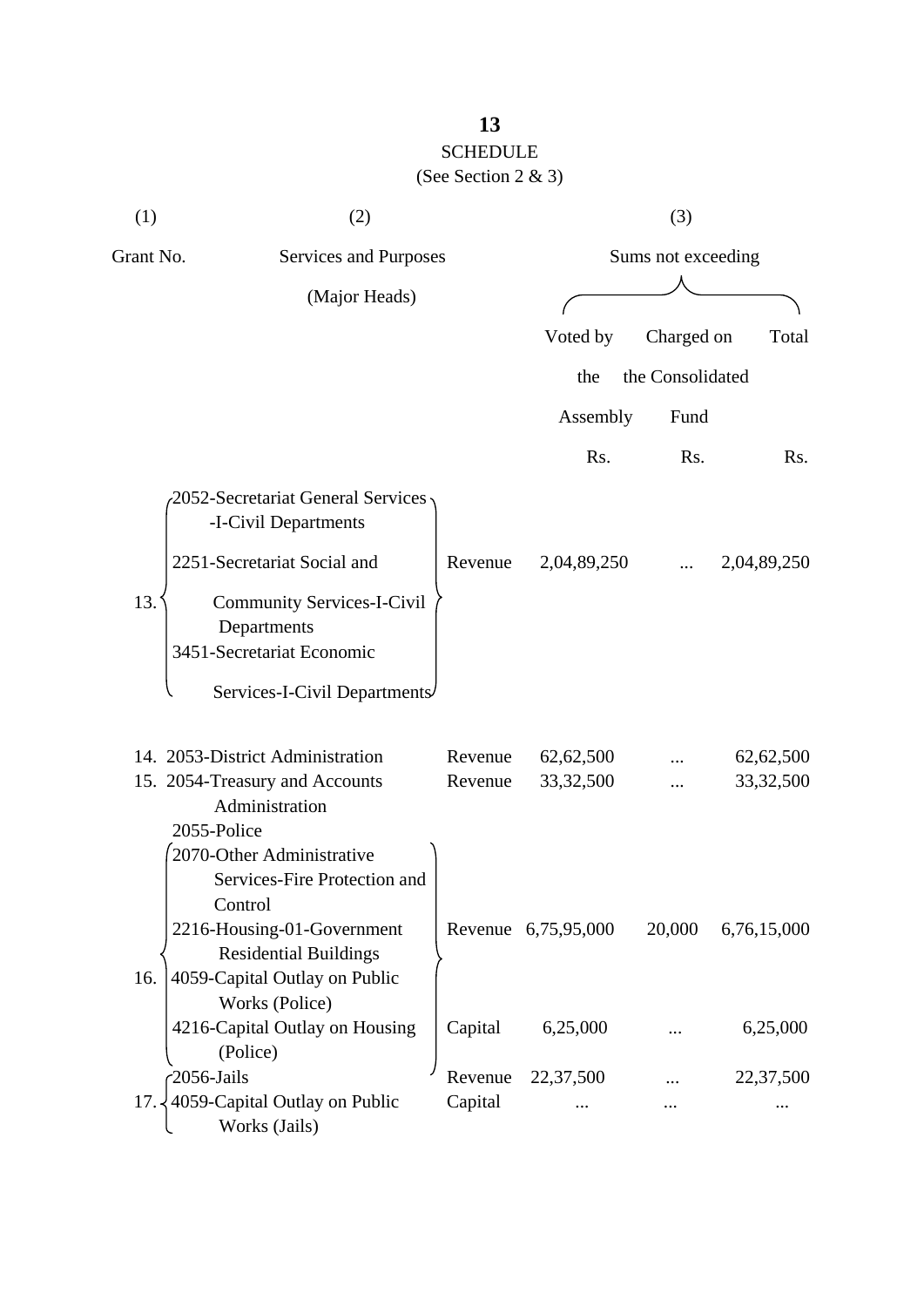# SCHEDULE

| (1) | (2)                                                                                                                                                                                                                                                                                                                                           |         |                | (3)                |             |
|-----|-----------------------------------------------------------------------------------------------------------------------------------------------------------------------------------------------------------------------------------------------------------------------------------------------------------------------------------------------|---------|----------------|--------------------|-------------|
|     | Grant No.<br>Services and Purposes                                                                                                                                                                                                                                                                                                            |         |                | Sums not exceeding |             |
|     | (Major Heads)                                                                                                                                                                                                                                                                                                                                 |         |                |                    |             |
|     |                                                                                                                                                                                                                                                                                                                                               |         | Voted by       | Charged on         | Total       |
|     |                                                                                                                                                                                                                                                                                                                                               |         | the            | the Consolidated   |             |
|     |                                                                                                                                                                                                                                                                                                                                               |         | Assembly       | Fund               |             |
|     |                                                                                                                                                                                                                                                                                                                                               |         | Rs.            | Rs.                | Rs.         |
| 18. | 2058-Stationery and Printing<br>4058-Capital Outlay on Stationery<br>and Printing                                                                                                                                                                                                                                                             | Revenue | 60,80,750      |                    | 60,80,750   |
|     | 4216-Capital Outlay on Housing<br>-01-Government Residential<br><b>Buildings</b>                                                                                                                                                                                                                                                              | Capital | 22,50,000      |                    | 22,50,000   |
| 19. | 2052-Secretariat-General Services<br>-II-Public Works Department<br>-Secretariat.<br>2059-Public Works<br>2202-General Education<br>2203-Technical Education<br><b>Buildings</b><br>2204-Sports etc Buildings<br>2205-Art and Culture<br>2210-Medical and Public Health<br>2216-Housing-01-Government<br>Residential Buildings (i/c.<br>P.W.D | Revenue | 4, 34, 85, 000 |                    | 4,34,85,000 |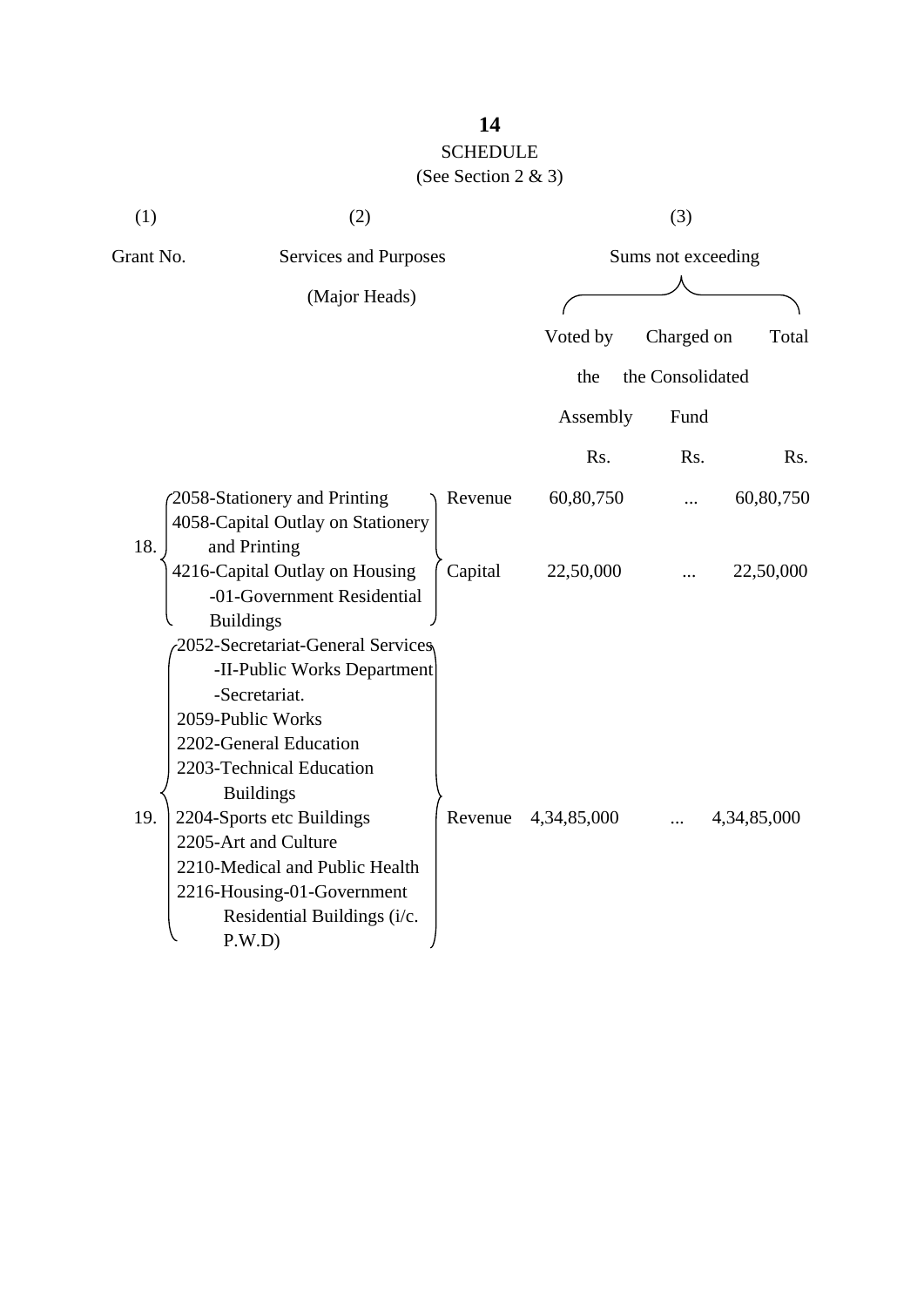# **15** SCHEDULE

| (1)       | (2)                                                                                                                                                                                                                                                                                        |         |             | (3)                |             |
|-----------|--------------------------------------------------------------------------------------------------------------------------------------------------------------------------------------------------------------------------------------------------------------------------------------------|---------|-------------|--------------------|-------------|
| Grant No. | Services and Purposes                                                                                                                                                                                                                                                                      |         |             | Sums not exceeding |             |
|           | (Major Heads)                                                                                                                                                                                                                                                                              |         |             |                    |             |
|           |                                                                                                                                                                                                                                                                                            |         | Voted by    | Charged on         | Total       |
|           |                                                                                                                                                                                                                                                                                            |         | the         | the Consolidated   |             |
|           |                                                                                                                                                                                                                                                                                            |         | Assembly    | Fund               |             |
|           |                                                                                                                                                                                                                                                                                            |         | Rs.         | Rs.                | Rs.         |
|           | 4059-Capital Outlay on Public<br>Works<br>4202-Capital Outlay on Education,<br>Sports etc.<br>4210-Capital Outlay on Medical<br>and Public Health<br>4216-Capital Outlay on Housing<br>01-Government<br>Residential Buildings (i/c.<br>P.W.D<br>4403-Capital Outlay on Animal<br>Husbandry | Capital | 2,99,38,000 |                    | 2,99,38,000 |
|           | 4404-Capital Outlay on Dairy<br>Development<br>2070-Other Administrative<br>Services-Civil defence and<br>Home Guards                                                                                                                                                                      | Revenue | 89,25,000   |                    | 89,25,000   |
| 20.       | 4059-Capital Outlay on Public<br><b>Works (Civil Defence</b><br>and Home Guards)                                                                                                                                                                                                           | Capital |             |                    |             |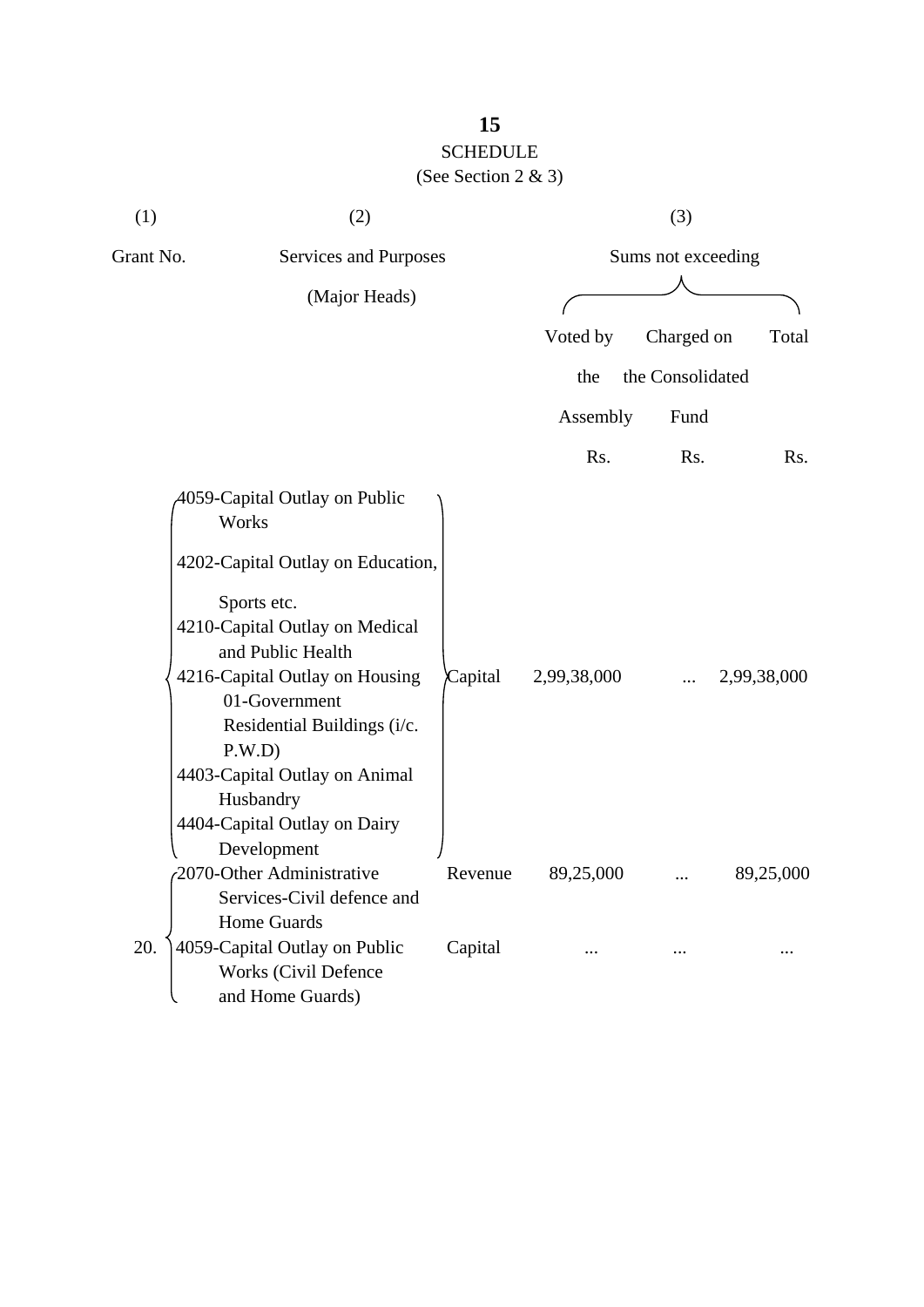# **16** SCHEDULE

| (1)       | (2)                                                                                                                                                                                                                                                                                                                                                                                                 |         |                      | (3)              |                       |
|-----------|-----------------------------------------------------------------------------------------------------------------------------------------------------------------------------------------------------------------------------------------------------------------------------------------------------------------------------------------------------------------------------------------------------|---------|----------------------|------------------|-----------------------|
| Grant No. | Services and Purposes                                                                                                                                                                                                                                                                                                                                                                               |         | Sums not exceeding   |                  |                       |
|           | (Major Heads)                                                                                                                                                                                                                                                                                                                                                                                       |         |                      |                  |                       |
|           |                                                                                                                                                                                                                                                                                                                                                                                                     |         | Voted by             | Charged on       | Total                 |
|           |                                                                                                                                                                                                                                                                                                                                                                                                     |         | the                  | the Consolidated |                       |
|           |                                                                                                                                                                                                                                                                                                                                                                                                     |         | Assembly             | Fund             |                       |
|           |                                                                                                                                                                                                                                                                                                                                                                                                     |         | Rs.                  | Rs.              | Rs.                   |
| 21.       | 2075-Miscellaneous General<br>Services-104-Pensions and<br>Awards in consideration of<br>Distinguished Services<br>2202-General Education<br>2203-Technical Education<br>2204-Sports and Youth Services<br>2205-Art and Culture<br>$\overline{\phantom{a}}$<br>2236-Nutrition<br>3425-Other Scientific Research<br>3454-Census, Survey and<br><b>Statistics</b><br>4202-Capital Outlay on Education |         | Revenue 18,12,92,250 |                  | $\ldots$ 18,12,92,250 |
|           | Sports, Art and Culture<br>6202-Loans for Education, Art<br>and Culture<br>2070-Other Administrative<br>Services-IV-Guest Houses,                                                                                                                                                                                                                                                                   | Capital | 2,50,000             |                  | 2,50,000              |
| 22.       | Government Hostels, etc<br>2216-Housing-01-Government<br>Residential Buildings (i/c.<br>(A.D)                                                                                                                                                                                                                                                                                                       | Revenue | 46,95,000            |                  | 46,95,000             |
|           | 4059-Capital Outlay on Public                                                                                                                                                                                                                                                                                                                                                                       | Capital |                      |                  |                       |
|           | Works (i/c. G.A.D)<br>23. 2070-Other Administrative<br>Services-V-Training Vigilance,<br>Administration of Citizenship<br>Act etc.                                                                                                                                                                                                                                                                  | Revenue | 5,66,750             |                  | 5,66,750              |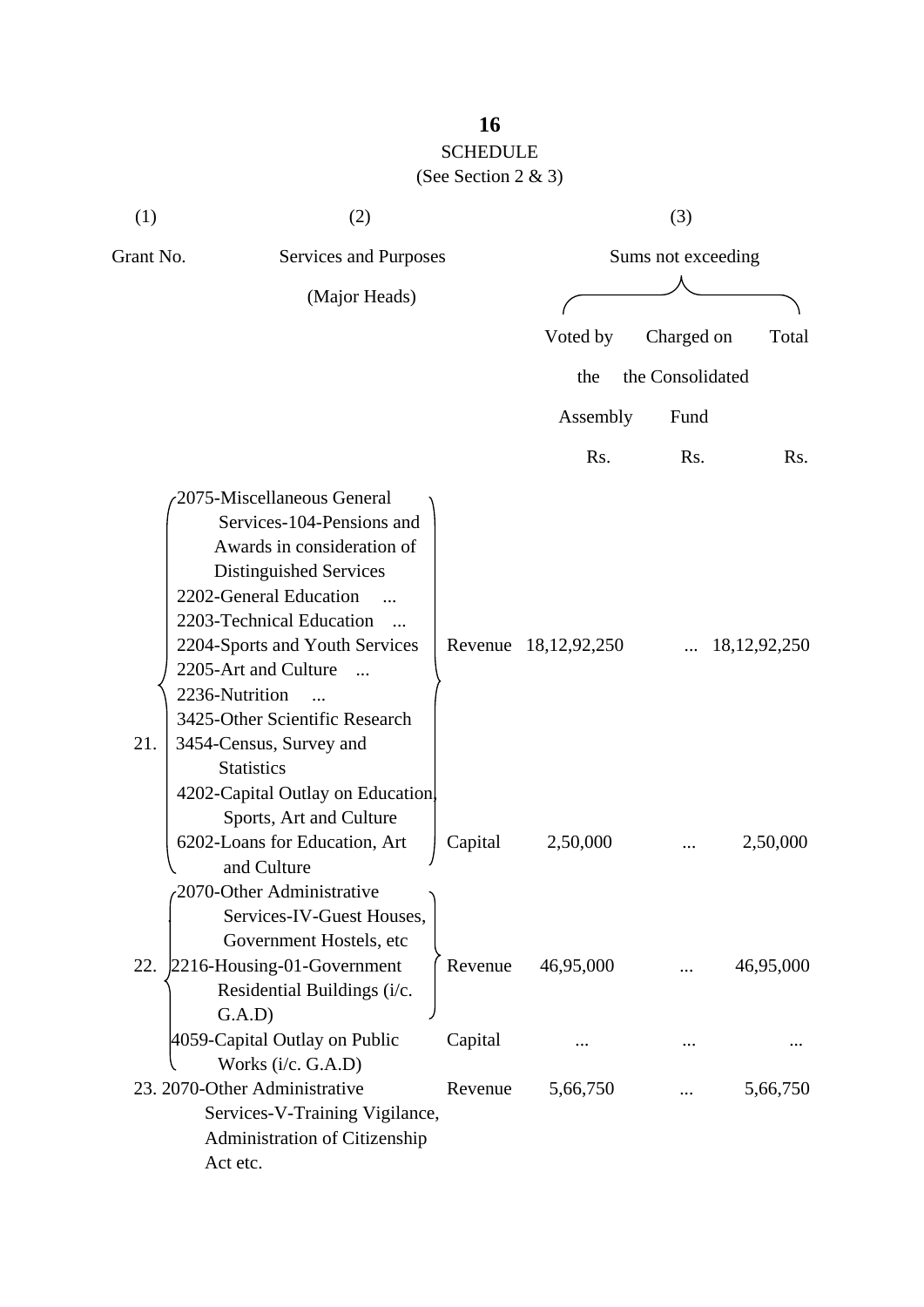| (1) | (2)                                                                                                                                                                               |         |                     | (3)                |                  |  |  |
|-----|-----------------------------------------------------------------------------------------------------------------------------------------------------------------------------------|---------|---------------------|--------------------|------------------|--|--|
|     | Grant No.<br>Services and Purposes                                                                                                                                                |         |                     | Sums not exceeding |                  |  |  |
|     | (Major Heads)                                                                                                                                                                     |         |                     |                    |                  |  |  |
|     |                                                                                                                                                                                   |         | Voted by            | Charged on         | Total            |  |  |
|     |                                                                                                                                                                                   |         | the                 | the Consolidated   |                  |  |  |
|     |                                                                                                                                                                                   |         | Assembly            | Fund               |                  |  |  |
|     |                                                                                                                                                                                   |         | Rs.                 | Rs.                | R <sub>s</sub> . |  |  |
|     | 24. 2071-Pensions and other<br><b>Retirements Benefits</b>                                                                                                                        | Revenue | 1,37,50,000         | $\cdots$           | 1,37,50,000      |  |  |
|     | 25. (2070-Other Administrative<br>Services-VI-State Lotteries                                                                                                                     | Revenue | 2,60,000            |                    | 2,60,000         |  |  |
|     | 2075-Miscellaneous General<br>Services                                                                                                                                            |         |                     |                    |                  |  |  |
|     | 2210-Medical and Public Health<br>2211-Family Welfare<br>4210-Capital Outlay on Medical                                                                                           |         | Revenue 6,35,22,950 |                    | 6, 35, 22, 950   |  |  |
| 26. | and Public Health<br>4211-Capital Outlay on Family<br>Welfare                                                                                                                     | Capital | 59,00,000           |                    | 59,00,000        |  |  |
|     | 2215-Water Supply and Sanitation, Revenue<br>2216-Housing<br>$\dddotsc$                                                                                                           |         | 3,93,70,500         |                    | 3,93,70,500      |  |  |
| 27. | 4215-Capital Outlay on Water<br><b>Supply and Sanitation</b><br>4216-Capital Outlay on Housing<br>-01-Government Residential<br><b>Buildings</b><br>6215-Loans for Sanitation and | Capital | 5,67,50,000         |                    | 5,67,50,000      |  |  |
| 28. | <b>Water Supply</b><br>2216-Housing<br>4216-Capital Outlay on Housing                                                                                                             | Revenue | 66,60,000           |                    | 66,60,000        |  |  |
|     | .6216-Loans for Housing                                                                                                                                                           | Capital | 18,75,000           | 18,75,000          |                  |  |  |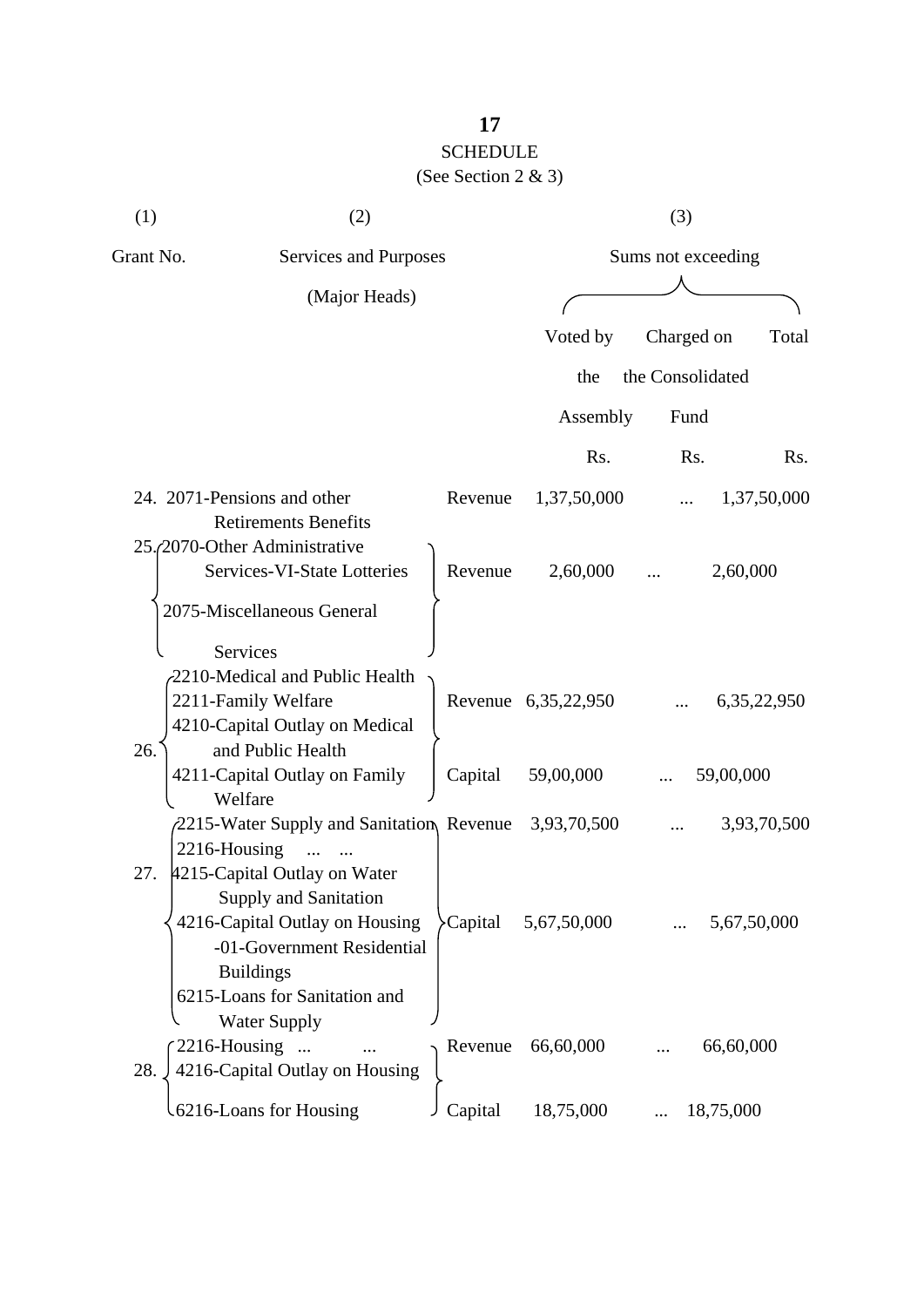# SCHEDULE

| (1)                                                                                                                                                        | (2)                                                               |                    |           | (3)              |           |
|------------------------------------------------------------------------------------------------------------------------------------------------------------|-------------------------------------------------------------------|--------------------|-----------|------------------|-----------|
| Grant No.<br>Services and Purposes                                                                                                                         |                                                                   | Sums not exceeding |           |                  |           |
|                                                                                                                                                            | (Major Heads)                                                     |                    |           |                  |           |
|                                                                                                                                                            |                                                                   |                    | Voted by  | Charged on       | Total     |
|                                                                                                                                                            |                                                                   |                    | the       | the Consolidated |           |
|                                                                                                                                                            |                                                                   |                    | Assembly  | Fund             |           |
|                                                                                                                                                            |                                                                   |                    | Rs.       | Rs.              | Rs.       |
|                                                                                                                                                            | 2217-Urban Development<br>Municipal Administration                | Revenue            |           | $\ddotsc$        |           |
| 6217-Loans for Urban<br>29.<br>Development<br>30. (2217-Urban Development<br>4216-Capital Outlay on Housing<br>4217-Capital Outlay on Urban<br>Development | Capital                                                           |                    |           |                  |           |
|                                                                                                                                                            | Revenue                                                           | 1,38,50,000        |           | 1,38,50,000      |           |
|                                                                                                                                                            | Capital                                                           | 76,25,000          |           | 76,25,000        |           |
|                                                                                                                                                            | 31. 2220-Information and Publicity                                | Revenue            | 48,76,750 |                  | 48,76,750 |
|                                                                                                                                                            | 2230-Labour and Employment<br>-01-Labour                          |                    |           |                  |           |
|                                                                                                                                                            | 2230-Labour and Employment                                        |                    |           |                  |           |
| 32                                                                                                                                                         | -01-Labour-(A)-Inspectorate<br>of Factories and Steam Boilers     | Revenue            | 45,96,250 |                  | 45,96,250 |
|                                                                                                                                                            | 2230-Labour and Employment                                        |                    |           |                  |           |
|                                                                                                                                                            | -02-Employment and -03-<br>Training<br>3456-Civil Supplies        |                    |           |                  |           |
|                                                                                                                                                            | 2408-Food Storage and Water                                       | Revenue            | 25,75,000 |                  | 25,75,000 |
| 33.                                                                                                                                                        | housing<br>4408-Capital Outlay on Food<br>Storage and Warehousing | Capital            | 20,750    |                  | 20,750    |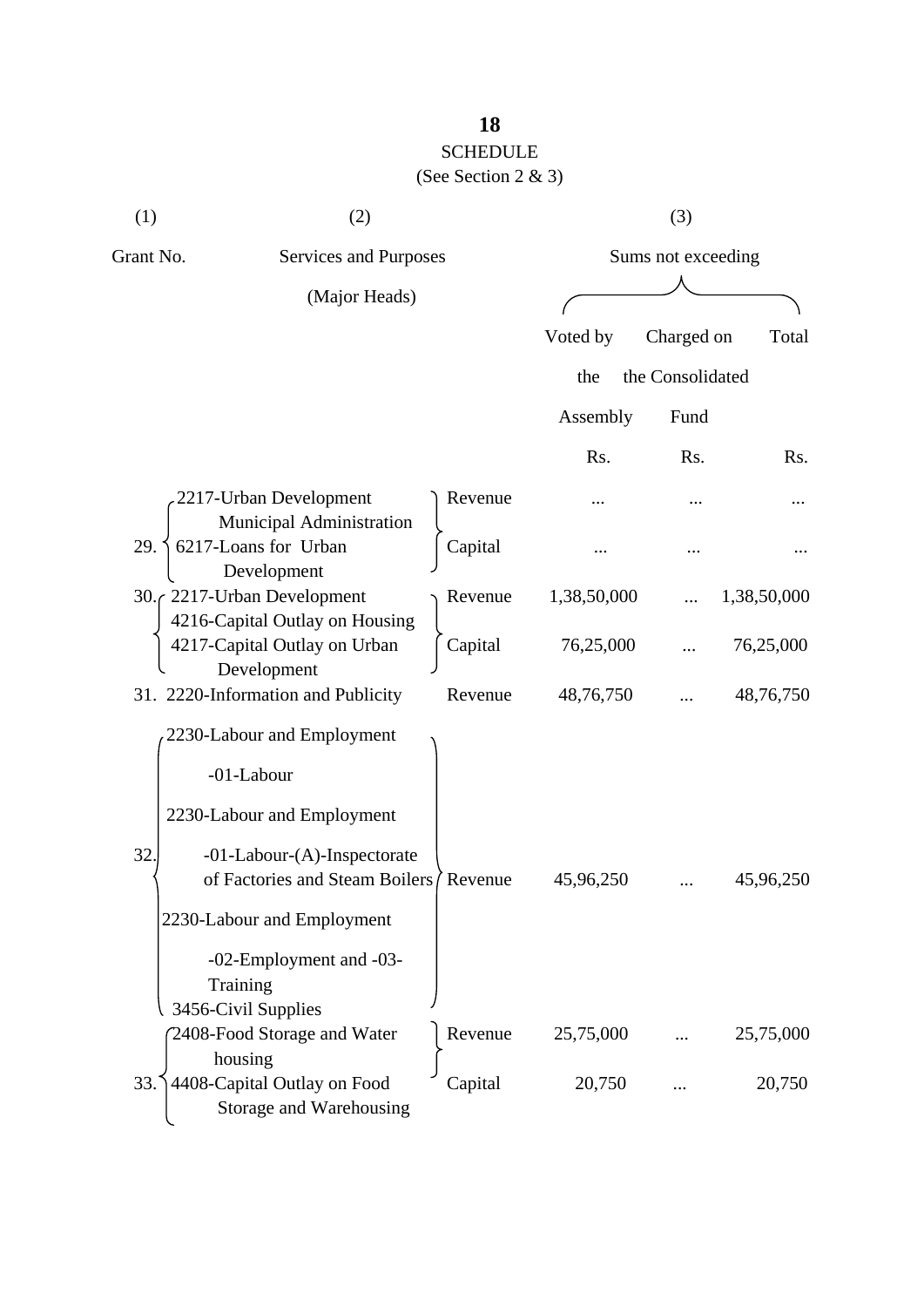# SCHEDULE

| (1)       | (2)                                                                                                 |                                             | (3)         |                  |             |
|-----------|-----------------------------------------------------------------------------------------------------|---------------------------------------------|-------------|------------------|-------------|
| Grant No. |                                                                                                     | Sums not exceeding<br>Services and Purposes |             |                  |             |
|           | (Major Heads)                                                                                       |                                             |             |                  |             |
|           |                                                                                                     |                                             | Voted by    | Charged on       | Total       |
|           |                                                                                                     |                                             | the         | the Consolidated |             |
|           |                                                                                                     |                                             | Assembly    | Fund             |             |
|           |                                                                                                     |                                             | Rs.         | Rs.              | Rs.         |
|           | 34. 2235-Social Security and Welfare<br>-01-Rehabilitation                                          | Revenue                                     |             |                  |             |
|           | 6235-Loans for Social Security<br>and Welfare-60-Other Social<br>Security and Welfare               | Capital                                     |             |                  |             |
|           | Programmes<br>2225-Welfare of S.Cs, S.Ts and<br>Other B.Cs                                          |                                             |             |                  |             |
| 35.       | 2235-Social Security and Welfare<br>2236-Nutrition (Social Welfare)                                 | Revenue                                     | 2,54,65,250 |                  | 2,54,65,250 |
|           | 4059-Capital Outlay on Public<br>Works (Social Welfare)                                             | Capital                                     | 2,56,000    |                  | 2,56,000    |
|           | 36. 2235- Social Security and Welfare<br>-60-Other Social Security<br>and Welfare Programmes        | Revenue                                     | 1,13,000    |                  | 1,13,000    |
|           | 6235-Loans for Social Security<br>and Welfare 60-Other Social<br>Security and Welfare<br>Programmes | Capital                                     |             |                  |             |
| 37.       | 2235-Social Security and Welfare-<br>-E-60-Other Social Security<br>and Welfare Programmes          |                                             |             |                  |             |
|           | 2075-Miscellaneous General<br>Services-104-Pension and<br>Awards in consideration of                | Revenue                                     | 1,84,000    |                  | 1,84,000    |
|           | Distinguished Services                                                                              |                                             |             |                  |             |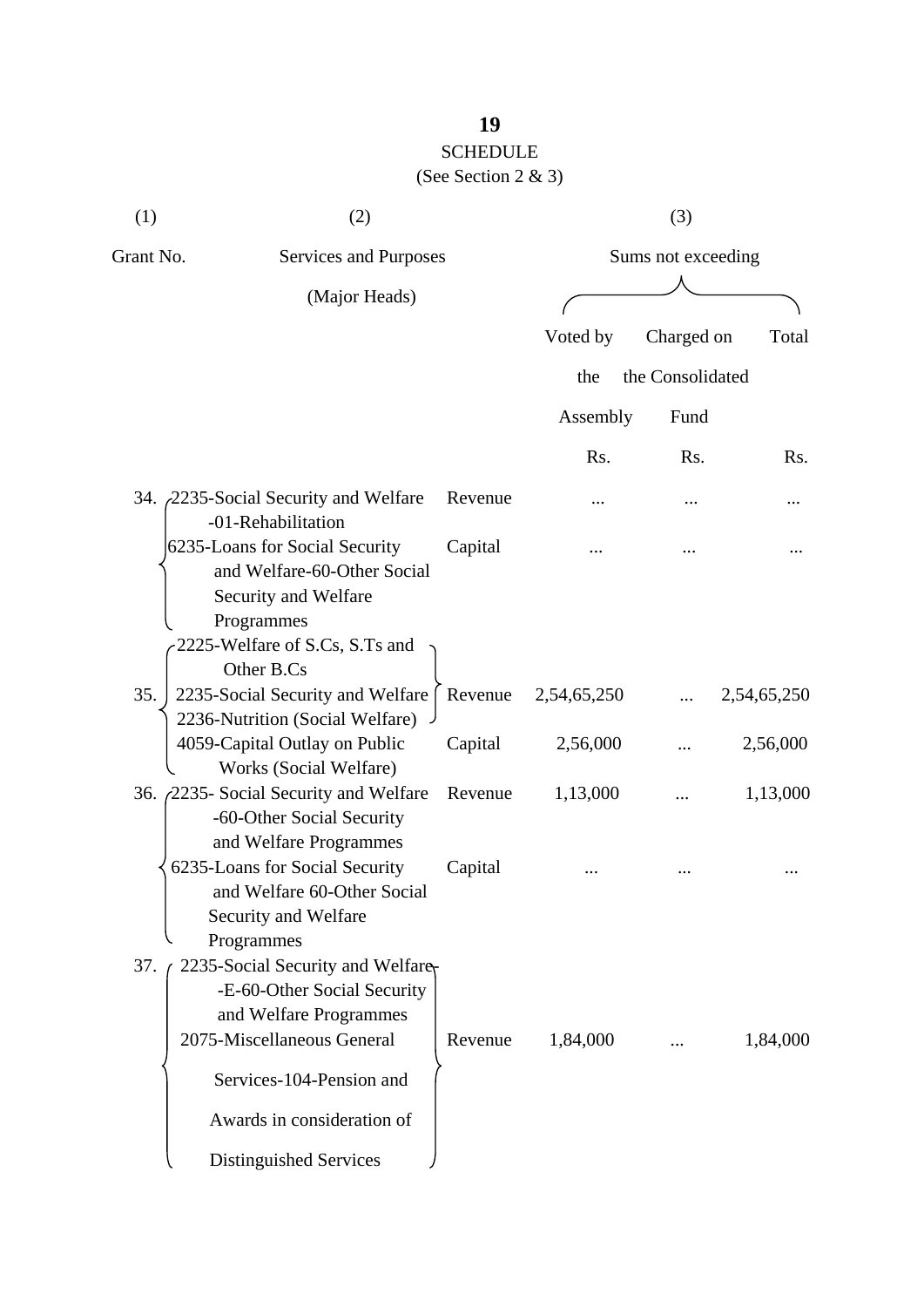# SCHEDULE

| (1)                      | (2)                                                                                                                                        |  |         | (3)                |                  |             |  |
|--------------------------|--------------------------------------------------------------------------------------------------------------------------------------------|--|---------|--------------------|------------------|-------------|--|
| Grant No.                | Services and Purposes                                                                                                                      |  |         | Sums not exceeding |                  |             |  |
|                          | (Major Heads)                                                                                                                              |  |         |                    |                  |             |  |
|                          |                                                                                                                                            |  |         | Voted by           | Charged on       | Total       |  |
|                          |                                                                                                                                            |  |         | the                | the Consolidated |             |  |
|                          |                                                                                                                                            |  |         | Assembly           | Fund             |             |  |
|                          |                                                                                                                                            |  |         | Rs.                | Rs.              | Rs.         |  |
|                          | 38. 2250-Other Social Services                                                                                                             |  | Revenue | 8,250              |                  | 8,250       |  |
|                          | 39. 3451-Secretariat-Economic<br>Services-II-Planning Board<br>and attached Offices                                                        |  | Revenue | 35,94,750          |                  | 35,94,750   |  |
| $40.72425$ -Co-operation | 4425-Capital Outlay on<br>Co-operation                                                                                                     |  | Revenue | 95,08,750          |                  | 95,08,750   |  |
|                          | 4435-Capital Outlay on other<br><b>Agricultural Programmes</b><br>6425-Loans for Co-operation                                              |  | Capital | 1,74,05,000        |                  | 1,74,05,000 |  |
|                          | 41. 2552-North Eastern Areas<br>4552-Capital Outlay on North                                                                               |  | Revenue | 68,50,000          |                  | 68,50,000   |  |
|                          | <b>Eastern Areas</b>                                                                                                                       |  | Capital | 2,27,50,000        |                  | 2,27,50,000 |  |
|                          | 6552-Loans for North Eastern<br>Areas                                                                                                      |  |         |                    |                  |             |  |
|                          | 42. 3454-Census, Surveys and<br>Statistics-02-Survey and<br><b>Statistics</b>                                                              |  | Revenue | 24,60,750          |                  | 24,60,750   |  |
| 43.                      | 3475-Other General Economic<br>Services-Regulation of<br>Weight and Measures<br>2216-Housing-01-Government<br><b>Residential Buildings</b> |  | Revenue | 9,20,750           |                  | 9,20,750    |  |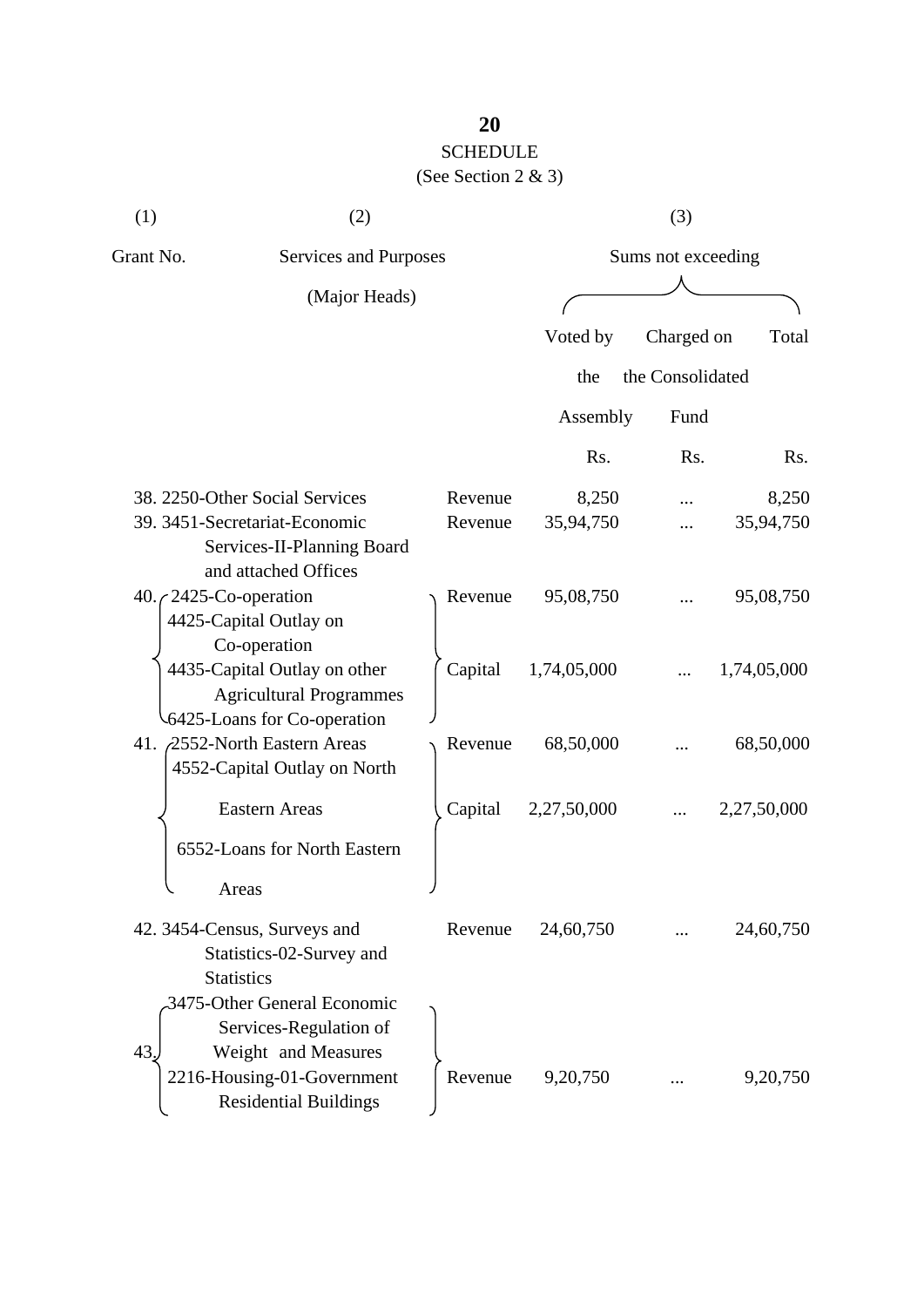| (1)       | (2)                                                                                                                                                                                                                                                                                                            | (3)     |                    |                  |             |  |
|-----------|----------------------------------------------------------------------------------------------------------------------------------------------------------------------------------------------------------------------------------------------------------------------------------------------------------------|---------|--------------------|------------------|-------------|--|
| Grant No. | Services and Purposes                                                                                                                                                                                                                                                                                          |         | Sums not exceeding |                  |             |  |
|           | (Major Heads)                                                                                                                                                                                                                                                                                                  |         |                    |                  |             |  |
|           |                                                                                                                                                                                                                                                                                                                |         | Voted by           | Charged on       | Total       |  |
|           |                                                                                                                                                                                                                                                                                                                |         | the                | the Consolidated |             |  |
|           |                                                                                                                                                                                                                                                                                                                |         | Assembly           | Fund             |             |  |
|           |                                                                                                                                                                                                                                                                                                                |         | Rs.                | Rs.              | Rs.         |  |
| 44.       | 2401-Crop Husbandry<br>2415-Agricultural Research and<br>Education<br>2435-Other Agricultural<br>Programmes<br>2702-Minor Irrigation<br>2250-Other Social Services<br>2216-Housing<br>4216-Capital Outlay on Housing<br>4401-Capital Outlay on Crop<br>Husbandry<br>4702-Capital Outlay on Minor<br>Irrigation | Revenue | 4,97,02,750        |                  | 4,97,02,750 |  |
|           | 4416-Investments in Agricultural<br><b>Financial Institutions</b><br>6401-Loans for Crop Husbandry<br>ר 2701-Medium Irrigation-II-Works?<br><b>Under Embankment and</b><br>Drainage Wing P.W.D                                                                                                                 | Capital | 1,17,75,000        |                  | 1,17,75,000 |  |
| 45.       | <b>Medium Irrigation Projects</b><br>2711-Irrigation Navigation<br>Drainage and Flood Control<br>Projects<br>4701-Capital Outlay on Medium<br>Irrigation                                                                                                                                                       | Revenue | 7,32,500           |                  | 7,32,500    |  |
|           | 4711-Capital Outlay on Flood<br><b>Control Projects</b>                                                                                                                                                                                                                                                        | Capital | 28,00,000          |                  | 28,00,000   |  |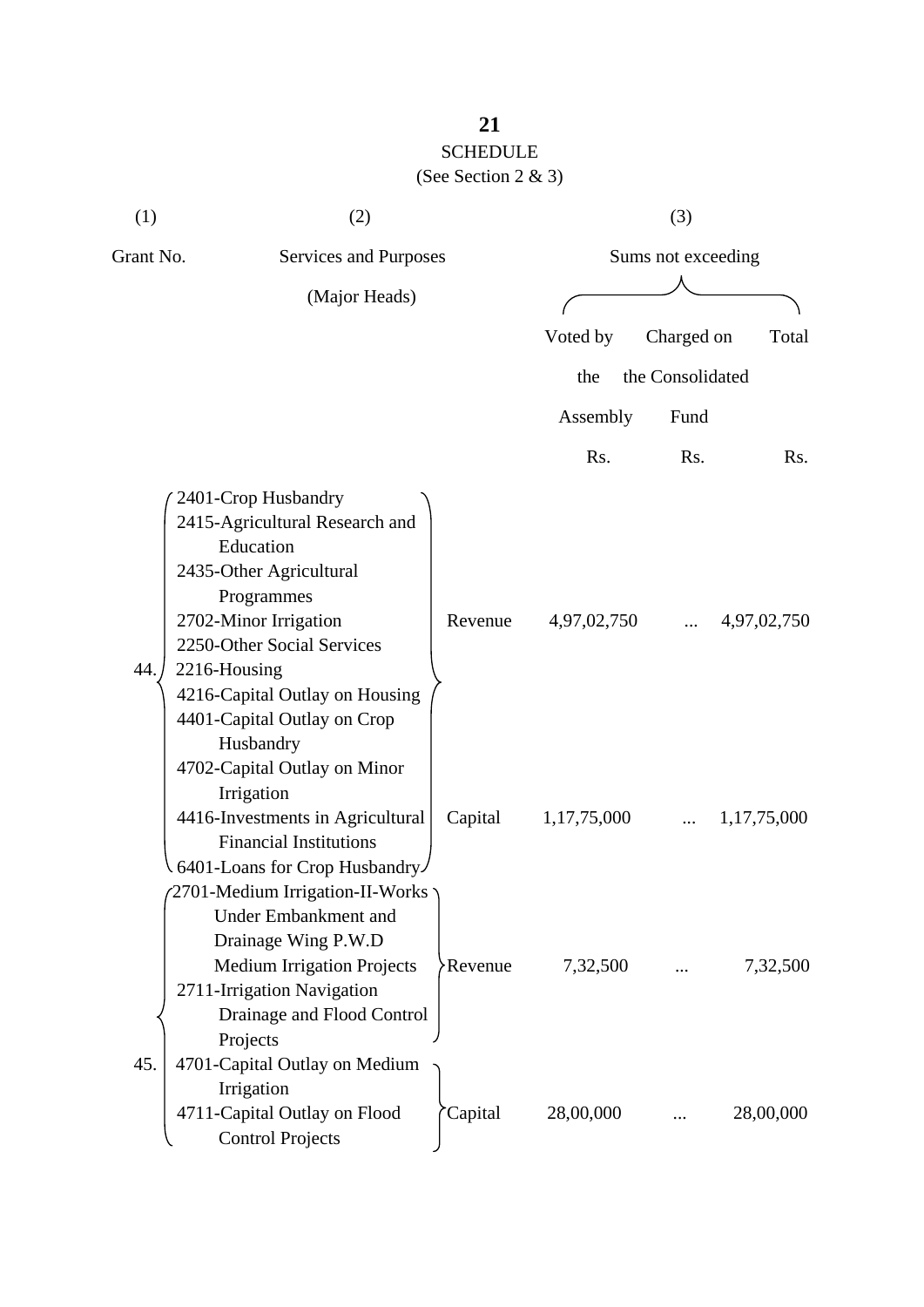| (1)       | (2)                                                                                                                                                                                                    |         | (3)                 |                  |                |  |
|-----------|--------------------------------------------------------------------------------------------------------------------------------------------------------------------------------------------------------|---------|---------------------|------------------|----------------|--|
| Grant No. | Services and Purposes                                                                                                                                                                                  |         | Sums not exceeding  |                  |                |  |
|           | (Major Heads)                                                                                                                                                                                          |         |                     |                  |                |  |
|           |                                                                                                                                                                                                        |         | Voted by            | Charged on       | Total          |  |
|           |                                                                                                                                                                                                        |         | the                 | the Consolidated |                |  |
|           |                                                                                                                                                                                                        |         | Assembly            | Fund             |                |  |
|           |                                                                                                                                                                                                        |         | Rs.                 | R <sub>s</sub> . | Rs.            |  |
| 46.       | 2402-Soil and Water Conservation<br>2415-Agricultural Research and<br>Education                                                                                                                        | Revenue | 3,56,07,500         |                  | 3,56,07,500    |  |
|           | 2216-Housing-01-Government<br><b>Residential Buildings</b><br>47. (2501-Special Programmes for<br><b>Rural Development</b><br>6402-Loans for Soil and Water                                            | Revenue | 61,62,500           |                  | 61,62,500      |  |
| 48.       | Conservation<br>2403-Animal Husbandry<br>2415-Agricultural Research and<br>Education (Animal Husbandry)<br>2216-Housing-01-Government<br><b>Residential Buildings</b><br>4059-Capital Outlay on Public |         | Revenue 2,27,34,750 |                  | 2, 27, 34, 750 |  |
|           | Works<br>4403-Capital Outlay on Animal<br>Husbandry                                                                                                                                                    | Capital | 50,000              |                  | 50,000         |  |
|           | 6403-Loans for Animal Husbandry<br>49. 2404-Dairy Development<br>2216-Housing-01-Government<br><b>Residential Buildings</b><br>2515-Agricultural Research and<br>Education                             | Revenue | 45,15,000           |                  | 45,15,000      |  |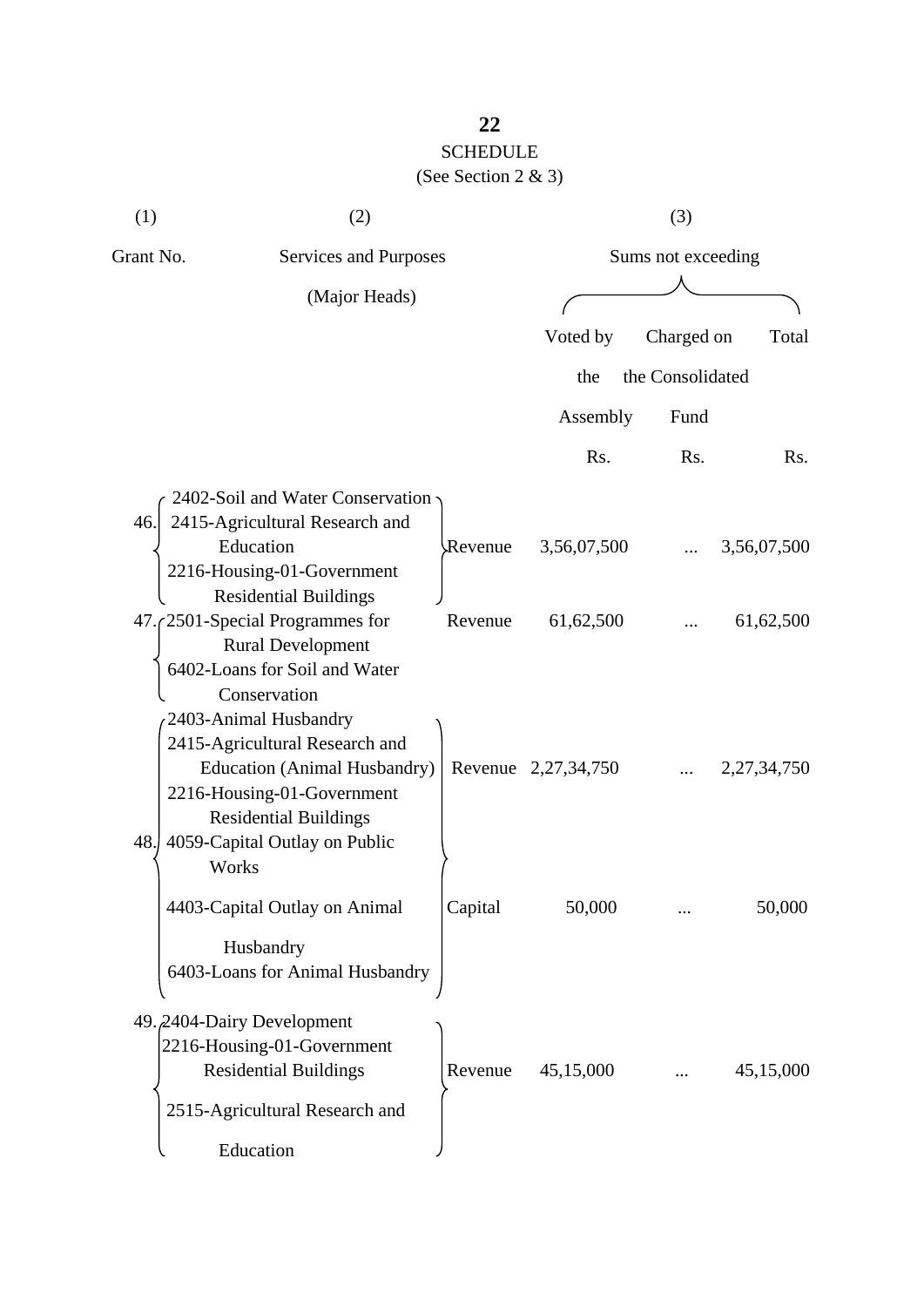## **23** SCHEDULE

| (1)       | (2)                                                                                                                                          |                    |                  | (3)              |             |
|-----------|----------------------------------------------------------------------------------------------------------------------------------------------|--------------------|------------------|------------------|-------------|
| Grant No. | Services and Purposes                                                                                                                        | Sums not exceeding |                  |                  |             |
|           | (Major Heads)                                                                                                                                |                    |                  |                  |             |
|           |                                                                                                                                              |                    | Voted by         | Charged on       | Total       |
|           |                                                                                                                                              |                    | the              | the Consolidated |             |
|           |                                                                                                                                              |                    | Assembly         | Fund             |             |
|           |                                                                                                                                              |                    | R <sub>s</sub> . | R <sub>s</sub> . | Rs.         |
| 50.       | 2405-Fisheries<br>2415-Agricultural Research and<br>Education<br>2216-Housing-01-Government                                                  | Revenue            | 44,91,250        |                  | 44,91,250   |
|           | <b>Residential Buildings</b><br>4216-Capital Outlay on Housing<br>4405-Capital Outlay on Fisheries J Capital<br>-2406-Forestry and Wild Life |                    | 3,62,500         |                  | 3,62,500    |
| 51.       | 2415-Agricultural Research and<br>Education                                                                                                  | Revenue            | 6,73,76,500      |                  | 6,73,76,500 |
|           | 4406-Capital Outlay on Forestry<br>2515-Other Rural Development<br>Programmes<br>2216-Housing-01-Government                                  | Capital            |                  |                  |             |
| 52.       | <b>Residential Buildings</b><br>2236-Nutrition<br>2505-Rural Employment<br>2461-Capital Outlay on Housing                                    | Revenue            | 3,54,20,000      |                  | 3,54,20,000 |
|           | 4515-Capital Outlay on Rural<br>Development                                                                                                  | Capital            | 33,25,000        |                  | 33,25,000   |
|           | 6515-Loans for other Rural                                                                                                                   |                    |                  |                  |             |
|           | <b>Development Programmes</b>                                                                                                                |                    |                  |                  |             |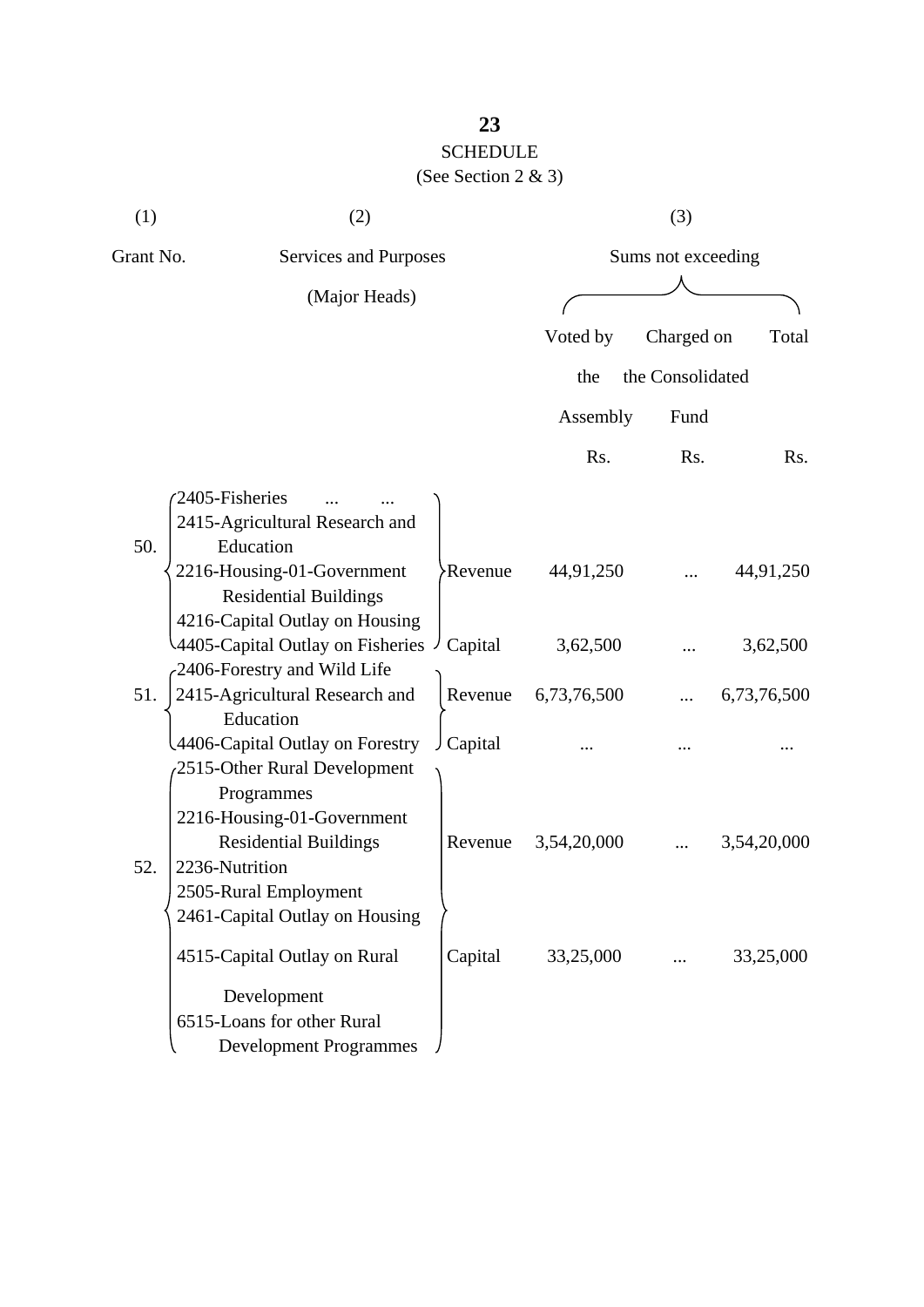| (1)       | (2)                                                                                                                                                       |                    |           | (3)              |           |
|-----------|-----------------------------------------------------------------------------------------------------------------------------------------------------------|--------------------|-----------|------------------|-----------|
| Grant No. | Services and Purposes                                                                                                                                     | Sums not exceeding |           |                  |           |
|           | (Major Heads)                                                                                                                                             |                    |           |                  |           |
|           |                                                                                                                                                           |                    | Voted by  | Charged on       | Total     |
|           |                                                                                                                                                           |                    | the       | the Consolidated |           |
|           |                                                                                                                                                           |                    | Assembly  | Fund             |           |
|           |                                                                                                                                                           |                    | Rs.       | Rs.              | Rs.       |
|           | 2852-Industries<br>4885-Capital Outlay on Industries -<br>and Mineral<br>4858-Capital Outlay on Engineering                                               | Revenue            | 22,78,750 |                  | 22,78,750 |
| 53.       | Industries<br>4860-Capital Outlay on Consumer<br>Industries<br>6885-Loans for other Industries<br>and Minerals                                            | <i>Capital</i>     | 56,25,000 |                  | 56,25,000 |
| 54.       | 2851-Village and Small Industries<br>2216-Housing-01-Government<br><b>Residential Buildings</b><br>4851-Capital Outlay on Village<br>and Small Industries | Revenue            | 81,97,500 |                  | 81,97,500 |
|           | 6851-Loans for Village and Small<br>Industries                                                                                                            | Capital            | 3,60,000  |                  | 3,60,000  |
|           | $\sqrt{2851}$ -Village and Small Industries<br>2216-Housing-01-Government<br><b>Residential Buildings</b><br>4216-Capital Outlay on Housing               | Revenue            | 71,67,500 |                  | 71,67,500 |
| 55.       | 4851-Capital Outlay on Village<br>and Small Scale Industries                                                                                              | Capital            | 62,12,500 |                  | 62,12,500 |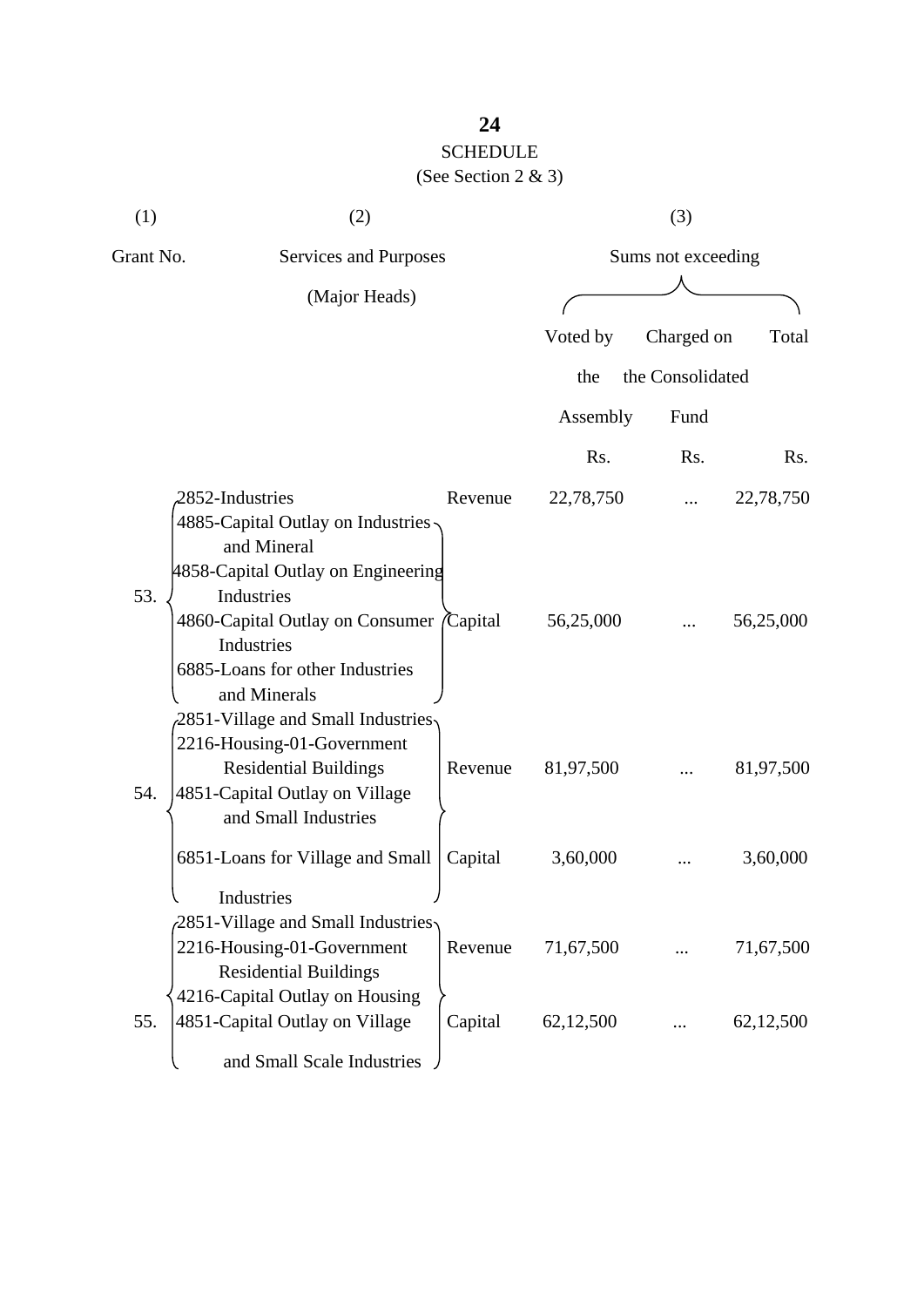| (1)       | (2)                                                                                                                                                    |         |                | (3)                |                         |
|-----------|--------------------------------------------------------------------------------------------------------------------------------------------------------|---------|----------------|--------------------|-------------------------|
| Grant No. | Services and Purposes                                                                                                                                  |         |                | Sums not exceeding |                         |
|           | (Major Heads)                                                                                                                                          |         |                |                    |                         |
|           |                                                                                                                                                        |         | Voted by       | Charged on         | Total                   |
|           |                                                                                                                                                        |         |                |                    |                         |
|           |                                                                                                                                                        |         | the            | the Consolidated   |                         |
|           |                                                                                                                                                        |         | Assembly       | Fund               |                         |
|           |                                                                                                                                                        |         | Rs.            | Rs.                | Rs.                     |
|           | 2853-Non-Ferrous Mining and                                                                                                                            | Revenue | 32, 37, 500    |                    | 32, 37, 500             |
|           | <b>Metallurgical Industries</b><br><b>Regulation and Development</b><br>of Mines<br>4216-Capital Outlay on Housing-01<br><b>Government Residential</b> |         |                |                    |                         |
|           | <b>Buildings</b><br>56. 4853-Capital Outlay on Non-Ferrous Capital<br>Mining and Metallurgical<br>Industries-Non-Ferrous Metals                        |         | 3,00,000       |                    | 3,00,000                |
|           | 3054-Roads and Bridges                                                                                                                                 | Revenue | 5, 10, 75, 000 |                    | 5,10,75,000             |
| 57.       | 5054-Capital Outlay on Roads                                                                                                                           | Capital | 8,39,27,500    |                    | 8, 39, 27, 500          |
|           | and Bridges<br>3452-Tourism<br>4059-Capital Outlay on Public<br>Works (Tourism)                                                                        | Revenue | 26,91,000      |                    | 26,91,000               |
|           | 58. $\frac{5275}{2}$ -Capital Outlay on other<br><b>Communication Services</b><br>5452-Capital Outlay on Tourism<br>7452-Loans for Tourism             | Capital | 27,50,000      |                    | 27,50,000               |
|           | 59. 3606-Aid Materials and Equipment                                                                                                                   | Revenue | 6,30,000       |                    | 6,30,000                |
|           | 6003-Internal Debt of the State                                                                                                                        | Capital | $\cdots$       |                    | 5,67,44,250 5,67,44,250 |
|           | Government (Charged)                                                                                                                                   |         |                |                    |                         |
|           | 6004-Loans and Advances from the                                                                                                                       | Capital |                |                    | 3,45,28,000 3,45,28,000 |
|           | Central Government (Charged)                                                                                                                           |         |                |                    |                         |
|           | 60. 5465-Investment in General<br>Financial and Training                                                                                               | Capital |                |                    |                         |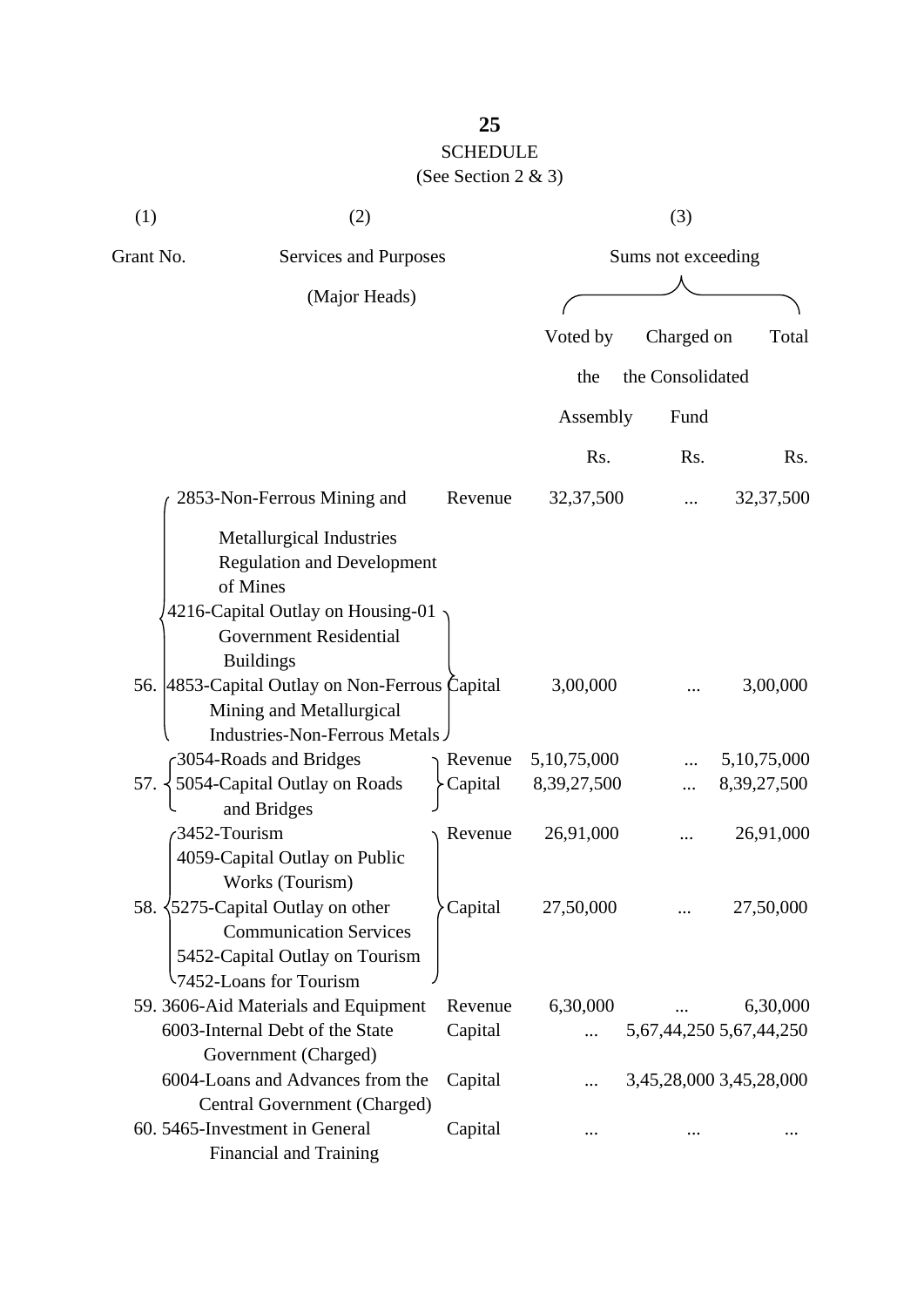| (1)       | (2)                                           |         | (3)                                        |                    |             |
|-----------|-----------------------------------------------|---------|--------------------------------------------|--------------------|-------------|
| Grant No. | Services and Purposes                         |         |                                            | Sums not exceeding |             |
|           | (Major Heads)                                 |         |                                            |                    |             |
|           |                                               |         | Voted by                                   | Charged on         | Total       |
|           |                                               |         | the                                        | the Consolidated   |             |
|           |                                               |         | Assembly                                   | Fund               |             |
|           |                                               |         | Rs.                                        | Rs.                | Rs.         |
|           | 61.7610-Loans to Government<br>Servants etc   | Capital | 1,05,00,000                                |                    | 1,05,00,000 |
|           | 62. 7615-Miscellaneous Loans                  | Capital |                                            | $\ddotsc$          |             |
|           | 63. 7810-Inter-State Settlement               | Capital |                                            |                    |             |
|           | 64. 7999-Appropriation to Contingency<br>Fund | Capital |                                            |                    |             |
|           | Total                                         |         | 1,22,41,46,450 15,13,22,225 1,37,54,68,675 |                    |             |
|           |                                               |         |                                            |                    |             |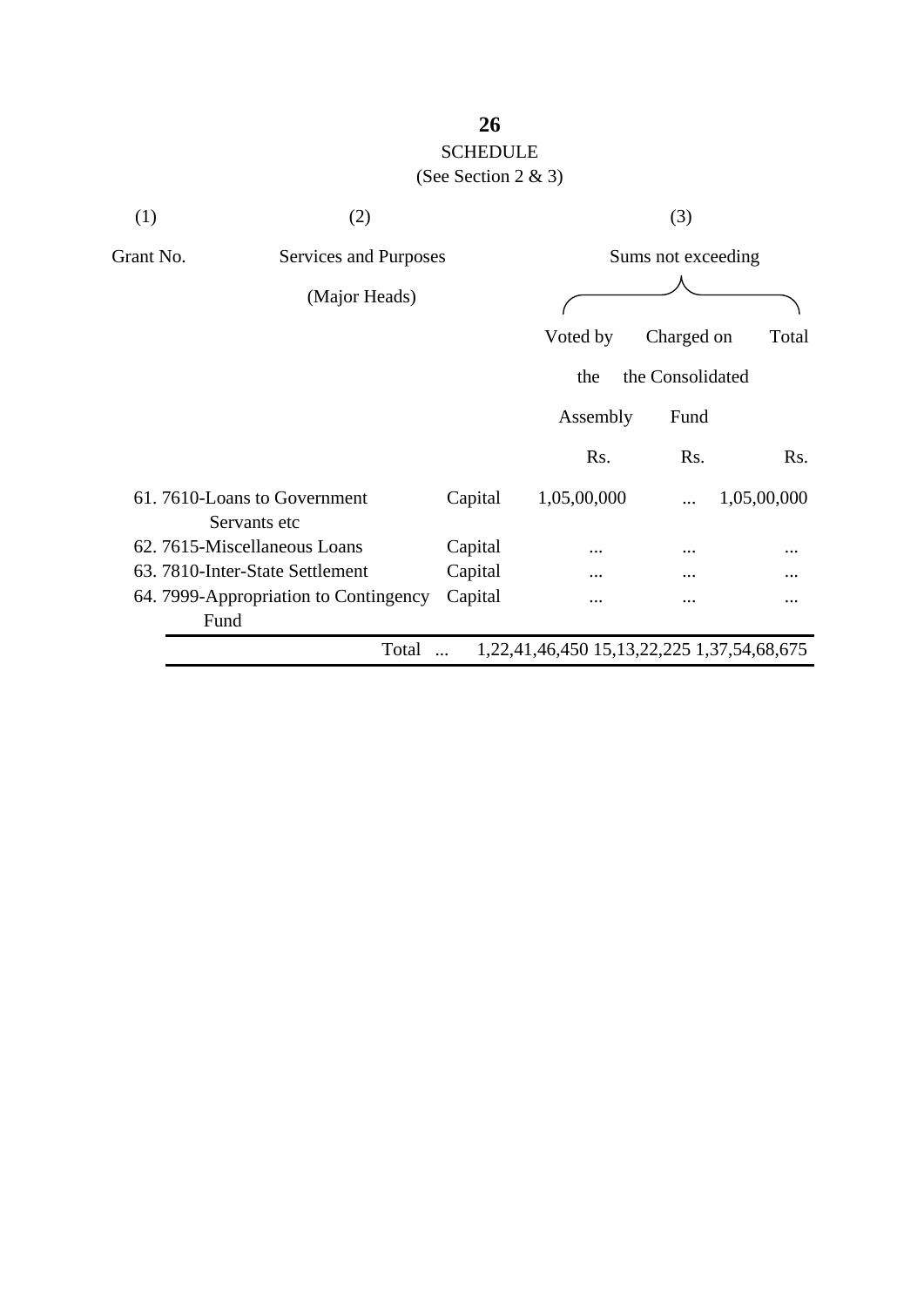#### **MEGHALAYA ACT 3 OF 1991**

#### **THE MEGHALAYA FOREST AUTHORITY ACT, 1991**

(As passed by the Meghalaya Legislative Assembly on the  $1<sup>st</sup>$  April, 1991)

Received the assent of the Governor on the  $16<sup>th</sup>$  April, 1991

Published in the Gazette of Meghalaya, Extra-ordinary dated  $17<sup>th</sup>$  April, 1991

An

#### Act

### **To provide for the constitution of an Authority for the unified control of forests in the State**

WHEREAS, there is need to further adopt measures to prevent indiscriminate felling of trees in the State:

AND, WHEREAS, for that purpose it is expedient to have an authority with persons from the State Government and the District Council as members:

AND, WHEREAS, concurrence of all the Chief Executive Members of the District Councils in the State has been obtained:

Be it enacted by the Legislature of the State of Meghalaya in the Forty-second Year of the Republic of India as follows:-

#### 1. **Short title, extend and commencement-**

- (1) This Act may be called the Meghalaya Forest Authority Act, 1991.
- (2) It extends to the whole of the State of Meghalaya.
- (3) It shall be deemed to have come into force on the  $2<sup>nd</sup>$  March, 1991.
- 2. **Definitions-** In this Act unless there is anything repugnant in the subject or context-
	- (a) "Authority" means the Meghalaya Forest Authority constituted under section 3;
	- (b) "District Council" means an Autonomous District Council constituted under the provisions of the Sixth Scheduled to the Constitution of India; and
	- (c) "Forest" means all classes of forests but excludes reserved forests, Government or Government protected forests and any area recorded as forests in Government records.

### 3. **Constitution of the Authority-**

(1) There shall be constituted the Meghalaya Forest Authority with a Board of Governors comprising of the Chief Minister, the Minister-in-charge, Forests and Environment and the Chief Executive Members of the Autonomous District Councils in the State.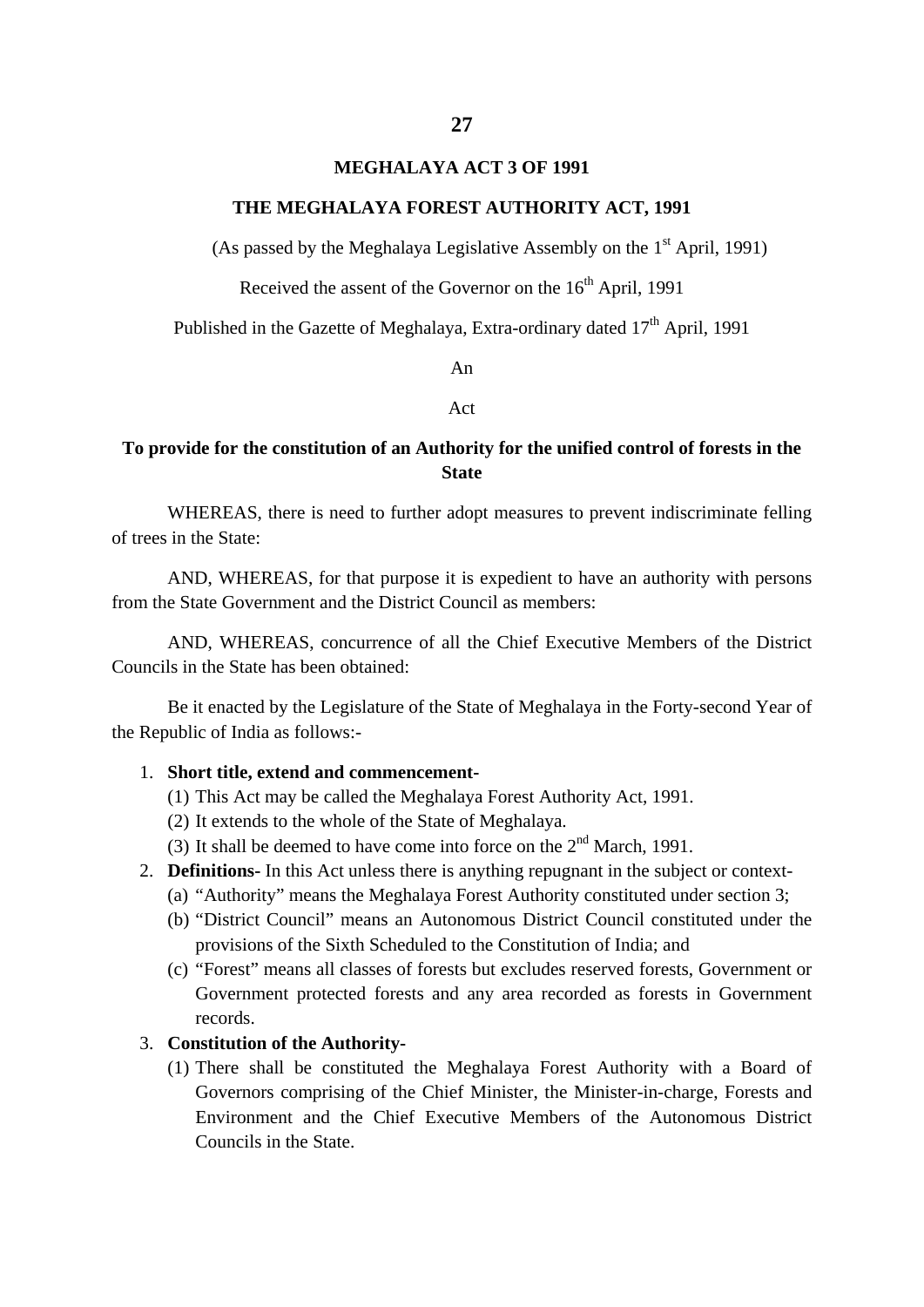- (2) The Chief Minister shall be the Chairman, the Minister-in-charge, Forests and Environment, the Deputy Chairman and an officer of the State Forests Department, not below the rank of a Conservator of the Forests to be nominated by the State Government, the Member Secretary of the Board of Governor.
- (3) In the event that there is no council of Ministers in the State of Executive Committee in any District Council the Governors as the case may be, of the Board shall, for the time being, be appointed by the Governor of Meghalaya.
- 4. **Functions of the Authority** The functions of the Authority shall be to advise the State Government and the District Councils on proper co-ordination and implementation of State and District Council forest lows and in the preparation of forest plans and schemes and other matters connected with the preservation of forests in the State.

### 5. **Meetings of the Authority and Quorum-**

- (1) The Authority shall meet as often as may be necessary and all matters in a meeting shall be decided by the majority members present with the Chairman casting his vote only in case of a tie.
- (2) The quorum for any meeting shall be four including the person presiding.
- (3) Every meeting shall be presided over the Chairman and, in his absence, by the Deputy Chairman.

### **6. Officers and Staff-**

- (1) The Member-Secretary shall be the Chief administrative officer of the Authority and shall exercise supervision and control over its day to day affairs, authenticated letters other papers emanating from it and maintain or cause to be maintained accounts and other records.
- (2) The Authority may with prior approval of Government appoint such other officers and staff as may be necessary not carrying out its function under this Act.
- 7. **Power to make rules-** The State Government may make rules for carrying out the purpose of this Act.
- 8. **Act not to be in derogation of any other laws-** The provisions of this Act shall not be in derogation of any other law on forests operating in the State.

#### 9. **Repeal and Saving-**

- (1) The Meghalaya Forest Authority Ordinance, 1991 is hereby repealed.
- (2) Notwithstanding the repeal any action taken or anything done under the Ordinance so repeal shall repealed shall be deemed to have been taken or done under the corresponding provisions of this Act.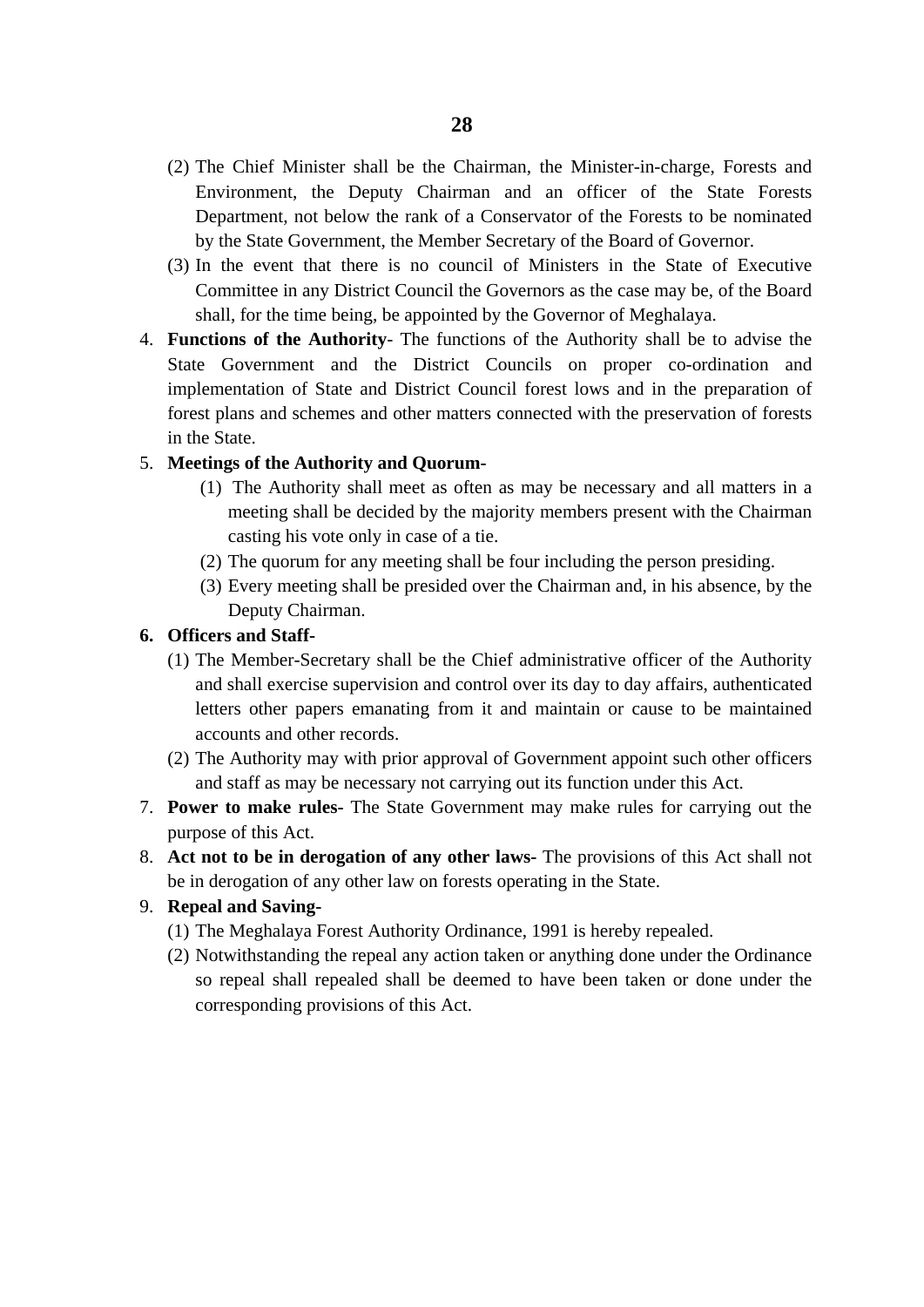### **MEGHALAYA ACT 4 OF 1991**

### **THE MEGHALAYA PROFESSIONS, TRADES, CALLING AND EMPLOYMENTS TAXATION (AMENDMENT) ACT, 1991**

(As passed by the Meghalaya Legislative Assembly on the  $1<sup>st</sup>$  April, 1990)

[Received the assent of the Governor on the  $16<sup>th</sup>$  April, 1991]

(Published in the Gazette of Meghalaya, Extra-ordinary dated  $17<sup>th</sup>$  April, 1991)

An

#### Act

Further to amend the Meghalaya Professions, Trades, Callings and Employments Taxation Act (Assam Act VI of 1947 as adapted by Meghalaya)

| Short title and<br>commencement                       |   | (1) This Act may be called the Meghalaya Professions, Trades,<br>Callings and Employments Taxation (Amendment) Act,<br>1991.<br>(2) It shall come into force on the first day of April, 1991                                                                                                                                                            |
|-------------------------------------------------------|---|---------------------------------------------------------------------------------------------------------------------------------------------------------------------------------------------------------------------------------------------------------------------------------------------------------------------------------------------------------|
| Amendment of<br>section 5 to the<br>principal Act.    | 2 | In the Meghalaya Professions, Trades, Callings<br>and<br>Employments Taxation Act (Assam Act VI of 1947 as adapted<br>and modified by Meghalaya hereinafter referred to as the<br>principal Act), in the proviso to section 5 for the words "two<br>hundred and fifty rupees" the words "two thousand and five<br>hundred rupees" shall be substituted. |
| Amendment of the<br>Schedule to the<br>principal Act. | 3 | The existing Schedule to the principal Act shall be substituted<br>by the following new Schedule, namely-                                                                                                                                                                                                                                               |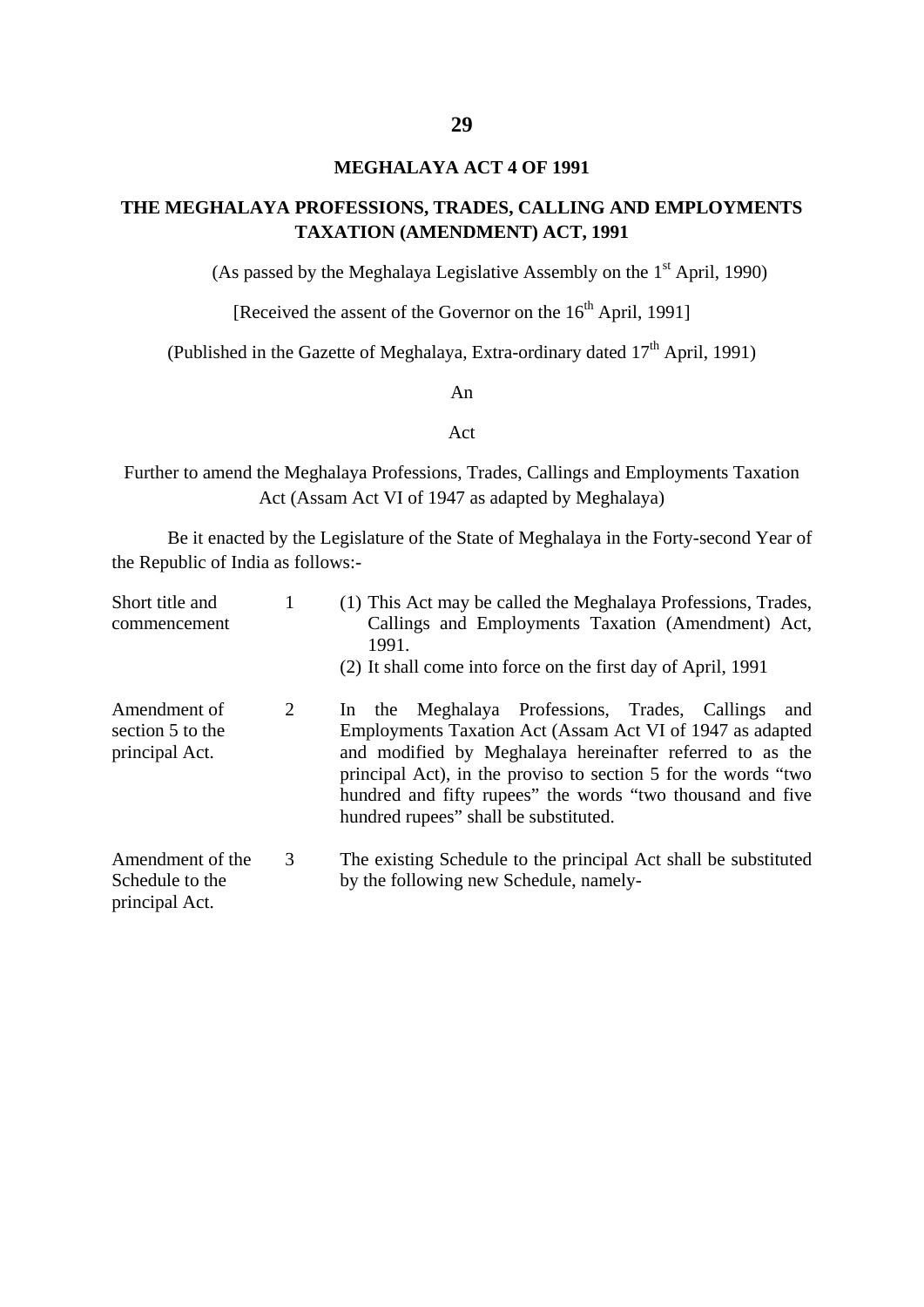### THE SCHEDULE

### Rate of tax

### (See Section 4)

| Where the gross total annual income                          | Amount of Tax |
|--------------------------------------------------------------|---------------|
| (a) Does not exceed Rs. 25,000                               | Nil           |
| (b) exceed Rs. $25,000$ but does not exceed Rs. $30,000$     | 50            |
| (c) exceed Rs. 30,000 but does not exceed Rs. 35,000         | 80            |
| (d) exceed Rs. $35,000$ but does not exceed Rs. $40,000$     | 120           |
| (e) exceed Rs. 40,000 but does not exceed Rs. 45,000         | 150           |
| (f) exceed Rs. $45,000$ but does not exceed Rs. $50,000$     | 200           |
| $(g)$ exceed Rs. 50,000 but does not exceed Rs. 55,000       | 230           |
| (h) exceed Rs. $55,000$ but does not exceed Rs. $60,000$     | 250           |
| (i) exceed Rs. $60,000$ but does not exceed Rs. $65,000$     | 280           |
| (i) exceed Rs. $65,000$ but does not exceed Rs. $70,000$     | 300           |
| $(k)$ exceed Rs. 70,000 but does not exceed Rs. 75,000       | 350           |
| (1) exceed Rs. $75,000$ but does not exceed Rs. $80,000$     | 380           |
| (m)exceed Rs. 80,000 but does not exceed Rs. 90,000          | 400           |
| (n) exceed Rs. $90,000$ but does not exceed Rs. $1,00,000$   | 425           |
| (o) exceed Rs. $1,00,000$ but does not exceed Rs. $1,20,000$ | 450           |
| (p) exceed Rs. $1,20,000$ but does not exceed Rs. $1,50,000$ | 500           |
| (q) exceed Rs. $1,50,000$ but does not exceed Rs. $2,00,000$ | 1500          |
| (r) exceed Rs. $2,00,000$ but does not exceed Rs. $2,50,000$ | 2000          |
| (s) exceed Rs. $2,50,000$                                    | 2500          |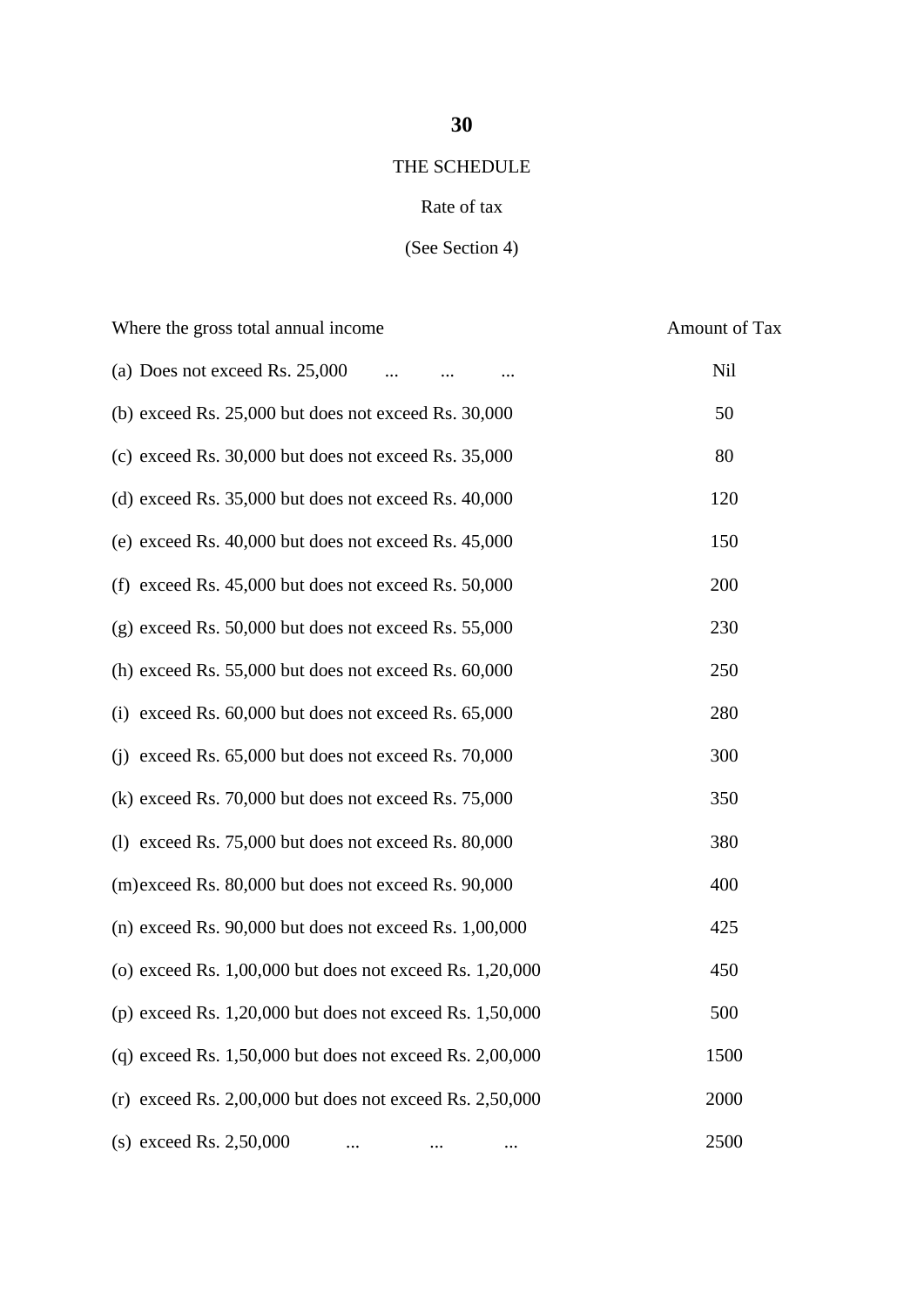### **MEGHALAYA ACT 5 OF 1991**

### **THE MEGHALAYA AMUSEMENT AND BETTING TAX (AMENDMENT) ACT, 1991**

(As passed by the Meghalaya Legislative Assembly)

[Received the assent of the Governor on the  $18<sup>th</sup>$  April, 1991]

(Published in the Gazette of Meghalaya, Extra-ordinary dated  $19<sup>th</sup>$  April, 1991)

An

#### Act

Further to amend the Meghalaya Amusements and Betting Tax Act (Assam Act VI of 1939 as adapted by Meghalaya)

| Short title and                                     |   | (1) This Act may be called the Meghalaya Amusements and                                                                                                                                                                             |
|-----------------------------------------------------|---|-------------------------------------------------------------------------------------------------------------------------------------------------------------------------------------------------------------------------------------|
| commencement                                        |   | Betting Tax (Amendment) Act, 1991.                                                                                                                                                                                                  |
|                                                     |   | (2) It shall come into force on the first day of April, 1991                                                                                                                                                                        |
| Amendment of<br>section 18 of the<br>principal Act. | 2 | In section 18, sub-section (3), of the Meghalaya Amusement<br>and Betting Tax Act (Assam Act VI of 1939 as adapted and<br>modified by Meghalaya) for the words "twenty percent" the<br>words "thirty percent" shall be substituted. |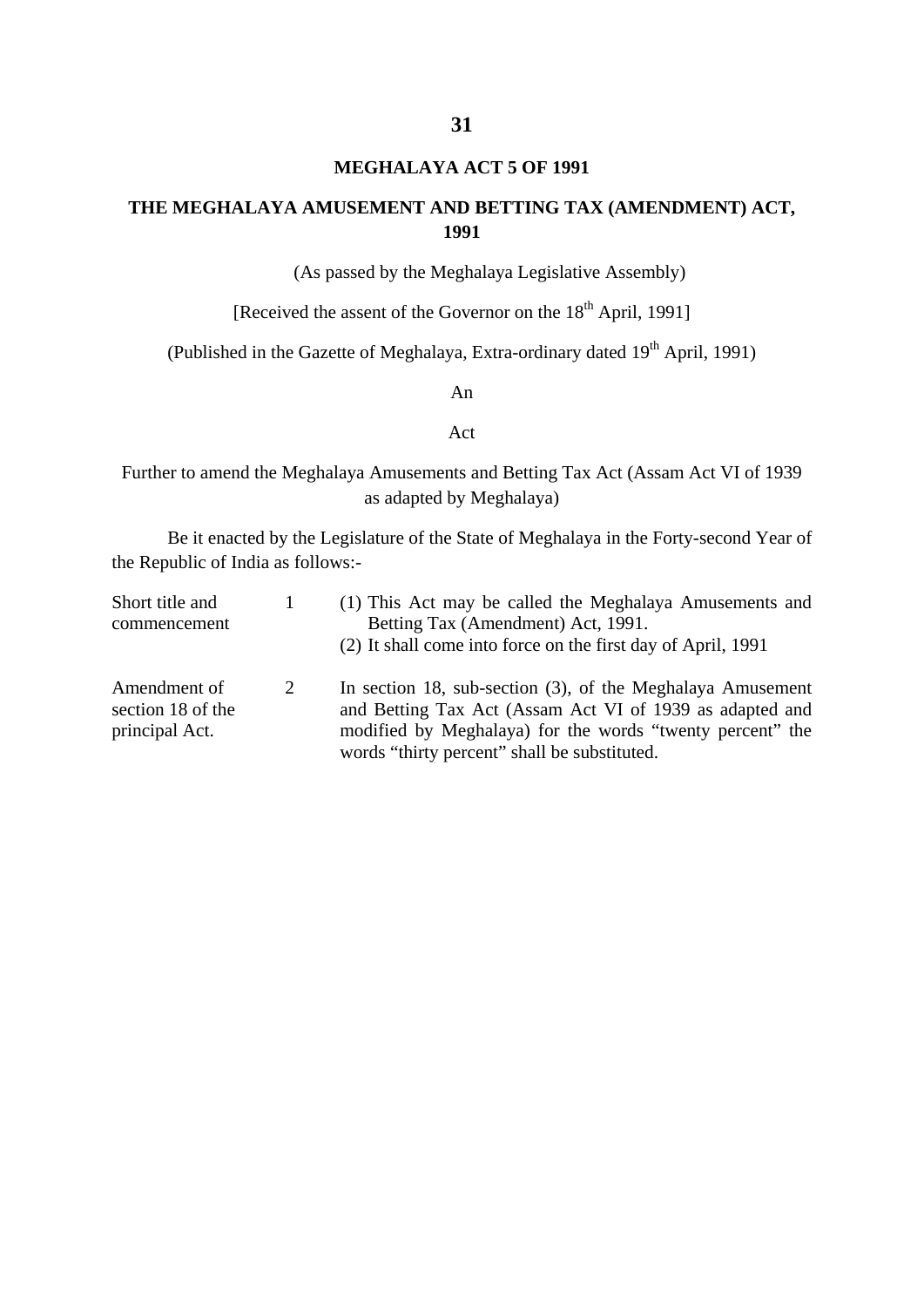### **MEGHALAYA ACT 6 OF 1991**

### **THE MEGHALAYA SALES OF PETROLEUM AND PETROLEUM PRODUCTS INCLUDING MOTOR SPIRIT AND LUBRICANTS TAXATION (AMENDMENT) ACT, 1991**

(As passed by the Meghalaya Legislative Assembly)

[Received the assent of the Governor on the  $18<sup>th</sup>$  April, 1991]

(Published in the Gazette of Meghalaya, Extra-ordinary dated  $19<sup>th</sup>$  April, 1991)

An

#### Act

Further to amend the Meghalaya (Sales of Petroleum and Petroleum products including Motor Spirit and Lubricants) Taxation (amendment) Act (Assam Act IX of 1956 as adapted by Meghalaya)

| Short title extend<br>and commencement             | 1 | (1) This Act may be called the Meghalaya (Sales of Petroleum<br>and Petroleum Products including Motor Spirit and<br>Lubricants) Taxation (Amendment) Act, 1991<br>(2) It shall come into force on the first day of April, 1991                                                                                                                                                                                                                                                                                                                                         |
|----------------------------------------------------|---|-------------------------------------------------------------------------------------------------------------------------------------------------------------------------------------------------------------------------------------------------------------------------------------------------------------------------------------------------------------------------------------------------------------------------------------------------------------------------------------------------------------------------------------------------------------------------|
| Amendment of<br>Section 2 of the<br>principal Act. | 2 | In the Meghalaya (Sales of Petroleum and Petroleum Products<br>including Motor Spirit and Lubricants) Taxation Act (Assam<br>Act IX of 1956 as adapted and amended by Meghalaya<br>hereinafter referred to as the principal Act), in section-<br>After clause (1), the following shall be inserted as new<br>(i)                                                                                                                                                                                                                                                        |
|                                                    |   | clause $(1A)$ , namely-<br>" $(1A)$ . 'business' includes-<br>(a) Any trade, commerce or manufacture or any adventure<br>or concern in the nature of trade, commerce or<br>manufacture whether or not such trade, commerce,<br>manufacture adventure or concern is carried on with the<br>motive of making gain or profit and whether or not any<br>gain or profit accrues from such trade, commerce,<br>manufacture, adventure or concern; and<br>(b) Any transaction in connection with or incidental to such<br>trade, commerce, manufacture, adventure or concern". |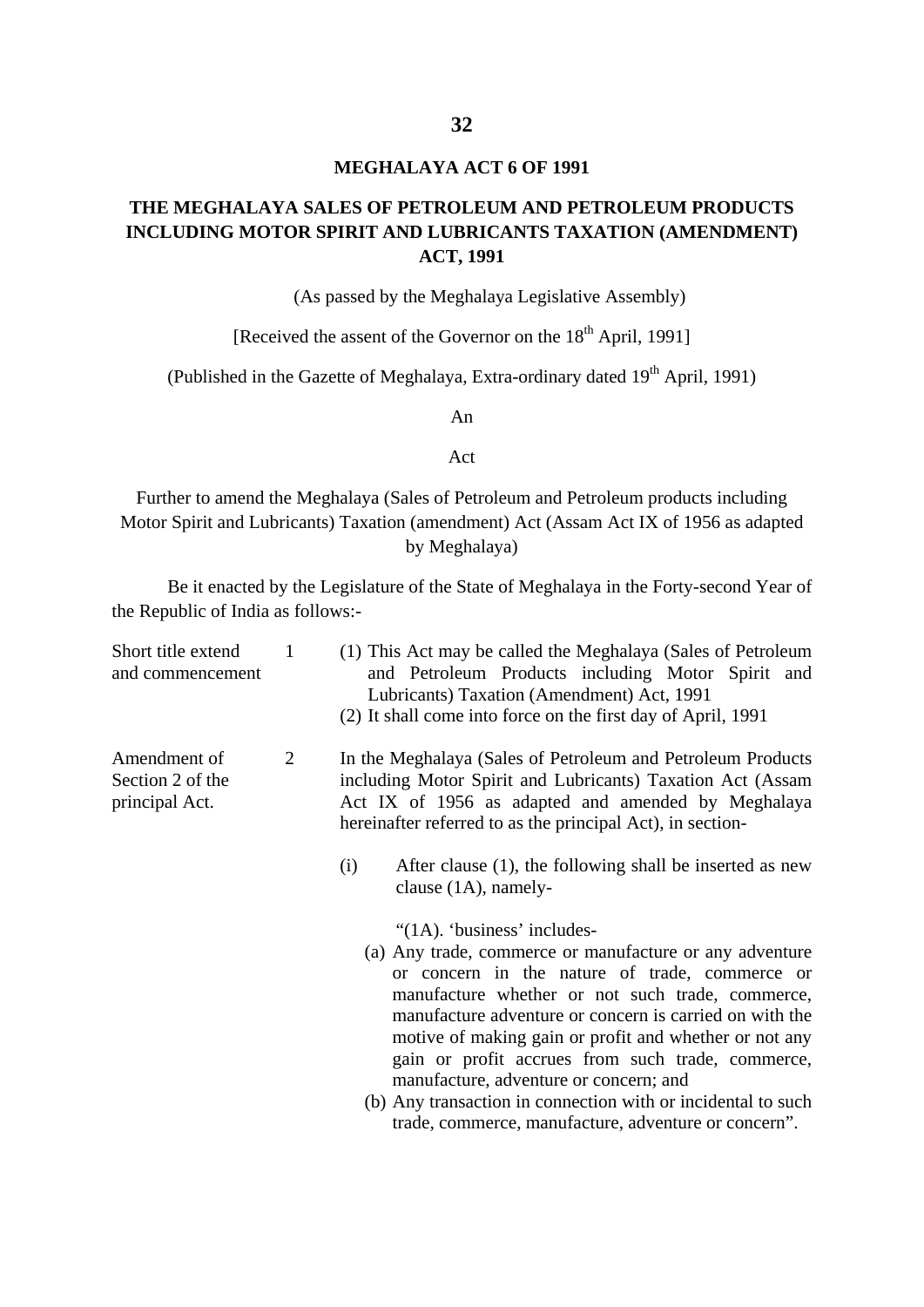|                                                     |                | (ii)         | For the existing clause $(2)$ , the following shall be<br>substituted, namely-                                                                                                                                                                                                                                                                      |
|-----------------------------------------------------|----------------|--------------|-----------------------------------------------------------------------------------------------------------------------------------------------------------------------------------------------------------------------------------------------------------------------------------------------------------------------------------------------------|
|                                                     |                | (iii)        | "(3) 'crude oil' means the crude oil as defined in<br>section 14 of the Central Sales Tax Act, 1956 (Central<br>Act 74 of 1957)".<br>For the existing clause (4), the following shall be<br>substituted, namely-                                                                                                                                    |
|                                                     |                |              | "(4) 'dealer' means any person who carries on the<br>business of selling taxable goods in Meghalaya.                                                                                                                                                                                                                                                |
|                                                     |                |              | "Explanation-A manager or agent of a dealer who<br>resides outside Meghalaya but carries on the business<br>of selling taxable goods in Meghalaya shall in respect<br>of such business be deemed to be a dealer for the<br>purpose of this Act."                                                                                                    |
| Amendment of<br>Section 3 of the<br>principal Act.  | 3              |              | In section 3, sub-section $(1)$ , of the principal Act, against items<br>(i), (ii) and (iii), for the figures and words "26 paise per litre",<br>"10 paise per litre" and "11 paise per litre" occurring therein<br>the figures and words "34 paise per litre", "15 paise per litre"<br>and "15 paise per litre" respectively shall be substituted. |
| Amendment of<br>Section 3A of the<br>principal Act. | $\overline{4}$ | substituted. | In Section 3A of the principal Act, in sub-section (2), for the<br>words "one per centum" the words "two per centum" shall be                                                                                                                                                                                                                       |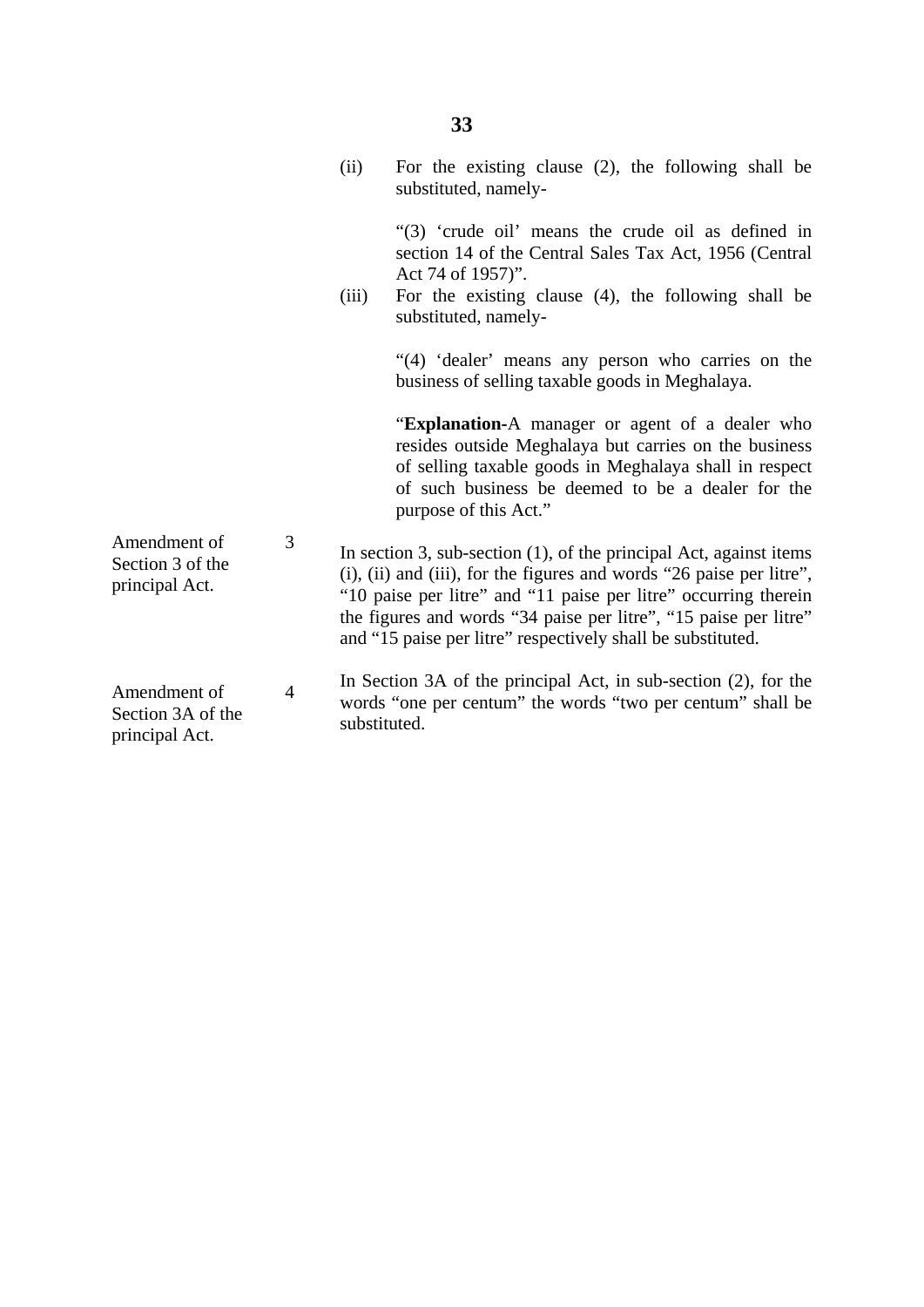### **MEGHALAYA ACT 7 OF 1991**

#### **THE MEGHALAYA APPROPRIATION (No. II) ACT, 1991**

(As passed by the Meghalaya Legislative Assembly)

[Received the assent of the Governor on the  $30<sup>th</sup>$  June, 1991]

(Published in the Gazette of Meghalaya, Extra-ordinary dated 1<sup>st</sup> July, 1991)

An

### Act

To authorise payment and appropriation of certain sums from and out of the Consolidated Fund of Meghalaya for the services of the financial year ending on the thirty-first day of March, 1992

| Short title and<br>commencement                                                                                                               | 1 | (1) This Act may be called the Meghalaya Appropriation (No.<br>II) Act, 1991<br>(2) It shall be deemed to have come into force on the first day<br>of April, 1991                                                                                                                                                                                                                                                                                                                                                                                                                                                                                                     |
|-----------------------------------------------------------------------------------------------------------------------------------------------|---|-----------------------------------------------------------------------------------------------------------------------------------------------------------------------------------------------------------------------------------------------------------------------------------------------------------------------------------------------------------------------------------------------------------------------------------------------------------------------------------------------------------------------------------------------------------------------------------------------------------------------------------------------------------------------|
| Withdrawal of Rs.<br>550, 27, 72, 700<br>from and out of the<br><b>Consolidated Fund</b><br>of Meghalaya for<br>the financial year<br>1991-92 | 2 | From and out of the Consolidated Fund of Meghalaya there<br>may be paid and applied sums not exceeding those specified in<br>Column (3) of the Schedule amounting in the aggregate<br>inclusive of the sum specified in column (3) of the Schedule to<br>the Meghalaya Appropriation (Vote-on-Account) Act, 1991 to<br>the sum of rupees five hundred fifty crores, twenty seven<br>lakhs, seventy two thousand, seven hundred towards defraying<br>the several charges which will come in the course of payment<br>during the financial year ending on the thirty-first day of<br>March, 1992 in respect of the services specified in Column (2)<br>of the Schedule. |
| Appropriation                                                                                                                                 | 3 | The sums authorised to be withdrawn from and out of the<br>Consolidated Fund of Meghalaya by this Act, shall be<br>appropriated for the services and purposes expressed in the<br>Schedule in relation to the said year.                                                                                                                                                                                                                                                                                                                                                                                                                                              |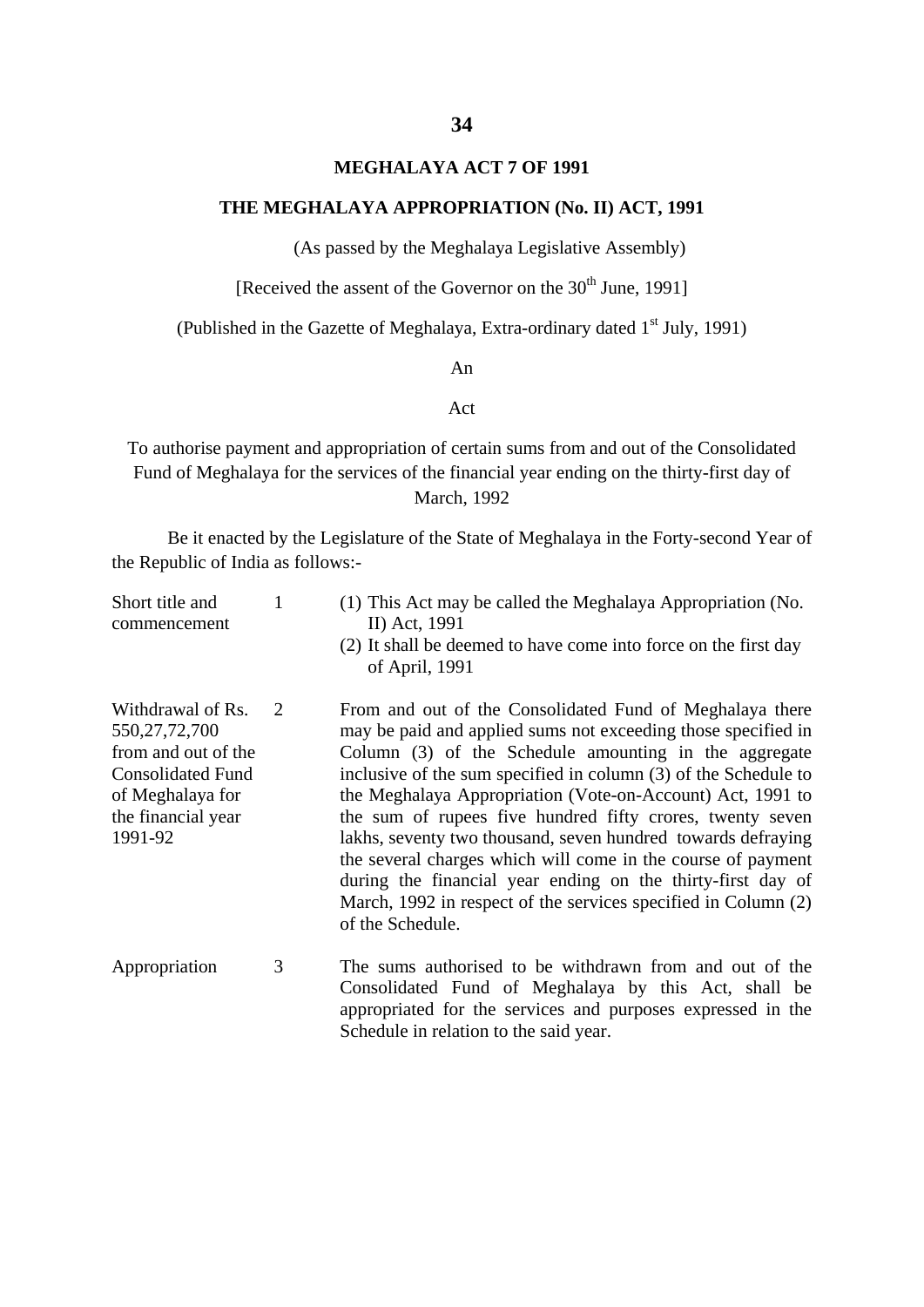| (1)              | (2)                                      |                       |             | (3)                |                      |  |  |
|------------------|------------------------------------------|-----------------------|-------------|--------------------|----------------------|--|--|
| Grant No.        |                                          | Services and Purposes |             | Sums not exceeding |                      |  |  |
|                  | (Major Heads)                            |                       |             |                    |                      |  |  |
|                  |                                          |                       | Voted by    | Charged on         | Total                |  |  |
|                  |                                          |                       |             |                    |                      |  |  |
|                  |                                          |                       | the         | the Consolidated   |                      |  |  |
|                  |                                          |                       | Assembly    | Fund               |                      |  |  |
|                  |                                          |                       | Rs.         | Rs.                | Rs.                  |  |  |
|                  | 2011-Parliamentary/State/Union           | $\sqrt{$ Revenue      | 1.71.22.000 |                    | 4,78,000 1,76,00,000 |  |  |
|                  | <b>Territory Legislature</b>             |                       |             |                    |                      |  |  |
| 1.               | 4058-Capital Outlay on Stationery        | Capital               | 13,00,000   |                    | 13,00,000            |  |  |
|                  | and Printing                             |                       |             |                    |                      |  |  |
| 2.               | 2012-Governor                            | Revenue               | 25,000      | 71,43,000          | 71,68,000            |  |  |
| 3.               | 2013-Council of Ministers                | Revenue               | 97,10,000   |                    | 97,10,000            |  |  |
| $\overline{4}$ . | 2014-Administration of Justice           | Revenue               | 82,40,000   | 12,10,000          | 94,50,000            |  |  |
| 5.               | 2015-Elections                           | Revenue               | 1,00,10,000 |                    | 1,00,10,000          |  |  |
|                  | 2029-Land Revenue                        |                       |             |                    |                      |  |  |
|                  | 2245-Relief on account of Natural        |                       |             |                    |                      |  |  |
|                  | Calamities                               |                       |             |                    |                      |  |  |
|                  | 2250-Other Social Services               | Revenue               | 3,58,92,000 |                    | 3,58,92,000          |  |  |
|                  | Services                                 |                       |             |                    |                      |  |  |
|                  | 3475-Other General Economic              |                       |             |                    |                      |  |  |
|                  | Services-201-Land Ceilings               |                       |             |                    |                      |  |  |
| 6.               | 6225-Loans for Welfare of                |                       |             |                    |                      |  |  |
|                  | <b>Scheduled Castes, Scheduled</b>       |                       |             |                    |                      |  |  |
|                  | Tribes and other Backward                |                       |             |                    |                      |  |  |
|                  | Classes                                  |                       |             |                    |                      |  |  |
|                  | 6250-Loans for Other Social              | Capital               | 10,000      |                    | 10,000               |  |  |
|                  | Services                                 |                       |             |                    |                      |  |  |
|                  | 6401-Loans for Crop Husbandry            |                       |             |                    |                      |  |  |
| 7.               | 2030-Stamps and Registration<br>$\ddots$ | Revenue               | 12,57,000   |                    | 12,57,000            |  |  |
| 8.               | 2039-State Excise                        | Revenue               | 83,54,000   |                    | 83,54,000            |  |  |
|                  |                                          |                       |             |                    |                      |  |  |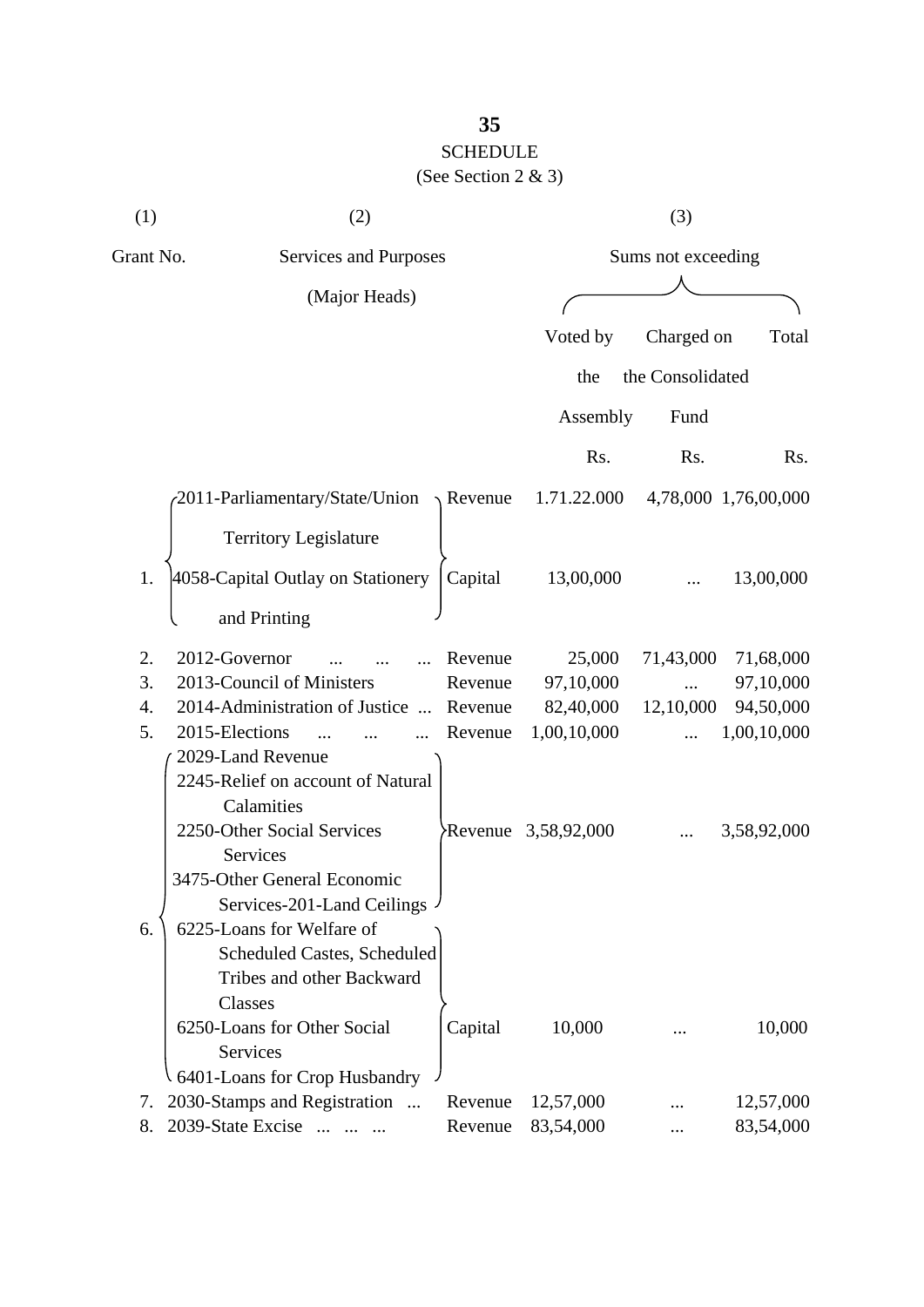# **36**

# SCHEDULE

(See Section 2 & 3)

| (1)       | (2)                                          |          |              | (3)                |                           |
|-----------|----------------------------------------------|----------|--------------|--------------------|---------------------------|
| Grant No. | Services and Purposes                        |          |              | Sums not exceeding |                           |
|           | (Major Heads)                                |          |              |                    |                           |
|           |                                              |          | Voted by     | Charged on         | Total                     |
|           |                                              |          |              |                    |                           |
|           |                                              |          | the          | the Consolidated   |                           |
|           |                                              |          | Assembly     | Fund               |                           |
|           |                                              |          | Rs.          | Rs.                | Rs.                       |
|           | 2040-Sales Tax                               |          |              |                    |                           |
|           | 9. $\sqrt{2045}$ -Other Taxes and Duties on  | -Revenue | 60,54,000    |                    | 60,54,000                 |
|           | <b>Commodities and Services</b>              |          |              |                    |                           |
|           | 2041-Taxes on vehicles                       |          |              |                    |                           |
|           | 2070-Other Administrative                    | Revenue  | 3,37,85,000  |                    | 3,37,85,000               |
|           | Services-Purchase and                        |          |              |                    |                           |
|           | Maintenance of Transport                     |          |              |                    |                           |
|           | 10.3055-Road Transport                       |          |              |                    |                           |
|           | 5055-Capital Outlay on Road                  | Capital  | 2,29,00,000  |                    | 2,29,00,000               |
|           | Transport<br>2045-Other Taxes and Duties on  |          |              |                    |                           |
|           | <b>Commodities and Services-</b>             |          |              |                    |                           |
|           | II-Inspectorate of Electricity               |          |              |                    |                           |
|           | 2501-Special Programme for                   | Revenue  | 7,29,94,000  |                    | 7,29,94,000               |
|           | Rural Development-Integrated                 |          |              |                    |                           |
|           | <b>Rural Energy Programme</b>                |          |              |                    |                           |
| 11        | 2801-Power                                   |          |              |                    |                           |
|           | 2810-Non-Conventional Sources                |          |              |                    |                           |
|           | of Energy                                    |          |              |                    |                           |
|           | 6801-Loans for Power Project                 | Capital  | 19,18,00,000 |                    | 19,18,00,000              |
|           | 12. 2047-Other Fiscal Services               | Revenue  | 4,10,000     |                    | 4,10,000                  |
|           | Promotion of Small Savings                   |          |              |                    |                           |
|           | 2048-Appropriation for Reduction             | Revenue  |              |                    |                           |
|           | or Avoidance of Debt                         |          |              |                    |                           |
|           | (Charged)                                    |          |              |                    |                           |
|           | 2049-Interest Payments (Charged)             | Revenue  |              |                    | 22,88,88,000 22,88,88,000 |
|           | 2051-Public Services Commission<br>(Charged) | Revenue  |              | 24,00,000          | 24,00,000                 |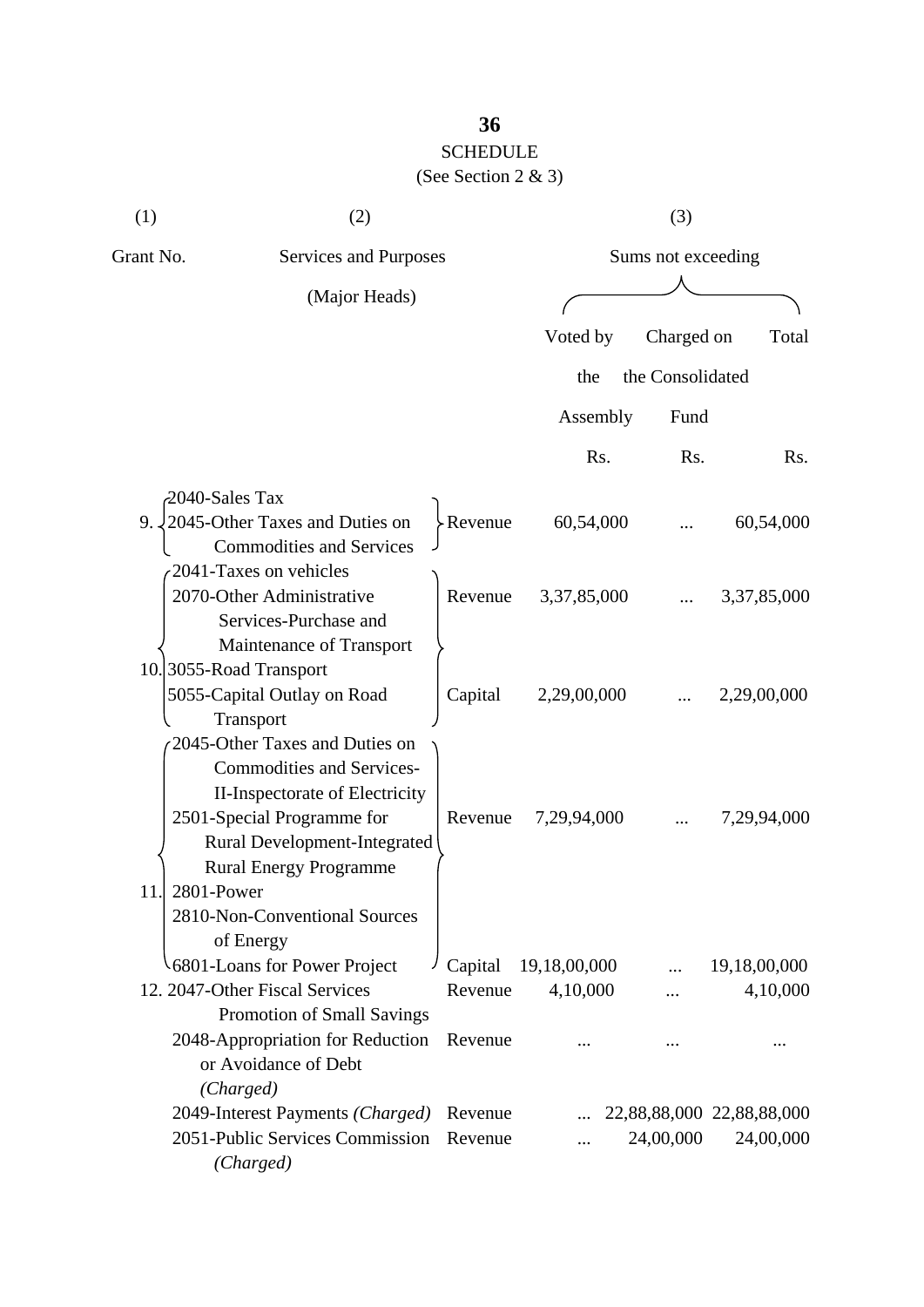| (1)       | (2)                                                                               |         |                      | (3)                |                     |
|-----------|-----------------------------------------------------------------------------------|---------|----------------------|--------------------|---------------------|
| Grant No. | Services and Purposes                                                             |         |                      | Sums not exceeding |                     |
|           | (Major Heads)                                                                     |         |                      |                    |                     |
|           |                                                                                   |         | Voted by             | Charged on         | Total               |
|           |                                                                                   |         | the                  | the Consolidated   |                     |
|           |                                                                                   |         | Assembly             | Fund               |                     |
|           |                                                                                   |         | R <sub>s</sub> .     | Rs.                | R <sub>s</sub> .    |
|           | 2052-Secretariat-General-Services<br>-I-Civil Departments                         |         |                      |                    |                     |
|           | 2251-Secretariat-Social and                                                       | Revenue | 8, 19, 57, 000       |                    | 8,19,57,000         |
| 13.       | <b>Community Services-I-Civil</b><br>Department<br>3451-Secretariat-Economic Ser- |         |                      |                    |                     |
|           | vices-I-Civil Departments                                                         |         |                      |                    |                     |
|           | 14. 2053-District Administration                                                  | Revenue | 2,50,50,000          |                    | 2,50,50,000         |
|           | 15. 2054-Treasury and Accounts<br>Administration<br>2055-Police                   | Revenue | 1,33,30,000          | $\ddotsc$          | 1,33,30,000         |
|           | 2070-Other Administrative Ser-<br>Vices-Fire Protection and<br>Control            |         |                      |                    |                     |
|           | 2216-Housing-01-Government<br><b>Residential Buildings</b>                        |         | Revenue 27,03,80,000 |                    | 80,000 27,04,00,000 |
|           | 16. 4059-Capital Outlay on Public<br>Works                                        |         |                      |                    |                     |
|           | 4216-Capital Outlay on Housing<br>(Police)                                        | Capital | 25,00,000            |                    | 25,00,000           |
|           | 2056-Jails                                                                        | Revenue | 89,50,000            |                    | 89,50,000           |
|           | 17. 4059-Capital Outlay on Public<br>Works                                        | Capital |                      |                    |                     |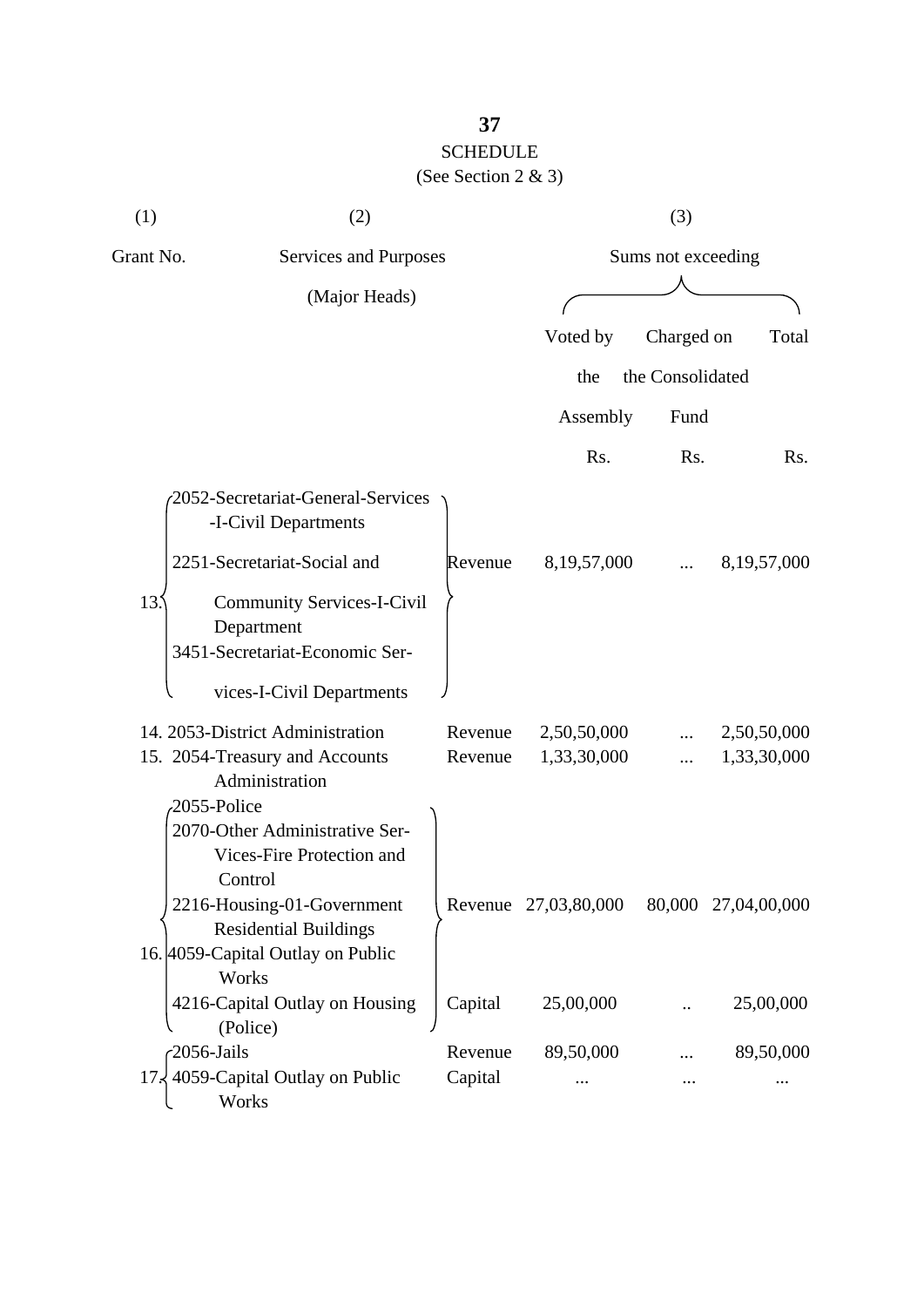| (1)       | (2)                                                                                                                                                                                                                                                                                                                                                   |         |              | (3)                |              |
|-----------|-------------------------------------------------------------------------------------------------------------------------------------------------------------------------------------------------------------------------------------------------------------------------------------------------------------------------------------------------------|---------|--------------|--------------------|--------------|
| Grant No. | Services and Purposes                                                                                                                                                                                                                                                                                                                                 |         |              | Sums not exceeding |              |
|           | (Major Heads)                                                                                                                                                                                                                                                                                                                                         |         |              |                    |              |
|           |                                                                                                                                                                                                                                                                                                                                                       |         | Voted by     | Charged on         | Total        |
|           |                                                                                                                                                                                                                                                                                                                                                       |         | the          | the Consolidated   |              |
|           |                                                                                                                                                                                                                                                                                                                                                       |         | Assembly     | Fund               |              |
|           |                                                                                                                                                                                                                                                                                                                                                       |         | Rs.          | Rs.                | Rs.          |
|           | 2058-Stationery and Printing<br>4058-Capital Outlay on Stationery                                                                                                                                                                                                                                                                                     | Revenue | 2,43,23,000  |                    | 2,43,23,000  |
| 18.       | and Printing<br>4216-Capital Outlay on Housing<br>-01-Government Residential<br><b>Buildings</b>                                                                                                                                                                                                                                                      | Capital | 90,00,000    |                    | 90,00,000    |
| 19.       | 2052-Secretariat-General Services<br>-II-Public works Department-<br>Secretariat<br>2059-Public Works<br>2202-General Education<br>2203-Technical Education<br><b>Buildings</b><br>2204-Sports, etc Buildings<br>2205-Art and Culture<br>2210-Medical and Public Health<br>2216-Housing-01-Government<br><b>Residential Buildings</b><br>(i/c. P.W.D) | Revenue | 17,39,40,000 |                    | 17,39,40,000 |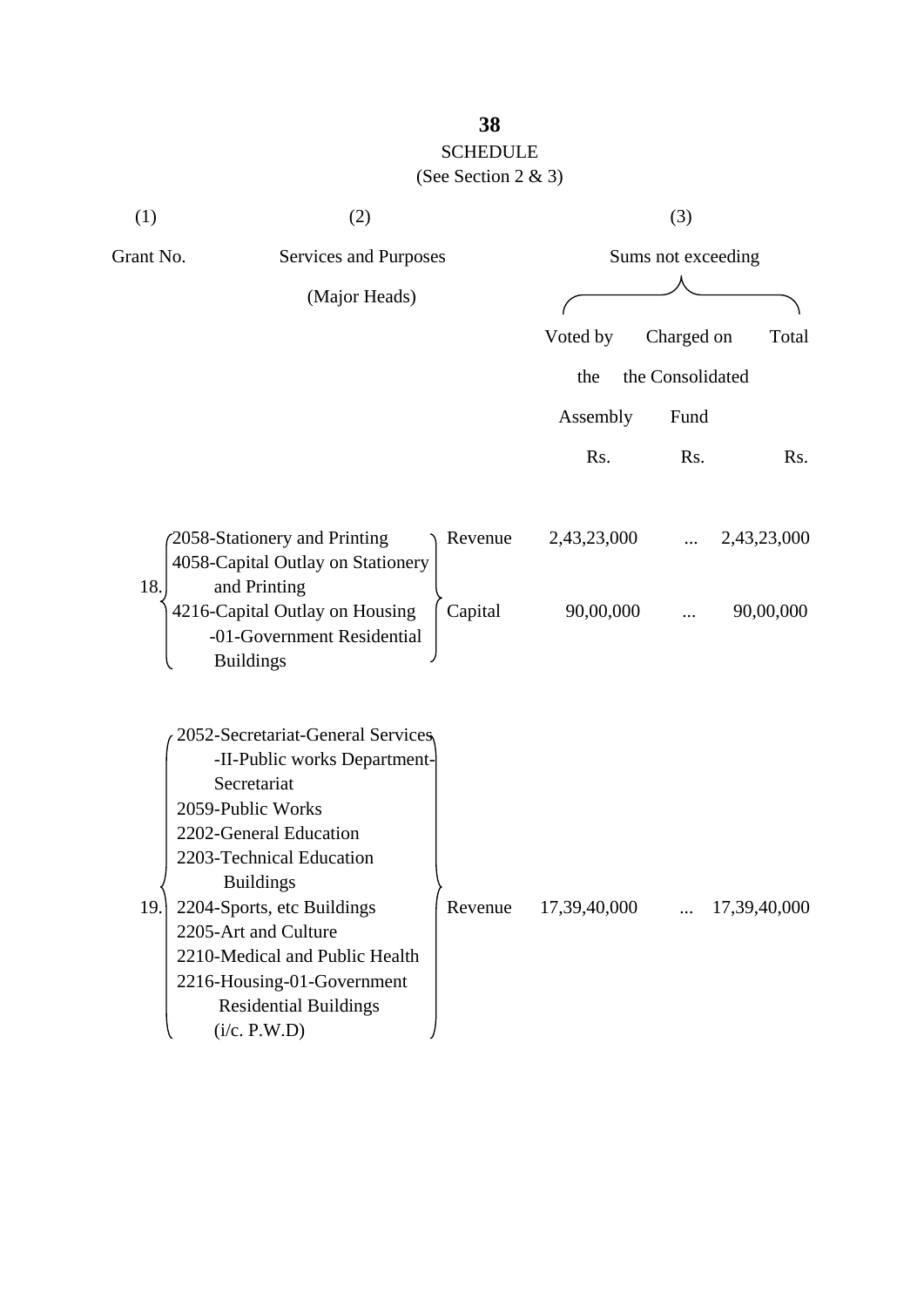| (1)       | (2)                                                                                    |         |              | (3)                |              |
|-----------|----------------------------------------------------------------------------------------|---------|--------------|--------------------|--------------|
| Grant No. | Services and Purposes                                                                  |         |              | Sums not exceeding |              |
|           | (Major Heads)                                                                          |         |              |                    |              |
|           |                                                                                        |         | Voted by     | Charged on         | Total        |
|           |                                                                                        |         | the          | the Consolidated   |              |
|           |                                                                                        |         |              |                    |              |
|           |                                                                                        |         | Assembly     | Fund               |              |
|           |                                                                                        |         | Rs.          | Rs.                | Rs.          |
|           | 4059-Capital Outlay on Public<br>Works                                                 |         |              |                    |              |
|           | 4202-Capital Outlay on Education,                                                      |         |              |                    |              |
|           | Sports etc<br>4210-Capital Outlay on Medical<br>and Public Health                      |         |              |                    |              |
|           | 4216-Capital Outlay on Housing<br>-01-Government Residential<br>Buildings (i/c. P.W.D) | Capital | 12,06,50,000 |                    | 12,06,50,000 |
|           | 4403-Capital Outlay on Animal<br>Husbandry<br>4404-Capital Outlay on Dairy             |         |              |                    |              |
|           | Development                                                                            |         |              |                    |              |
|           | 2070-Other Administrative<br>Services-Civil Defence and<br>Home Guards                 | Revenue | 3,57,00,000  |                    | 3,57,00,000  |
| 20.       | 4059-Capital Outlay on Public<br><b>Works (Civil Defence</b><br>and Home Guards)       | Capital |              |                    |              |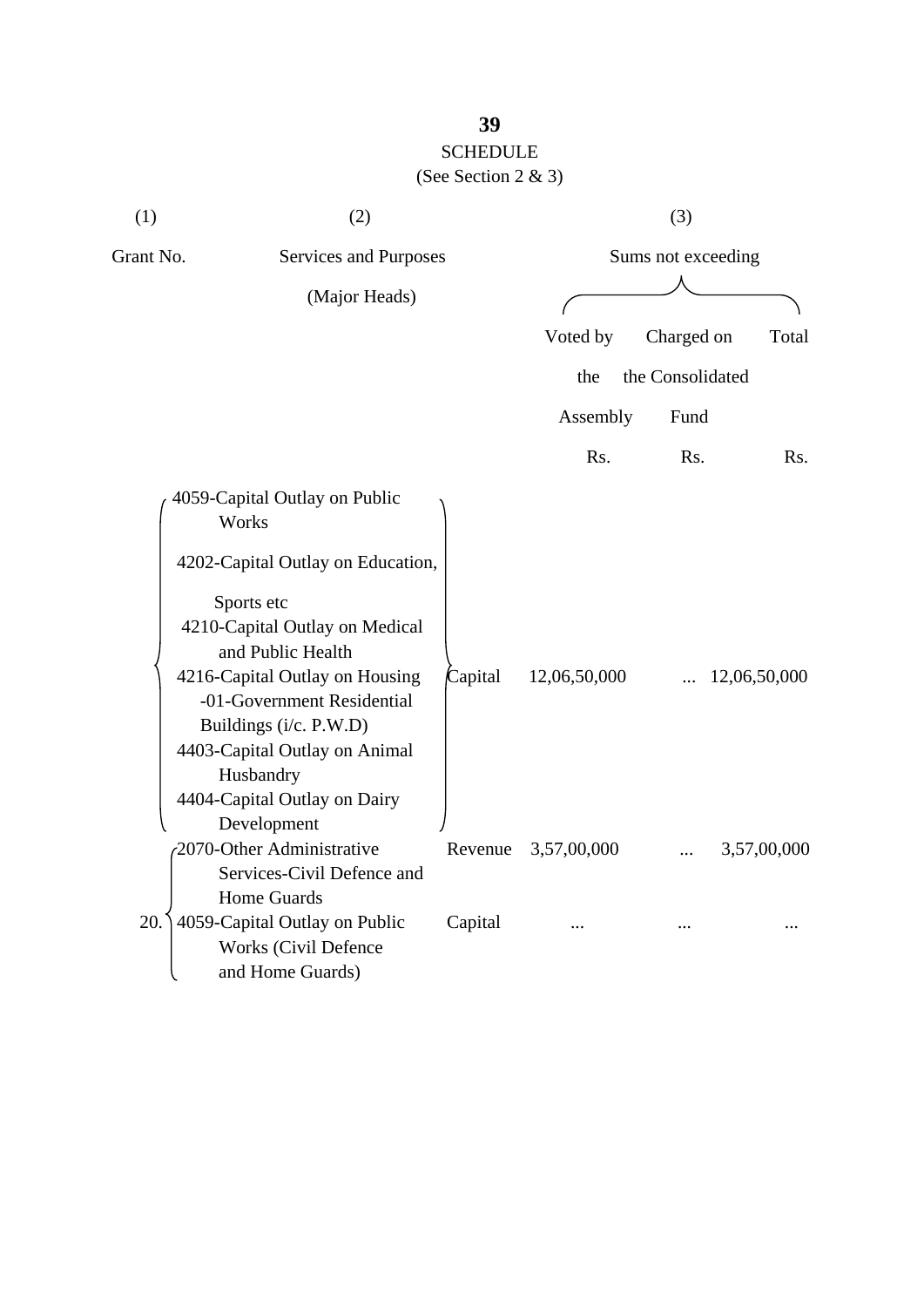| (1)       | (2)                                                                                                                                                                                                                                                                                                                                 |         |              | (3)                |              |
|-----------|-------------------------------------------------------------------------------------------------------------------------------------------------------------------------------------------------------------------------------------------------------------------------------------------------------------------------------------|---------|--------------|--------------------|--------------|
| Grant No. | Services and Purposes                                                                                                                                                                                                                                                                                                               |         |              | Sums not exceeding |              |
|           | (Major Heads)                                                                                                                                                                                                                                                                                                                       |         |              |                    |              |
|           |                                                                                                                                                                                                                                                                                                                                     |         | Voted by     | Charged on         | Total        |
|           |                                                                                                                                                                                                                                                                                                                                     |         | the          | the Consolidated   |              |
|           |                                                                                                                                                                                                                                                                                                                                     |         | Assembly     | Fund               |              |
|           |                                                                                                                                                                                                                                                                                                                                     |         | Rs.          | Rs.                | Rs.          |
| 21.       | 2075-Miscellaneous General<br>Services-104-Pensions and<br>Awards in consideration of<br>Distinguished Services<br>2202-General Education<br>2203-Technical Education<br>2204-Sports and Youth Services<br>2205-Art and Culture<br>2236-Nutrition<br>3425-Other Scientific Research<br>3454-Census, Survey and<br><b>Statistics</b> | Revenue | 72,51,69,000 |                    | 72,51,69,000 |
|           | 4202-Capital Outlay on Education,<br>Art and Culture<br>4204-Capital Outlay on Education.<br>Sports, Art and Culture<br>6202-Loans for Education, Art<br>and Culture                                                                                                                                                                | Capital | 10,00,000    |                    | 10,00,000    |
| 22.       | 2070-Other Administrative<br><b>Services-IV-Guest Houses</b><br>Government Hostels, etc.<br>2216-Housing-01-Government<br><b>Residential Buildings</b><br>(i/c. G.A.D)                                                                                                                                                              | Revenue | 1,87,80,000  |                    | 1,87,80,000  |
|           | 4059-Capital Outlay on Public<br>Works (i/c. G.A.D)                                                                                                                                                                                                                                                                                 | Capital |              |                    |              |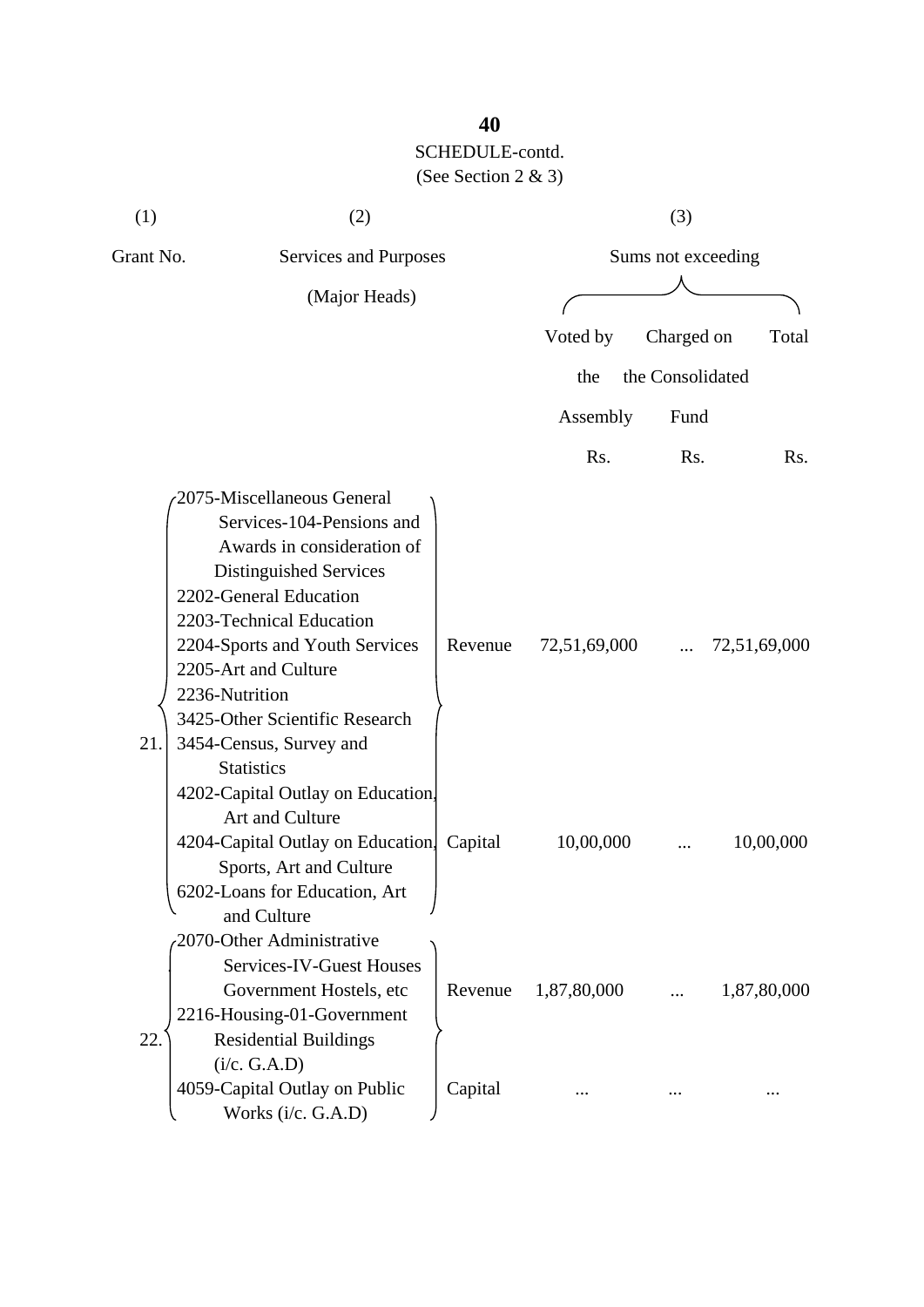| (1)       | (2)                                                                                                                                              |         |                      | (3)                |              |
|-----------|--------------------------------------------------------------------------------------------------------------------------------------------------|---------|----------------------|--------------------|--------------|
| Grant No. | Services and Purposes                                                                                                                            |         |                      | Sums not exceeding |              |
|           | (Major Heads)                                                                                                                                    |         |                      |                    |              |
|           |                                                                                                                                                  |         | Voted by             | Charged on         | Total        |
|           |                                                                                                                                                  |         | the                  | the Consolidated   |              |
|           |                                                                                                                                                  |         | Assembly             | Fund               |              |
|           |                                                                                                                                                  |         | Rs.                  | Rs.                | Rs.          |
|           | 23. 2070-Other Administrative Ser-<br>vices-V-Training Vigilance,<br>Administrative of Citizenship                                               | Revenue | 22,67,000            |                    | 22,67,000    |
|           | Act, etc<br>24. 2071-Pensions and other<br><b>Retirements Benefits</b>                                                                           | Revenue | 5,50,00,000          |                    | 5,50,00,000  |
|           | 25, 2070-Other Administrative Ser-<br>vices-VI-State Lotteries<br>2075-Miscellaneous General<br>Services                                         | Revenue | 10,40,000            |                    | 10,40,000    |
|           | 2210-Medical and Public Health<br>2211-Family Welfare<br>4210-Capital Outlay on Medical                                                          |         | Revenue 25,40,91,800 |                    | 25,40,91,800 |
| 26.       | and Public Health<br>4211-Capital Outlay on Family<br>Welfare                                                                                    | Capital | 2,36,00,000          |                    | 2,36,00,000  |
|           | 2215-Water Supply and Sanitation, Revenue 15,74,82,000<br>2216-Housing                                                                           |         |                      |                    | 15,74,82,000 |
| 27.       | 4215-Capital Outlay on Water<br><b>Supply and Sanitation</b><br>4216-Capital Outlay on Housing<br>-01-Government Residential<br><b>Buildings</b> | Capital | 22,70,00,000         |                    | 22,70,00,000 |
|           | 6215-Loans for Sanitation and<br><b>Water Supply</b>                                                                                             |         |                      |                    |              |
| 28.       | 2216-Housing<br>4216-Capital Outlay on Housing                                                                                                   |         | Revenue 2,66,40,000  |                    | 2,66,40,000  |
|           | -6216-Loand for Housing                                                                                                                          | Capital | 75,00,000            |                    | 75,00,000    |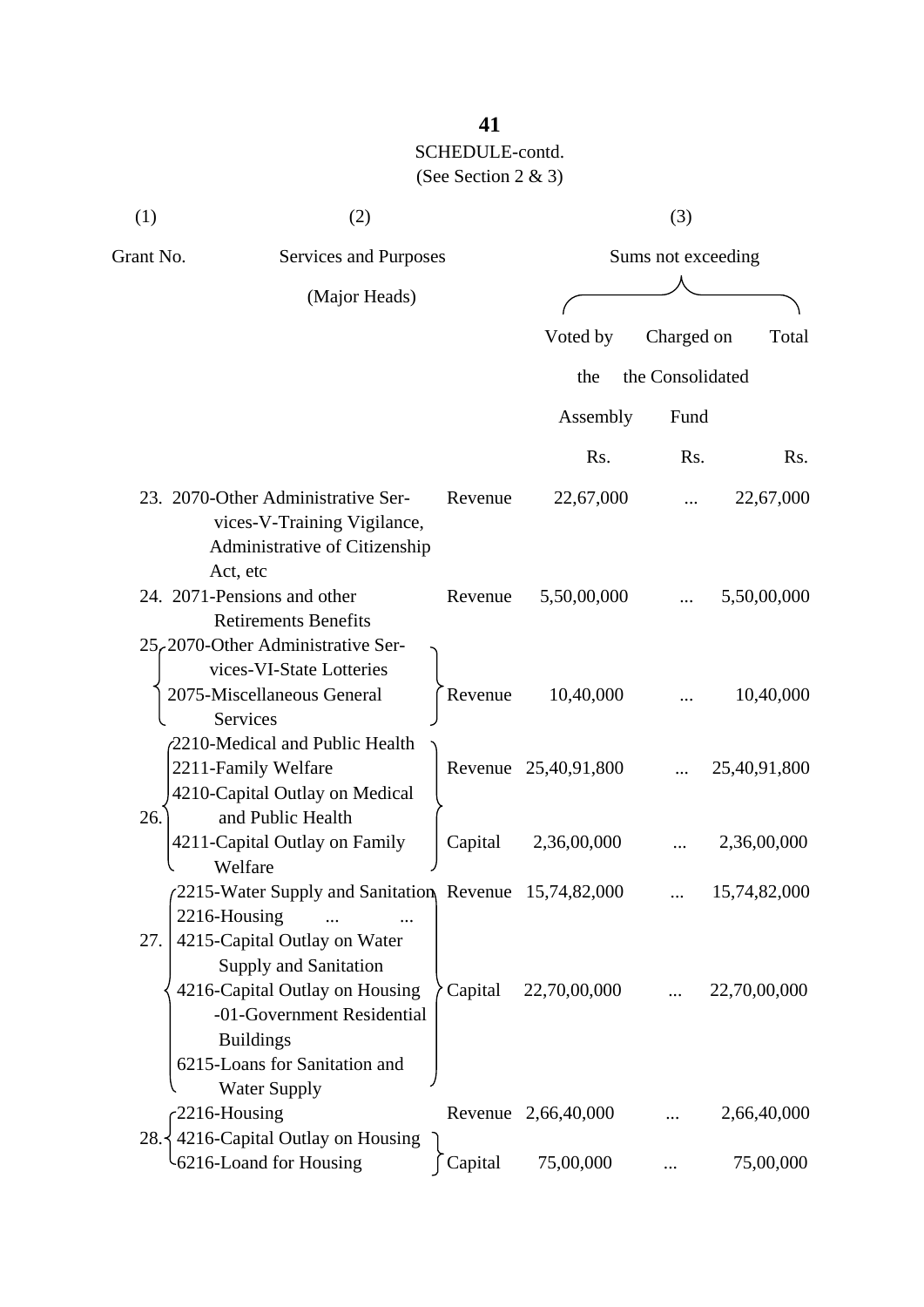| (1)       | (2)                                                                                                                                                                                                                                                                                                                                                                                             |                                          |                                                          | (3)                |                                                          |
|-----------|-------------------------------------------------------------------------------------------------------------------------------------------------------------------------------------------------------------------------------------------------------------------------------------------------------------------------------------------------------------------------------------------------|------------------------------------------|----------------------------------------------------------|--------------------|----------------------------------------------------------|
| Grant No. | Services and Purposes                                                                                                                                                                                                                                                                                                                                                                           |                                          |                                                          | Sums not exceeding |                                                          |
|           | (Major Heads)                                                                                                                                                                                                                                                                                                                                                                                   |                                          |                                                          |                    |                                                          |
|           |                                                                                                                                                                                                                                                                                                                                                                                                 |                                          | Voted by                                                 | Charged on         | Total                                                    |
|           |                                                                                                                                                                                                                                                                                                                                                                                                 |                                          | the                                                      | the Consolidated   |                                                          |
|           |                                                                                                                                                                                                                                                                                                                                                                                                 |                                          | Assembly                                                 | Fund               |                                                          |
|           |                                                                                                                                                                                                                                                                                                                                                                                                 |                                          | Rs.                                                      | Rs.                | Rs.                                                      |
|           | 2217-Urban Development<br>Municipal Administration                                                                                                                                                                                                                                                                                                                                              | Revenue                                  |                                                          |                    |                                                          |
| 29.       | 6217-Loans for Urban Develop-<br>ment                                                                                                                                                                                                                                                                                                                                                           | Capital                                  |                                                          |                    |                                                          |
|           | 30. 2217-Urban Development<br>4216-Capital Outlay on Housing<br>4217-Capital Outlay on Urban<br>Development<br>31. 2220-Information and Publicity<br>32. 2230-Labour and Employment-01<br>-Labour<br>2230-Labour and Employment-01<br>-Labour-(A)-Inspectorate of<br><b>Factories and Steam Boilers</b><br>2230-Labour and Employment-02<br>-Employment and -03-Training<br>3456-Civil Supplies | Revenue<br>Capital<br>Revenue<br>Revenue | 5,54,00,000<br>3,05,00,000<br>1,95,07,000<br>1,83,85,000 |                    | 5,54,40,000<br>3,05,00,000<br>1,95,07,000<br>1,83,85,000 |
| 33.       | 2408-Food Storage and Warehou-<br>sing                                                                                                                                                                                                                                                                                                                                                          | Revenue                                  | 1,03,00,000                                              |                    | 1,03,00,000                                              |
|           | 4408-Capital Outlay on Food<br>Storage and Warehousing                                                                                                                                                                                                                                                                                                                                          | Capital                                  | 83,000                                                   |                    | 83,000                                                   |
|           | 34. 2235-Social Security and Welfare-Revenue<br>-01-Rehabilitation                                                                                                                                                                                                                                                                                                                              |                                          |                                                          |                    |                                                          |
|           | 6235-Loans for Social Security<br>and Welfare-60-Other Social<br>Security and Welfare<br>Programmes                                                                                                                                                                                                                                                                                             | Capital                                  |                                                          |                    |                                                          |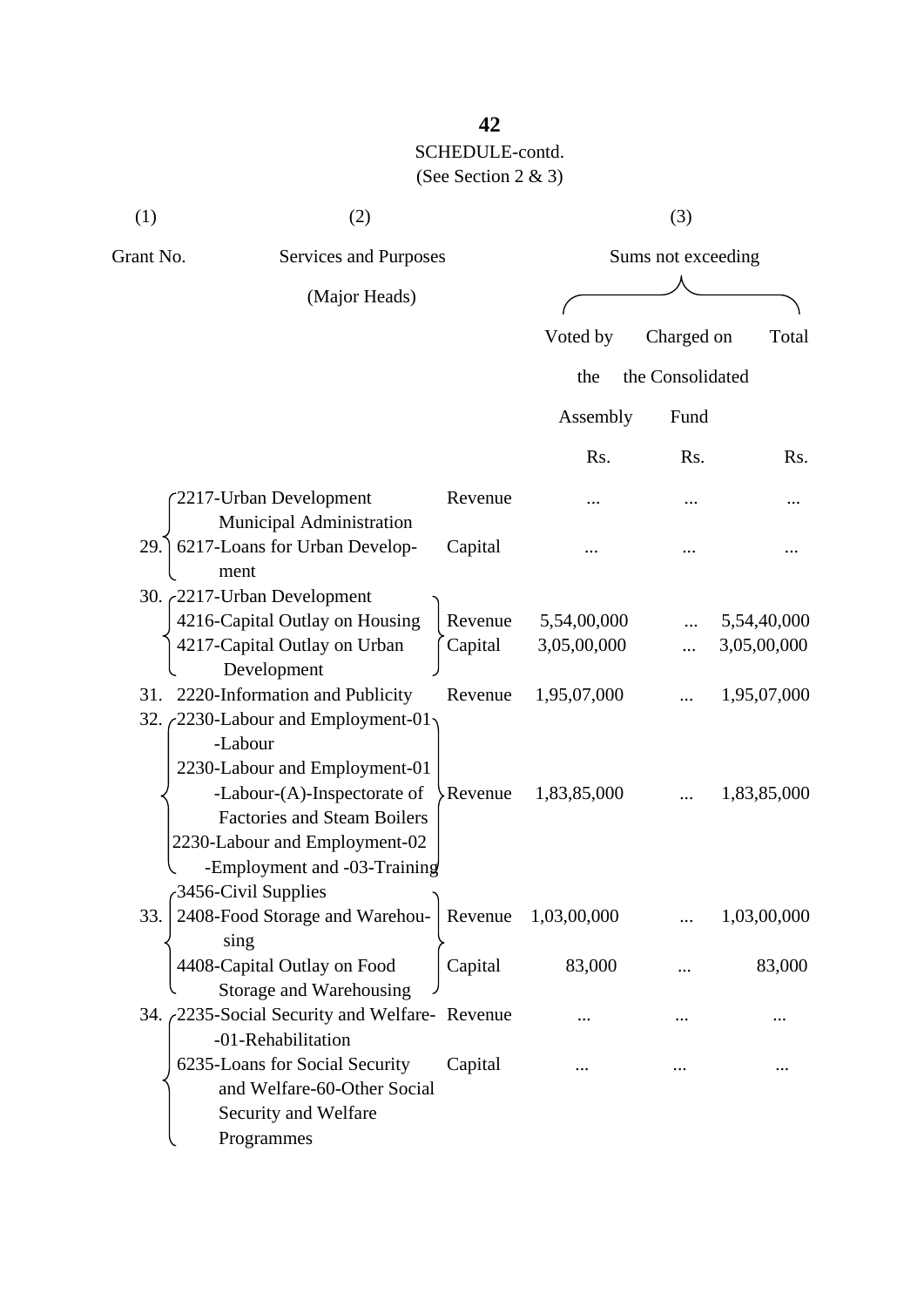| (1)       | (2)                                                                                                                                        |         |              | (3)                |              |
|-----------|--------------------------------------------------------------------------------------------------------------------------------------------|---------|--------------|--------------------|--------------|
| Grant No. | Services and Purposes                                                                                                                      |         |              | Sums not exceeding |              |
|           | (Major Heads)                                                                                                                              |         |              |                    |              |
|           |                                                                                                                                            |         | Voted by     | Charged on         | Total        |
|           |                                                                                                                                            |         | the          | the Consolidated   |              |
|           |                                                                                                                                            |         | Assembly     | Fund               |              |
|           |                                                                                                                                            |         | Rs.          | Rs.                | Rs.          |
|           | 2225-Welfare of S.Cs, S.Ts and<br>Other B.Cs                                                                                               |         |              |                    |              |
| 35.       | 2235-Social Security and Welfare                                                                                                           | Revenue | 10,18,61,000 |                    | 10,18,61,000 |
|           | 2236-Nutrition (Social Welfare)<br>4059-Capital Outlay on Public                                                                           | Capital | 10,24,000    |                    | 10,24,000    |
|           | Works (Social Welfare)                                                                                                                     |         |              |                    |              |
|           | 36. 2235 - Social Security and Welfare-<br>60-Other Social Security and                                                                    | Revenue | 4,52,000     |                    | 4,52,000     |
|           | <b>Welfare Programmes</b><br>6235-Loans for Social Security and Capital<br>Welfare-60-Other Social<br>Security and Welfare                 |         |              |                    |              |
|           | Programmes<br>37. (2235-Social Security and Welfare-<br>E-60-Other Social Security<br>and Welfare Programmes<br>2075-Miscellaneous General | Revenue | 7,36,000     |                    | 7,36,000     |
|           | Services-104-Pension and<br>Awards in consideration of<br>Distinguished Services<br>2235-Social Security and Welfare-                      |         |              |                    |              |
|           | 38. 2250-Other Social Services                                                                                                             | Revenue | 33,000       |                    | 33,000       |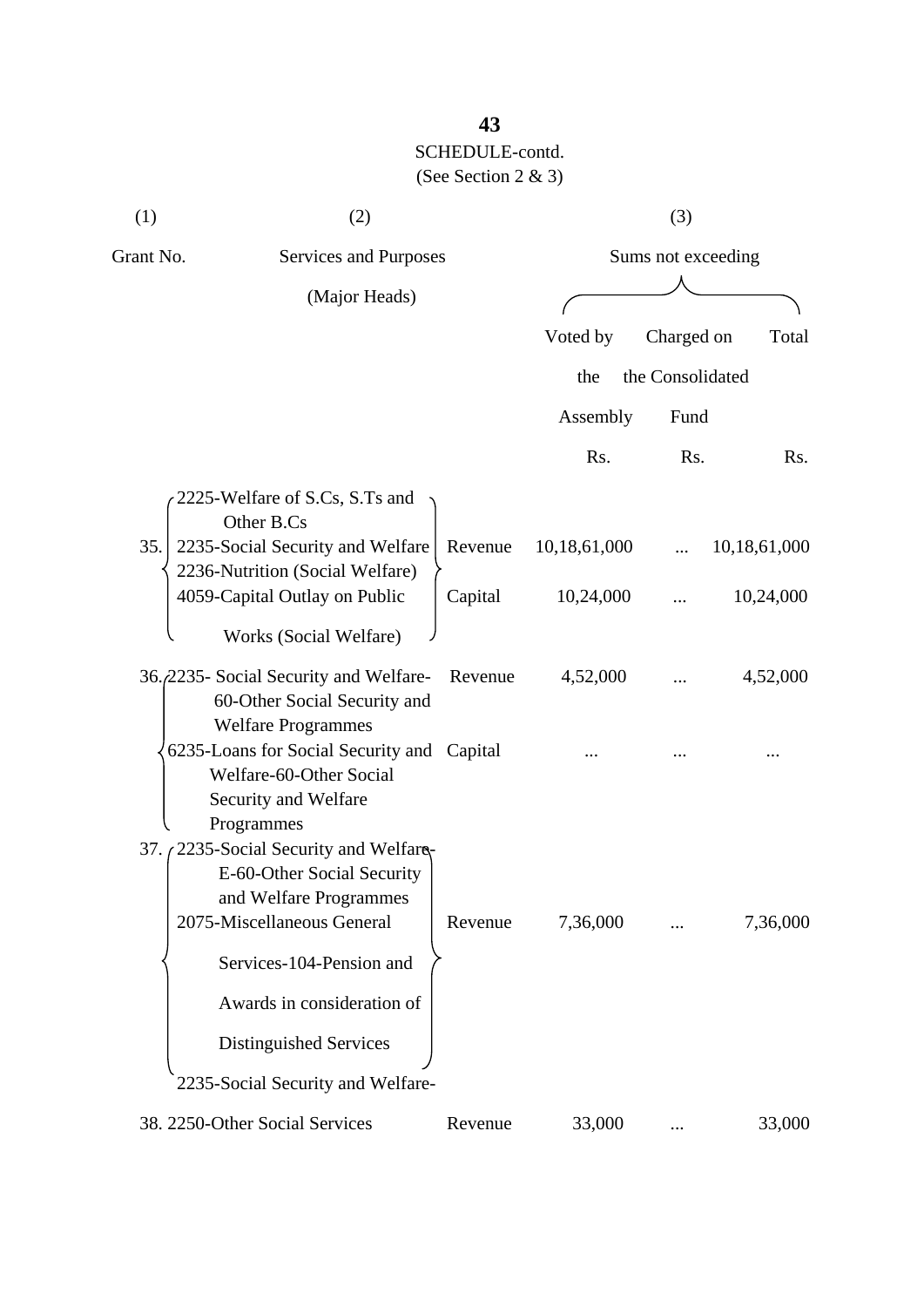| (1)                             | (2)                                                                                                                                         |         |                  | (3)                |             |
|---------------------------------|---------------------------------------------------------------------------------------------------------------------------------------------|---------|------------------|--------------------|-------------|
| Grant No.                       | Services and Purposes                                                                                                                       |         |                  | Sums not exceeding |             |
|                                 | (Major Heads)                                                                                                                               |         |                  |                    |             |
|                                 |                                                                                                                                             |         | Voted by         | Charged on         | Total       |
|                                 |                                                                                                                                             |         | the              | the Consolidated   |             |
|                                 |                                                                                                                                             |         | Assembly         | Fund               |             |
|                                 |                                                                                                                                             |         | R <sub>s</sub> . | Rs.                | Rs.         |
|                                 | 39. 3451-Secretariat-Economic<br>Services-II-Planning Board<br>and attached Offices                                                         | Revenue | 1,43,79,000      |                    | 1,43,79,000 |
| 40. <i>(2425-Co-operation</i> ) | 4425-Capital Outlay on<br>Co-operation                                                                                                      | Revenue | 3,80,35,000      |                    | 3,80,35,000 |
|                                 | 4435-Capital Outlay on other<br><b>Agricultural Programmes</b><br>6425-Loans for Co-operation                                               | Capital | 6,96,20,000      |                    | 6,96,20,000 |
|                                 | 41. 2552-North Eastern Areas                                                                                                                | Revenue | 2,74,00,000      |                    | 2,74,00,000 |
|                                 | 4552-Capital Outlay on North<br><b>Eastern Areas</b><br>6552-Loans for North Eastern<br>Areas                                               | Capital | 9,10,00,000      |                    | 9,10,00,000 |
|                                 | 42. 3454-Census, Surveys and<br>Statistics-02-Survey and<br><b>Statistics</b>                                                               | Revenue | 98,43,000        |                    | 98,43,000   |
| 43.                             | 3475-Other General Economic<br>Services-Regulation of<br>weights and Measures<br>2216-Housing-01-Government<br><b>Residential Buildings</b> | Revenue | 36,83,000        |                    | 36,83,000   |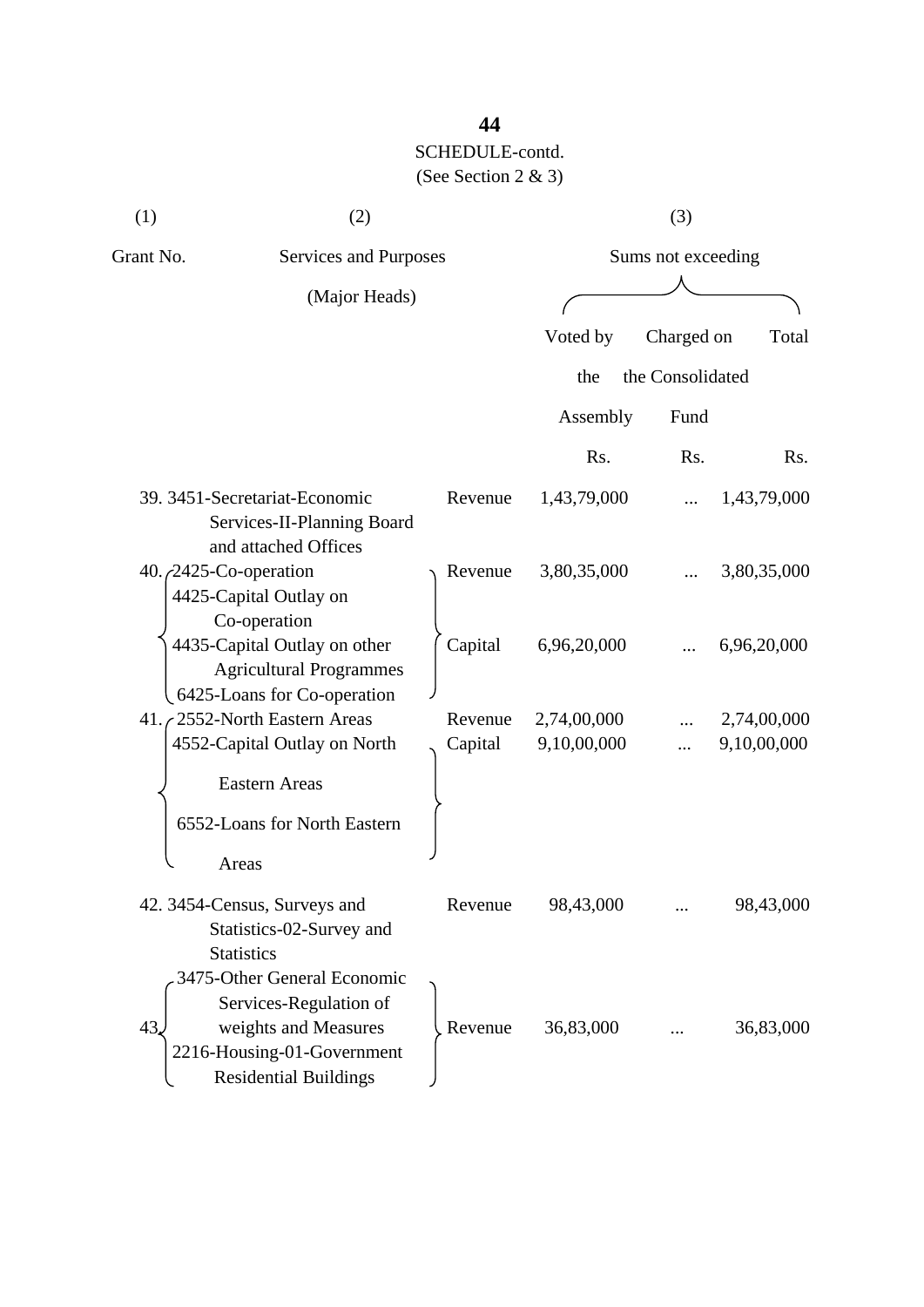| (1)       | (2)                                                                                                                                                                                                                                                  |          |                  | (3)                |              |
|-----------|------------------------------------------------------------------------------------------------------------------------------------------------------------------------------------------------------------------------------------------------------|----------|------------------|--------------------|--------------|
| Grant No. | Services and Purposes                                                                                                                                                                                                                                |          |                  | Sums not exceeding |              |
|           | (Major Heads)                                                                                                                                                                                                                                        |          |                  |                    |              |
|           |                                                                                                                                                                                                                                                      |          | Voted by         | Charged on         | Total        |
|           |                                                                                                                                                                                                                                                      |          |                  |                    |              |
|           |                                                                                                                                                                                                                                                      |          | the              | the Consolidated   |              |
|           |                                                                                                                                                                                                                                                      |          | Assembly         | Fund               |              |
|           |                                                                                                                                                                                                                                                      |          | R <sub>s</sub> . | Rs.                | Rs.          |
| 44        | 2401-Crop Husbandry<br>2415-Agricultural Research and<br>Education<br>2435-Other Agricultural<br>Programmes<br>2702-Minor Irrigation<br>2250-Other Social Services<br>2216-Housing<br>4216-Capital Outlay on Housing                                 | Revenue  | 19,88,11,000     |                    | 19,88,11,000 |
|           | 4401-Capital Outlay on Crop<br>Husbandry<br>4702-Capital Outlay on Minor<br>Irrigation<br>4416-Investments in Agricultural<br><b>Financial Institution</b><br>6401-Loans for Crop Husbandry                                                          | Capital  | 4,71,00,000      |                    | 4,71,00,000  |
| 45.       | (2701-Medium Irrigation-II-Works<br><b>Under Embankment and</b><br>Drainage Wing P.W.D<br><b>Medium Irrigation Projects</b><br>2711-Irrigation, Navigation,<br>Drainage and Flood Control<br>Projects<br>4701-Capital Outlay on Medium<br>Irrigation | >Revenue | 29,30,000        |                    | 29,30,000    |
|           | 4711-Capital Outlay on Flood<br><b>Control Projects</b>                                                                                                                                                                                              | Capital  | 1,12,00,000      |                    | 1,12,00,000  |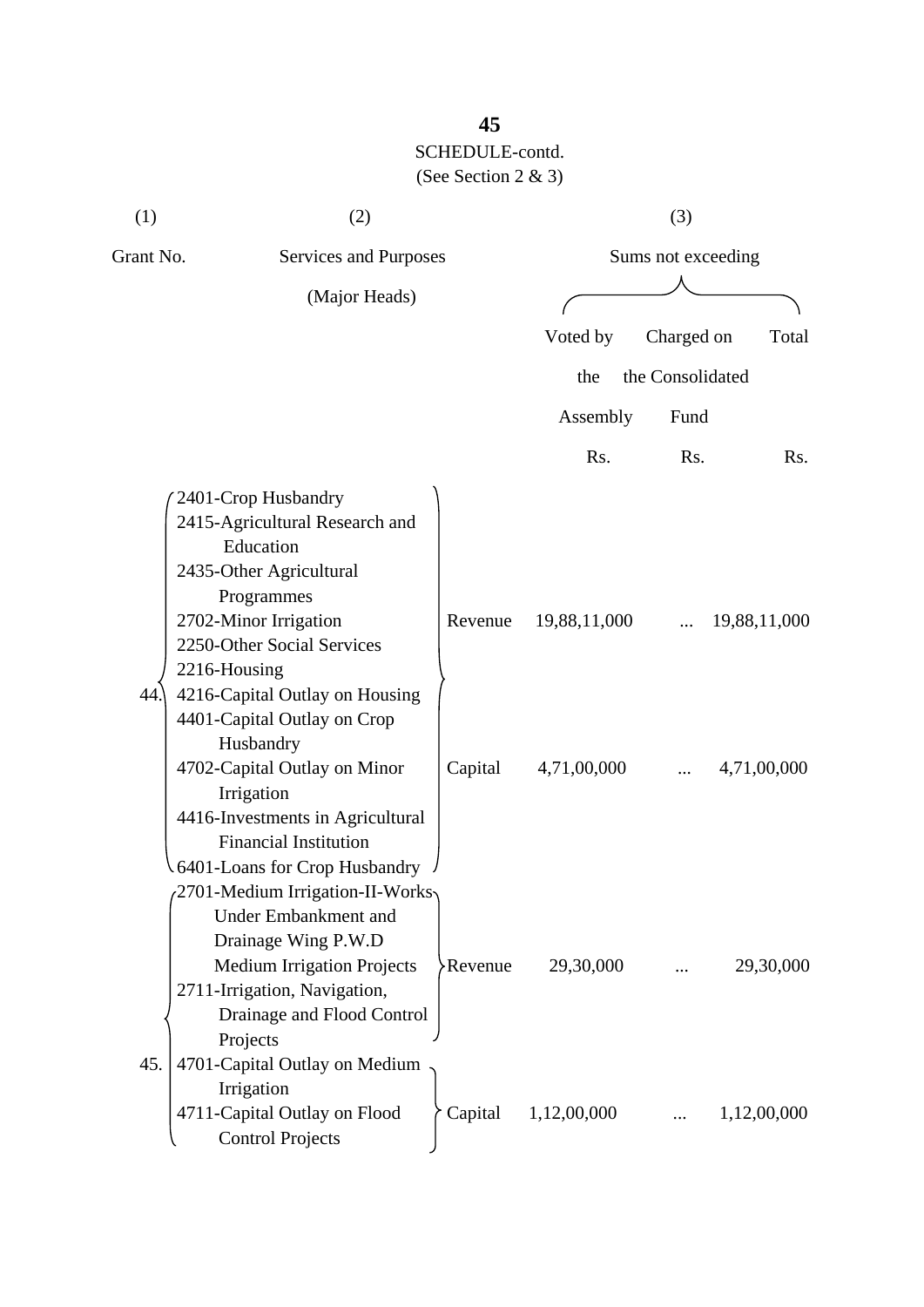| (1)       | (2)                                                                                                                                                                                                        |              | (3)                |              |
|-----------|------------------------------------------------------------------------------------------------------------------------------------------------------------------------------------------------------------|--------------|--------------------|--------------|
| Grant No. | Services and Purposes                                                                                                                                                                                      |              | Sums not exceeding |              |
|           | (Major Heads)                                                                                                                                                                                              |              |                    |              |
|           |                                                                                                                                                                                                            | Voted by     | Charged on         | Total        |
|           |                                                                                                                                                                                                            | the          | the Consolidated   |              |
|           |                                                                                                                                                                                                            | Assembly     | Fund               |              |
|           |                                                                                                                                                                                                            | Rs.          | Rs.                | Rs.          |
|           | 2402-Soil and Water Conservation, Revenue<br>46. 2415-Agricultural Research and<br>Education<br>2216-Housing-01-Government<br><b>Residential Buildings</b>                                                 | 14,24,30,000 |                    | 14,24,30,000 |
|           | 47. 2501-Special Programmes for<br>Revenue                                                                                                                                                                 | 2,46,50,000  |                    | 2,46,50,000  |
|           | <b>Rural Development</b><br>6402-Loans for Soil and Water<br>Capital<br>Conservation                                                                                                                       |              |                    |              |
| 48.       | 2403-Animal Husbandry<br>2415-Agricultural Research and<br>Education (Animal Husbandry)<br>2216-Housing-01-Government<br>Revenue<br><b>Residential Buildings</b><br>4059-Capital Outlay on Public<br>Works | 9,09,39,000  |                    | 9,09,39,000  |
|           | 4403-Capital Outlay on Animal                                                                                                                                                                              |              |                    |              |
|           | Husbandry<br>6403-Loans for Animal Husbandry Capital<br>49. 2404-Dairy Development                                                                                                                         | 2,00,000     |                    | 2,00,000     |
|           | 2216-Housing-01-Government<br><b>Residential Buildings</b><br>Revenue<br>2415-Agricultural Research and<br>Education                                                                                       | 1,80,60,000  |                    | 1,80,60,000  |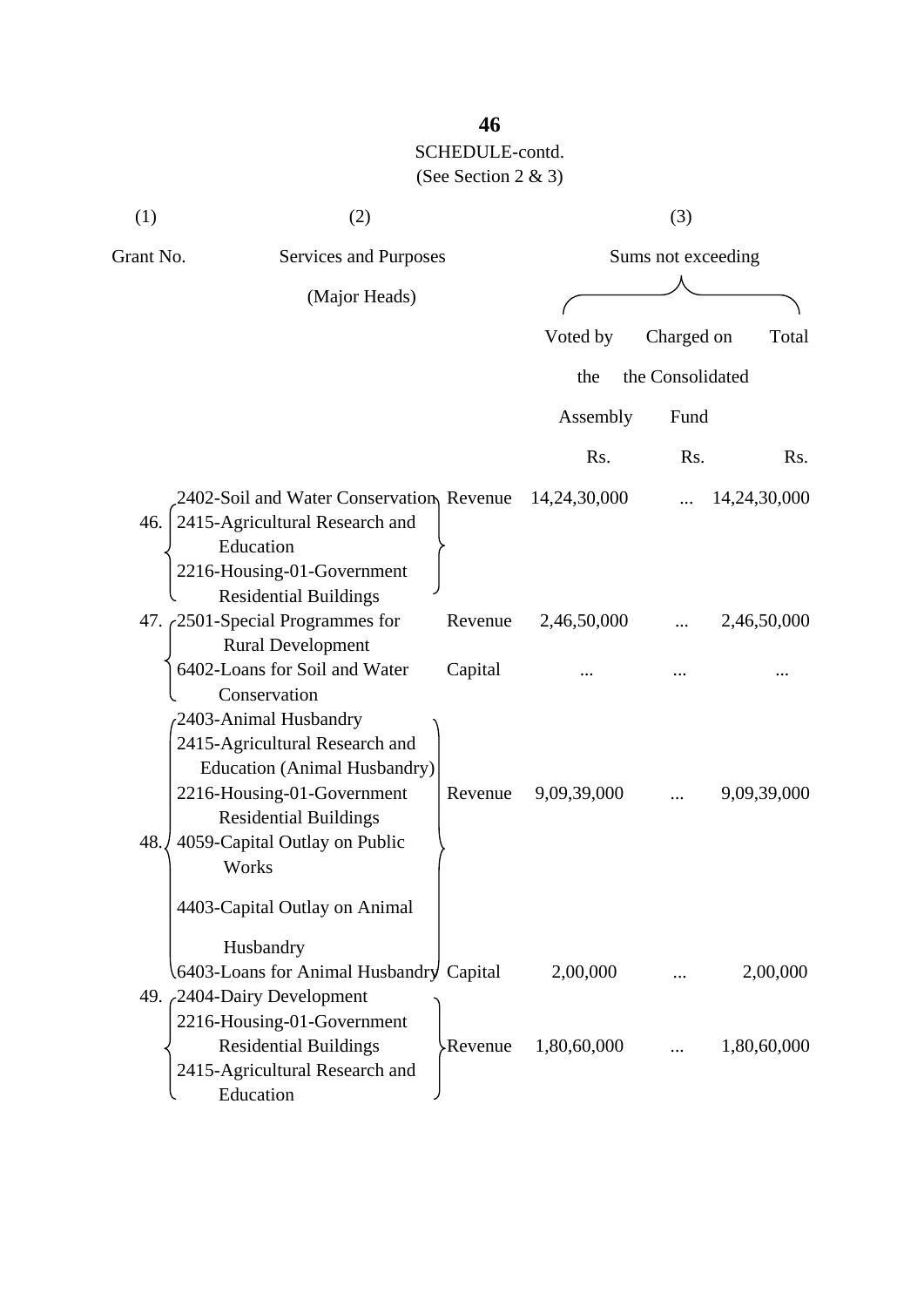| (1)       | (2)                                                                                                                                     |         |                      | (3)                |                 |
|-----------|-----------------------------------------------------------------------------------------------------------------------------------------|---------|----------------------|--------------------|-----------------|
| Grant No. | Services and Purposes                                                                                                                   |         |                      | Sums not exceeding |                 |
|           | (Major Heads)                                                                                                                           |         |                      |                    |                 |
|           |                                                                                                                                         |         | Voted by             | Charged on         | Total           |
|           |                                                                                                                                         |         | the                  | the Consolidated   |                 |
|           |                                                                                                                                         |         | Assembly             | Fund               |                 |
|           |                                                                                                                                         |         | Rs.                  | Rs.                | Rs.             |
|           | 2405-Fisheries                                                                                                                          |         |                      |                    |                 |
| 50.       | 2415-Agricultural Research and<br>Education<br>2216-Housing-01-Government<br><b>Residential Buildings</b>                               | Revenue | 1,79,65,000          |                    | 1,79,65,000     |
|           | 4216-Capital Outlay on Housing<br>4405-Capital Outlay on Fisheries $\int$ Capital                                                       |         | 14,50,000            |                    | 14,50,000       |
|           | -2406-Forestry and Wild Life                                                                                                            |         |                      |                    |                 |
| 51.       | 2415-Agricultural Research and                                                                                                          | Revenue | 26,95,06,000         |                    | 26,95,06,000    |
|           | Education<br>4406-Capital Outlay on Forestry<br>2515-Other Rural Development<br>Programmes                                              | Capital |                      |                    |                 |
| 52.       | 2216-Housing-01-Government<br><b>Residential Buildings</b><br>2236-Nutrition<br>2505-Rural Employment<br>2461-Capital Outlay on Housing |         | Revenue 14,16,80,000 |                    | 14, 16, 80, 000 |
|           | 4515-Capital Outlay on Rural<br>Development<br>6515-Loans for other Rural                                                               | Capital | 1,33,00,000          |                    | 1,33,00,000     |
|           | <b>Development Programmes</b>                                                                                                           |         |                      |                    |                 |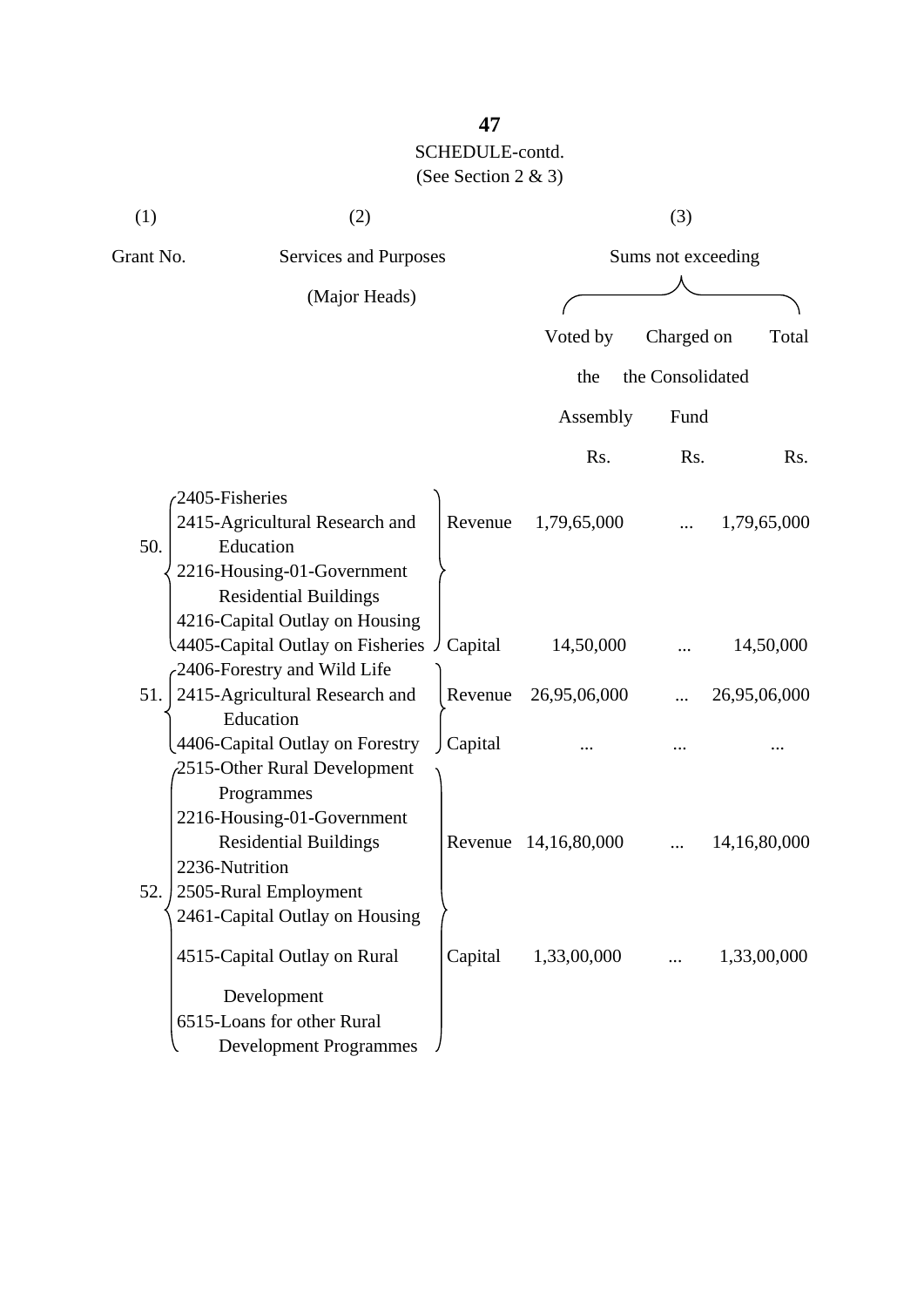| (1)       | (2)                                                                                                                                                                   |             | (3)                |             |
|-----------|-----------------------------------------------------------------------------------------------------------------------------------------------------------------------|-------------|--------------------|-------------|
| Grant No. | Services and Purposes                                                                                                                                                 |             | Sums not exceeding |             |
|           | (Major Heads)                                                                                                                                                         |             |                    |             |
|           |                                                                                                                                                                       | Voted by    | Charged on         | Total       |
|           |                                                                                                                                                                       | the         | the Consolidated   |             |
|           |                                                                                                                                                                       | Assembly    | Fund               |             |
|           |                                                                                                                                                                       | Rs.         | R <sub>s</sub> .   | Rs.         |
| 53.       | 2852-Industries<br>Revenue<br>4885-Capital Outlay on Industries<br>and Mineral<br>4858-Capital Outlay on Engineer-<br>ing Industries                                  | 91,15,000   |                    | 91,15,000   |
|           | 4860-Capital Outlay on Consumer  <br>Capital<br>Industries<br>6885-Loans for other Industries<br>and Minerals                                                         | 2,25,00,000 |                    | 2,25,00,000 |
| 54.       | $2851$ -Village and Small Industries, Revenue<br>2216-Housing-01-Government<br><b>Residential Buildings</b><br>4851-Capital Outlay on Village<br>and Small Industries | 3,27,90,000 |                    | 3,27,90,000 |
|           | 6851-Loans for Village and Small<br>Capital<br>Industries                                                                                                             | 14,40,000   |                    | 14,40,000   |
| 55.       | $\beta$ 2851-Village and Small Industries<br>2216-Housing-01-Government<br>>Revenue<br><b>Residential Buildings</b>                                                   | 2,86,70,000 |                    | 2,86,70,000 |
|           | 4216-Capital Outlay on Housing<br>4851-Capital Outlay on Village<br>Capital<br>and Small Industries                                                                   | 2,48,50,000 |                    | 2,48,50,000 |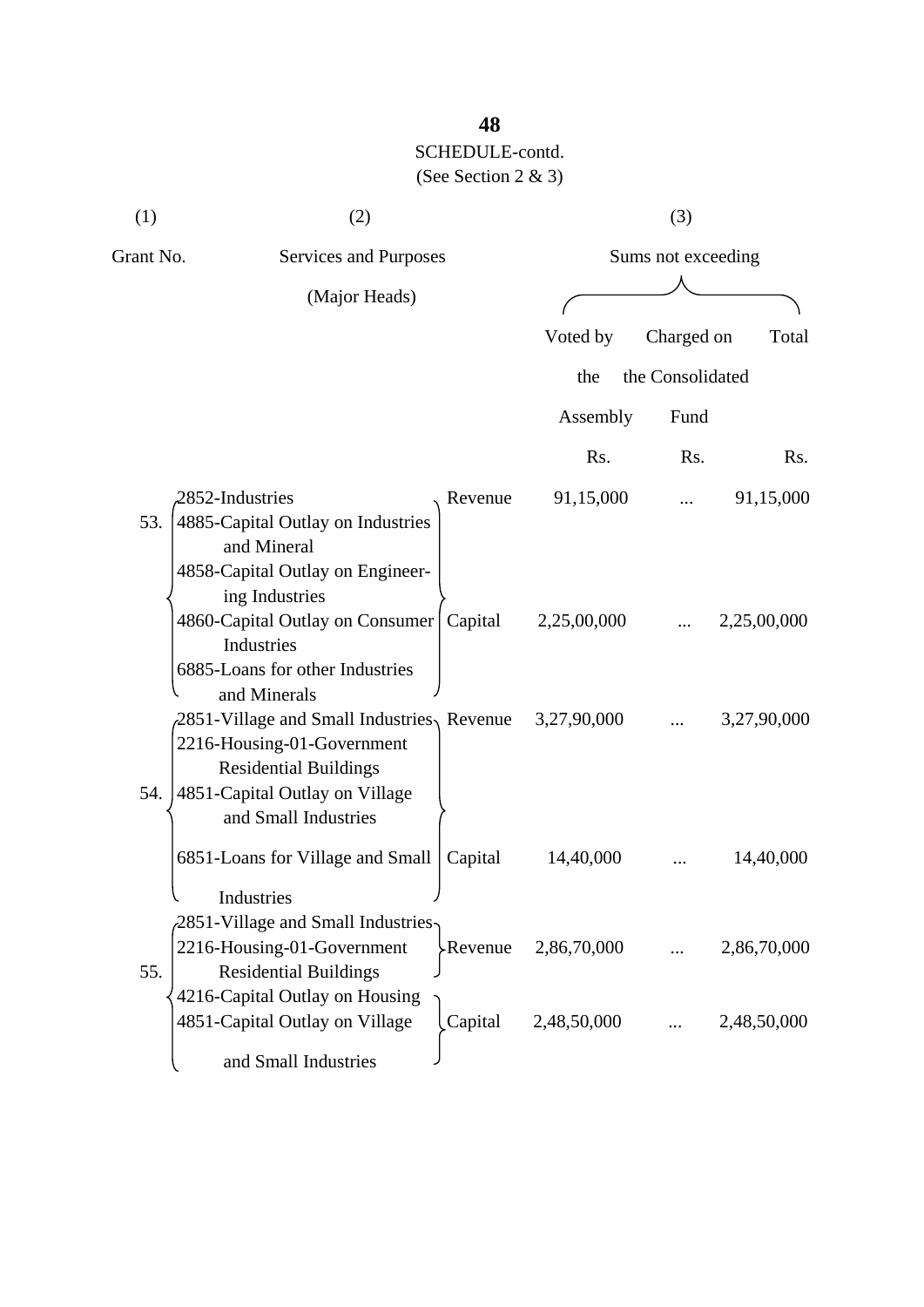| (1)       | (2)                                                                                                                                                                  |         |                      | (3)                |                           |
|-----------|----------------------------------------------------------------------------------------------------------------------------------------------------------------------|---------|----------------------|--------------------|---------------------------|
| Grant No. | Services and Purposes                                                                                                                                                |         |                      | Sums not exceeding |                           |
|           | (Major Heads)                                                                                                                                                        |         |                      |                    |                           |
|           |                                                                                                                                                                      |         | Voted by             | Charged on         | Total                     |
|           |                                                                                                                                                                      |         | the                  | the Consolidated   |                           |
|           |                                                                                                                                                                      |         | Assembly             | Fund               |                           |
|           |                                                                                                                                                                      |         | Rs.                  | Rs.                | Rs.                       |
|           | 2853-Non-Ferrous Mining and                                                                                                                                          | Revenue | 1,29,50,000          |                    | 1,29,50,000               |
| 56:       | <b>Metallurgical Industries</b><br><b>Regulation and Development</b><br>of Mines<br>4216-Capital Outlay on Housing<br>-01-Government Residential<br><b>Buildings</b> |         |                      |                    |                           |
|           | 4853-Capital Outlay on Non-Fer-<br>rous Mining and Metallurgical<br>Industries-Non-Ferrous Metals                                                                    | Capital | 12,00,000            |                    | 12,00,000                 |
|           | 3054-Roads and Bridges                                                                                                                                               |         | Revenue 20,43,00,000 |                    | 20,43,00,000              |
| 57.3      | 5054-Capital Outlay on Roads<br>and Bridges                                                                                                                          | Capital | 33,57,10,000         |                    | 33,57,10,000              |
|           | 3452-Tourism<br>4059-Capital Outlay on Public<br>Works (Tourism)                                                                                                     | Revenue | 1,07,64,000          |                    | 1,07,64,000               |
|           | 58. 5275 Capital Outlay on other<br><b>Communication Services</b><br>5452-Capital Outlay on Tourism<br>7452-Loans for Tourism                                        | Capital | 1,10,00,000          |                    | 1,10,00,000               |
|           | 59. 3606-Aid Materials and Equipment                                                                                                                                 | Revenue | 25,20,000            |                    | 25,20,000                 |
|           | 6003-Internal Debt of the State<br>Government (Charged)                                                                                                              | Capital |                      |                    | 22,69,77,000 22,69,77,000 |
|           | 6004-Loans and Advance from the<br>Central Government (Charged)                                                                                                      | Capital |                      |                    | 13,81,12,000 13,81,12,000 |

**49**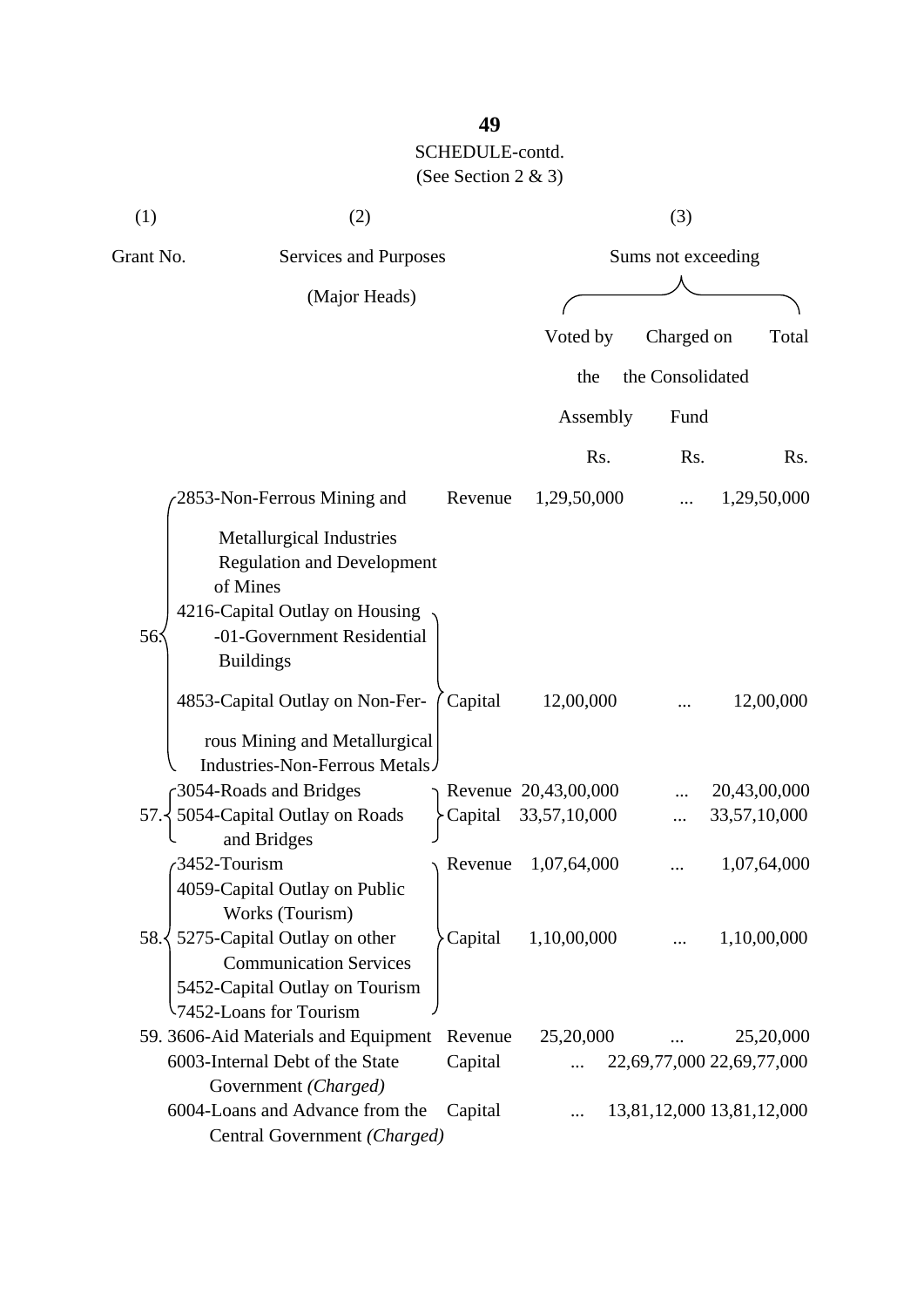| (1)       | (2)                                                      |         |             | (3)                                               |       |
|-----------|----------------------------------------------------------|---------|-------------|---------------------------------------------------|-------|
| Grant No. | Services and Purposes                                    |         |             | Sums not exceeding                                |       |
|           | (Major Heads)                                            |         |             |                                                   |       |
|           |                                                          |         | Voted by    | Charged on                                        | Total |
|           |                                                          |         | the         | the Consolidated                                  |       |
|           |                                                          |         | Assembly    | Fund                                              |       |
|           |                                                          |         | Rs.         | Rs.                                               | Rs.   |
|           | 60. 5465-Investment in General<br>Financial and Training | Capital |             |                                                   |       |
|           | 61.7610-Loans to Government<br>Servants etc              | Capital | 4,20,00,000 | 4,20,00,000                                       |       |
|           | 62. 7615-Miscellaneous Loans                             | Capital |             |                                                   |       |
|           | 63. 7810-Inter-State Settlement                          | Capital |             |                                                   |       |
|           | 64. 7999-Appropriation to Contingency                    | Capital | $\ddotsc$   | $\cdots$                                          |       |
|           |                                                          |         |             | Total  4,89,74,83,000 60,52,88,900 5,50,27,72,700 |       |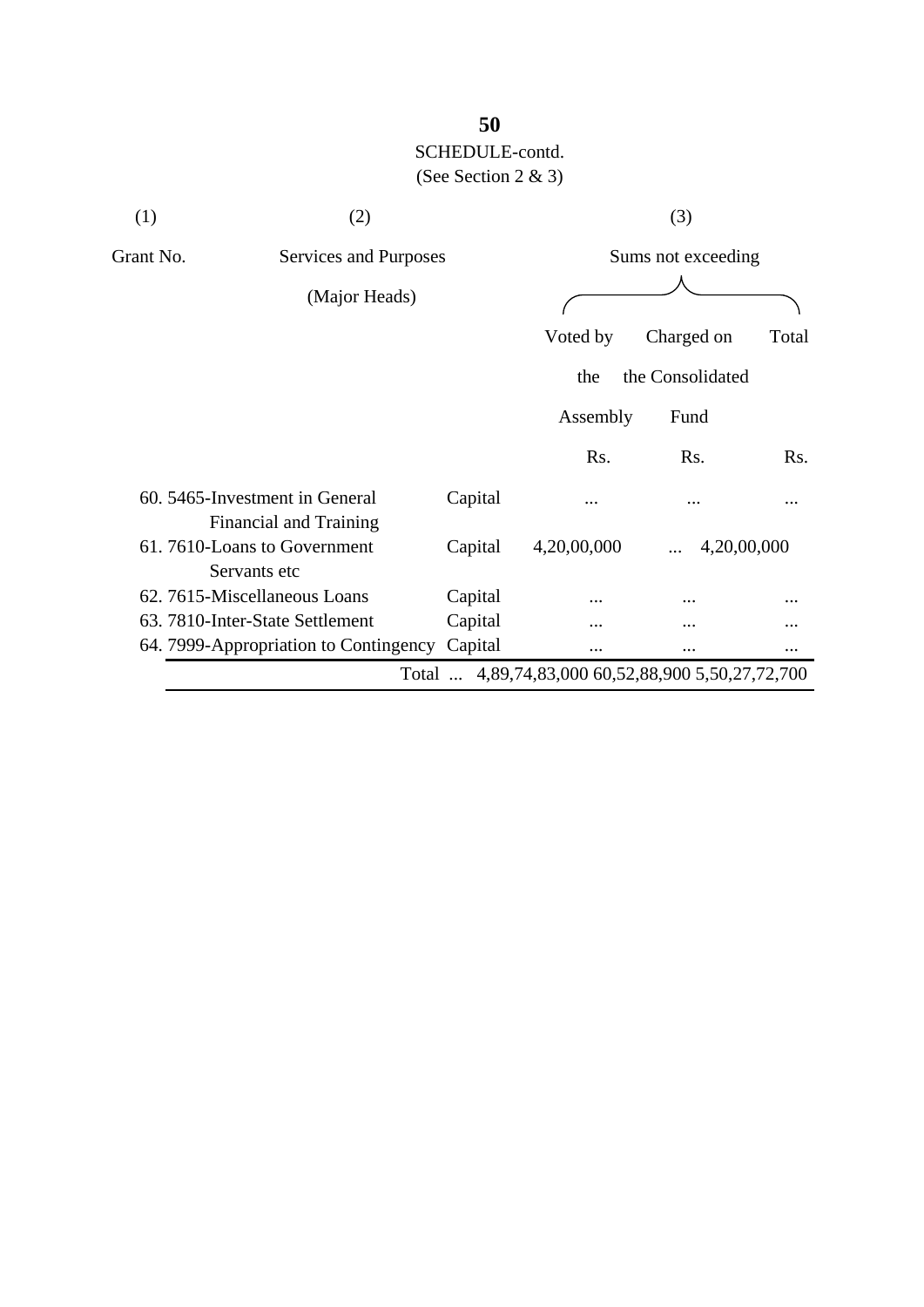#### **MEGHALAYA ACT 8 OF 1991**

### **THE MEGHALAYA TAX ON LUXURIES (HOTELS AND LODGING HOUSES) BILL, 1991**

(As passed by the Meghalaya Legislative Assembly)

[Received the assent of the Governor on the  $29<sup>th</sup>$  July, 1991]

(Published in the Gazette of Meghalaya, Extra-ordinary dated  $30<sup>th</sup>$  July, 1991)

An

#### Act

### **To provide for the imposition of a tax on luxuries in hotels and lodging houses.**

Be it enacted by the Legislature of the State of Meghalaya in the Forty-second Year of the Republic of India as follows:-

| Short title, extend and 1<br>commencement |                | (1) This Act may be called the Meghalaya Tax on Luxuries<br>(Hotels and Lodging Houses) Act, 1991<br>(2) It extends to the whole of the State of Meghalaya.<br>(3) It shall come into force with immediate effect.                                                                                                                                                                                                                                                                                                                                                                                                                                                                              |
|-------------------------------------------|----------------|-------------------------------------------------------------------------------------------------------------------------------------------------------------------------------------------------------------------------------------------------------------------------------------------------------------------------------------------------------------------------------------------------------------------------------------------------------------------------------------------------------------------------------------------------------------------------------------------------------------------------------------------------------------------------------------------------|
| Definition                                | $\overline{2}$ | In this Act, unless the context otherwise requires-<br>(a) "assessing officer" means the officer competent to<br>assess the tax and exercise the powers and functions as<br>referred to in section 5 of this Act;<br>(b) "business" includes the activity of providing lodging in<br>a hotel and any other service in connection with<br>incidental or ancillary to such activity for monetary<br>consideration;<br>(c) "hotel" include a lodging house, an inn, a public house<br>or a building or part of a building where lodging is<br>provided by way of business;<br>(d) "hotelier" means a person including a firm or company<br>or society or association who owns the hotel and also a |
|                                           |                | person who for the time being is in-charge of the<br>management of the hotel;                                                                                                                                                                                                                                                                                                                                                                                                                                                                                                                                                                                                                   |
|                                           |                | (e) "luxury provided in a hotel" means accommodation and<br>including air conditioning,<br>services<br>telephone,<br>television, radio, music, entertainment and the like<br>provided in a hotel but does not include the supply of<br>food or drinks where such supply is separately charged<br>for:                                                                                                                                                                                                                                                                                                                                                                                           |
|                                           |                | (f) "place of business" includes an office, or any other<br>place which a hotelier uses for the purposes of his<br>business of where he keeps his books of accounts;                                                                                                                                                                                                                                                                                                                                                                                                                                                                                                                            |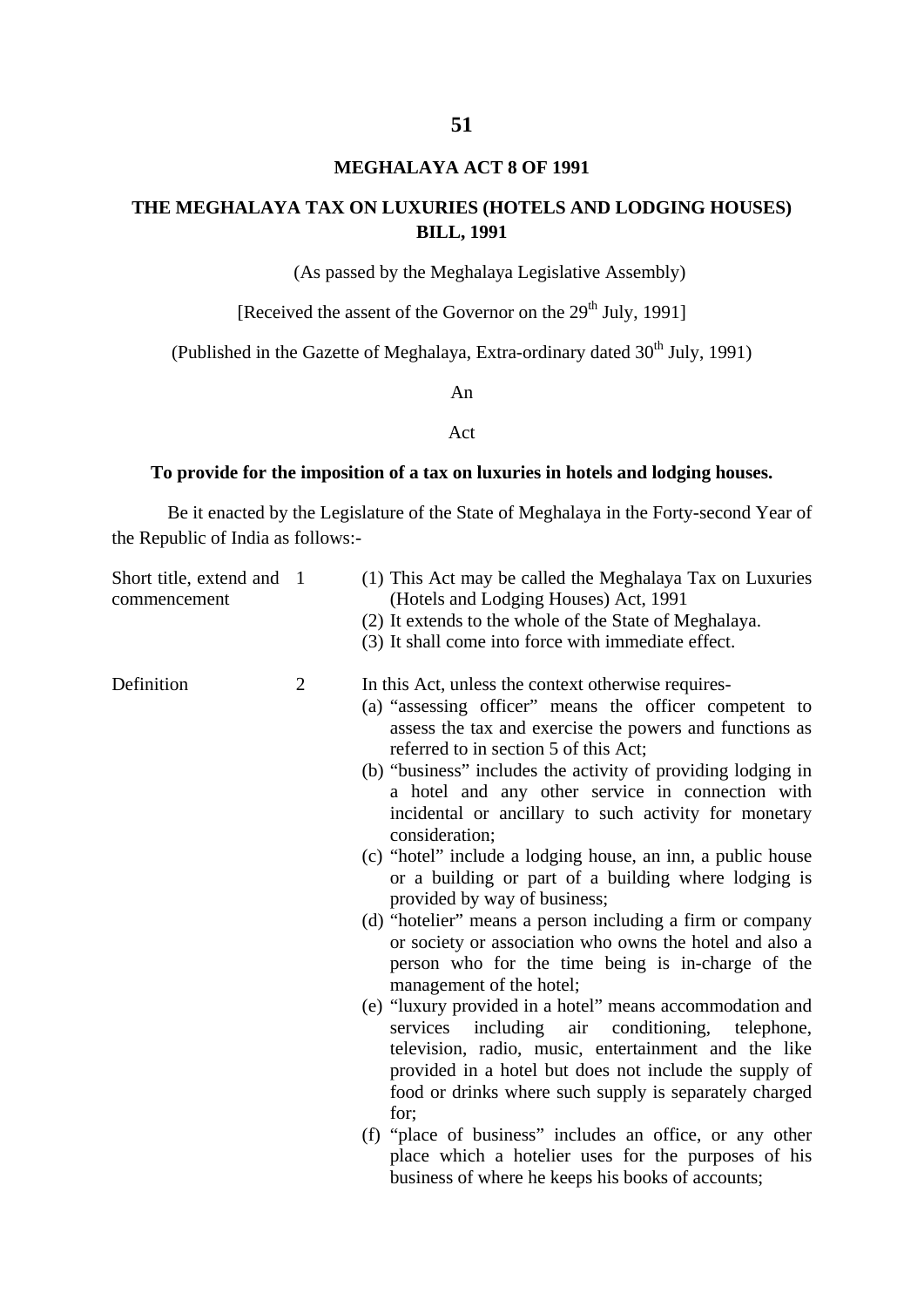- (g) "prescribed" means prescribed by rules made under this Act;
- (h) "register hotelier" means a hotelier registered under section 6 of this Act;
- (i) "rules" means rules made under this Act;
- (j) "section" means a section of this Act;
- (k) "State Government" means the Government of the state of Meghalaya;
- (l) "tax" means the tax leviable under this Act; and
- (m)"turnover of receipts" means the aggregate of the amounts of monetary consideration received or receivable by a hotelier or by his agent in respect of the luxury provided in a hotel during a given period but does not include any amount collected separately on account of any other tax payable by a hotelier;
- (1) Subject to the provisions of this Act there shall believed a tax on the turnover of receipts at the following rates, that is, where the charge per day per individual for luxury provided in a hotel-
	- (a) Is less than rupees forty five Nil
	- (b) Is rupees forty five or more but does not exceed rupees seventy five 10 percent of the turnover of the receipts.
	- (c) Exceeds rupees seventy five but does not exceed rupees one hundred 12 ½ percent of the turnover of receipts
	- (d) Exceeds rupees one hundred but does not exceed two hundred. 15 percent of the turnover of receipts
	- (e) Exceeds rupees two hundred but does not exceeds rupees three hundred. 17 ½ percent of the turnover of the receipts.
	- (f) Exceeds rupees three hundred. 20 percent of the turnover of the receipts.
- (2) Where a charge is made for a total number of days or individuals, the average charge for each day or individual shall be work out there from for the purpose of sub-section (1)

Liability to tax 3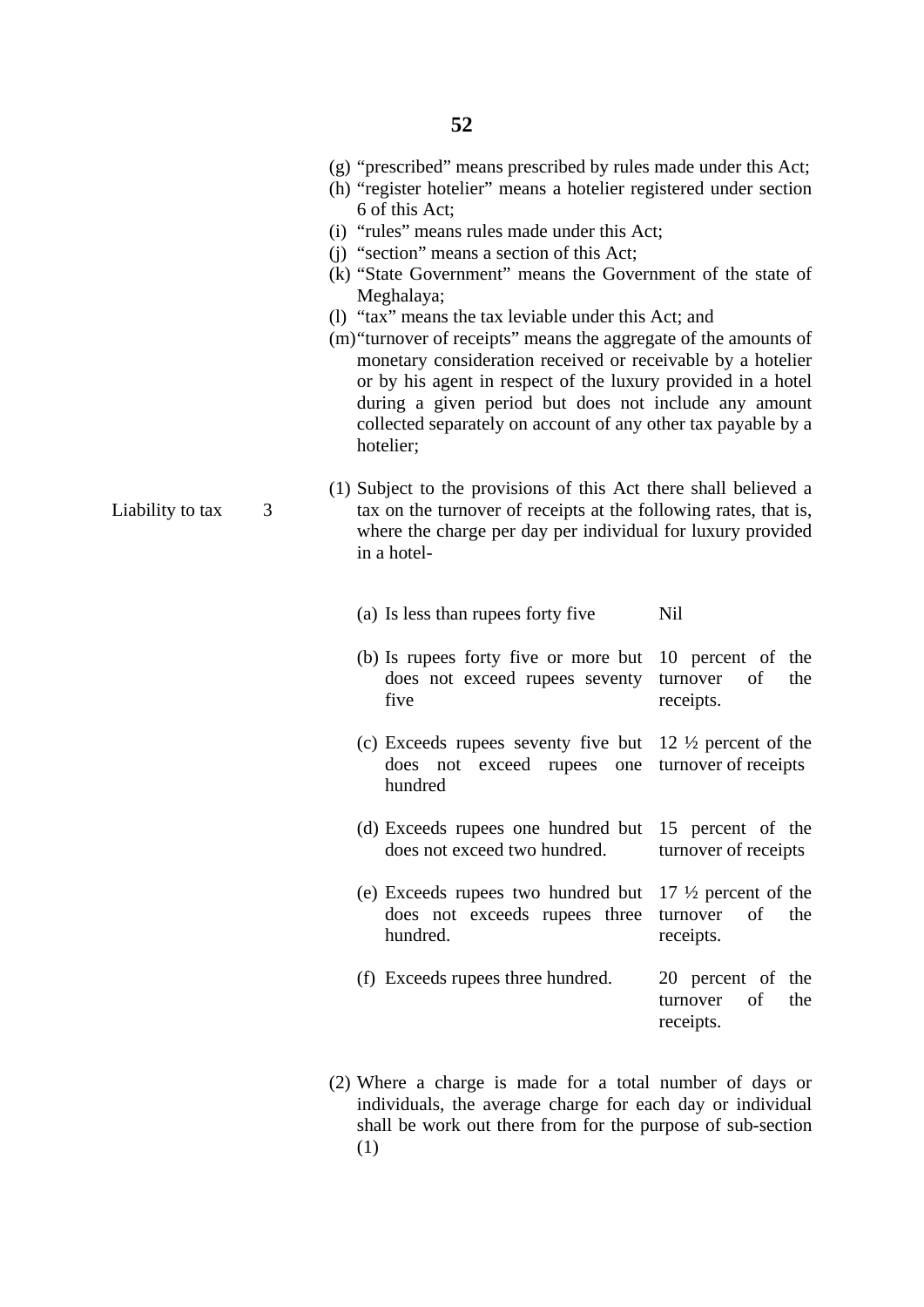- (3) Where additional services charges are levied and appropriated by a hotelier and not paid to the staff, such charges shall be deemed to be part of the charges for luxury provided in the hotel for the purpose of subsection (1)
- (4) Where luxury provided in a hotel to any person not being an employee of the hotel is not charged or is charged at a concessional rate the tax shall be lived and collected as it normal charges for such luxury and been paid to the hotelier.
- (5) Where luxury provided in a hotel for a specified number of persons is shared by more than the number specified then unless the additional person is a child occupying the room along with his parent or guardian and no separate charge is recovered for the child tax shall be levied and recovered separately in respect of the extra person accommodated.

**Explanation-** For the purpose of this sub-section, "child" means a person who has not completed twelve years of age.

- (6) Any amount of tax payable under this Act shall be rounded off to the nearest rupee.
- (1) The tax leviable under this Act shall be paid to Government by a hotelier.
- (2) If a person other than the owner is for the time being incharge of the hotel, then such person and the owner shall jointly and severally be liable to pay the tax.

The authorities competent to assess, recover and enforce payment of tax, hear appeal and exercise powers and functions incidental there to under the Meghalaya Sale Tax Act and the rules framed there under shall, within the local limits of their jurisdiction, be the authorities competent to exercise the corresponding powers and functions under this Act as if the tax were a tax and the hotelier, a dealer within the meaning of this Act;

(1) No hotelier who is liable to pay the tax under section 3 shall run the business unless he possess a valid certificate of registration as provided under this Act;

 Provided that such hotelier who at the commencement of this Act is running the business may continue to do so but shall apply to the assessing officer for registration within thirty days there from.

- Liability of hotelier to 4 pay the tax
- Exercise of Powers and 5 the authorities

6

Registration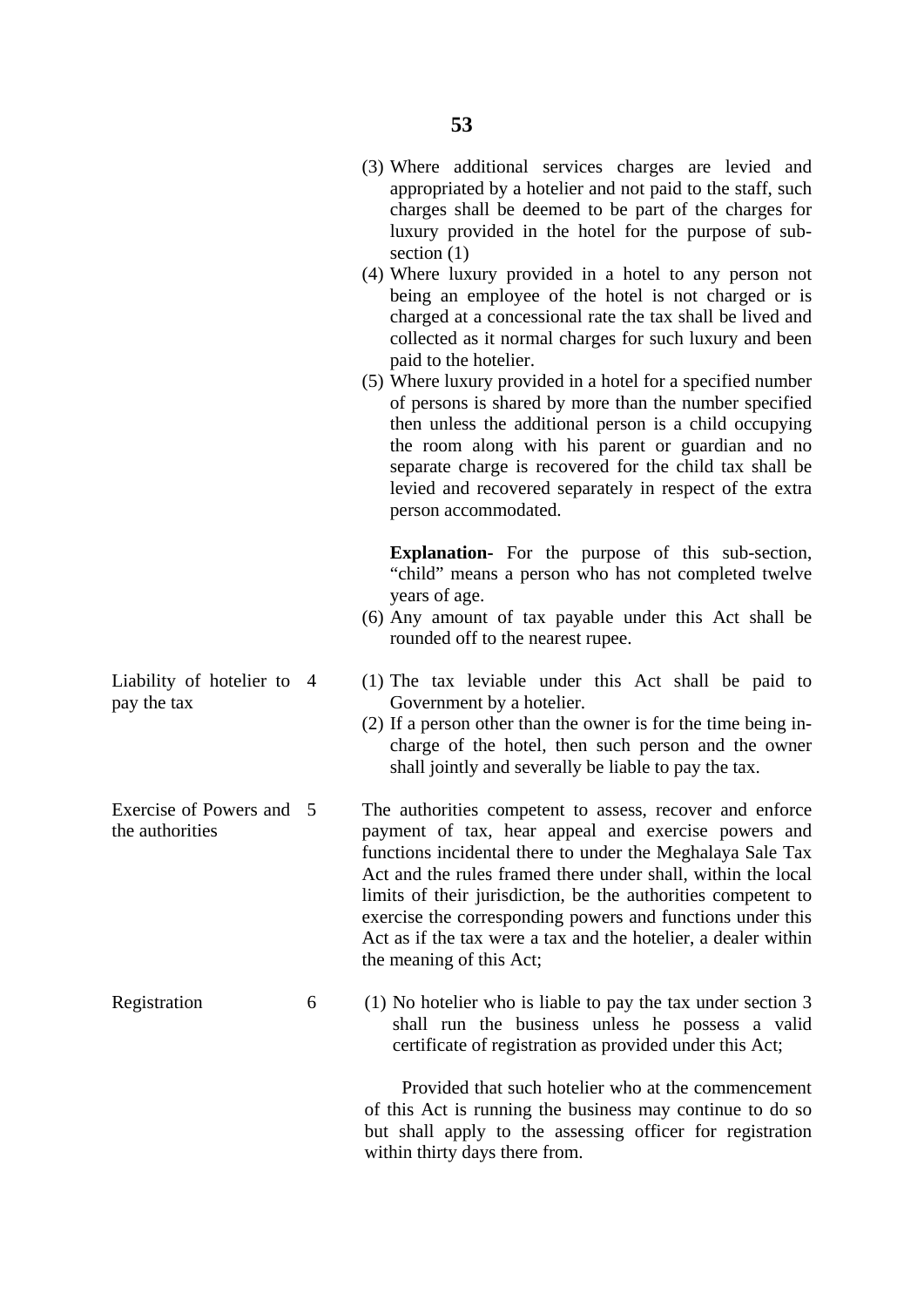- (2) Every hotelier who is required to possess a certificate of registration shall apply in the prescribed form to the assessing officer within thirty days from the date on which he first becomes liable to pay the tax.
- (3) If the assessing officer after such enquiry as he deems fit to make is satisfied that an application for registration is in order he shall register the applicant and issue to him a certificate of registration in the prescribed form.
- (4) The assessing officer may, after considering any information furnished or received under any provisions of this Act, amend from time to time the certificate of registration.
- (5) Where a registered hotelier discontinues, transfers or otherwise disposes of the business or where he causes to be liable to pay the tax and be applies in the prescribed form to the assessing officer for cancellation of the registration, the latter shall, after such enquiry as may be necessary cancel the certificate of registration with effect from such date as he may fix in accordance with the rules.
- (6) Where the assessing officer is satisfied that any registered hotelier has continued, transferred or otherwise disposed of the business and has failed to apply under sub-section (5) for cancellation of the registration the assessing officer may after giving the hotelier a reasonable opportunity of being heard, cancel the certificate of registration with effect from such date as he may fix to be the date from which the said activity has been discontinued, transferred or otherwise dispose  $of :$

 Provided that the cancellation of the certificate of registration shall not effect the liability of the hotelier to pay the tax, including any penalty, due for any period up to the date of cancellation whether the tax (including any penalty) is assessed before or after the date of cancellation.

Save as otherwise provided in section 9, a certificate of registration shall be personal to the hotelier to whom it is granted and shall not be transferable.

- (1) If a hotelier liable to pay tax under this Act-
	- (a) Sells or otherwise disposes of his business or any parts thereof, or makes any other change in the ownership of the business;

Registration certificate 7 not transferable

8

Information to be furnished regarding changes in business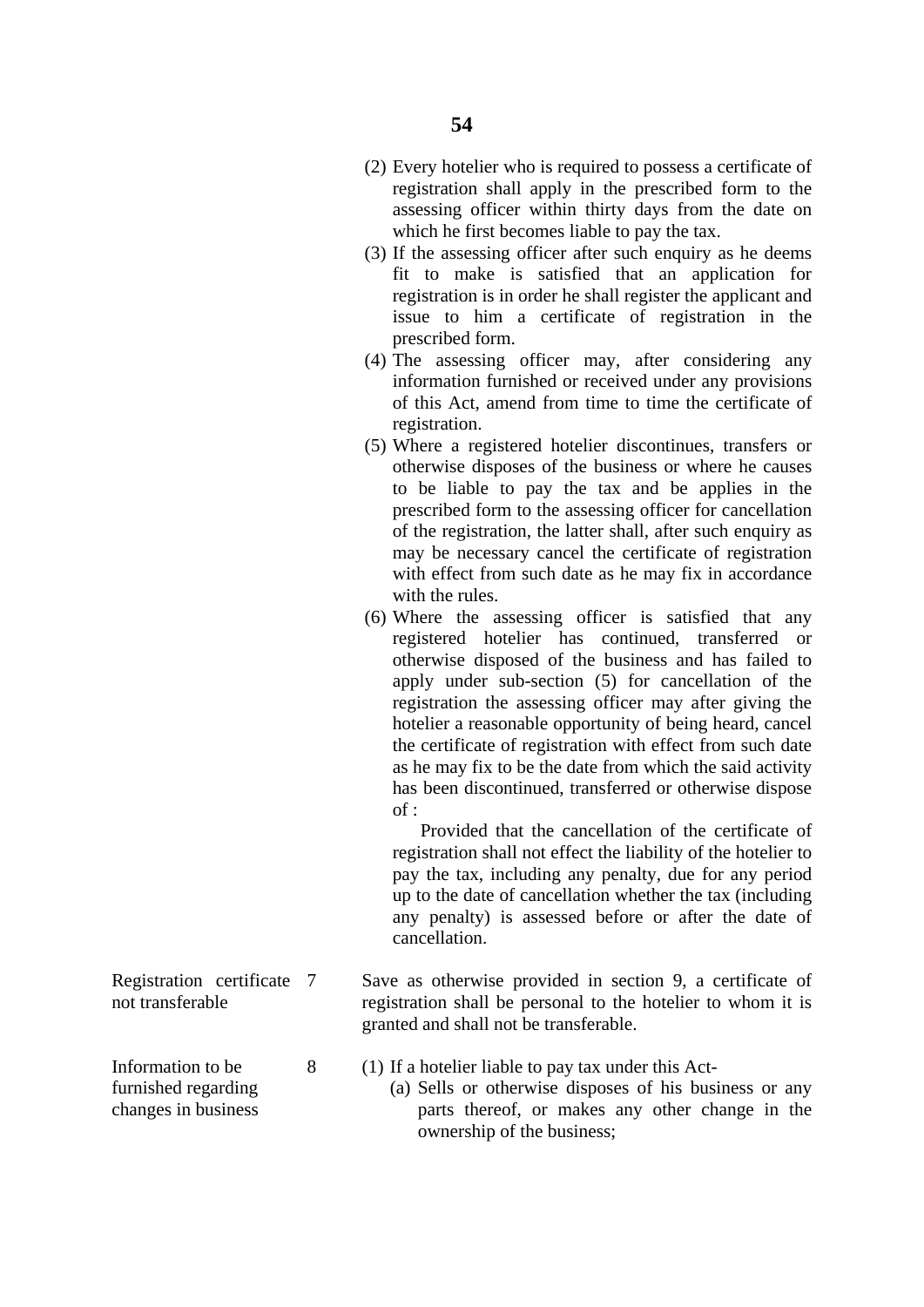|                                                                                            |    | nature or place thereof or opens a new place of<br>business; or<br>(c) Enters into partnership or association in regard to his<br>business.<br>(d) He shall within the prescribed time inform the<br>assessing officer of the change.<br>(2) Where a hotelier dies, his executor, administrator or<br>other legal representative or where any such hotelier is a<br>firm and there is a change in the constitution of the firm<br>or the firm is dissolved every person who was a partner<br>thereof shall, in like manner, inform the assessing<br>officer of such death or, as the case may be, change or<br>dissolution of the firm. |
|--------------------------------------------------------------------------------------------|----|-----------------------------------------------------------------------------------------------------------------------------------------------------------------------------------------------------------------------------------------------------------------------------------------------------------------------------------------------------------------------------------------------------------------------------------------------------------------------------------------------------------------------------------------------------------------------------------------------------------------------------------------|
| Certificate of<br>registration to continue<br>in certain<br>circumstances.                 | 9  | Where a registered hotelier-<br>(a) Effect any charge in the name of his business;<br>(b) Is a firm, and there is a change in the constitution of<br>the firm without dissolving it; or<br>(c) Is a trustee of a trust, and there is change in the<br>trustees thereof.                                                                                                                                                                                                                                                                                                                                                                 |
|                                                                                            |    | It shall not be necessary for the hotelier or the firm with the<br>changed constitution or the new trustees to apply for a fresh<br>certificate of registration and on information being<br>furnished in the manner required by section 8, the certificate<br>of registration shall be amended accordingly.                                                                                                                                                                                                                                                                                                                             |
| Returns                                                                                    | 10 | (1) Every registered hotelier shall furnished returns for such<br>periods, by such dates and to such authority as may be<br>prescribed.<br>(2) If a hotelier discovers any omission or incorrect<br>statement in the returns furnished under sub-section (1)<br>he shall furnish revised returns before the expiry of<br>three months next following the last date prescribed for<br>furnishing the original returns.                                                                                                                                                                                                                   |
| Prohibition against<br>collection of tax in<br>certain cases and<br>imposition of penalty. | 11 | (1) No hotelier-<br>(a) Who is not required to pay the tax, shall collect it<br>from any person; and<br>(b) Who is not required to pay the tax, shall collect it<br>from any person any amount on that account in                                                                                                                                                                                                                                                                                                                                                                                                                       |

excess of that due under this Act.

(b) Discontinues his business or change the name,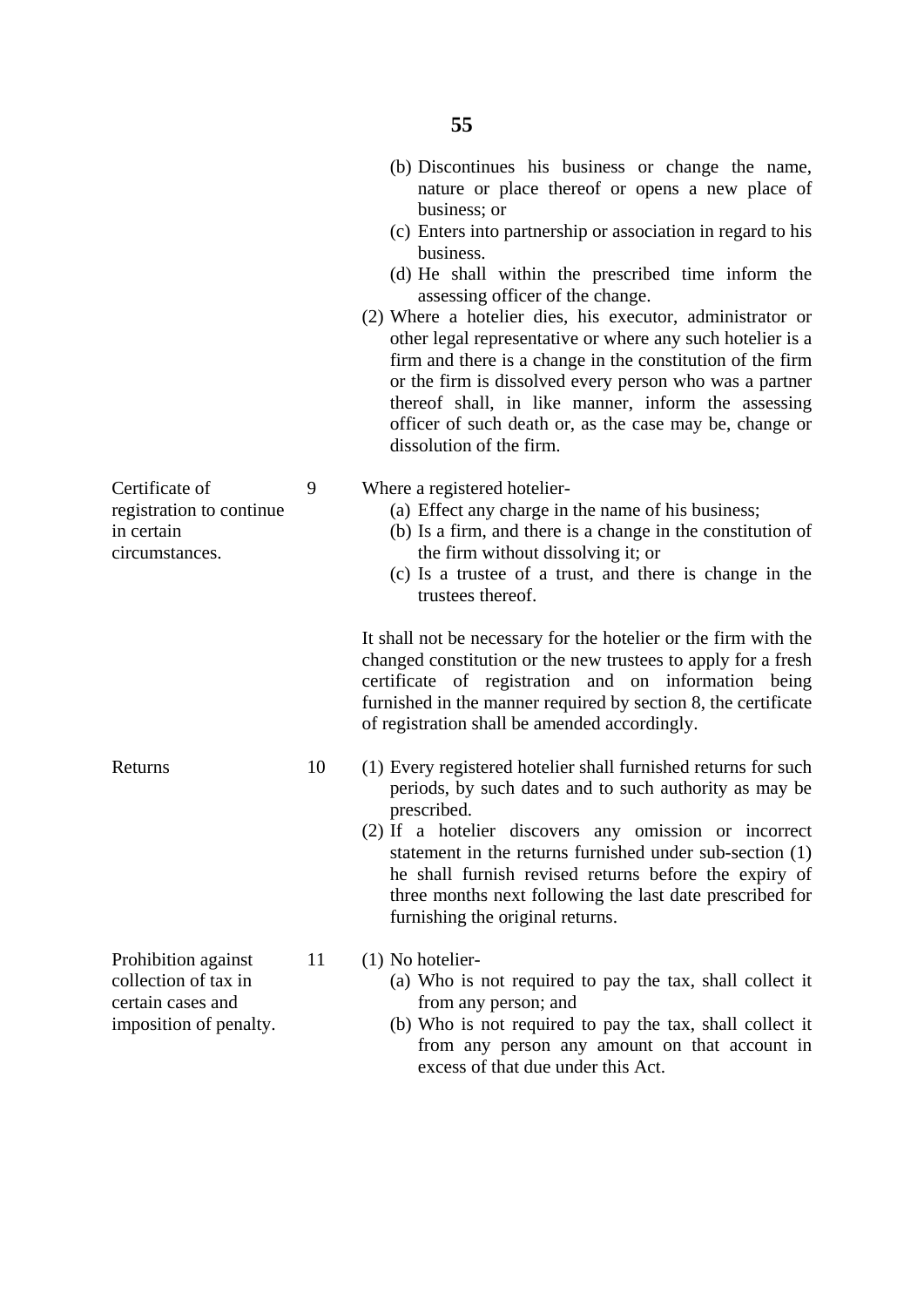- (2) Whoever contravenes the provisions of sub-section (1) shall be punishable with fine of Rupees two thousand or twice the amount collected or as the case may be, collected in excess of the tax due whichever is higher and the amount so collected shall be forfeited to the State Government and the person from whom the hotelier had recovered it may claim for its refund from the Government within one year from the date he became aware of its forfeiture.
- Bill of each memorandum to be issued to a customer 12 A registered hotelier shall issue to a customer a bill or cash memorandum serially numbered, signed and dated by him or his employee, manager or agent showing therein such particulars as may be prescribed and shall retain the counterfoil or duplicate copy of such bill or cash memorandum and preserve it for a period of not less than eight years.

**Accounts** 

- 13 (1) Every hotelier liable to pay tax under this Act and every hotelier who is required so to do by the assessing officer shall keep a true account of the luxury provided by him in the hotel in such form as may be prescribed.
	- (2) The commissioner of taxes by notice in writing direct any hotelier or by notification in the Official Gazette direct any class of hoteliers to maintain accounts and records showing such particulars regarding their business in such form and in such manner as may be specified by him.
	- (3) A registered hotelier shall keep all books of accounts, registers and documents relating to his business at the place of business specified in the certificate of registration or, with his previous approval, at such other place as the assessing officer may allow.
- Declaration in respect of a Hotelier which is a firm, company, etc. 14 Where a hotelier is a firm, company, society, association or trust the person who is in charge of and is responsible to the firm, company, society, association or trust, as the case may be shall furnish a declaration stating the names of the persons who are members of the Board of Directors or Governing Body thereof and such other particulars as may be prescribed.
- Offences and imposition of penalty 15 (1) A hotelier who under section 10 knowingly furnishes false returns shall on conviction be punished:-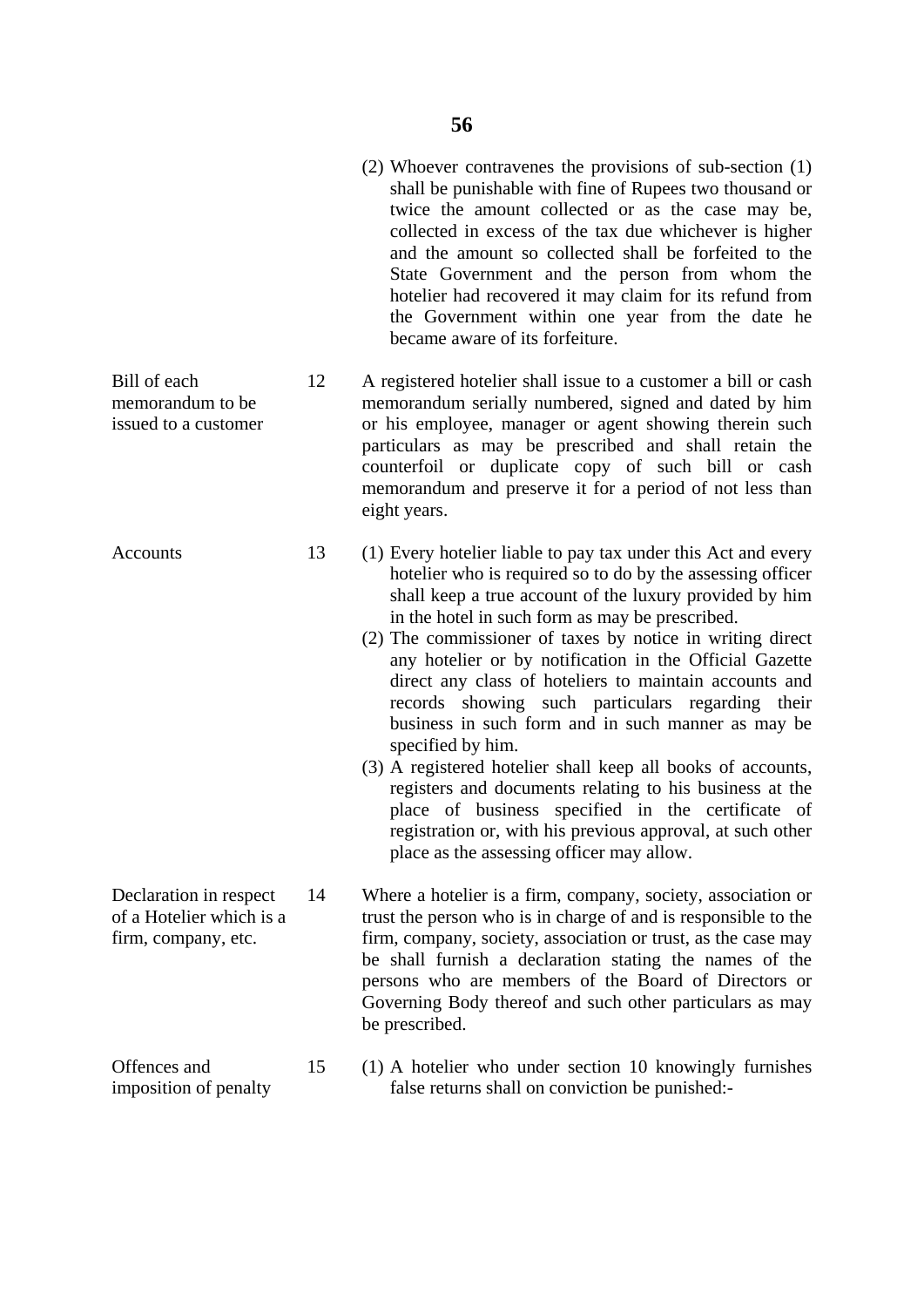- (a) Where the tax attempted to be evaded by submission of the false returns exceeds rupees ten thousand, which rigorous imprisonment for a term which shall not be less than six months but which may extent to three years and with fine which may extend to rupees two thousand; and
- (b) In any other case with rigorous imprisonment for a term which shall not be less than three months but which may extend to one year and with fine which may extend to rupees one thousand.
- (2) A hotelier who knowingly keeps false copies of bills or cash memoranda as required under section 12 or accounts or other books as required under section 13 shall on conviction be punish with rigorous imprisonment for a term which shall not be less than three months but which may extend to one year and with fine which may extend to rupees one thousand.
- (3) A hotelier who attempts in any manner to evade payment of the tax shall on conviction, be punished-
	- (a) Where the amount involved exceeds rupees fifty thousand, with rigorous imprisonment for term which shall not be less than six months but which may extend to three years and with fine which may extend to rupees two thousand; and
	- (b) In any other case, with rigorous imprisonment for a term which shall not be less than three months but which may extend to one year and with fine which may extend to rupees one thousand.
- (4) Whoever contravenes the provisions of section 6 or fails to company with those of sections 8 or 10 to issue a bill or cash memorandum to any customer as required under section 12 or whoever obstructs and officer from discharging his duties under this Act shall on conviction be punished with imprisonment for a term which may extend to one year or with fine or with both.
- (5) Whoever aids or abets any person in the commission of any offence under this Act or rules framed there under shall, on conviction, be furnished with rigorous imprisonment which shall not be less than three months but which may extend to one year and with fine which may extend to rupees one thousand.
- (1) The State Government may, by notification in the Official Gazette, make rules to carry out the purposes of this Act.
	- (2) In particular and without prejudice to the generally of the foregoing provision, such rules may provide for all or any of the following matters, namely;

Power to make rules 16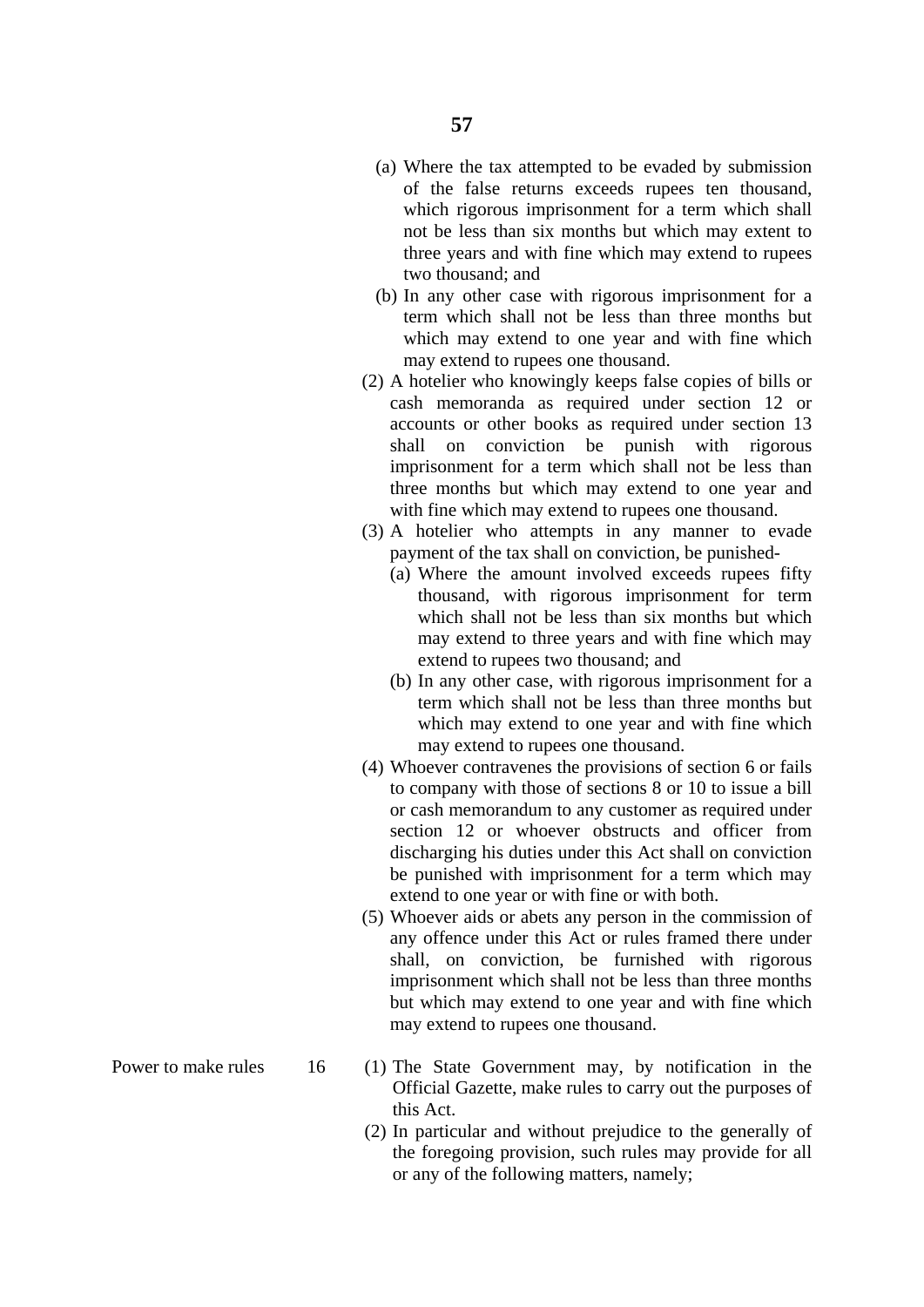- (a) The manner of payment or refund of tax;
- (b) The form in which accounts and registers shall be maintained by a hotelier;
- (c) The manner in which registration under section 6 is to be made and the form of licence to be granted;
- (d) The form of returns to be submitted;
- (e) The manner of and period for payment of the tax; and
- (f) Any other matter which is required to be prescribed for the purpose of this Act.
- (3) Rules, except rules made for the first time, shall be subject to the condition of previous publication for a period of not less than three weeks.

If any difficulty arises in giving effect to any provision of this Act the State Government may, by general or special order, do anything not inconsistent with such provision for the purpose of removing the difficulty.

Power to reserve difficulties

17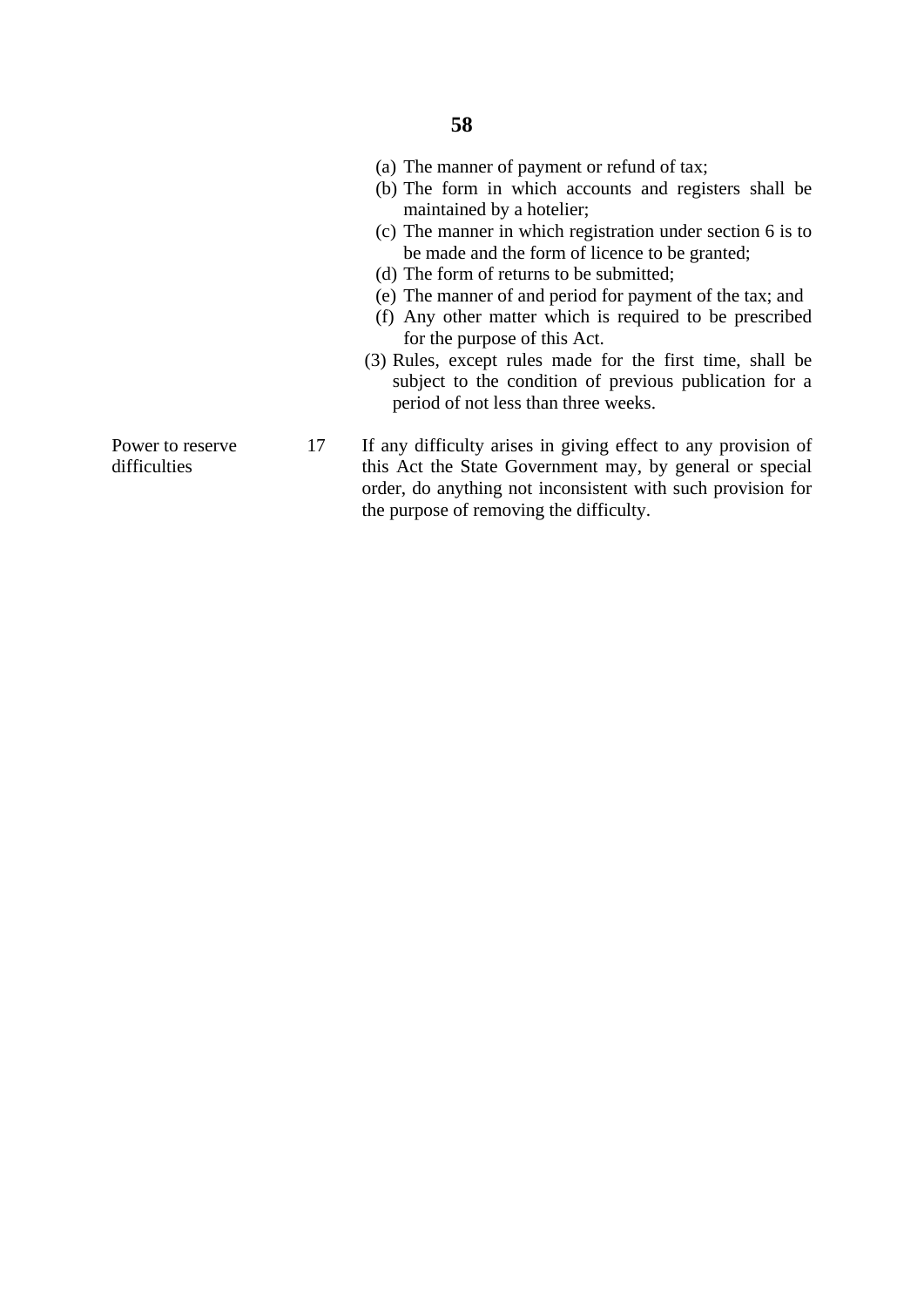#### **MEGHALAYA ACT 9 OF 1991**

#### **THE MEGHALAYA PARLIAMENTARY SECRETARY'S SALARY AND ALLOWANCES ACT, 1991**

(As passed by the Meghalaya Legislative Assembly)

[Received the assent of the Governor on the  $29<sup>th</sup>$  July, 1991]

(Published in the Gazette of Meghalaya, Extra-ordinary dated  $30<sup>th</sup>$  July, 1991)

An

#### Act

### **To provide for the salary and allowances of and facilities for Parliamentary Secretary of Meghalaya.**

Be it enacted by the Legislature of the State of Meghalaya in the Forty-second Year of the Republic of India as follows:-

| Short title and<br>commencement | 1 | (1) This Act may be called the Meghalaya Parliamentary<br>Secretary's Salary and Allowances Act, 1991<br>(2) It shall be deemed to have come into force on the first<br>day of April, 1991                                                                                                                                                                                        |
|---------------------------------|---|-----------------------------------------------------------------------------------------------------------------------------------------------------------------------------------------------------------------------------------------------------------------------------------------------------------------------------------------------------------------------------------|
| Definition                      | 2 | In this Act, unless the context otherwise requires-<br>(a) "Parliamentary Secretary" means a member of the<br>Meghalaya Legislative Assembly appointed<br>as<br>Parliamentary Secretary; and<br>(b) "Prescribed" means prescribed by rules made by<br>Government under this Act.                                                                                                  |
| Salary                          | 3 | There shall be paid to a Parliamentary Secretary a salary<br>of rupees four thousand only per mensem.                                                                                                                                                                                                                                                                             |
| Residential<br>accommodation    | 4 | (1) A Parliamentary Secretary shall be provided by<br>Government without payment of rent, with a free<br>furnished residence at Shillong and also at any other<br>place which may be declared by Government to be its<br>headquarters for the time being.<br>(2) The residence so provided shall be maintained and<br>furnished by Government on a scale as may be<br>prescribed. |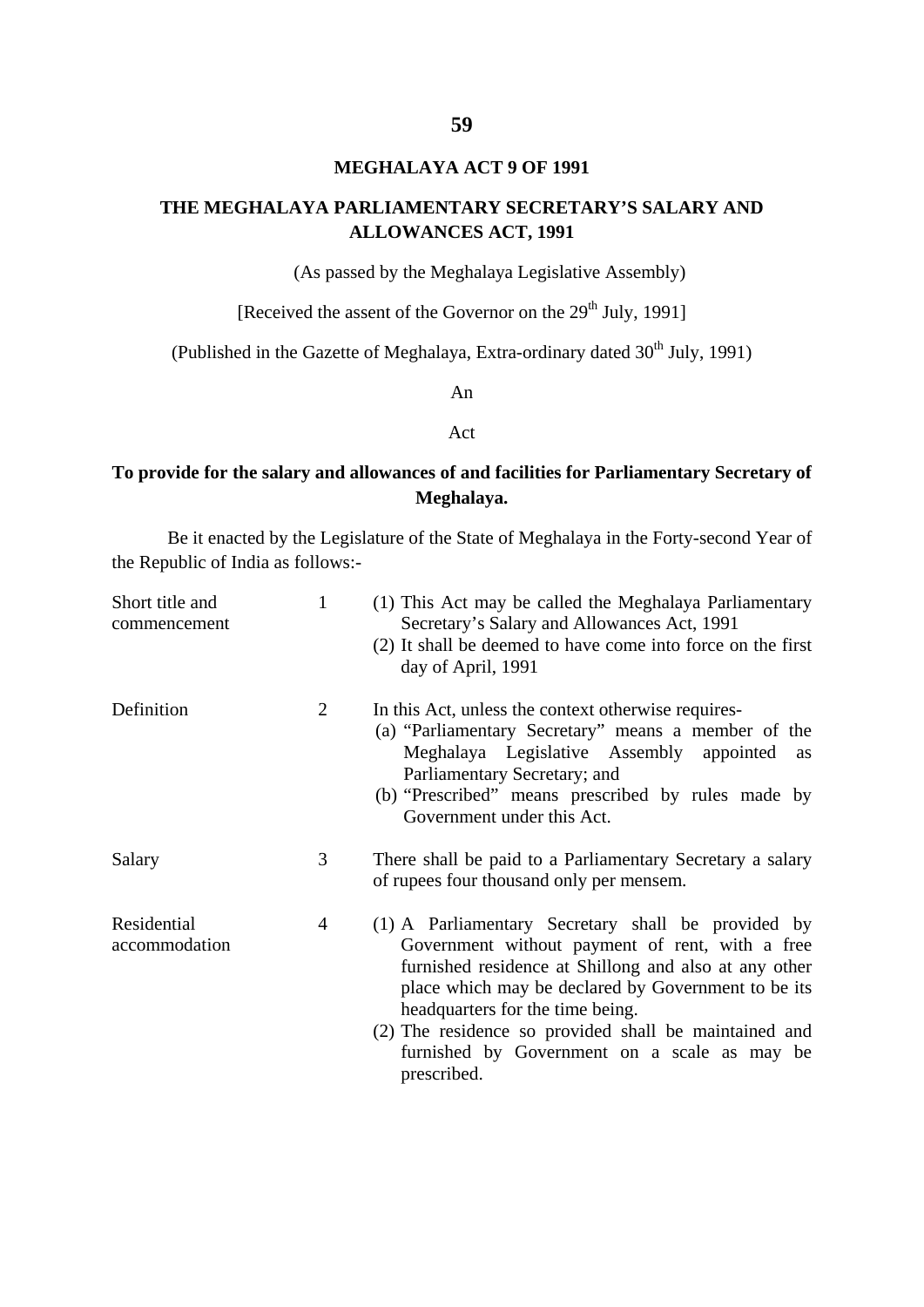- Private residence occupied by a Parliamentary Secretary 5 Where a Parliamentary Secretary does not occupy residence provided by Government as referred to a section 4 the private residence he occupies may stand requisitioned and rent as may be prescribed paid for by Government.
- Conveyance 6 Government may provide a conveyance for the use of a Parliamentary Secretary and may by rules provide for its maintenance and repair:

 Provided that if a Parliamentary Secretary chooses to maintain his own car, he shall be entitled to a conveyance allowance of rupees three hundred per mensem.

7 A Parliament Secretary shall not-

Prohibition against taking up any employment and drawing salary as Member of the

Meghalaya Legislative

Use of residence and conveyance after ceasing

Travelling and daily

Medical treatment and

Assembly

to hold office

Allowances.

benefits

- (1) Practice any profession or engage himself in any trade or undertake for remuneration any employment other than has duties as parliamentary Secretary.
- (2) Be entitled to Salary or allowances as a Member of the Legislative Assembly of Meghalaya.

8 A Parliamentary Secretary on ceasing to hold office shall be entitled to a free use of Government furnished residence and conveyance for a period not exceeding one month subject to conditions as may be prescribed.

- 9 (1) A Parliamentary Secretary shall be entitle, while touring on public business, to travelling and daily allowances at such rates and subject to such conditions as may be prescribed.
	- (2) Without prejudice to the provisions of sub-section (1) Government may from time to time by order revise the rates so prescribed and such order may have a retrospective effect.
- 10 A Parliamentary Secretary and members of family shall be entitled to such medical treatment and benefits as may be prescribed. *Explanation*-

(i) For the purpose of this section the expression "members of his family" shall include such members as may be prescribed.

**60**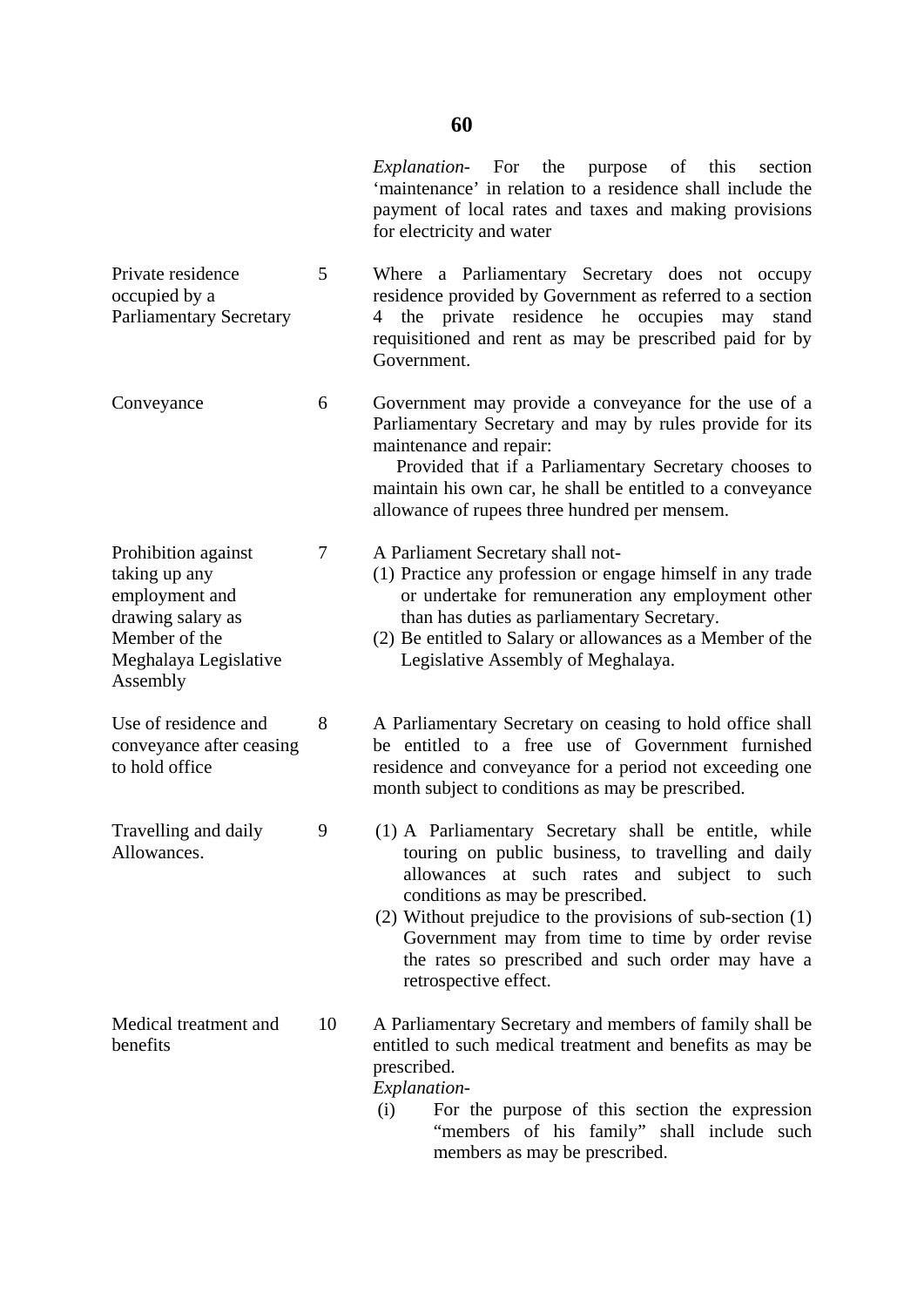- (ii) Medical treatment may be taken from any allopathic, ayurvedic, unani, homeopathic or registered physician of his choise and cost of medicines prescribed by such physician shall be reimbursable by Government.
- 11 Government may, by notification make rules to carry out purposes of this Act and in particular, such rules may prescribe for-
	- (a) The residence and conveyance to be provided and for their use and maintenance;
	- (b) Conditions for drawal of travelling and daily allowances; and
	- (c) The facilities for medical attendance and treatment
	- (1) All previous orders providing or the salary and facilities for a Parliamentary Secretary are hereby
		- (2) Notwithstanding such repeal, any action taken up purported to have been taken or anything done or purported to have been done under the orders so repealed shall be deemed to have been taken or done under the corresponding provisions of this Act.

Power to make rules

Repeal and savings

12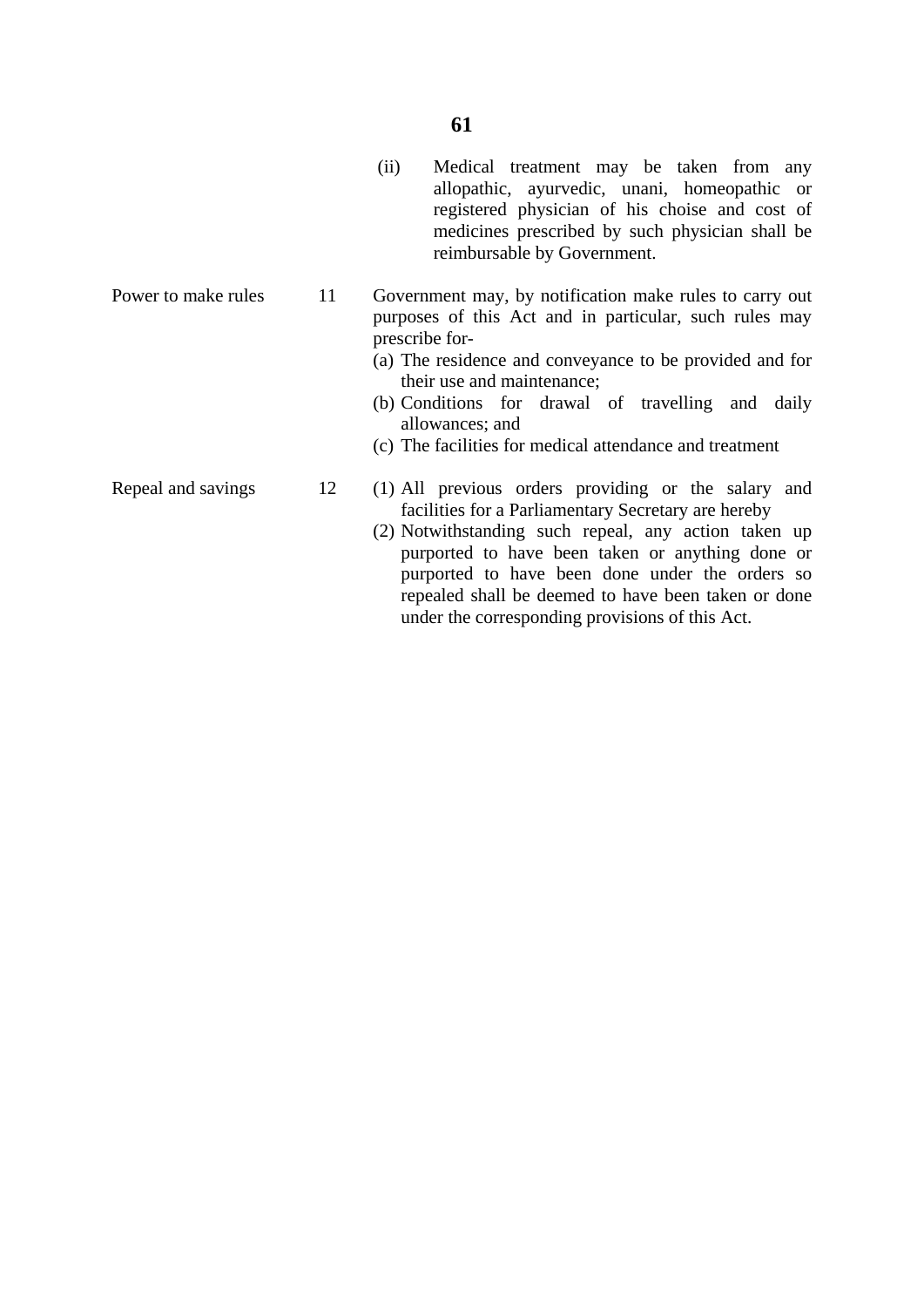#### **MEGHALAYA ACT 10 OF 1991**

#### **THE LEGISLATIVE ASSEMBLY OF MEGHALAYA (MEMBER SALARIES AND ALLOWANCES) (AMENDMENT) ACT, 1991**

(As passed by the Meghalaya Legislative Assembly)

[Received the assent of the Governor on the  $29<sup>th</sup>$  July, 1991]

(Published in the Gazette of Meghalaya, Extra-ordinary dated  $30<sup>th</sup>$  July, 1991)

An

#### Act

### **Further to amend the Legislative Assembly of Meghalaya Member's Salaries and Allowances Act, 1972.**

Be it enacted by the Legislature of the State of Meghalaya in the Forty-second Year of the Republic of India as follows:-

| Short title and<br>commencement                  | $\mathbf{1}$                                  | (1) This Act shall be called the Legislative Assembly of<br>Meghalaya (Members' Salaries and Allowances)<br>(Amendment) Act, 1991<br>(2) It shall be deemed to have come into force on the $1st$<br>April, 1991                                                                                                                                                                                                                                                                                                                                                                                                                                                                                                                                                                                                                                              |
|--------------------------------------------------|-----------------------------------------------|--------------------------------------------------------------------------------------------------------------------------------------------------------------------------------------------------------------------------------------------------------------------------------------------------------------------------------------------------------------------------------------------------------------------------------------------------------------------------------------------------------------------------------------------------------------------------------------------------------------------------------------------------------------------------------------------------------------------------------------------------------------------------------------------------------------------------------------------------------------|
| Insertion of new<br>section in Act 8<br>of 1972. | 2<br>'Members<br>holding<br>other<br>offices. | In the Legislative Assembly of Meghalaya (Members'<br>Salaries and Allowances) Act, 1972 (Act 8 of 1972), after<br>section 6B, the following shall be inserted as new section<br>6C, namely-<br>"6C. Notwithstanding anything contained in this Act a<br>member holding office which by Government order is<br>equated to that of a Minister or Minister of State shall be<br>paid the salary and other allowances and be entitled to the<br>privileges and facilities as provided under the relevant Act,<br>rules and orders for a Minister or, as the case may be, a<br>minister of State and the provisions of sections 3,4,5,6 and<br>6A of this Act shall not apply to him;<br>"Provided that for journeys performed in connection with<br>work pertaining to the legislative Assembly of<br>any<br>Meghalaya travelling and daily allowances at rates |

admissible to him as a member shall be paid".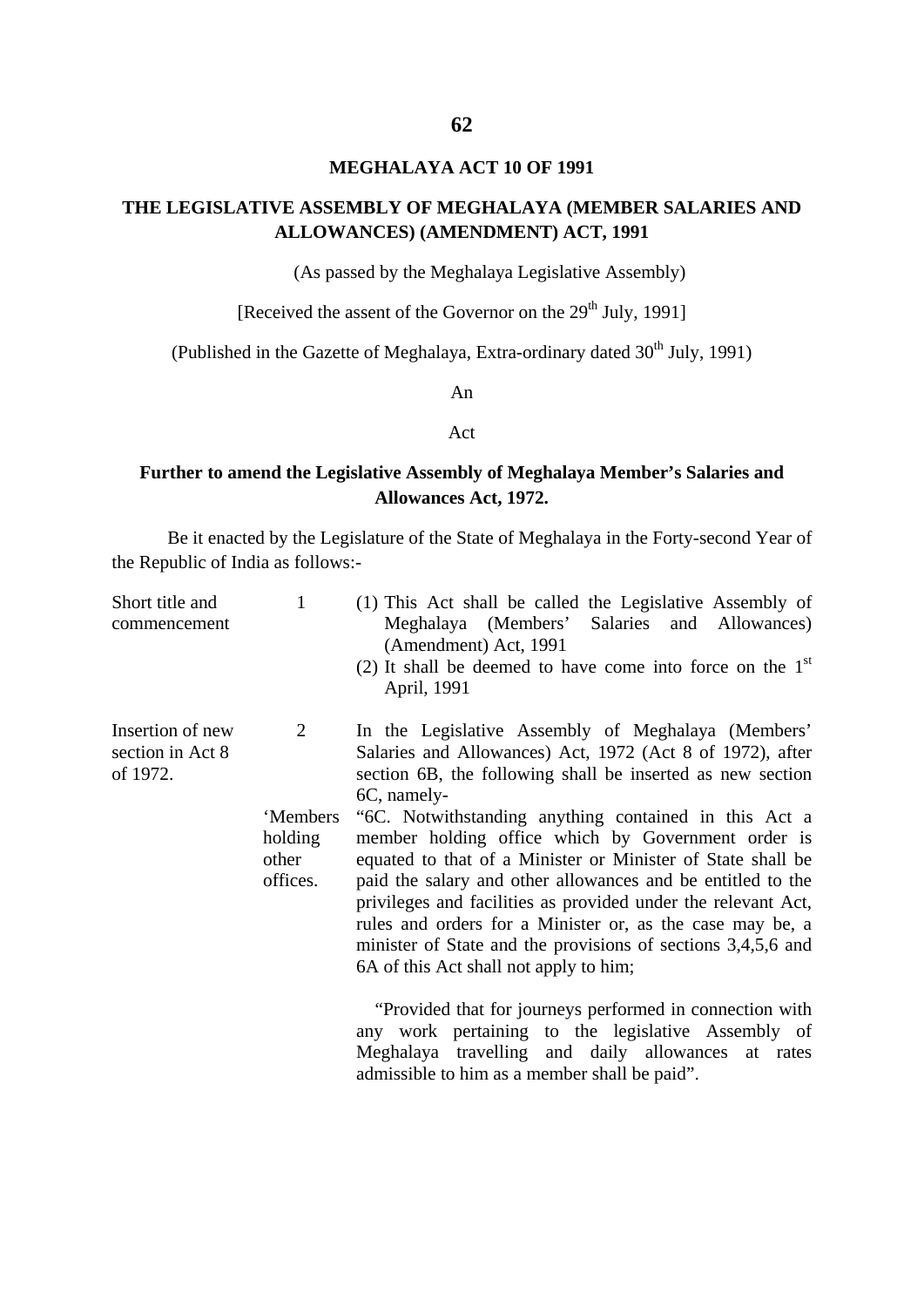#### **MEGHALAYA ACT 11 OF 1991**

#### **THE MEGHALAYA TRANSFER OF LAND (REGULATION) (AMENDMENT) ACT, 1991**

(As passed by the Meghalaya Legislative Assembly)

[Received the assent of the Governor on the  $29<sup>th</sup>$  July, 1991]

(Published in the Gazette of Meghalaya, Extra-ordinary dated  $30<sup>th</sup>$  July, 1991)

An

#### Act

### **further to amend the Meghalaya Transfer of Land (Regulation) Act, 1971 (Act 1 of 1972).**

Be it enacted by the Legislature of the State of Meghalaya in the Forty-second Year of the Republic of India as follows:-

| Short title, extend<br>and<br>commencement    | $\mathbf{1}$   | (1) This Act may be called the Meghalaya Transfer of Land<br>(Regulation) (Amendment) Act, 1991<br>(2) It shall have the like extent as the principal Act.<br>(3) It shall come into force at once.                                                                                                                                                                                                                                                                                                                                                                                                                                                    |
|-----------------------------------------------|----------------|--------------------------------------------------------------------------------------------------------------------------------------------------------------------------------------------------------------------------------------------------------------------------------------------------------------------------------------------------------------------------------------------------------------------------------------------------------------------------------------------------------------------------------------------------------------------------------------------------------------------------------------------------------|
| Amendment of<br>section 3 of Act I<br>of 1972 | $\overline{2}$ | In Section 3 of the Meghalaya Transfer of Land (Regulation)<br>Act, 1971 as amended (hereinafter referred to as the principal<br>$Act)$ -<br>(a) In the existing proviso to sub-section $(1)$ , for the word<br>"such" occurring between the words "prohibit"<br>and<br>"transfer", the word "any" shall be substituted; and<br>(b) After the existing proviso the following shall be inserted as<br>a second proviso, namely:-<br>"Provided further that no notification made under the<br>preceeding proviso shall apply to transfer of land for any<br>of the purposes mentioned in clause (e) or clause (f) of<br>sub-section $(1)$ of Section 4". |
| Amendment of<br>section 4                     | 3              | In section 4, sub-section (1), of the principal Act, after the<br>existing clause (d) the following new clauses shall be inserted,<br>namely:-<br>"(e) Whether the land proposed to be transferred is actually                                                                                                                                                                                                                                                                                                                                                                                                                                         |
|                                               |                | required as a place of public religious worship by any<br>community or as burial or cremation ground;<br>"(f) Whether the land sought to be transferred is for the<br>purpose of implementing a scheme to promote the interests of<br>the tribals in the field of education or industry".                                                                                                                                                                                                                                                                                                                                                              |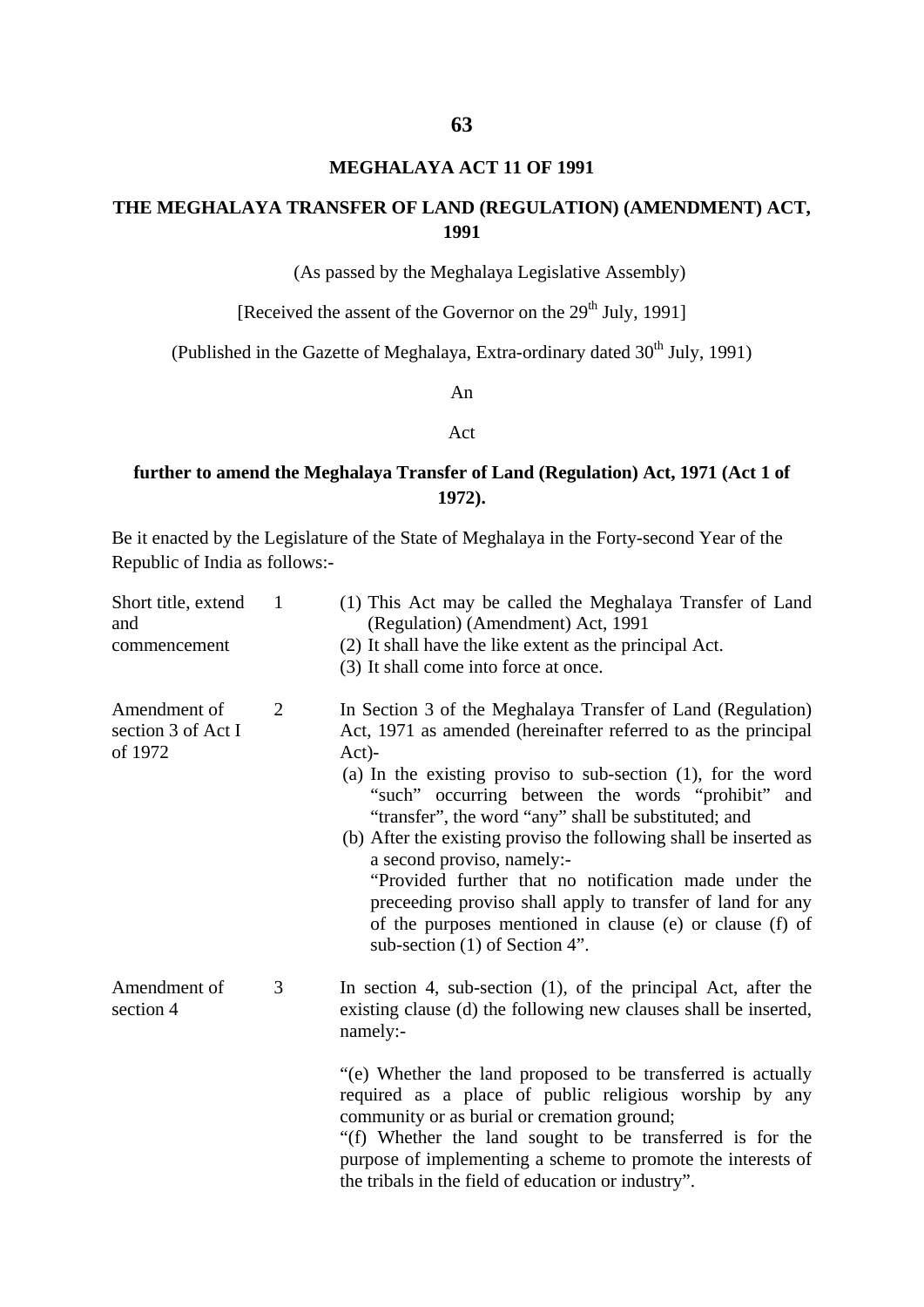#### **MEGHALAYA ACT 12 OF 1991**

### **THE MEGHALAYA TAXATION LAWS (AMENDMENT) ACT, 1991**

(As passed by the Meghalaya Legislative Assembly)

[Received the assent of the Governor on the  $5<sup>th</sup>$  August, 1991]

(Published in the Extra-ordinary *Gazette of Meghalaya*, dated 6<sup>th</sup> August, 1991)

An

#### Act

#### **further to amend the Meghalaya Sales Tax Act and the Meghalaya Finance (Sales Tax) Act**

Be it enacted by the Legislature of the State of Meghalaya in the Forty-second Year of the Republic of India as follows:-

| Short title                                                | $\mathbf{1}$ | This Act may be called the Meghalaya Taxation Laws<br>(Amendment) Act, 1991.                                                                                                                                                                                                                                                                                                                                                                                                                                                             |
|------------------------------------------------------------|--------------|------------------------------------------------------------------------------------------------------------------------------------------------------------------------------------------------------------------------------------------------------------------------------------------------------------------------------------------------------------------------------------------------------------------------------------------------------------------------------------------------------------------------------------------|
| Amendment of<br>the Meghalaya<br>Sales Tax Act.            | 2            | In section 34 of the Meghalaya Sales Tax Act Assam Act XVII of<br>1947 as adapted and amended by Meghalaya, after sub-section<br>$(4)$ , the following new sub-section $(5)$ shall be inserted, namely:-                                                                                                                                                                                                                                                                                                                                 |
|                                                            |              | "(5) Notwithstanding anything contained in sub-section (2) or<br>sub-section (3) the State Government may, by notification, direct<br>that in respect of any sale to any person or class of persons,<br>department, body or authority as may be satisfied therein, the tax<br>payable under this Act shall be deposited in Government treasury<br>by such persons or, as the case may be, class of persons,<br>department, body or authority in such manner and subject to such<br>conditions as may be laid down in the notification".  |
| Amendment of<br>the Meghalaya<br>Finance (Sale<br>Tax) Act | 3            | In section 22 of the Meghalaya Finance (Sale Tax) Act (Assam<br>Act XI of 1956 as adapted and amended by Meghalaya) after sub-<br>section (4), the following new sub-section (5) shall be inserted<br>namely:-                                                                                                                                                                                                                                                                                                                           |
|                                                            |              | "(5) Notwithstanding anything contained in sub-section (2) or<br>sub-section (3) the State Government may, by notification, direct<br>that in respect of any sales to any person or class of persons,<br>department, body or authority as may be satisfied therein, the tax<br>payable under this Act shall be deposited in Government treasury<br>by such persons or, as the case may be, class of persons,<br>department, body or authority in such manner and subject to such<br>conditions as may be laid down in the notification". |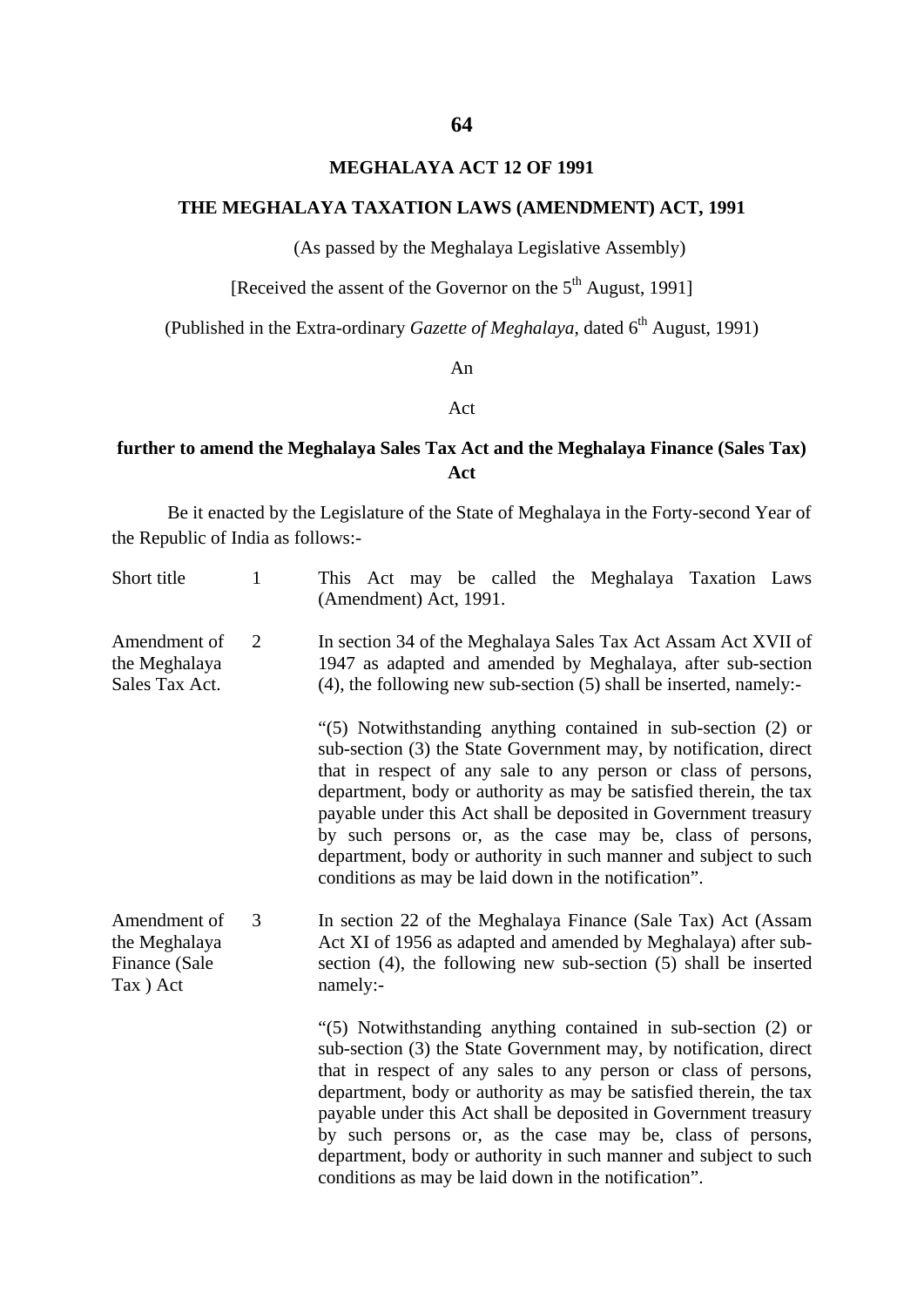#### **MEGHALAYA ACT 13 OF 1991**

### **THE MEGHALAYA (SALES OF PETROLEUM AND PETROLUEM PRODUCTS INCLUDING MOTOR SPIRIT AND LUBRICANTS) TAXATION (AMENDMENT) ACT, 1991**

(As passed by the Meghalaya Legislative Assembly)

[Received the assent of the Governor on the  $5<sup>th</sup>$  August, 1991]

(Published in the Extra-ordinary *Gazette of Meghalaya*, dated 6<sup>th</sup> August, 1991)

An

#### Act

### **further to amend the Meghalaya (Sales of Petroleum and Petroleum products including Motor Spirit and Lubricants) Taxation Act (Assam Act IX of 1956 as adapted and amended by Meghalaya).**

Be it enacted by the Legislature of the State of Meghalaya in the Forty-second Year of the Republic of India as follows:-

| Short title and<br>commencement                                                   |   | (1) This Act may be called the Meghalaya (Sales of Petroleum<br>and Petroleum Products including Motor Spirit and<br>Lubricants) Taxation (Amendment) Act, 1991<br>(2) It shall come into force at once.                                                                                                        |
|-----------------------------------------------------------------------------------|---|-----------------------------------------------------------------------------------------------------------------------------------------------------------------------------------------------------------------------------------------------------------------------------------------------------------------|
| Amendment of<br>section 3 of<br>Meghalaya (Sales<br>of Petroleum and<br>Petroleum | 2 | In section 3 of the Meghalaya (Sales of Petroleum and<br>Petroleum Products including Motor Spirit and Lubricants)<br>Taxation Act (Assam Act IX of 1956) as adapted and amended<br>by Meghalaya) in sub-section $(1)$ :-                                                                                       |
| Products etc)<br><b>Taxation Act</b>                                              |   | For item (vi), the following shall be substituted,<br>(i)<br>namely:-<br>"(vi) Petroleum coke  Four paise in the rupee".<br>"(vi A) petroleum gas $\ldots$<br>Ten paise in the rupee".<br>Against item (vii) for the words "seven paise in the<br>(ii)<br>rupee" occurring in column 3, the words "ten paise in |

the rupee" shall be substituted.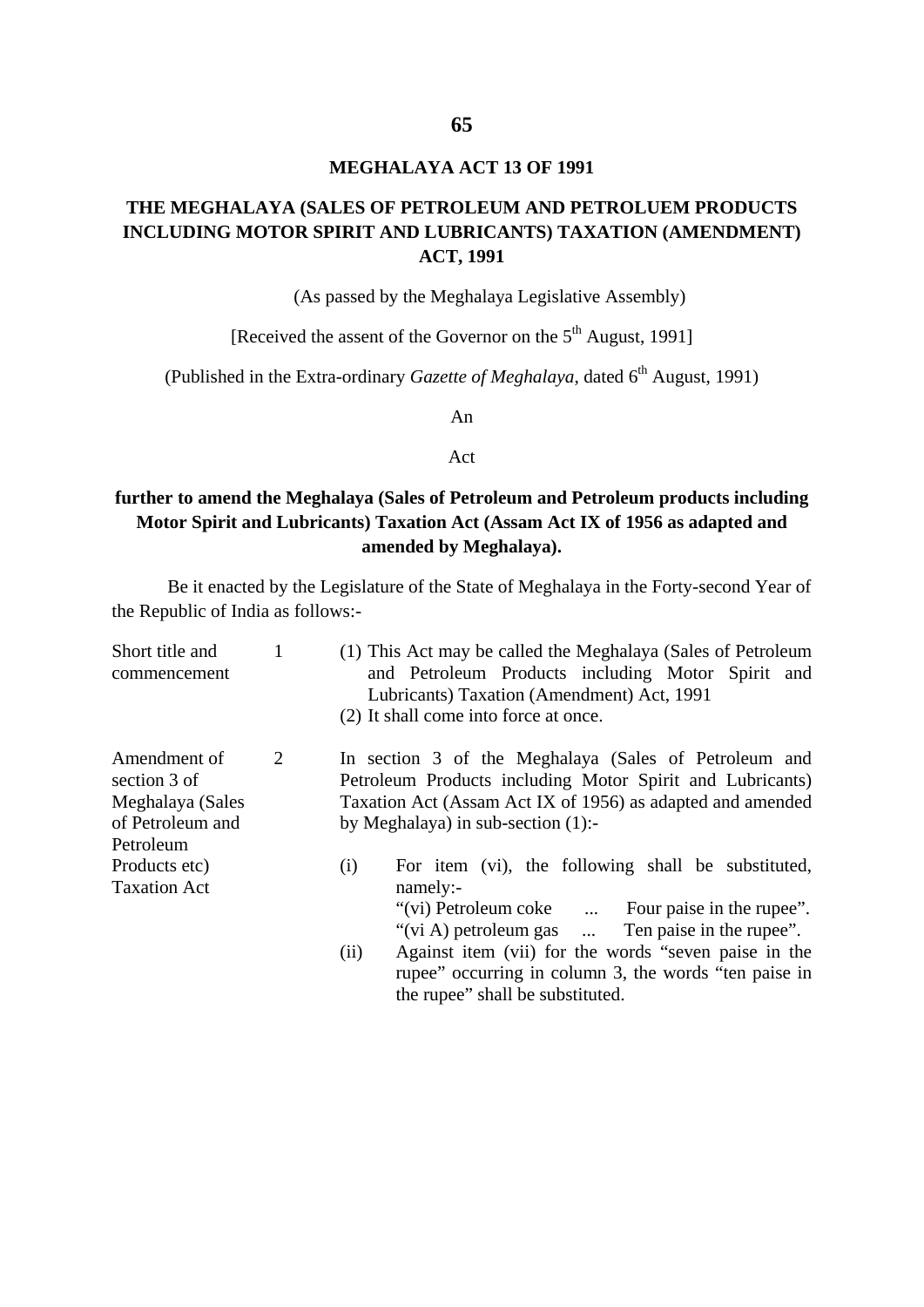#### **MEGHALAYA ACT 14 OF 1991**

#### **THE MEGHALAYA LAND SURVEY AND RECORDS PREPARATION (AMENDMENT) ACT, 1991**

(As passed by the Meghalaya Legislative Assembly)

[Received the assent of the Governor on the  $5<sup>th</sup>$  August, 1991]

(Published in the Extra-ordinary *Gazette of Meghalaya* dated 6<sup>th</sup> August, 1991)

An

#### Act

#### **to amend the Meghalaya Land Survey and Records Preparation Act, 1980.**

WHEREAS, there is need to amend the Act to provide for involvement of District Councils also in the Cadastral Survey operation of land in the State.

Be it enacted by the Legislature of the State of Meghalaya in the Forty-second Year of the Republic of India as follows:-

| Short title                                                         | 1              | (1) This Act may be called the Meghalaya Land Survey and<br>Records Preparation (Amendment) Act, 1991                                                                                                                                                                                                                                                                                            |
|---------------------------------------------------------------------|----------------|--------------------------------------------------------------------------------------------------------------------------------------------------------------------------------------------------------------------------------------------------------------------------------------------------------------------------------------------------------------------------------------------------|
| Insertion of new<br>section 29A in the<br>Principal Act.            | $\overline{2}$ | After section 29 of the Meghalaya Land Survey and Records<br>Preparation Act, 1980 (hereinafter referred to as the principal<br>Act), the following shall be inserted as a new section 29A,<br>namely-                                                                                                                                                                                           |
| 'Entrustment of<br>Powers and<br>functions to District<br>Council'. |                | "29A (1) The State Government may, after consultation with<br>a District Council, entrust to it or its officers such powers and<br>functions under this Act as it may by notifications specify".                                                                                                                                                                                                 |
|                                                                     |                | "(2) The Director shall guide, advise, render technical<br>assistance and, wherever required, make available the service<br>of department officers and staff to a District Council for<br>carrying out the functions so entrusted to it".                                                                                                                                                        |
|                                                                     |                | "(3) The services of the Departmental officers and staff<br>working with the District Councils as referred to in sub-<br>section (2) shall for all purposes be deemed to have been<br>rendered to the State Government and the officers and staff<br>shall remain under the control of the Department<br>notwithstanding that they render service to the District<br>Council from time to time". |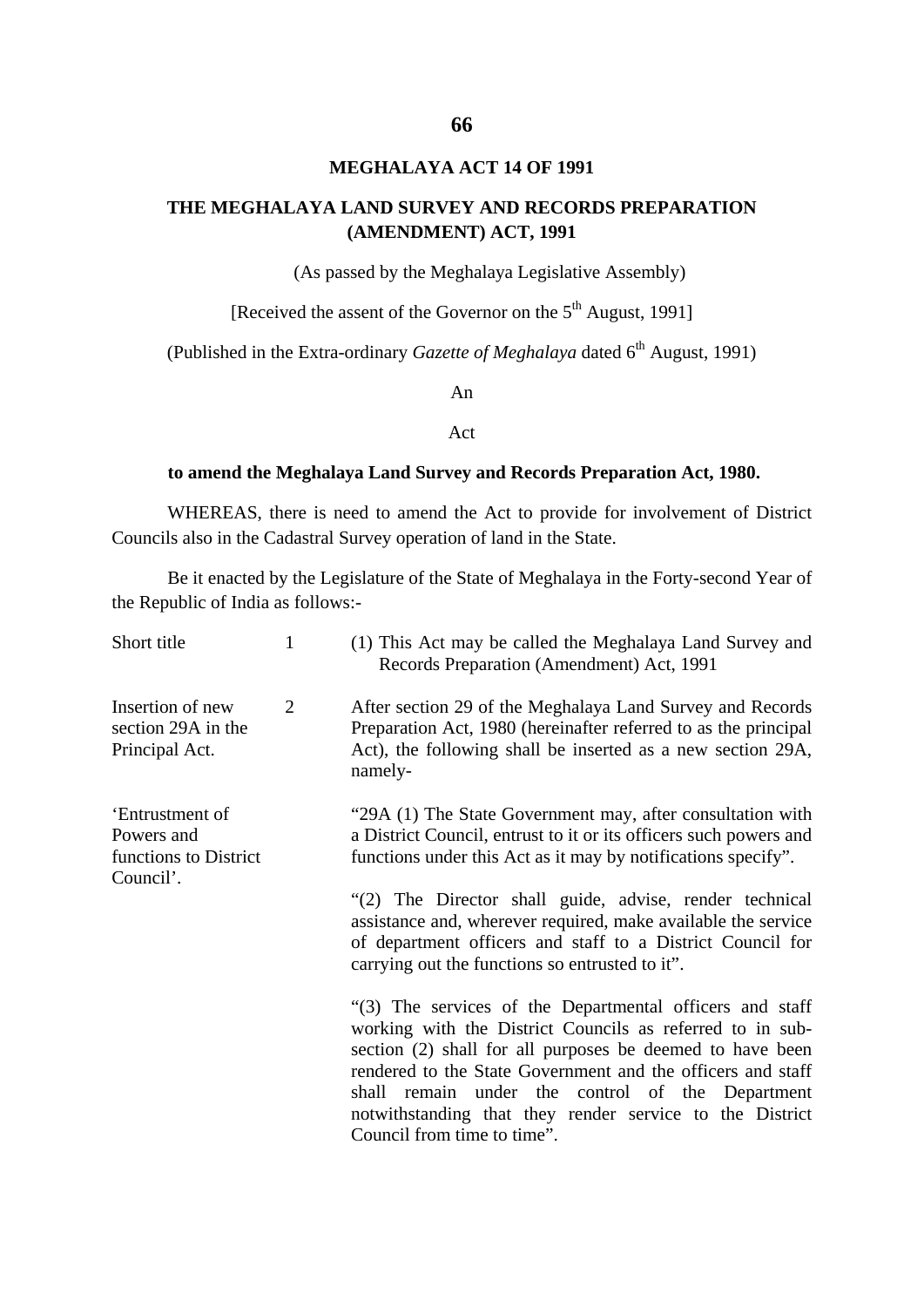|                                                     |   | "(4) On being entrusted with powers and functions under<br>sub-section (1), the provisions of sections 26 and 29 of this<br>Act shall also apply to the District Council and its officers for<br>anything done for the purpose of this Act". |  |
|-----------------------------------------------------|---|----------------------------------------------------------------------------------------------------------------------------------------------------------------------------------------------------------------------------------------------|--|
|                                                     |   | "Explanation- 'District Council' under this section and<br>section 30 means and Autonomous District Council<br>constituted under the provisions of the Sixth Schedule to the<br>Constitution of India.                                       |  |
| Amendment of<br>section 30 of the<br>principal Act. | 3 | In section 30, sub-section $(2)$ , of the principal Act after<br>clause (1), the following shall be inserted as a new clause<br>$(i)$ , namely-                                                                                              |  |
|                                                     |   | "(iA) the extent of the functions of District Council and its<br>officers under Section 29A".                                                                                                                                                |  |
| Repeal and Saving                                   | 4 | (1) The Meghalaya Land Survey and Records Preparation<br>(Amendment) Ordinance, 1991 is hereby repealed.                                                                                                                                     |  |
|                                                     |   | (2) Notwithstanding the repeal any action taken or anything<br>done under the Ordinance so repealed shall be deemed to<br>have been taken or done under the corresponding<br>provisions of this Act.                                         |  |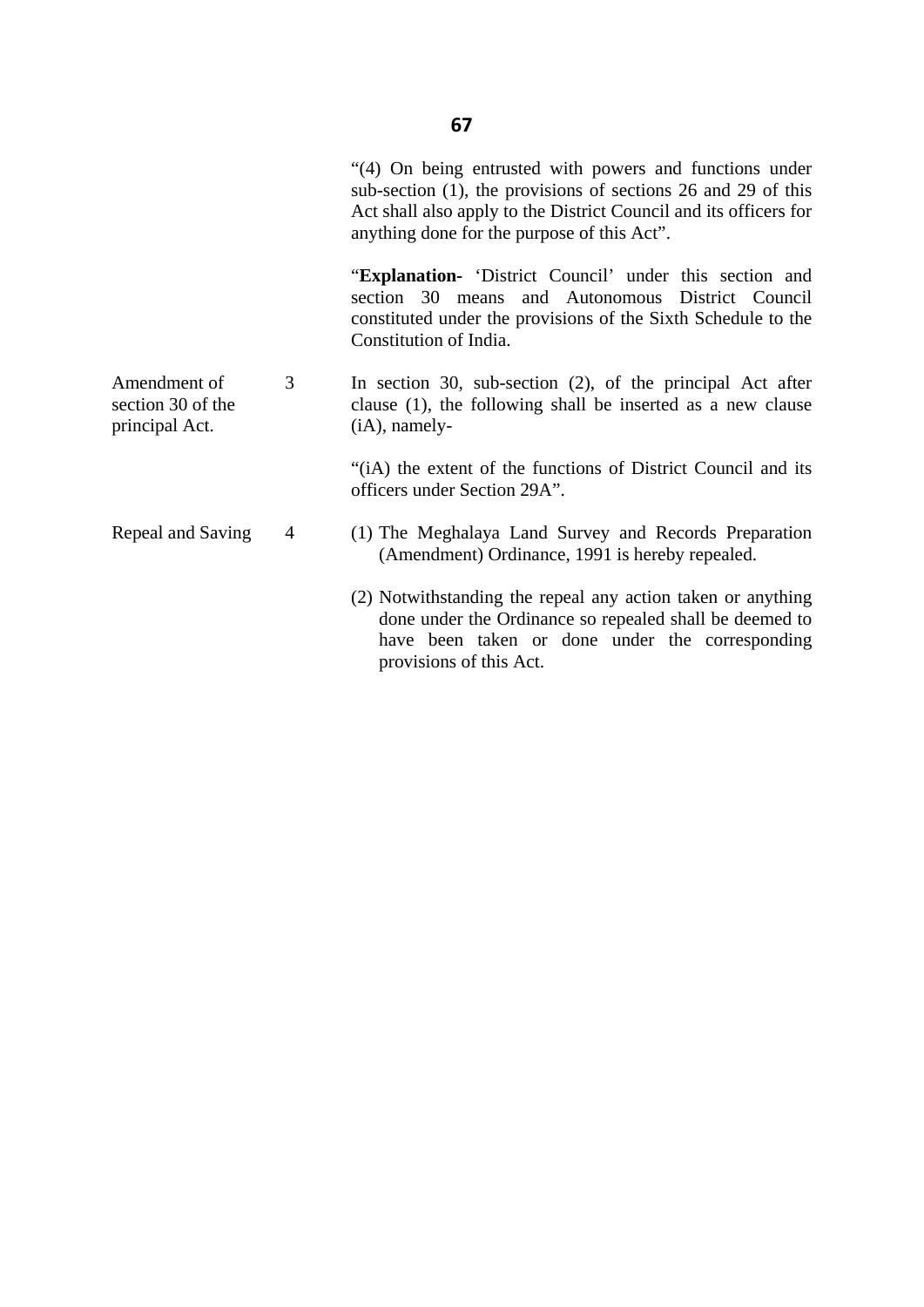### **MEGHALAYA ACT 15 OF 1991**

### **THE MEGHALAYA MOTOR VEHICLES TAXATION (AMENDMENT) ACT, 1991**

(As passed by the Meghalaya Legislative Assembly)

[Received the assent of the Governor on the  $15<sup>th</sup>$  August, 1991]

(Published in the Extra-ordinary *Gazette of Meghalaya* dated 6<sup>th</sup> August, 1991)

An

#### Act

#### **to amend the Meghalaya Motor Vehicles Taxation Act (Assam Act IX of 1936 as adapted by Meghalaya.**

Be it enacted by the Legislature of the State of Meghalaya in the Forty-second Year of the Republic of India as follows:-

| Short title, extend<br>and<br>commencement         | 1 | (1) This Act may be called the Meghalaya Motor Vehicles<br>Taxation (Amendment) Act, 1991<br>(2) It extends to the whole of the State of Meghalaya<br>(3) It shall be deemed to have come into force on the first day of<br>April, 1991                                                                                                                                                                                                                                                                                                                                                                                                                                                                                                                                                                                                                                                                                                                                                                                                                                                                                                  |
|----------------------------------------------------|---|------------------------------------------------------------------------------------------------------------------------------------------------------------------------------------------------------------------------------------------------------------------------------------------------------------------------------------------------------------------------------------------------------------------------------------------------------------------------------------------------------------------------------------------------------------------------------------------------------------------------------------------------------------------------------------------------------------------------------------------------------------------------------------------------------------------------------------------------------------------------------------------------------------------------------------------------------------------------------------------------------------------------------------------------------------------------------------------------------------------------------------------|
| Amendment of<br>section 4 of the<br>principal Act. | 2 | In the Meghalaya Motor vehicles Taxation Act (Assam Act IX)<br>of 1936 as adapted by Meghalaya, hereinafter referred to as the<br>principal Act), in section 4, for sub-section $(1)$ , the following<br>shall be substituted, namely:-<br>(1) No vehicle shall ply in the State of Meghalaya unless the<br>owner has paid in respect of it, the annual tax as specified in<br>the Schedule to this Act notwithstanding that the vehicle<br>may not from time to time be plying.<br>"(1A) Notwithstanding anything contained in this Act the<br>tax in respect of a vehicle specified in Articles I and II of the<br>Schedule thereto and used otherwise than for hire or reward<br>shall be paid once and once only for an amount aggregating<br>to the total of the tax payable for ten years less any amount<br>of like tax already paid or paid in any other State for the<br>years the vehicle was used in that State.<br>"Explanation- In this sub-section, the period of ten years<br>shall be reckoned from the time the vehicle was first<br>registered under the provisions of Chapter IV of the Motor<br>vehicles Act, 1988". |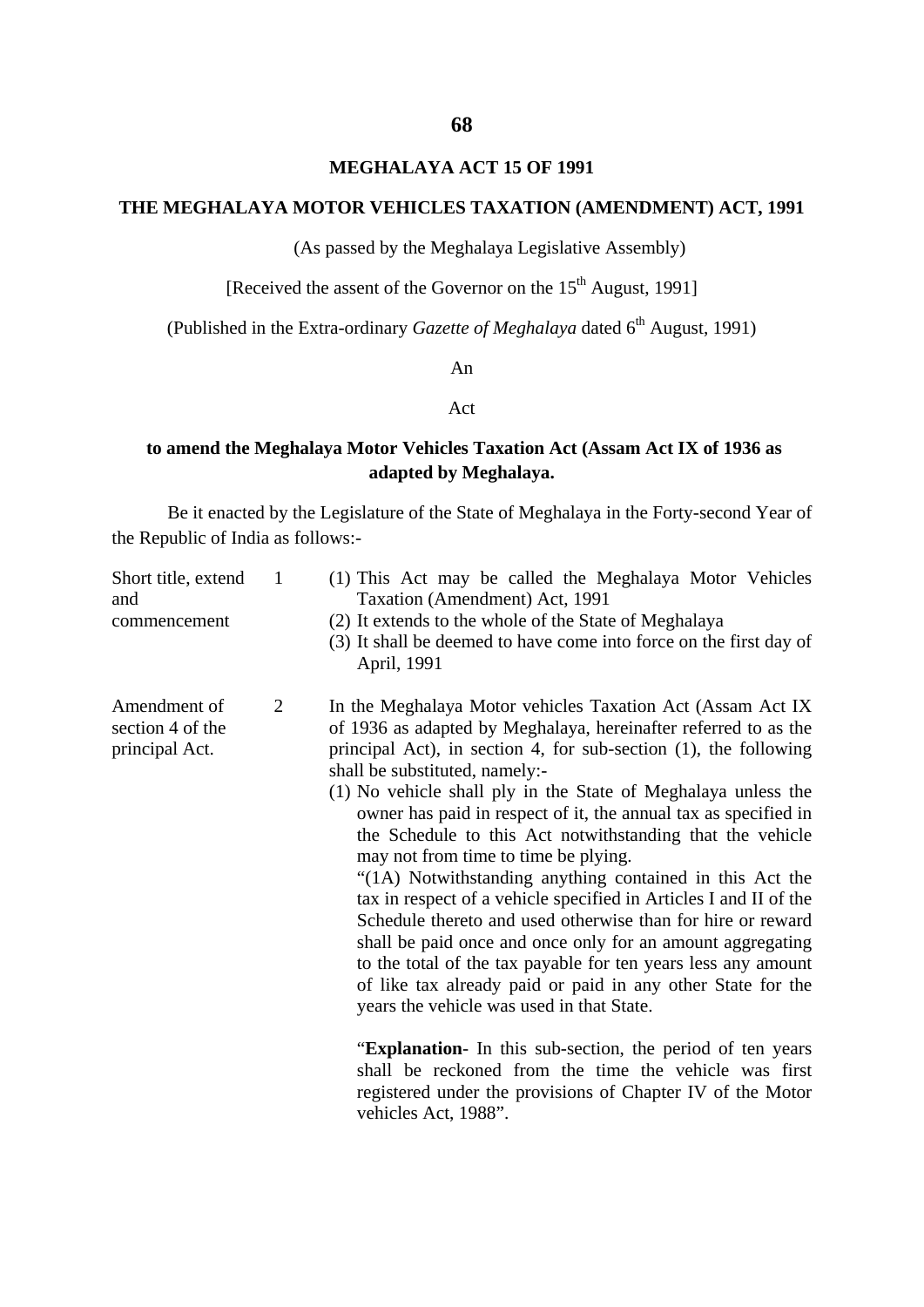| Amendment of<br>section 7 of the<br>principal Act.    | 3                           | The existing section 7 of the principal Act shall by renumber as<br>sub-section (1) and thereafter the following inserted as sub-<br>section $(2)$ , namely-                                                                                                                                                                                                                                                                      |                                                                                                                                                                               |  |
|-------------------------------------------------------|-----------------------------|-----------------------------------------------------------------------------------------------------------------------------------------------------------------------------------------------------------------------------------------------------------------------------------------------------------------------------------------------------------------------------------------------------------------------------------|-------------------------------------------------------------------------------------------------------------------------------------------------------------------------------|--|
|                                                       |                             | "(2) Without prejudice to the provisions of sub-section $(1)$ the<br>tax paid in accordance with sub-section $(A)$ of section 4, less the<br>amount proportionately chargeable for the years the vehicle had<br>plied in the State shall be refunded in cases where the vehicle is<br>validly removed from Meghalaya and registered a fresh in<br>another State or is condemned as being permanently unit for<br>further plying". |                                                                                                                                                                               |  |
| Amendment of the<br>Schedule to the<br>principal Act. | 4                           | In the Schedule to the principal Act-                                                                                                                                                                                                                                                                                                                                                                                             |                                                                                                                                                                               |  |
|                                                       |                             | (i)<br>namely-                                                                                                                                                                                                                                                                                                                                                                                                                    | For Articles I and II the following shall be substituted,                                                                                                                     |  |
|                                                       | "1.<br>(i)<br>(ii)<br>(iii) | Motor-cycles<br>and<br>scooters<br>propelled by mechanised power-<br>Bi-cycles not exceeding 90<br>kg. In weight unladen.                                                                                                                                                                                                                                                                                                         | 50<br>Rs.<br>and<br>per<br>annum<br>additionally Rs. 20 per annum<br>for a trailer or side<br>car<br>attached.                                                                |  |
|                                                       |                             | Bi-cycles exceeding 90 kg.<br>In weight unladen                                                                                                                                                                                                                                                                                                                                                                                   | 80<br>Rs.<br>and<br>per<br>annum<br>additionally Rs. 20 per annum<br>a trailer or side<br>for<br>car<br>attached.                                                             |  |
|                                                       |                             | Tri-cycles                                                                                                                                                                                                                                                                                                                                                                                                                        | Rs.<br>70<br>and<br>per<br>annum<br>additionally Rs. 20 per annum<br>a trailer<br>for<br>or side<br>car<br>attached.                                                          |  |
|                                                       |                             | "II (a) Vehicles constructed and Rs. 180 per annum if it is of<br>used solely for conveyance of<br>light personal<br>and<br>passengers<br>luggage.<br>(b)Trailer attached to or drawn<br>by vehicles at (a)                                                                                                                                                                                                                       | 14 horse-power or less and Rs.<br>220 per annum if it exceeds 14<br>horse-power<br>Rs. 50 per annum if it is light,<br>Rs. 90 if it is medium and Rs.<br>180 if it is heavy". |  |
|                                                       |                             | (ii)                                                                                                                                                                                                                                                                                                                                                                                                                              | In Articles IIIA, in columns 3 and 4, for the figures<br>"420" and "105" occurring against item (i) the figures                                                               |  |

"420" and "105" occurring against item (i) the figures "567" and "142", and for the figures "98" and "25" occurring against item (ii) the figures "142" and "34" respectively shall be substituted.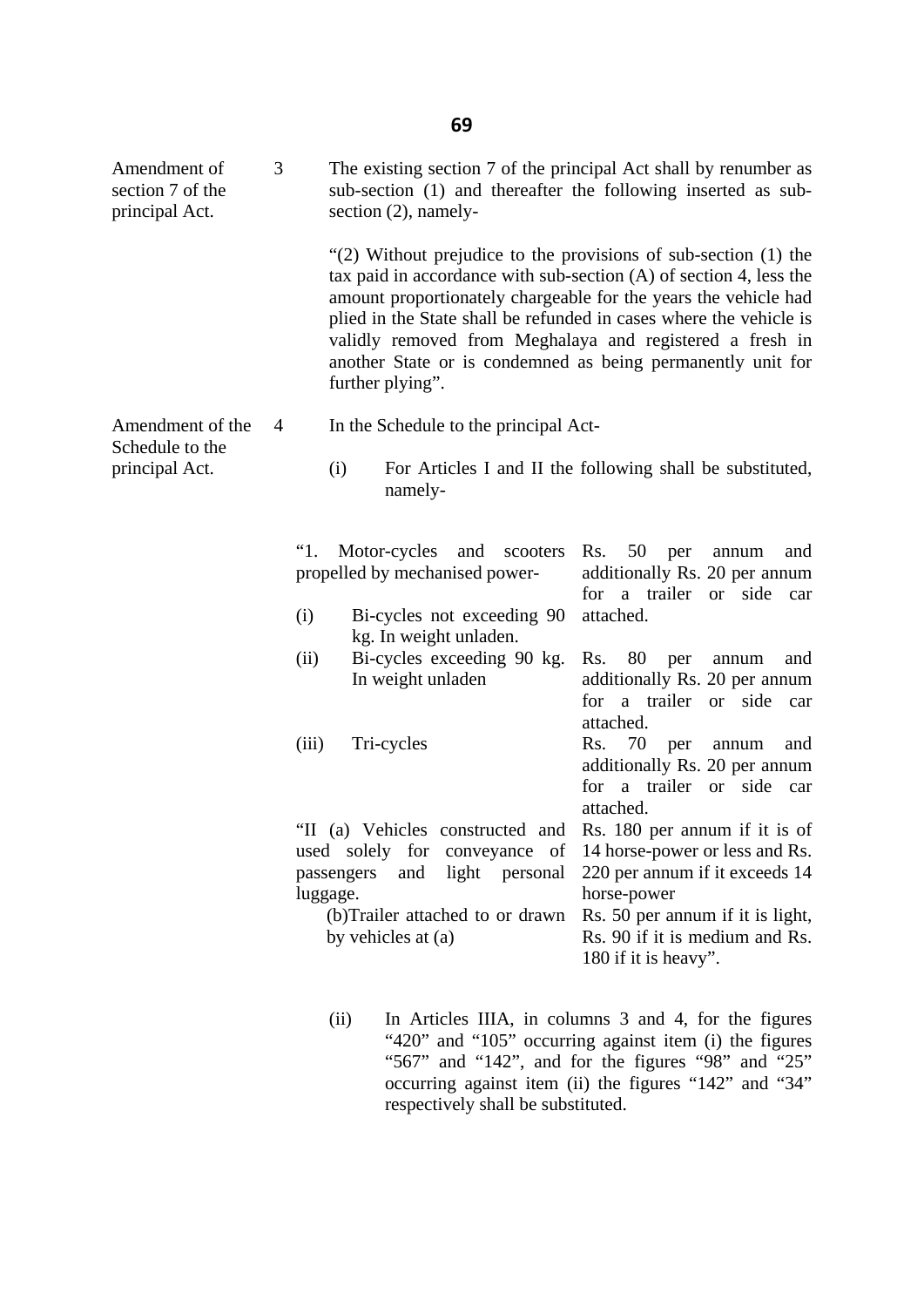- (iii) In Article V, in column 3 and 4, for the figures "420" and "105" occurring against item (i) the figures "493" and "124", and for the figures "105" and "27" occurring against item (ii) the figures "142" and "36" respectively shall be substituted.
- Repeal 5 The Meghalaya Motor vehicles Taxation (Amendment) Ordinance, 1991 is hereby repealed.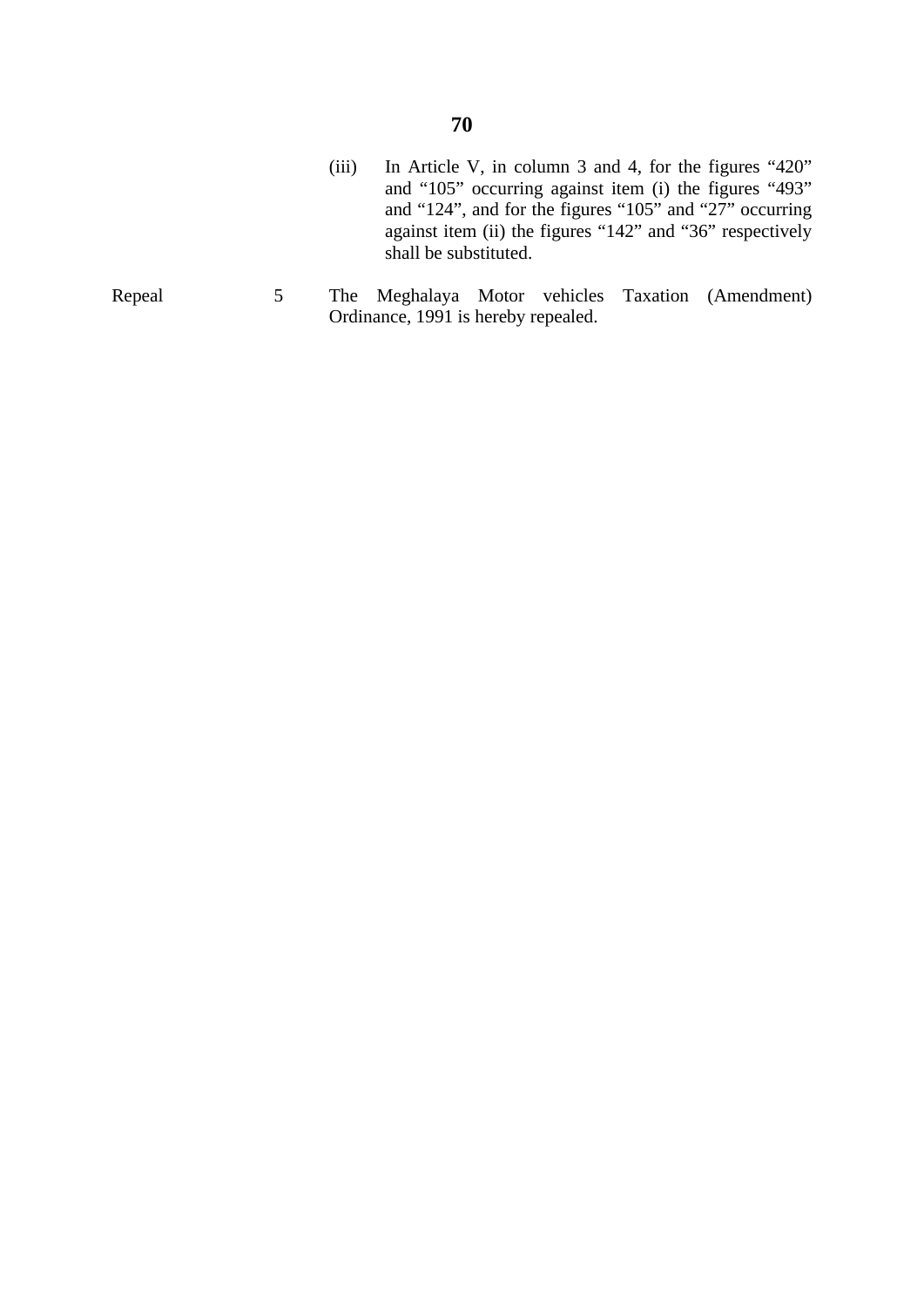## **MEGHALAYA ACT 16 OF 1991**

# **THE INDIAN PARTNERSHIP (MEGHALAYA AMENDMENT) ACT, 1991**

(As passed by the Meghalaya Legislative Assembly)

[Received the assent of the President on the 1<sup>st</sup> August, 1991]

(Published in the Extra-ordinary *Gazette of Meghalaya* dated 13<sup>th</sup> August, 1991)

An

## Act

## **to amend the Indian Partnership Act, 1932 (Act No. IX of 1932) in its application to the State of Meghalaya.**

Be it enacted by the Legislature of the State of Meghalaya in the Forty-second Year of the Republic of India as follows:-

| Short title and                                     | (1) This Act may be called the Indian Partnership                                                                     |
|-----------------------------------------------------|-----------------------------------------------------------------------------------------------------------------------|
| commencement                                        | (Meghalaya Amendment) Act, 1991.<br>(2) It shall come into force at once.                                             |
| Substitution of<br>Schedule I of Act IX of<br>1932. | In the Indian Partnership Act, 1932, the existing Schedule I<br>thereto shall be substituted by the following namely- |

## "SCHEDULE-I-MAXIMUM FEES"

## (Section 71 (1)]

| Document or act in respect of which the fee<br>is payable | Maximum fee                     |
|-----------------------------------------------------------|---------------------------------|
| Statement under section 58                                | Two hundred and fifty rupees.   |
| Statement under section 60                                | One hundred and seventy rupees. |
| Intimation under section 61                               | One hundred and seventy rupees  |
| Intimation under section 62                               | One hundred and seventy rupees  |
| Notice under section 63                                   | One hundred and seventy rupees  |
| Application under section 64                              | One hundred and seventy rupees  |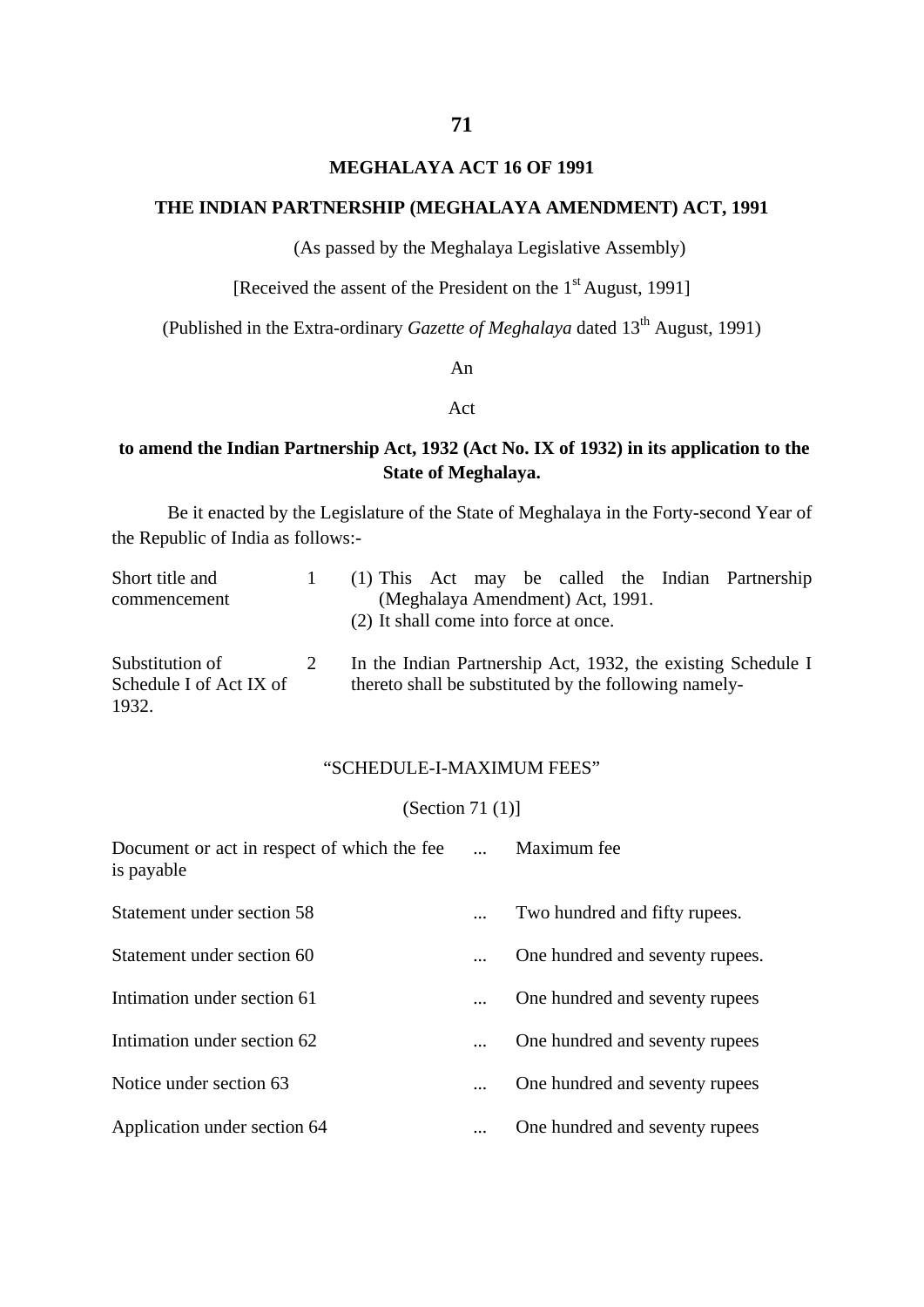Inspection of the Register of Firms under sub-Twenty rupees section (1) of section 66

Inspection of documents relating to a firm under sub-section (2) of section 66 Twenty rupees

Copies from the Register of firms

Fifty rupees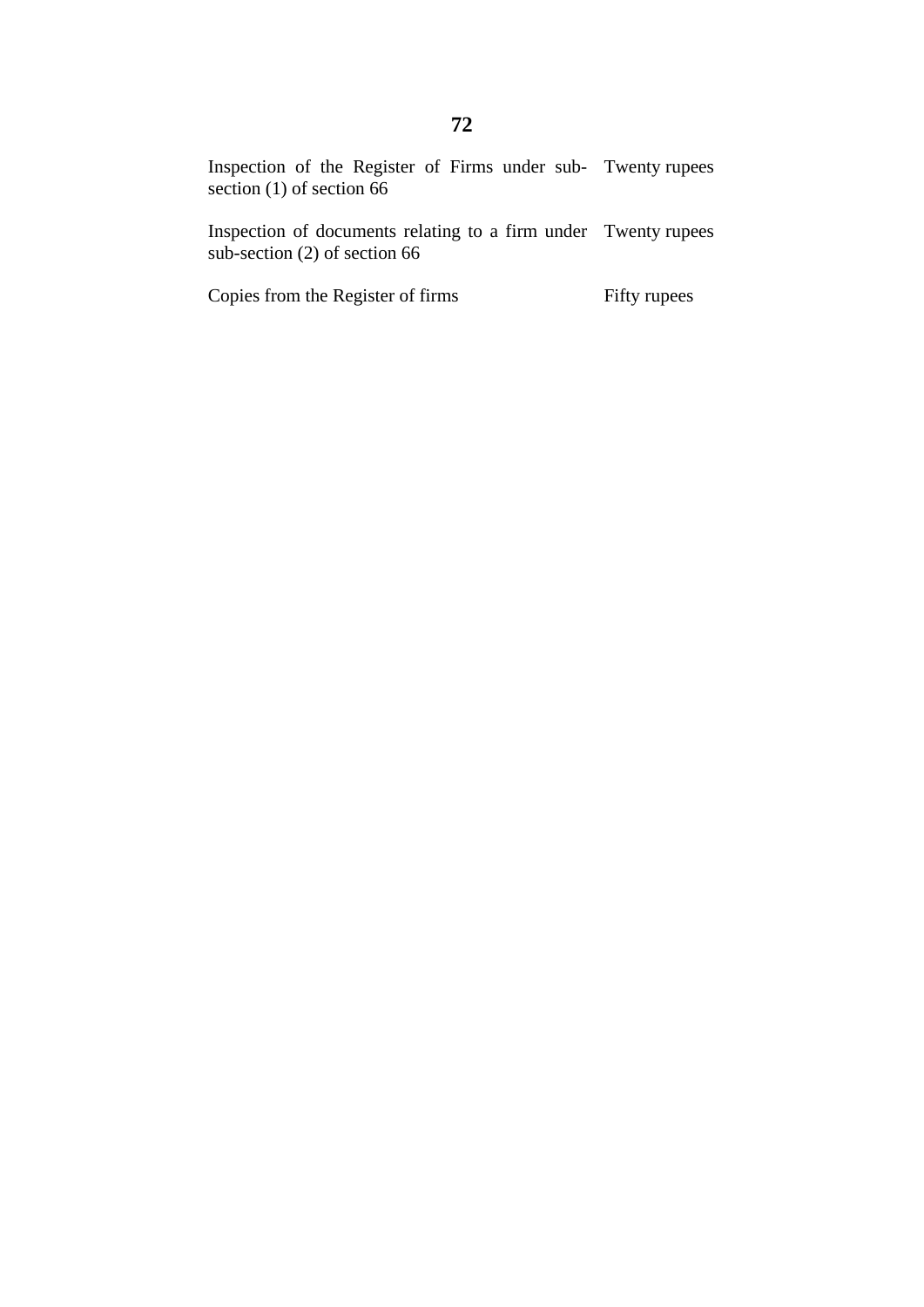### **MEGHALAYA ORDINANCE NO. 1 OF 1991**

(Promulgated by the Governor on the  $6<sup>th</sup>$  February, 1991)

(Published in the Extra-ordinary issue of the *Gazette of Meghalaya* dated 6<sup>th</sup> February, 1991)

## THE CONTINGNECY FUND OF MEGHALAYA (AMENDMENT) ORDINANCES, 1991

#### An

## **Ordinances**

### **to amend temporarily the Contingency Fund of Meghalaya Act, 1972**

WHEREAS, the Legislative Assembly of Meghalaya is not in session;

AND, WHEREAS, the Governor is satisfied that circumstances which render it necessary for him to take immediate action;

NOW, THEREFORE, in exercise of the powers conferred by clause (1) of Article 213 of the Constitution of India, the Governor of Meghalaya is pleased to promulgate in the Forty-second Year of the Republic of India the following Ordinance, namely:-

- 1. Short title and commencement-
	- (1) This Ordinance may be called the Contingency Fund of Meghalaya (Amendment) Ordinance, 1991
	- (2) It shall come into force at once.
- 2. Amendment of section 2 of Meghalaya Act 5 of 1977- To section 2 of the Contingency Fund of Meghalaya Act, 1972 the following proviso shall be added namely:-

"Provided that during the period beginning on the date of commencement of the Contingency Fund of Meghalaya (Amendment) Ordinance, 1991 and ending on the  $31<sup>st</sup>$  day of March, 1991. This section shall have effect subject to the modification that for the words 'rupees six crores', the words 'rupees twenty crores' shall be substituted.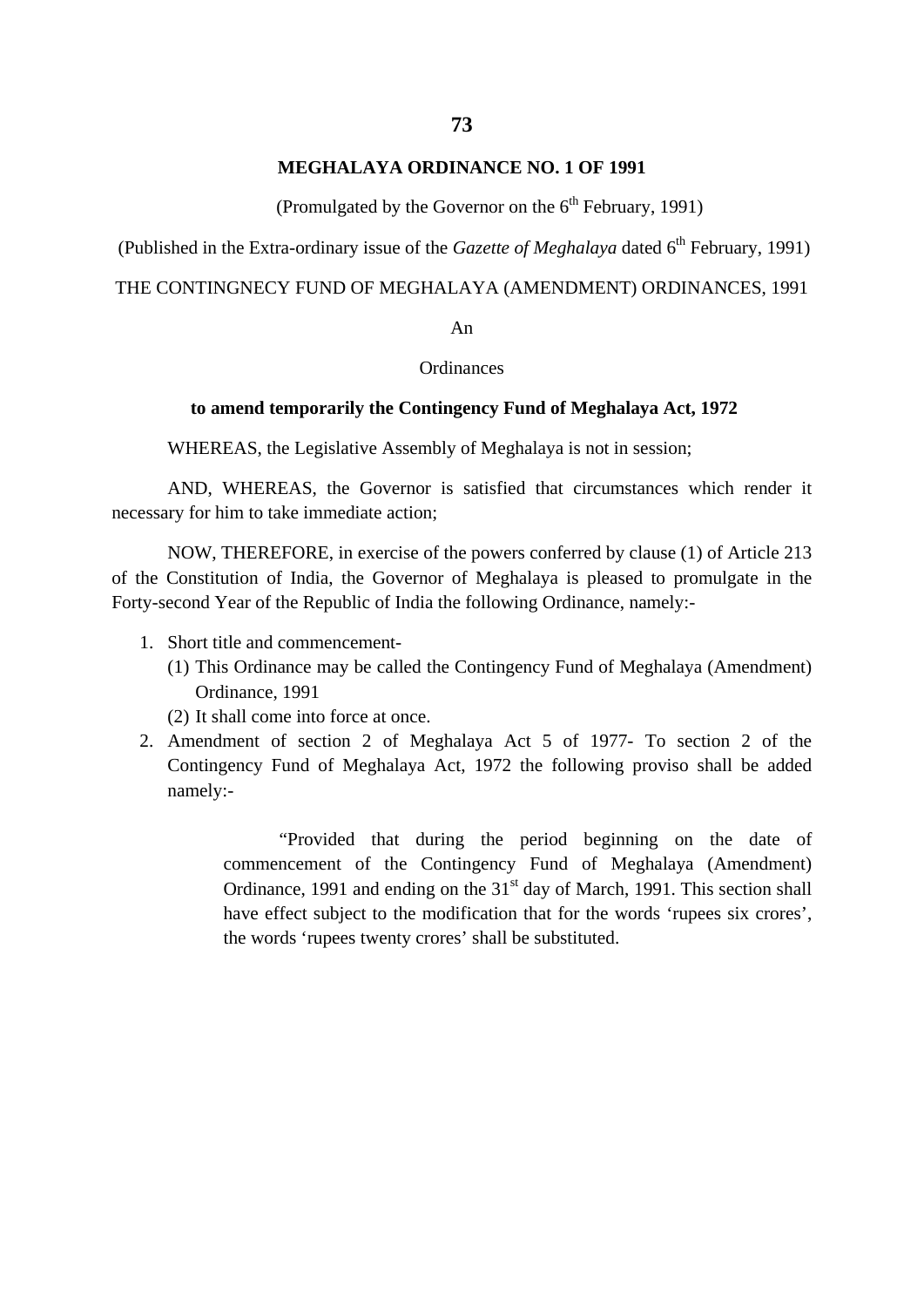## **74**

## **THE MEGHALAYA FOREST AUTHORITY ORDINANCE 1991**

#### An

#### **Ordinances**

# **to provide for the constitution of an Authority for the unified control of forests in the State**

WHEREAS, there is need to further adopt measures to prevent indiscriminate felling of tress in the State.

AND WHEREAS, for that purpose it is expedient to have an authority with person from the State Government and the District Councils as member;

AND, WHEREAS, concurrence of all the Chief Executive Members of the District Councils in the State have been obtained;

AND, WHEREAS, the Legislative Assembly of Meghalaya is not in session and Governor is satisfied that circumstances exist which render it necessary for him to take immediate action;

NOW, THEREFORE, in exercise of the powers conferred by clause (1) of Article 213 of the Constitution of India, the Governor of Meghalaya is pleased to promulgate in the Forty-second Year of the Republic of India the following Ordinance, namely-

- 1. **Short title, extent and commencement-**
	- (1) This Ordinance shall be called the Meghalaya Forest Authority Ordinance, 1991
	- (2) It extends to the whole of the State of Meghalaya
	- (3) It shall come into force at once.
- 2. **Definitions-** In this Ordinance unless there is anything repugnant in the subject or context-
	- (a) "Authority" means the Meghalaya Forest Authority constituted under section 3;
	- (b) "District Council" means an Authority District Council constituted under the provisions of the Sixth Schedule to the Constitution of India;
	- (c) 'forest' means all classes of forests but excludes reserved forests, Government or Government protected forests and any area recorded as forests in Government records; and
	- (d) 'Ordinance' means the Meghalaya Forest Ordinance Forests Ordinance, 1991.

## 3. **Constitution of the Authority-**

(1) There shall be constituted the Meghalaya Forest Authority with a Board of Governors comprising of the Chief Minister, the Minister, Forest and Environment and the Chief Executive Members of the Autonomous District Councils in the State.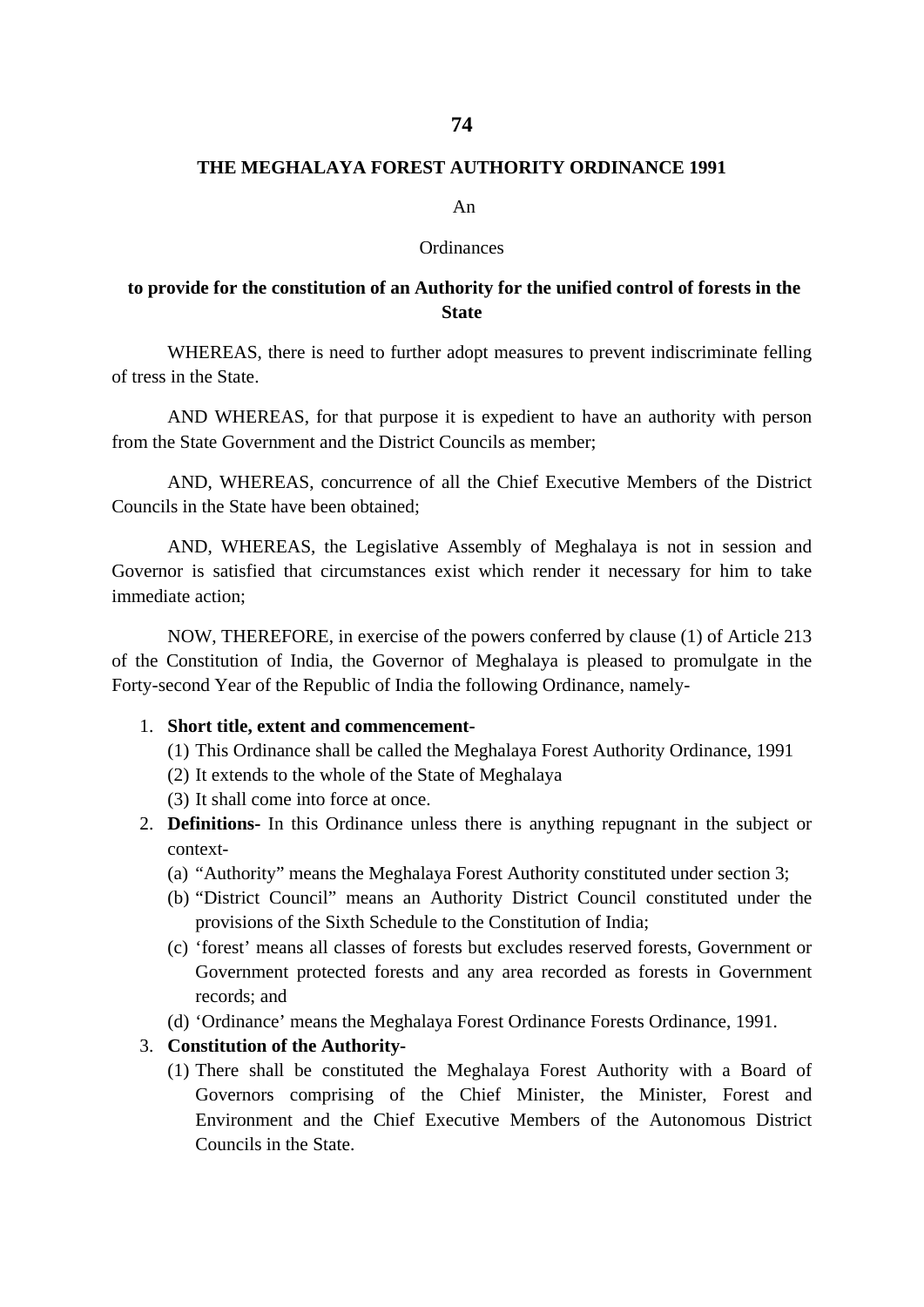- (2) The Chief Minister shall be the Chairman, the Minister Forest and Environment, the Deputy Chairman and an officer of the State Forests Department, not below the rank of a Conservator of Forest to be nominated by the State Government, the Member-Secretary of the Board of Governor.
- (3) In the event that there is no council of Ministers in the State or Executive Committee in any District Council the Governor, as the case may be, of the Board under this section shall, for the time being, be appointed by the Governor of Meghalaya.
- 4. **Functions of the Authority-** The function of the Authority shall be to advise the State Government and the District Council on proper co=ordination and implementation of State and District Council forests laws and in the preparation of forest plan and schemes and other matters connected with the preservation of forests in the State.

#### 5. **Meetings of the Authority and Quorum-**

- (1) The Authority shall meet as often as may be necessary and all matters in a meeting shall be decided by the majority of the members present with the Chairman casting his vote only in case of a tie.
- (2) The quorum for any meeting shall be four including the person presiding.
- (3) Every meeting shall be presided over by the Chairman and in his absence, by the Deputy Chairman.

### 6. **Officers and Staff-**

- (1) The Member-Secretary shall be the chief administrative officer of the Authority and shall exercise supervision and control over its today affairs, authenticate letters and other papers emanating from it and maintain and caused to be maintained accounts and other records.
- (2) The Authority may with prior approval of Government appoint such other officers and staff as may be necessary for carring out its functions under this Ordinance.
- 7. **Power to make rule-** The State Government may make rules for carring out the purposes of this Ordinance.
- 8. **Ordinances not to be in derogation of any other law** The provisions of this Ordinance shall not be in derogation of any other law on forests operating in the State.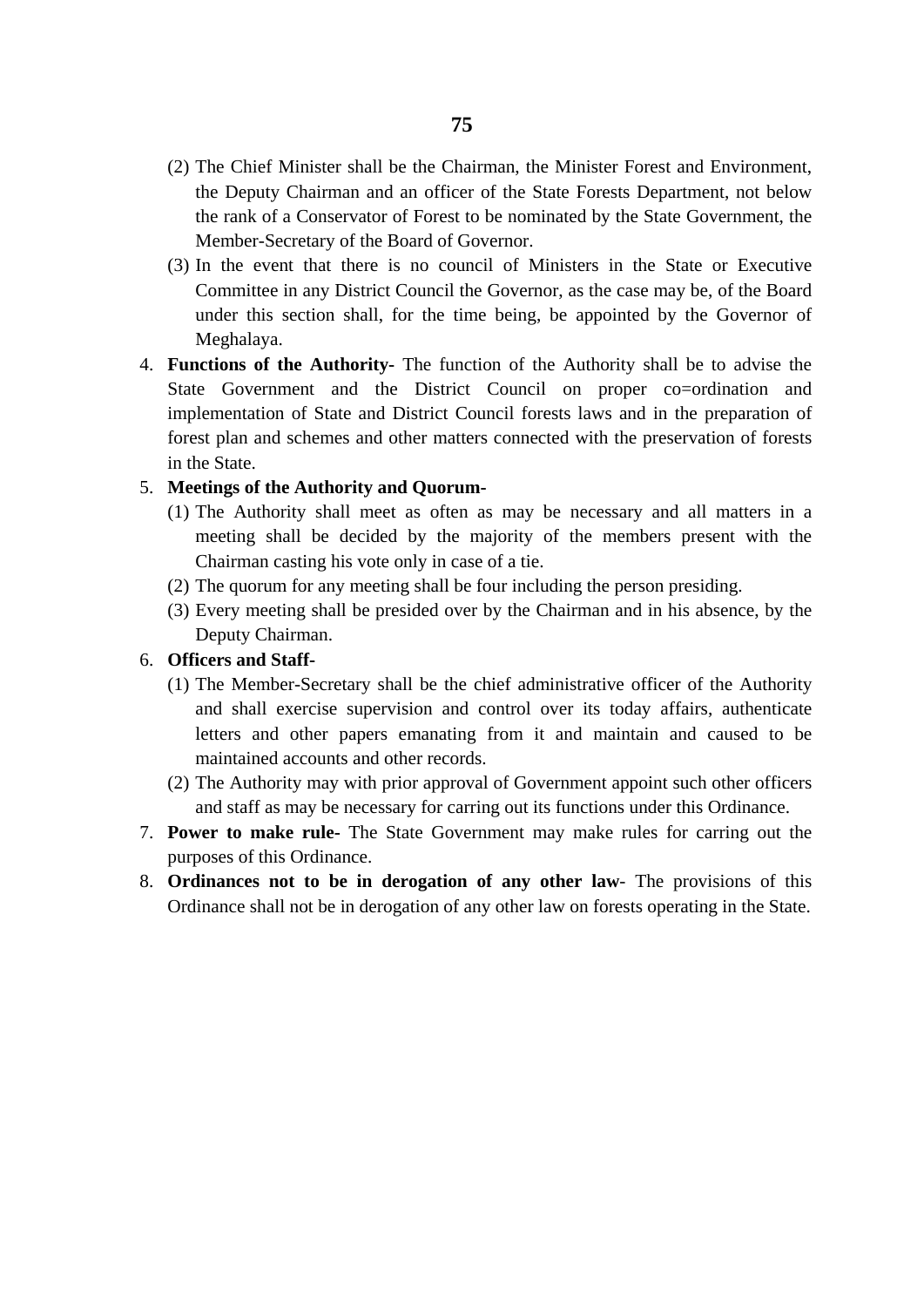#### **THE MEGHALAYA ORDINANCE NO. 3 OF 1991**

## **THE MEGHALAYA MOTOR VEHICLE TAXATION (AMENDMENT) ORDINANCE, 1991**

(Promulgated by the Governor on  $10^{th}$  April, 1991)

(Published in the Extraordinary *Gazette of Meghalaya*, dated  $10^{th}$  April, 1991)

An

#### **Ordinances**

## **to amend the Meghalaya Motor Vehicles Taxation Act (Assam Act IX of 1936 as adapted by Meghalaya)**

WHEREAS, there is need to revise the rate of taxes on motor vehicles with effect from the beginning of the current financial year.

AND, WHEREAS, the Legislative Assembly of Meghalaya is not in session and the Governor is satisfied that circumstances exist which render it necessary for him to take immediate action;

NOW, THEREFORE in exercise of the powers conferred by clause (1) of Article 213 of the Constitution of India, the Governor of Meghalaya is pleased to promulgate in the Forty-second Year of the Republic of India the following Ordinance, namely-

Short title, extend and commencement Amendment of 1 2 (1) This Ordinance may be called the Meghalaya Motor Vehicles Taxation (Amendment) Ordinance, 1991. (2) It extends to the whole of the State of Meghalaya. (3) It shall come into force on the first day of April, 1991

section 4 of the principal Act In the Meghalaya Motor Vehicles Taxation Act (Assam Act IX of 1936 as adapted by Meghalaya , hereinafter referred to as the principal Act), in section 4, for sub-section (1), the following shall be substituted, namely-

> "(1) No vehicle shall ply in the State of Meghalaya unless the owner has paid in respect of it the annual tax as specified in the Schedule to this Act notwithstanding that the vehicle may not from time to time be plying.

> "(1A) Notwithstanding anything contained in this Act the tax in respect of a vehicle specified in Articles I and II of the Schedule thereto and used otherwise than for hire or reward shall be paid once and once only for an amount aggregating to the total of the tax payable for ten years less any amount of like Tax already paid or paid in any other State for the years the vehicle was used in that State.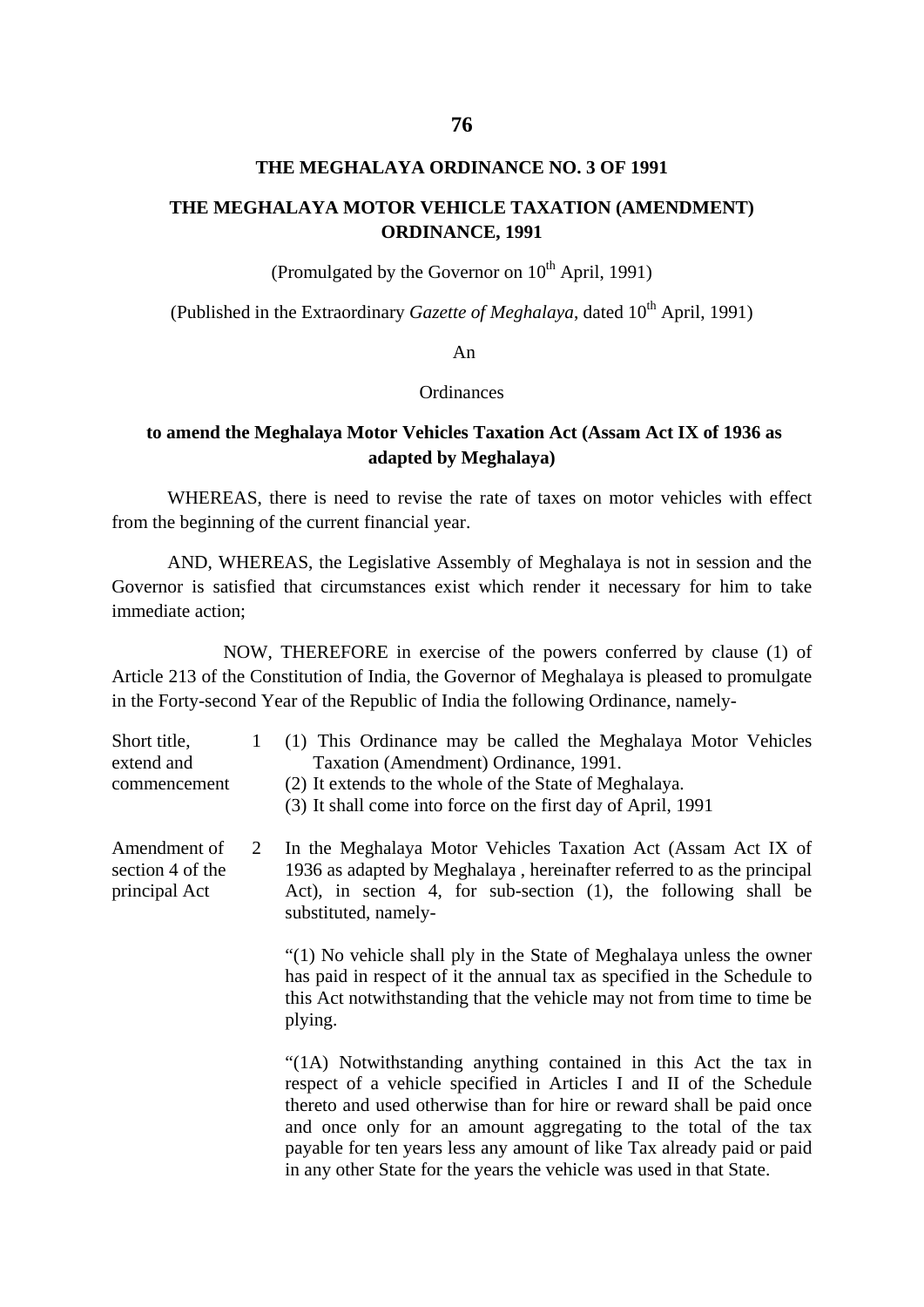|                                                       |          |                                                                                                       | "Explanation- In this sub-section, the period of ten years shall<br>be reckoned from the time the vehicle was first registered under<br>the provisions of Chapter IV of the Motor vehicles Act, 1988".                                                                                                                                                                                              |
|-------------------------------------------------------|----------|-------------------------------------------------------------------------------------------------------|-----------------------------------------------------------------------------------------------------------------------------------------------------------------------------------------------------------------------------------------------------------------------------------------------------------------------------------------------------------------------------------------------------|
| Amendment of<br>section 7 of the<br>principal Act     | 3        | section $(2)$ , namely-                                                                               | The existing section 7 of the principal Act shall by renumbered<br>as sub-section (1) and thereafter the following inserted as sub-                                                                                                                                                                                                                                                                 |
|                                                       |          | unit for further plying".                                                                             | "(2) Without prejudice to the provisions of sub-section $(1)$ the<br>tax paid in accordance with sub-section (IA) of section 4, less<br>the amount proportionately chargeable for the years the vehicle<br>had plied in the State shall be refunded in cases where the<br>vehicle is validly removed from Meghalaya and registered a<br>fresh in another State or is condemned as being permanently |
| Amendment of the<br>Schedule to the<br>principal Act. | 4        | In the Schedule to the principal Act-<br>(i)<br>namely-                                               | For Articles I and II the following shall be substituted,                                                                                                                                                                                                                                                                                                                                           |
|                                                       | I.       | Motor-cycles and scooters<br>propelled by mechanised<br>power-                                        |                                                                                                                                                                                                                                                                                                                                                                                                     |
|                                                       | (i)      | Bi-cycles not exceeding 90<br>kg. In weight unladen.                                                  | Rs. 50 per annum and additionally<br>Rs. 20 per annum for a trailer or<br>side car attached.                                                                                                                                                                                                                                                                                                        |
|                                                       | (ii)     | Bi-cycles exceeding 90 kg.<br>In weight unladen                                                       | Rs. 80 per annum and additionally<br>Rs. 20 per annum for a trailer or<br>side car attached.                                                                                                                                                                                                                                                                                                        |
|                                                       | (iii)    | Tri-cycles                                                                                            | Rs. 70 per annum and additionally<br>Rs. 20 per annum for a trailer or<br>side car attached.                                                                                                                                                                                                                                                                                                        |
|                                                       | luggage. | "II (a) Vehicles constructed and<br>used solely for conveyance of<br>and light personal<br>passengers | Rs. 180 per annum if it is of 14<br>horse-power or less and Rs. 220<br>per annum if it exceeds 14 horse-<br>power                                                                                                                                                                                                                                                                                   |
|                                                       |          | (b) Trailer attached to or drawn by<br>vehicles at (a)                                                | Rs. 50 per annum if it is light, Rs.<br>90 if it is medium and Rs. 180 if it<br>is heavy".                                                                                                                                                                                                                                                                                                          |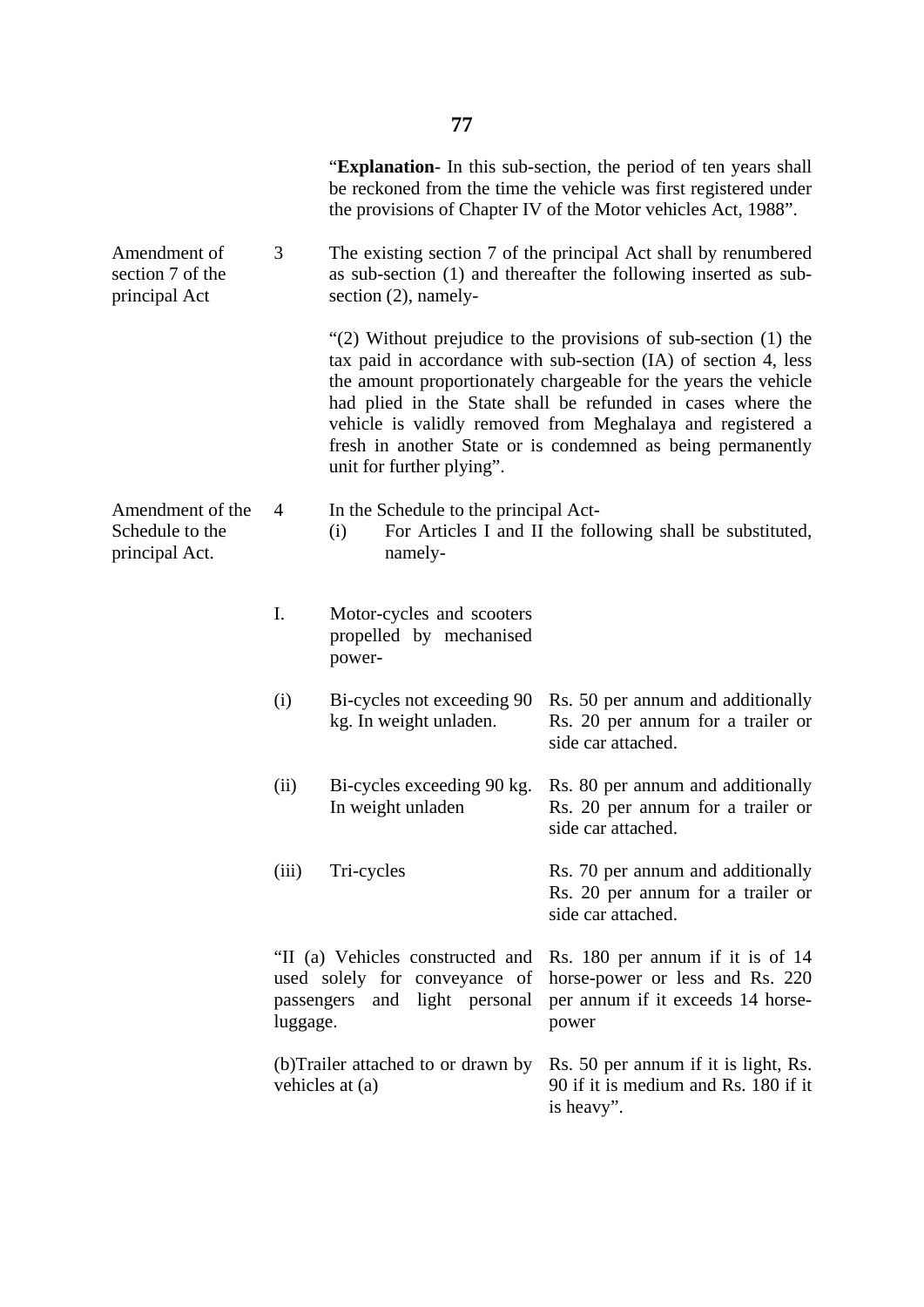- (ii) In Articles IIIA, in columns 3 and 4, for the figures "420" and "105" occurring against item (i) the figures "567" and for the figures "98" and "25" occurring against item (ii) the figures "134" and "34" respectively shall be substituted.
- (iii) In Article V, in column 3 and 4, for the figures "420" and "105" occurring against item (i) the figures "493" and "124", and for the figures "105" and "27" occurring against item (ii) the figures "142" and "36" respectively shall be substituted.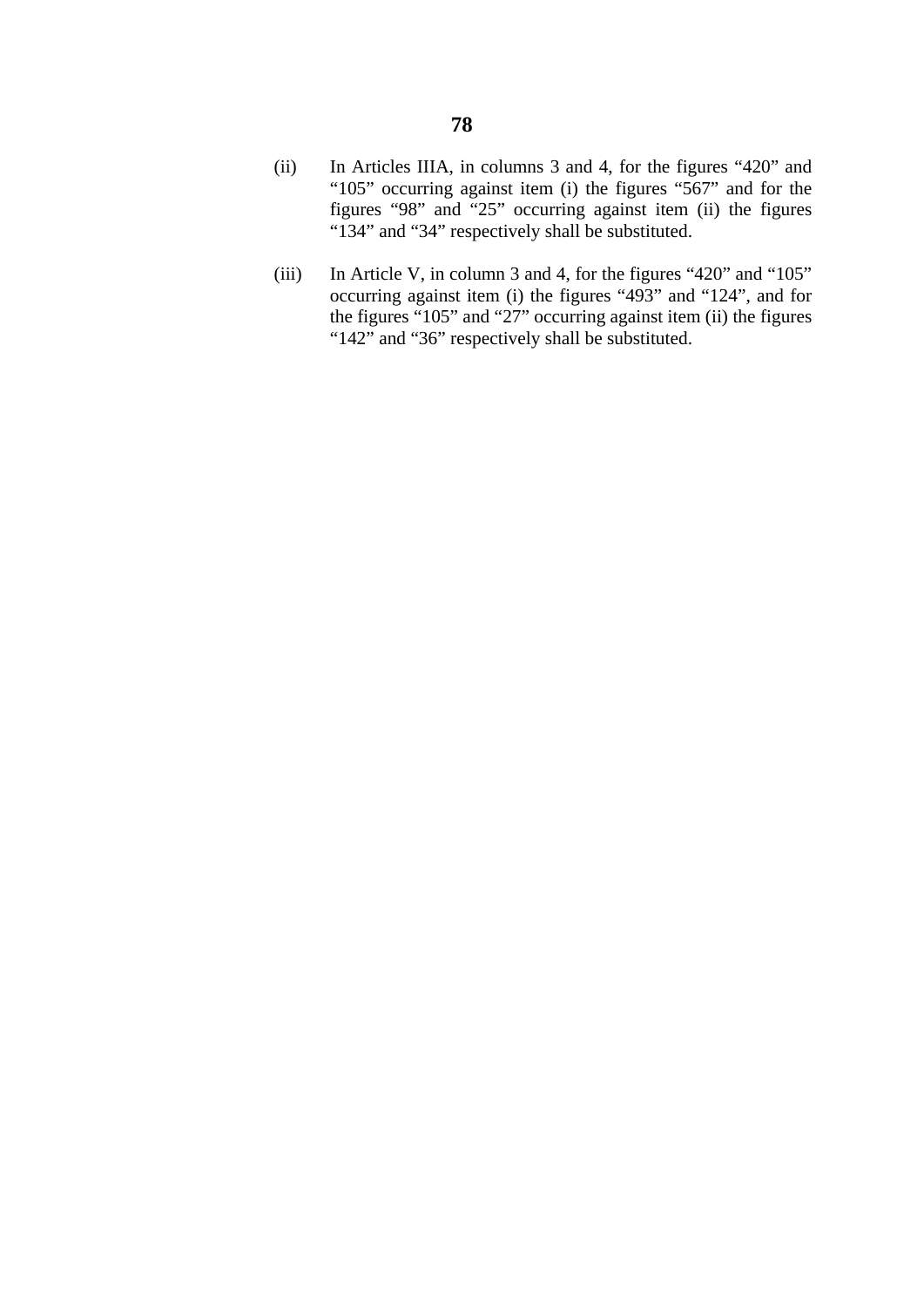#### **THE MEGHALAYA ORDINANCE NO. 4 OF 1991**

#### **The Meghalaya Land Survey and Records-Preparation (Amendment) Ordinance, 1991**

(Promulgated by the Governor on  $1<sup>st</sup>$  May, 1991)

(Published in the Extraordinary *Gazette of Meghalaya*, dated 1<sup>st</sup> May, 1991)

#### An

## **Ordinances**

# **to amend the Meghalaya Land Survey and Records-Preparation (Amendment) Ordinance, 1991**

WHEREAS, there is need to amend the Act to provide for involvement of District Councils also in the cadastral survey operations of land in the State.

AND, WHEREAS, the Legislative Assembly of Meghalaya is not in session and the Governor is satisfied that circumstances exist which render it necessary for him to take immediate action;

NOW, THEREFORE in exercise of the powers conferred by clause (1) of Article 213 of the Constitution of India, the Governor of Meghalaya is pleased to promulgate in the Forty-second Year of the Republic of India the following Ordinance, namely-

| Short title                                                              | 1 | This Ordinance may be called the Meghalaya Land Survey and<br>Record-Preparation (Amendment) Ordinance, 1991                                                                                                                                |
|--------------------------------------------------------------------------|---|---------------------------------------------------------------------------------------------------------------------------------------------------------------------------------------------------------------------------------------------|
| Insertion of new 2<br>section 29A in the<br>principal Act.               |   | After section 29 of the Meghalaya Land Survey and Records-<br>Preparation Act, 1980 (hereinafter referred to as the principal<br>Act), the following shall be inserted as a new section 29A,<br>namely-                                     |
| Entrustment of<br>powers and<br>functions to<br><b>District Councils</b> |   | "29A (1). The State Government may, after consultation with a<br>District Council, entrust to it or to its officers such powers and<br>functions under this Act as it may be by notification specify.                                       |
|                                                                          |   | "(2) The Director shall guide, advise, render technical assistance<br>and, wherever required, make available the services of<br>departmental officers and staff to a District Council for carrying<br>out the functions so entrusted to it. |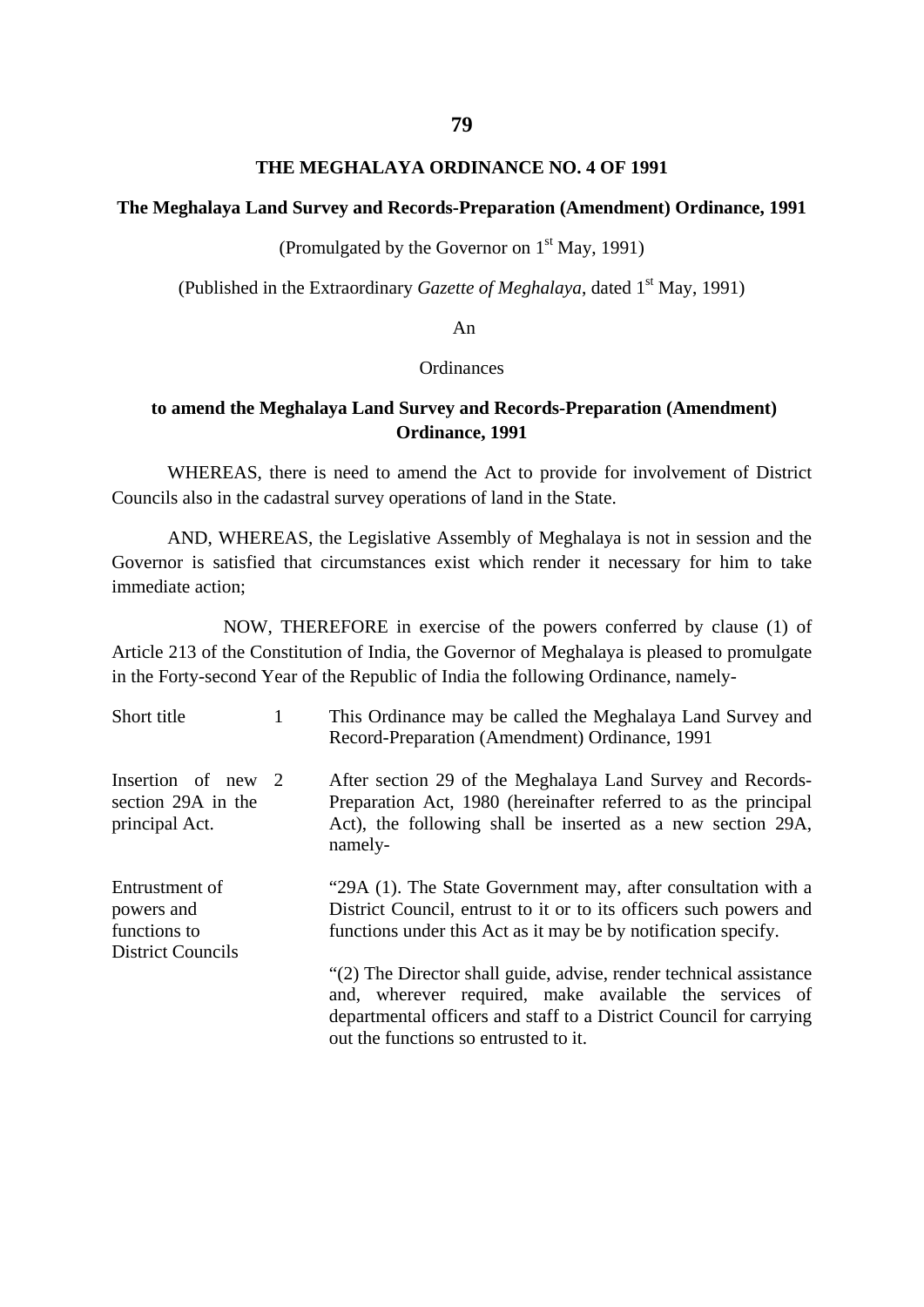Amendment of section 30 of the principal Act. 3 "(3) The services of the departmental officers and staff working with a District Council as referred to in sub-section (2) shall for all purpose be deemed to have been rendered to the State Government and the officers and staff shall remain under the control of the department notwithstanding that they render service to a District Council from time to time. "(4) On being entrusted with powers and functions under subsection (1), the provisions of section 26 and 29 of this Act shall also apply to a District Council and its officers for anything done for the purpose of this Act. "**Explanation-** 'District Council' under this section and section 30 means an Autonomous District Council constituted under the provision of the Sixth Schedule to the Constitution of India". In section 30, sub-section (2), of the principal Act, after clause (i), the following shall be inserted as a new clause (iA), namely- "(iA) the extent of the functions of a District Council and its officers under section 29A".

**80**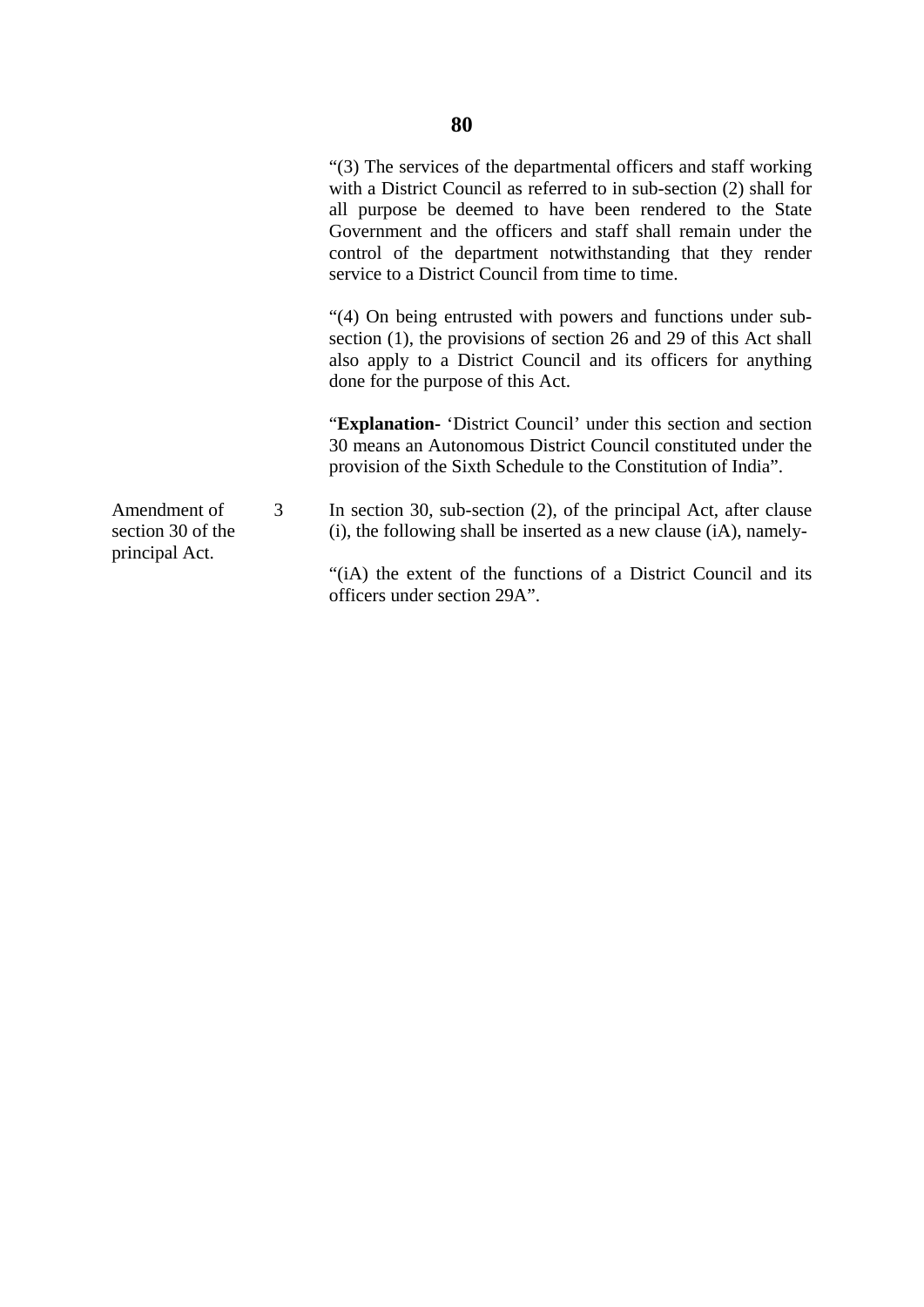## **THE MEGHALAYA ORDINANCE NO. 5 OF 1991**

### **THE MEGHALAYA SALES TAX (AMENDMENT) ORDINANCE, 1991**

(Promulgated by the Governor on  $31<sup>st</sup>$  July, 1991)

(Published in the Extraordinary *Gazette of Meghalaya*, dated 31st July, 1991)

#### An

## **Ordinances**

### **further to amend the Meghalaya Sales Tax Act**

WHEREAS, the Legislative Assembly of Meghalaya is not in session and the Governor is satisfied that circumstances exist which render it necessary for him to take immediate action;

NOW, THEREFORE in exercise of the powers conferred by clause (1) of Article 213 of the Constitution of India, the Governor of Meghalaya is pleased to promulgate in the Forty-second Year of the Republic of India the following Ordinance, namely-

| Short title and<br>commencement                                           | 1 | (1) This Ordinance may be called the Meghalaya Sales Tax<br>(Amendment) Ordinance, 1991<br>(2) It shall come into force at once.                                               |
|---------------------------------------------------------------------------|---|--------------------------------------------------------------------------------------------------------------------------------------------------------------------------------|
| Amendment of<br>Schedule II and III<br>of the Meghalaya<br>Sales Tax Act. | 2 | In the Meghalaya Sales Tax Act (Assam Act XVII) of 1947 as<br>adapted and amended by Meghalaya)-<br>(a) In Schedule II, for the existing item No. 2, the following new         |
|                                                                           |   | item shall be substituted' namely-<br>"2.<br>Ready-made garments and 6 paise in the rupee"<br>hosiery (cotton, synthetic<br>and<br>otherwise) including<br>school<br>uniforms. |
|                                                                           |   | (b) In item 76 of Schedule III, the<br>words "School Uniforms" shall<br>be omitted.                                                                                            |